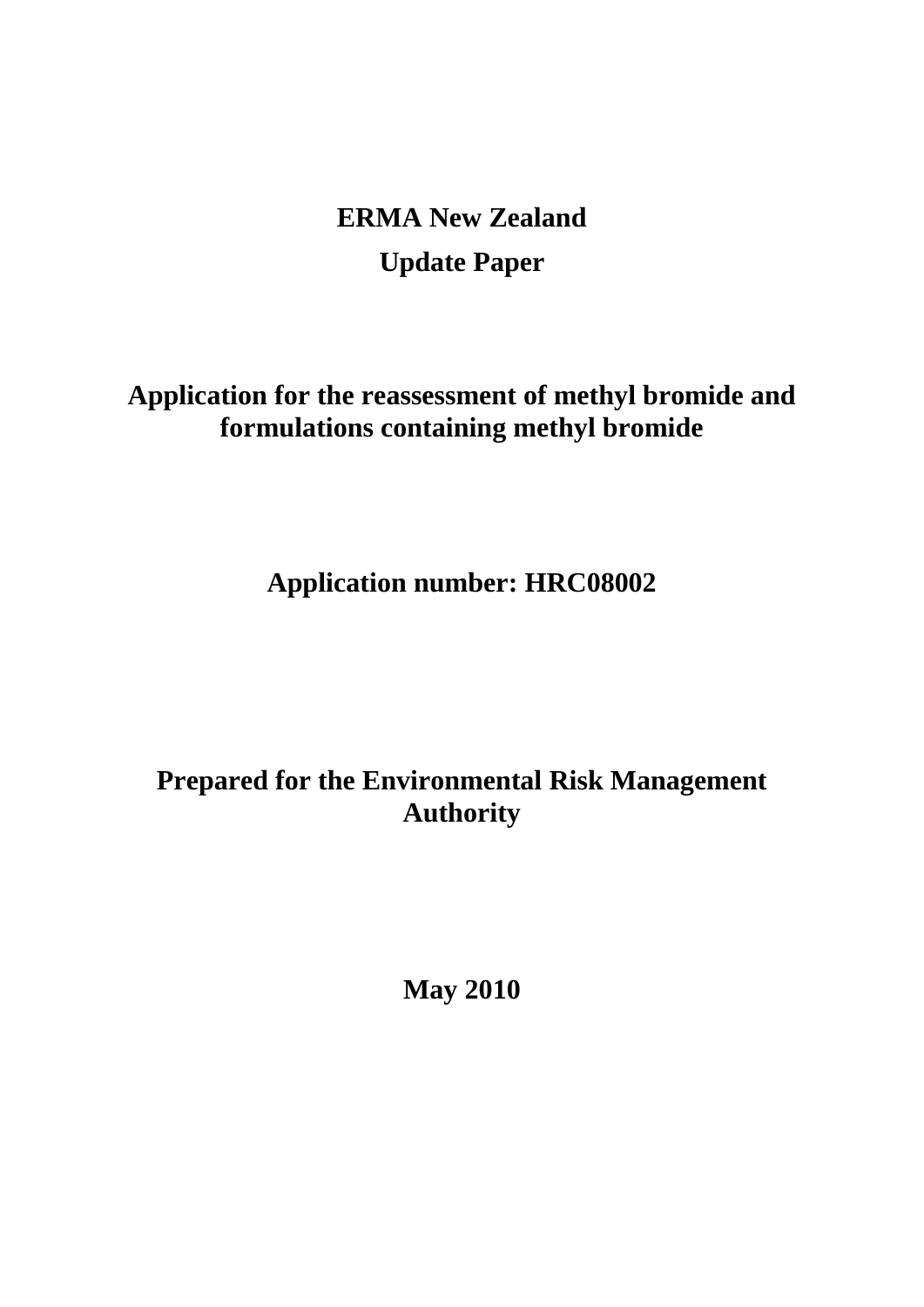# **1. Introduction**

The purpose of this Update Paper is to provide the decision-making committee of the Authority and submitters with a review of the submissions received in response to the public notification of the Chief Executive's application for the reassessment of methyl bromide and formulations containing methyl bromide.

As this is an update paper it should be read in conjunction with the reassessment application which is available on the ERMA New Zealand website at [http://www.ermanz.govt.nz/resources/publications/pdfs/Methyl%20Bromide%20Reassessme](http://www.ermanz.govt.nz/resources/publications/pdfs/Methyl%20Bromide%20Reassessment%20Application.pdf) [nt%20Application.pdf](http://www.ermanz.govt.nz/resources/publications/pdfs/Methyl%20Bromide%20Reassessment%20Application.pdf)

In preparing this paper, the staff of ERMA New Zealand (the Agency) have reviewed all the submissions and prepared responses to the significant issues. A summary of the submissions is attached as Appendix 1. The full text of the submissions can be viewed on the ERMA New Zealand website at <http://www.ermanz.govt.nz/hs/methyl%20bromide/index.html>

Following a review of the submissions, the Agency is recommending the approval of the continued availability of methyl bromide with controls for quarantine and pre-shipment (QPS) purposes. However, the Agency is proposing modifications to the preliminary recommendations on buffer zones and monitoring requirements that were set out in the reassessment application. The Agency is also of the view that the use of recapture technology should be mandatory for methyl bromide fumigation of shipping containers.

However, the proposals presented in this paper and the reassessment application are **only preliminary recommendations made by the Agency. A final decision will be made by members of the decision-making committee itself, after consideration of the submissions and evidence provided at public hearings**. If the adverse effects of using methyl bromide outweigh the positive effects, after taking account of all safety precautions that can be imposed and the likely effects of the substance being unavailable, the Authority may not approve the continued availability of methyl bromide.

The Agency notes that a report from Ngā Kaihautū Tikanga Taiao (the Authority's Māori advisory committee) is being provided as a separate item.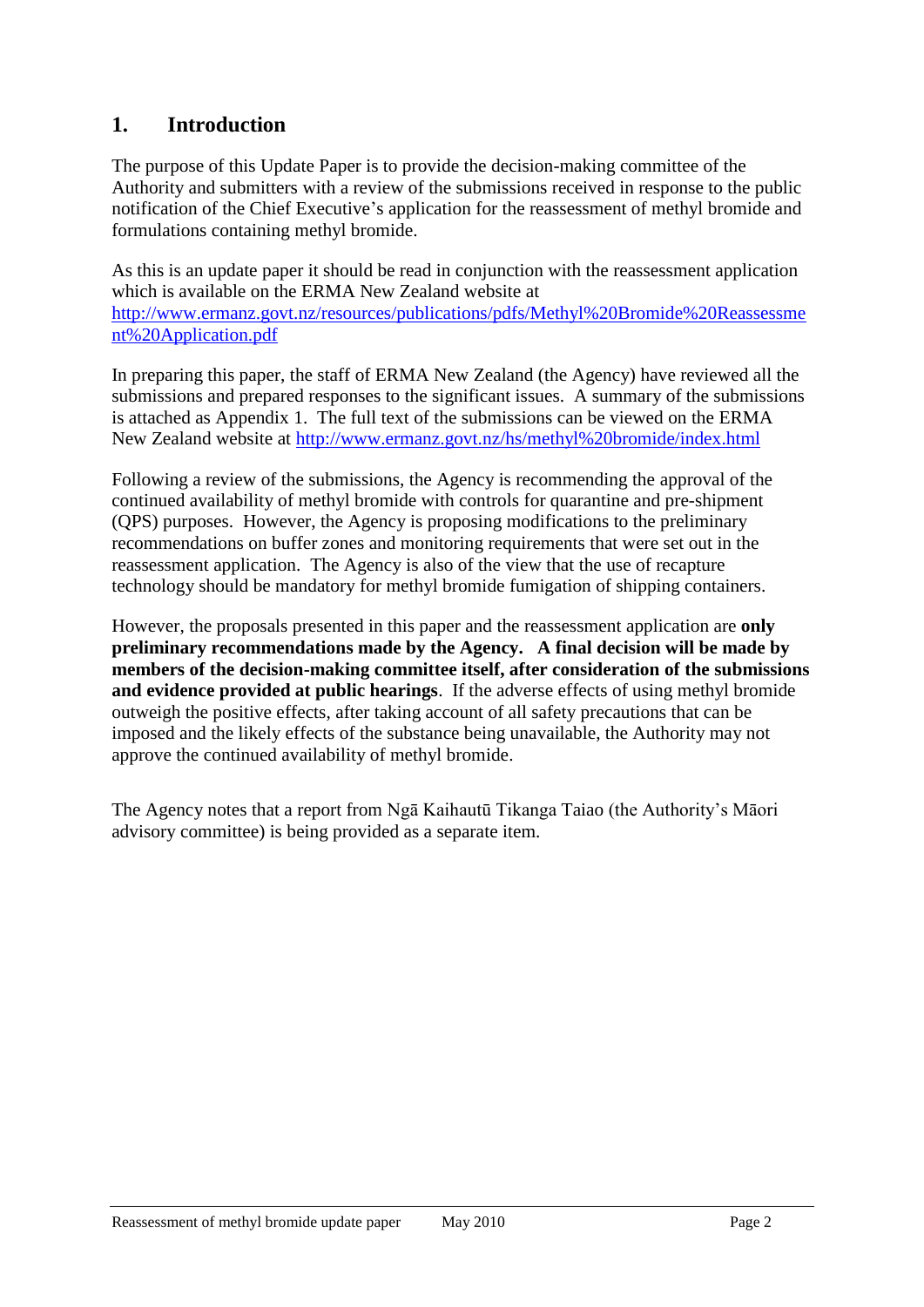# **2. Preliminary recommendations from the application for reassessment**

# *2.1. Introduction*

2.1.1. The Chief Executive's application for the reassessment of methyl bromide and formulations containing methyl bromide contained the following recommendations from the Agency.

### *2.2. Continued availability of methyl bromide*

2.2.1. The Agency recommended that methyl bromide should continue to be available for quarantine and pre-shipment (QPS) uses in New Zealand with additional controls and recommendations to ensure that the substance is used in a safe manner for people, communities and the environment.

### *2.3. Revocation of approvals for non-QPS use*

- 2.3.1. The Agency recommended that the two HSNO approvals (HSR001637 and HSR001638) for importation of methyl bromide for non-QPS purposes should be revoked with immediate effect from the date of the Authority's decision on this reassessment. This would give formal effect to the prohibition already in place under the Montreal Protocol on further importation of these substances for non-QPS purposes.
- 2.3.2. The Agency recommended that the Authority should also issue a direction, by notice in the Gazette under section 66 of the Act, prohibiting further use of the substances for non-QPS use and requiring disposal at the owners' expense by 31 December 2010.

### *2.4. TELs*

2.4.1. The Agency recommended the adoption of the following tolerable exposure limits (TELs):

| <b>TEL</b> (chronic) | TEL(acute) - 24 hour | TEL (acute) - 1 hour |
|----------------------|----------------------|----------------------|
|                      | average              |                      |
| $0.005$ mg/m3        | $1.3 \text{ mg/m}$   | $3.9 \text{ mg/m}$   |
| $1.3$ ppb            | 333 ppb              | $1000$ ppb           |
| $0.0013$ ppm         | $0.333$ ppm          | ppm                  |

### *2.5. Buffer Zones*

2.5.1. The Agency recommended that the following minimum buffer zones (the downwind distance between the ventilation release location and any nonoccupational bystander) be observed when ventilation occurs:

| <b>Situation</b>                                       | <b>Minimum Buffer</b><br>zone $(m)$ |
|--------------------------------------------------------|-------------------------------------|
| Ship's hold (greater than 1000 kg methyl bromide used) | 100                                 |
| Ship's hold (less than 1000 kg)                        | 50                                  |
| Logs/timber under covers outdoors and indoors (without | 50                                  |
| recapture technology)                                  |                                     |
| Shipping containers                                    | 25                                  |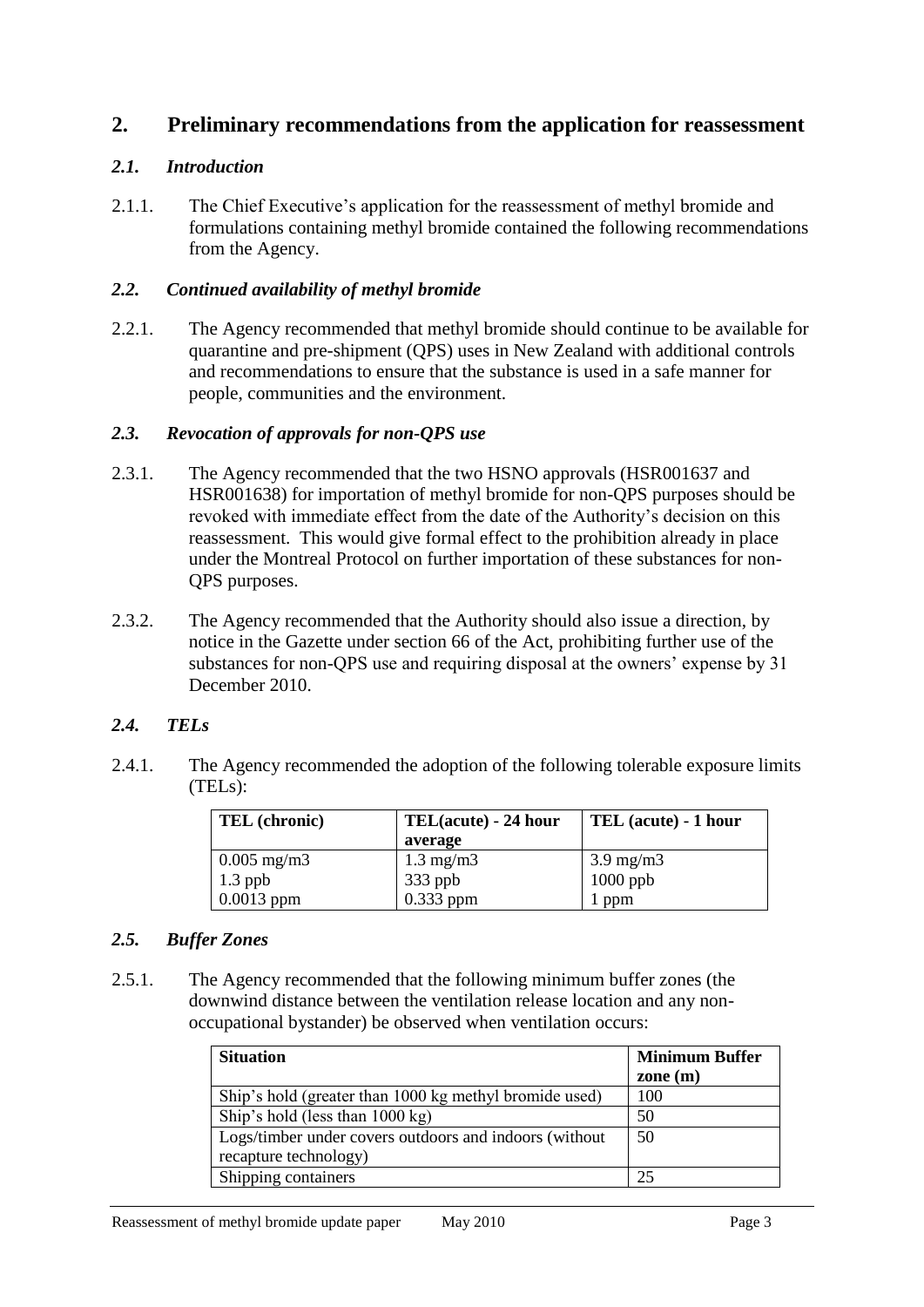- **Note 1**: Non-occupational bystanders include not just those persons living in nearby residential properties but also those who may be temporarily present in a location, for example, walking on footpaths.
- **Note 2**: The buffer zone distance used should be recorded for all fumigations using the site evaluation form in Appendix A of the STIMBR monitoring protocol (see Appendix P of the reassessment application). This information should be kept by those conducting the fumigation and should be available upon request to the appropriate regulatory agencies. It also should be noted that these buffer zones apply only if there are potential non-occupational bystanders in the downwind direction.

### *2.6. Monitoring*

- 2.6.1. The Agency recommended that appropriate air quality monitoring be required for all types of fumigation to assess the potential exposures of non-occupational bystanders to ensure that exposures are below the recommended acute and chronic TELs.
- 2.6.2. Monitoring of shipping container, outdoor tarpaulin enclosure and ship hold fumigations should adhere to the STIMBR Methyl Bromide – Ambient Air Monitoring Protocol (see **Appendix** P of the reassessment application). Monitoring devices must be located appropriately at a downwind position where the non-occupational bystander might be exposed and measurements made when detectable concentrations of methyl bromide are likely to be present. The Agency noted that:
	- for sites with complicated geography and weather conditions, the Protocol  $\bullet$ recommends that specialist help should be obtained in selecting appropriate monitoring sites;
	- monitoring needs to be maintained until methyl bromide gas is no longer  $\bullet$ detectable; and
	- the results of such monitoring should be kept by those conducting the  $\bullet$ fumigation and should be available upon request to appropriate regulatory agencies.

### *2.7. Classification changes*

- 2.7.1. The Agency recommended the following classification changes:
	- change from 6.3A (skin irritancy) to 8.2C (skin corrosive);
	- change from 6.4A (eye irritancy) to 8.3A (eye corrosive); and
	- change from 9.2A (very ecotoxic in soil) to 9.2D (slightly harmful in soil).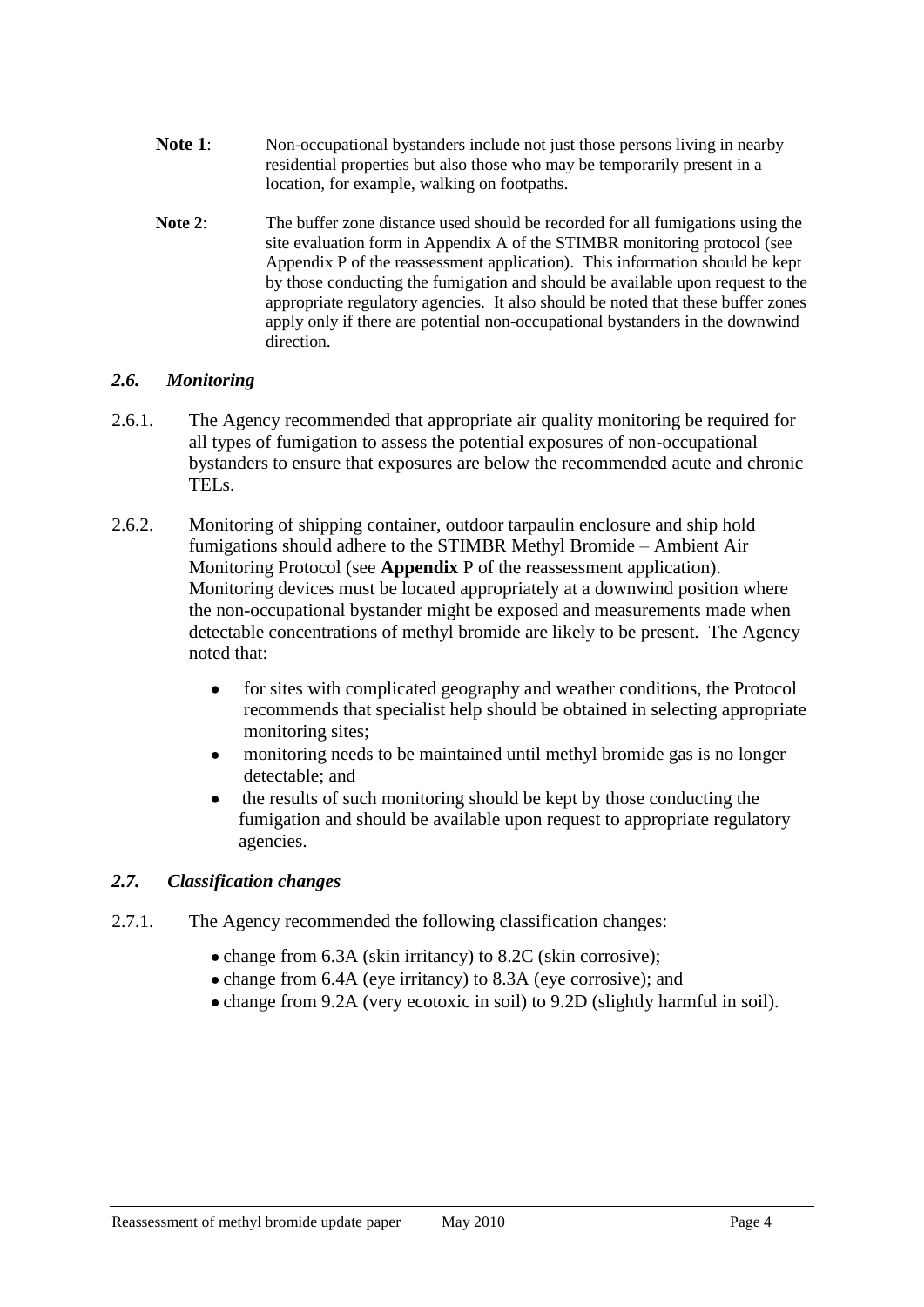# **3. Submissions and additional information**

- 3.1.1. The Chief Executive's application for the reassessment of methyl bromide and formulations containing methyl bromide was publicly notified on 5 November 2009.Submissions closed on 26 February 2010; however, late submissions were accepted until 16 April 2010.
- 3.1.2. A total of 95 submissions were received. The Agency has summarised the issues raised in the submissions under topic headings (see **Appendix** 1 - Summary of Submissions). The full text of the submissions is available on the ERMA New Zealand website<http://www.ermanz.govt.nz/hs/methyl%20bromide/index.html>
- 3.1.3. In the reassessment application, the Agency outlined 3 possible scenarios. It should be noted that scenario 1, the continued availability of methyl bromide for QPS purposes, is not limited to a 10 year period. In the reassessment application, the Agency evaluated the effects of the continued (and increasing) use of methyl bromide taking into account that external constraints on its use may see its availability curtailed in approximately 10 years. Thus the Agency's risk assessment is based on continuing use of methyl bromide for the foreseeable future.

| <b>IN SUPPORT OF: -</b>        |                                                                                                                       | <b>REASONS</b>                                                                                                                                                                                 |
|--------------------------------|-----------------------------------------------------------------------------------------------------------------------|------------------------------------------------------------------------------------------------------------------------------------------------------------------------------------------------|
| Scenario $1 -$<br>baseline     | The continued availability of<br>methyl bromide for QPS<br>uses.                                                      | There are presently no alternatives<br>available and the economic and<br>ecological consequences of the<br>unavailability of methyl bromide<br>would be unacceptable.                          |
|                                | The continued availability of<br>methyl bromide for QPS uses<br>but with the introduction of<br>recapture technology. | The availability of methyl bromide is<br>important for the market economy<br>and the use of recapture technology is<br>necessary to minimise the risks to<br>human health and the environment. |
| Scenario $2-$<br>phase out     | A phase-out of methyl<br>bromide use in a 5 year<br>period.                                                           | This would hasten the introduction of<br>alternative means of treating goods.                                                                                                                  |
| Scenario $3-$<br>immediate ban | An immediate prohibition of<br>the use of methyl bromide.                                                             | The nature of adverse effects on<br>human health.                                                                                                                                              |

3.1.4. Each of the scenarios found support amongst the submitters and the responses can be grouped as follows:

3.1.5. In commenting on the various options relating to the use of methyl bromide, the submitters raised a large number of issues. This Update Paper comprises the Agency's review of the following key issues raised by submitters:

| <b>CATEGORY</b>                   | <b>ISSUE</b>                               |  |
|-----------------------------------|--------------------------------------------|--|
| International considerations      | International trends                       |  |
|                                   | International obligations                  |  |
| Environment Court/Nelson Air Plan | Monitoring, Buffer zones, exposure limits, |  |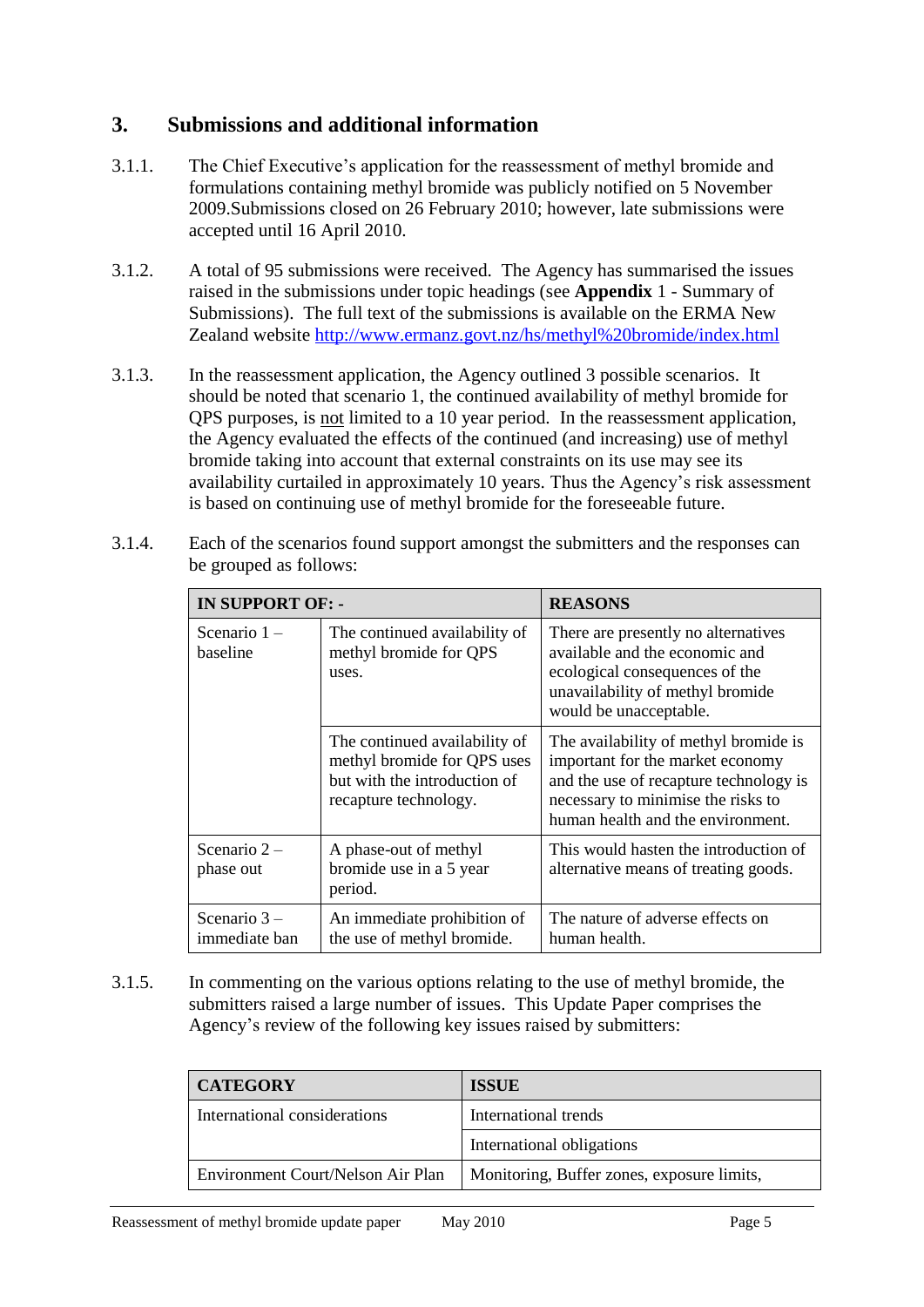| <b>CATEGORY</b>              | <b>ISSUE</b>                              |
|------------------------------|-------------------------------------------|
|                              | planning provisions                       |
| The Agency's risk assessment | Health issues                             |
|                              | The environment                           |
|                              | Relationship of Matori to the environment |
|                              | Market economy                            |
|                              | Society and community                     |
| Alternatives                 |                                           |
| Control options              | Emission control (recapture)              |
|                              | Minimum buffer zones                      |
|                              | Ambient air quality monitoring            |
|                              | Notification                              |
|                              | Tolerable exposure limits (TELs)          |
|                              | Personal protective equipment (PPE)       |
|                              | Stenching agents                          |
| General issues               | Soil use                                  |
|                              | Classification                            |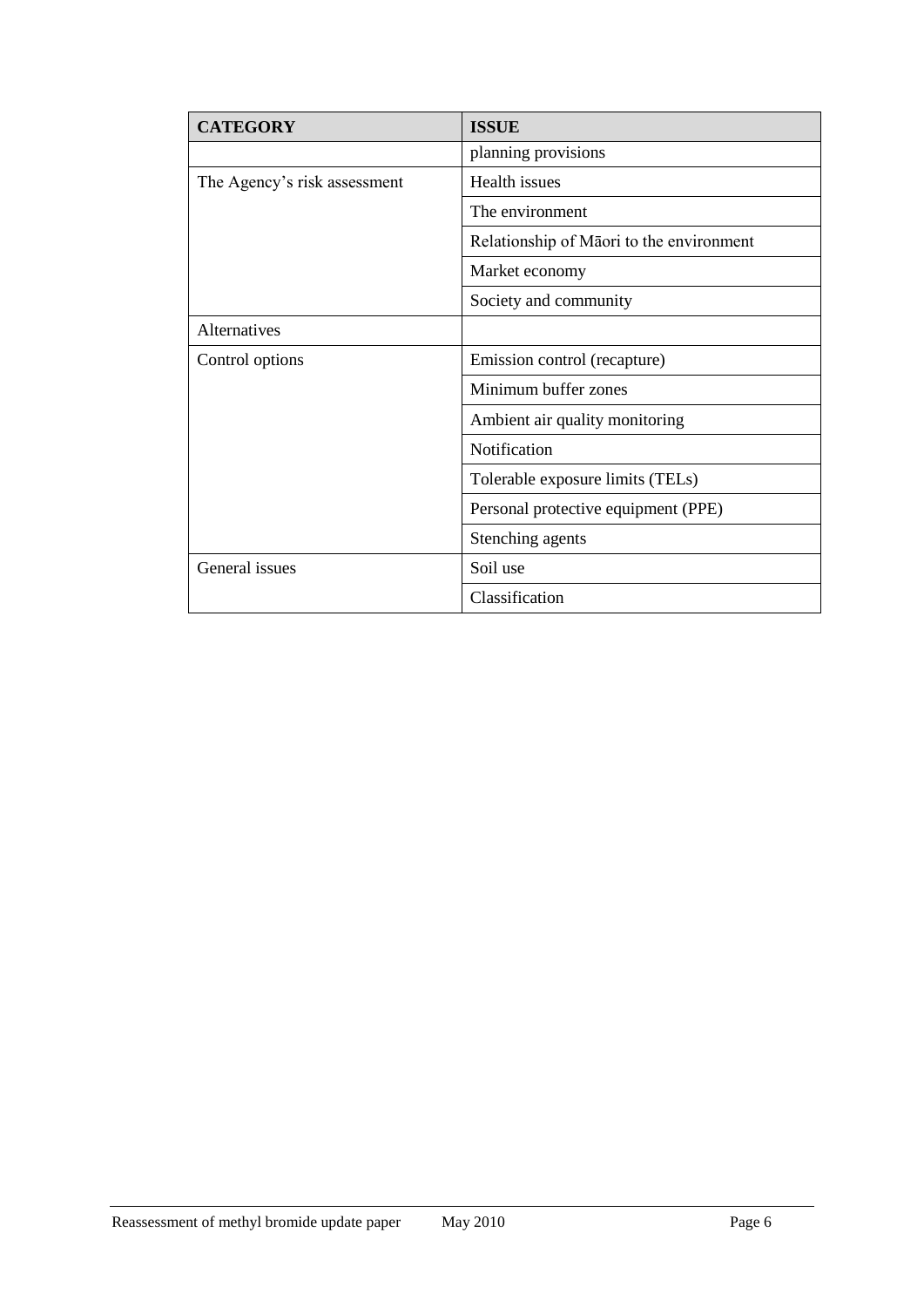# **4. International considerations**

## *4.1. EU ban*

- 4.1.1. The submissions included references to the European Union (EU) ban on methyl bromide for all uses including QPS purposes from 18 March 2010. A call for New Zealand to follow the lead of the EU and ban the use of methyl bromide was also made. One submitter stated that the EU ban shows that there are no technical or financial impediments to implementing a ban.
- 4.1.2. Horticulture New Zealand (101787) notes that the biosecurity requirements of the EU are lower than that established in New Zealand. When pests are detected, the EU this does not require that the product is either rejected or treated (as occurs in New Zealand) so the change has had a lower impact than would a similar policy change in New Zealand for the horticultural sector. Horticulture New Zealand notes (as discussed in the application) that some countries require certain produce to be fumigated with methyl bromide before leaving New Zealand. Horticulture New Zealand states also that this policy change is likely to have "driven some" exporting countries with high risk goods to implement precautionary pre-export fumigation", thus simply moving the use of methyl bromide to the exporting country rather than the importing country.
- 4.1.3. The EU decision cannot be considered to be directly applicable to the New Zealand context. Whilst recognising that for some products there are alternatives, including heat treatment and other pesticides, the use of methyl bromide for biosecurity purposes for many imported products is crucial to ensuring that particular pests are not introduced. In terms of exported products, New Zealand is required to use methyl bromide to maintain access to a range of markets. The Agency notes that the Montreal Protocol requires that where possible, alternatives should be used (see Section [12](#page-22-0) of this application on Alternatives).

### *4.2. International obligations – the Montreal Protocol*

- 4.2.1. One submitter stated that "ERMA has disregarded the Montreal Protocol", while another stated that "ERMA's proposals are in breach of its obligations under the Montreal Protocol, are contrary to international trend and risk, significantly undermining New Zealand's reputation." Another submitter believes that New Zealand should "honour the spirit of the Montreal Protocol" and stop the use of methyl bromide.
- 4.2.2. The Montreal Protocol on Substances that Deplete the Ozone Layer 1987 is the tool designed to initiate and progress phase-out targets for different ozonedepleting substances. The phase-out schedules are based on production and consumption levels within each country. New Zealand ratified the Protocol in 1988.
- 4.2.3. The Montreal Protocol specifically exempts use of methyl bromide for quarantine and pre-shipment purposes from control and phase-out but does urge parties to consider minimising its use.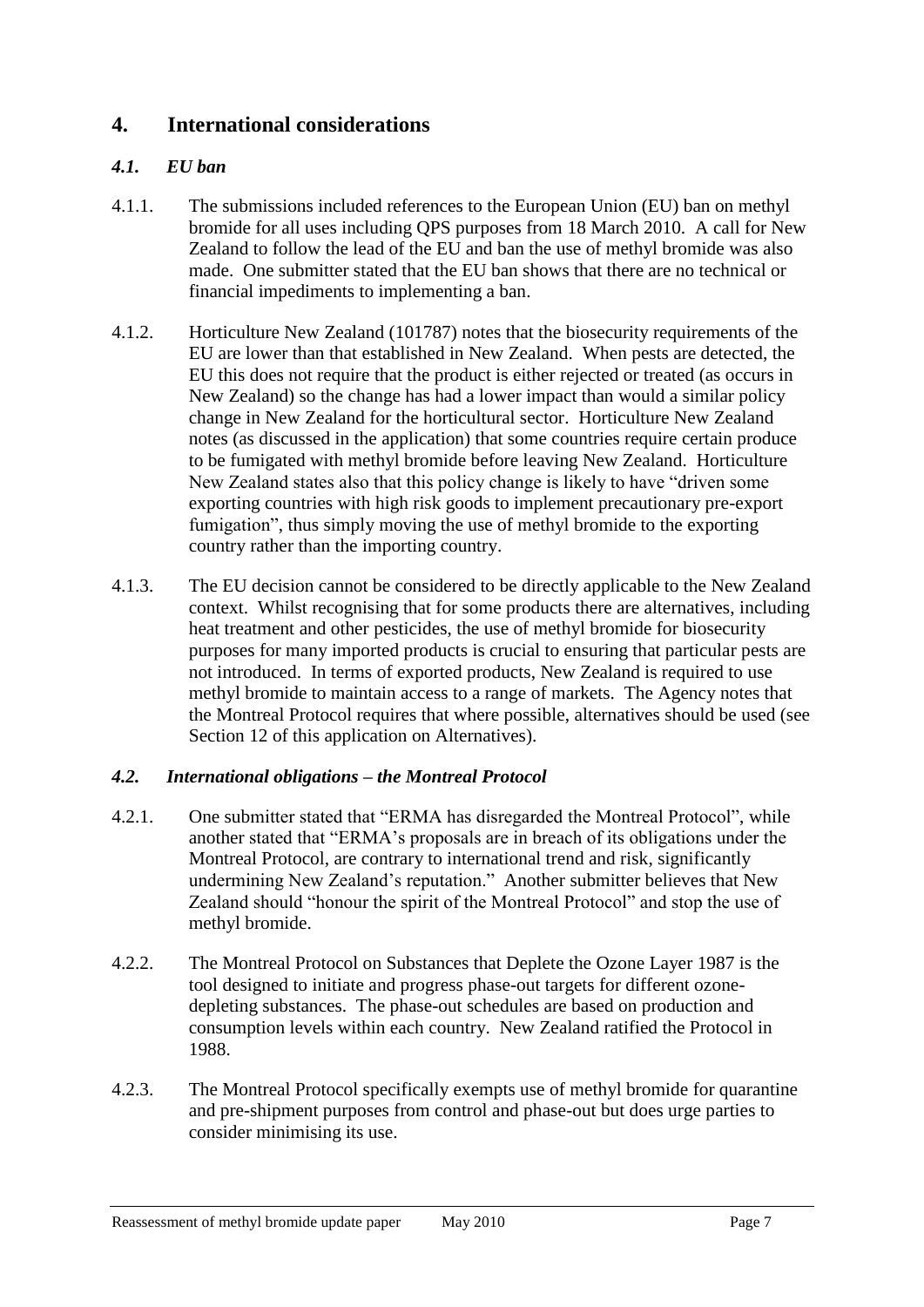- 4.2.4. New Zealand phased out uses of methyl bromide for other than QPS purposes by 2005 as per the requirements of the Montreal Protocol. It was noted at the time by Parties to the Protocol that there remained some applications of methyl bromide for which no technically and economically feasible alternatives existed. Parties could apply to have critical use exemptions (CUEs) granted in these cases provided certain criteria were met. Critical use exemptions were granted to New Zealand under the Montreal Protocol from 2005-2007 for the import of methyl bromide by the strawberry industry. In September 2006, the Minister for the Environment advised the strawberry industry that the government would not support any further applications for a CUE for 2008 or beyond. The CUE for the strawberry industry expired on 31 December 2007.
- 4.2.5. We are advised by the Ministry for the Environment (the government department responsible the Ozone Layer Protection Act 1996 and Regulations which give force to the Montreal Protocol in New Zealand) that New Zealand is complying with its obligations under the Montreal Protocol. The only uses of methyl bromide are for QPS purposes which are valid purposes under the Protocol. While the Protocol does not require the phase-out or the minimisation of use of emissions of methyl bromide used for QPS purposes, it does urge parties to consider minimising use. The Agency does not consider that New Zealand is in breach of its obligations under the Montreal Protocol, and points to the active work on identifying and testing alternatives that is being undertaken.
- 4.2.6. The Agency is also aware that the parties to the Montreal Protocol are investigating potential incentives to promote the transition to alternatives such as deposit/rebate schemes or other financial measures. However, since there have not been any formal recommendations as yet, New Zealand is not in contravention of any international agreements. However, if formal recommendations come out of the next meetings of the meeting of the parties to the Protocol, then New Zealand would need to consider such proposals.
- 4.2.7. Thus, while there are not any formal requirements under the Montreal Protocol to restrict the use of methyl bromide for QPS uses, the Agency is aware that, due to increased exports of logs, its use is likely to increase. Accordingly, the Authority may wish to consider the desirability of reducing its use or limiting the amount of gas released into the atmosphere when considering matters such as the development and use of alternative fumigants and treatments and the use of recapture technology.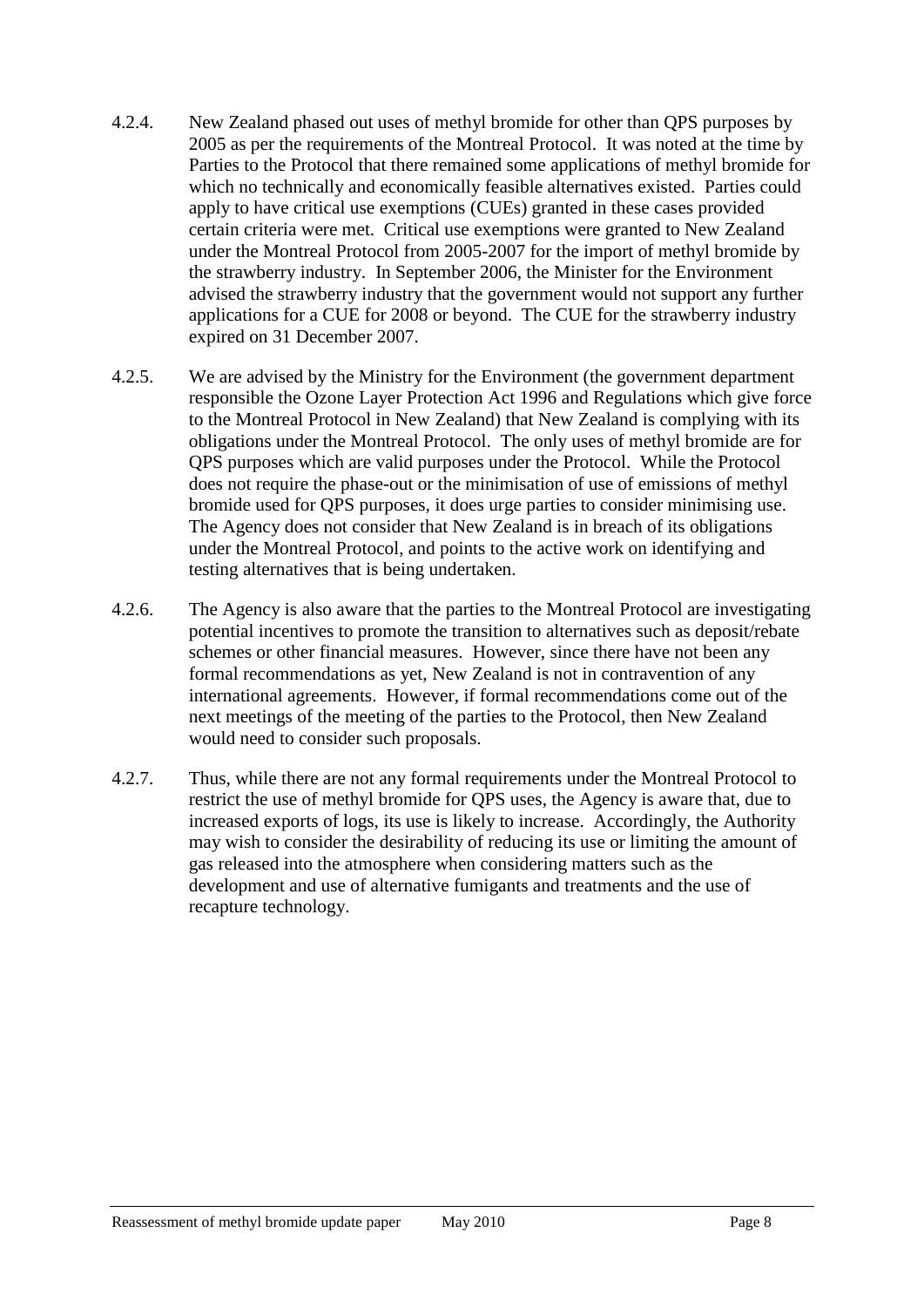# **5. The Environment Court and the Nelson situation**

### *5.1. The Agency's understanding of the Environmental Court decision and the Nelson Air Quality Plan*

- 5.1.1. Some submitters, such as the Nelson City Council (101751), referred to the Environment Court case (*Genera Limited v Nelson City Council, ENV-2006 – WLG-154*) involving consideration of the Nelson Air Quality Plan. The submitters argued that any re-approval of methyl bromide should effectively mirror the provisions of the Nelson Air Quality Plan.
- 5.1.2. A significant amount of scientific work was undertaken in order to confirm the provisions of the Nelson Air Quality Plan so the findings of the Environment Court should be carefully considered by the Authority.
- 5.1.3. Nevertheless, there is no requirement that the HSNO approval should mirror the provisions in the Nelson Air Quality Plan. Indeed, section 142 (3) of the HSNO Act specifically envisages situations where a local authority may choose to impose more stringent requirements on the use of a hazardous substance than that required by the HSNO Act.
- 5.1.4. The Environment Court heard evidence on the use and dispersion patterns of methyl bromide at Nelson, its toxicity and the potential adverse health effects of fumigation. The Court found that in order to maintain public health protection, emissions of methyl bromide at the limit of the Port Security Area should not exceed 1 ppm (averaged over 1 hour) or 0.0012 ppm (averaged over a human lifetime). The Agency's recommended TELs are consistent with this finding.
- 5.1.5. The Environment Court also discussed buffer zones. Nelson City Council argues that the Agency's proposed buffer zones are "grossly inadequate" as they are less than those agreed in the Nelson case.
- 5.1.6. It is important to recognise that the buffer zones and TELs work together in the "belts and braces" fashion. If we could be assured that the TEL would be met at all times then buffer zones would not be required. Hence, buffer zones are intended to provide an additional level of assurance that bystanders will not be exposed to concentrations of methyl bromide that are higher than the TELs.
- 5.1.7. The minimum buffer zones recommended by the Agency in the reassessment application are based on the evaluation of monitoring data from Nelson (including the expert evidence at the Environment Court) and elsewhere.

# *5.2. The Relevance of the Nelson Air Quality Plan*

- 5.2.1. It may be helpful to set out the provisions of the Nelson Air Quality Plan in so far as it is relevant to the Authority's final decision on the future of methyl bromide.
- 5.2.2. Air Quality Rule 41 of the Nelson Plan, states that methyl bromide fumigation is a permitted activity if: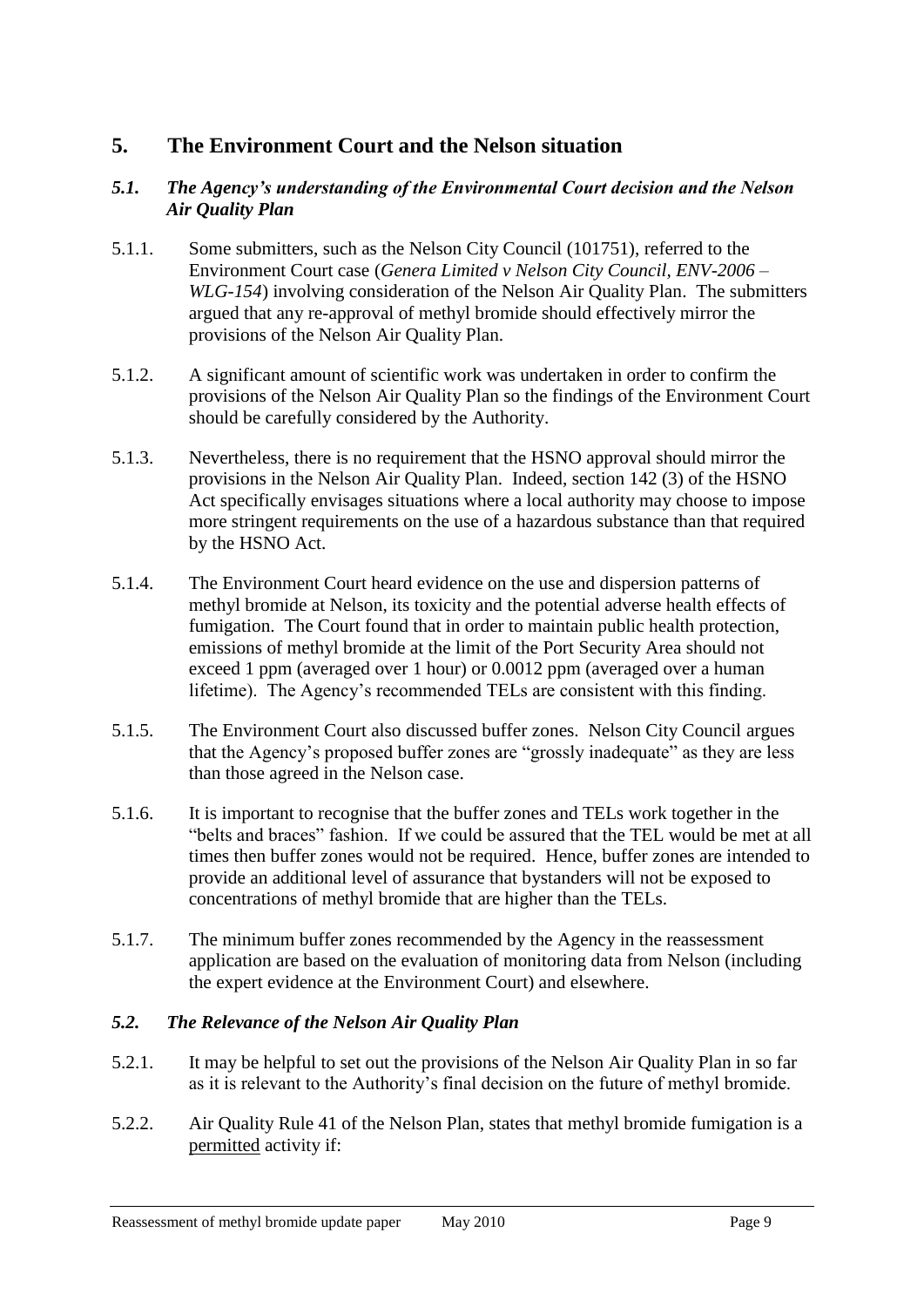- outside the Port area, the volume fumigated at any one time does not exceed 34  $m<sup>3</sup>$ ; a buffer zone of 50 m is in place; and there are not more than ten fumigations per year on the site;
- $\bullet$ inside the Port area, less than 3 kg of methyl bromide is used; a landward buffer zone of 100 m is in place; a seaward buffer zone of 100 m of a berthed passenger ship is in place; and the container is ventilated between 9 am and 5 pm. If two to four containers are ventilated during an hour, then 200 m buffer zones must be in place.
- 5.2.3. The rule (AQr41.2) also provides for methyl bromide fumigation to be a controlled activity if the 1 hour and chronic TELs are not exceeded; a 50 m buffer zone is in place and the methyl bromide is recaptured.
- 5.2.4. In addition, the rule (AQr41.3) provides that any of fumigation is a restricted discretionary activity; i.e. subject to the need to obtain resource consent.
- 5.2.5. The Plan envisages fumigation using methyl bromide even if the recapture, TEL, or buffer zone requirements are not met. In order to undertake fumigation which does not meet the recapture, or TEL, or buffer zone requirements a resource consent is required (rule AQr41.3 – restricted discretionary activity).
- 5.2.6. If the Authority were to adopt the TEL and buffer zones set out in the Air Quality Rule 41.2 of the Nelson Air Quality Plan as mandatory controls under the HSNO Act the effect could be considerably more restrictive that the current Nelson Air Quality Plan. In essence, rule (AQr41.3) would need to be modified and a new prohibited activity rule inserted. The new rule would prevent resource consents from being issued where the TEL and /or buffer zones requirements are not met. This is because the effect of Section 142 of the HSNO Act is that plans (and resource consents) under the Resource Management Act 1991 cannot be less restrictive than approvals under the HSNO Act.
- 5.2.7. In addition, the Agency's reading of the Nelson Air Quality report, is that recapture is not a mandatory requirement of the plan in Nelson as indicated in the (Nelson City Council submission) as those fumigations may be allowed by way of a resource consent.
- 5.2.8. Nevertheless, for fumigations at Port Nelson, the Agency notes that the Port's code of practice requires recapture for all methyl bromide fumigations carried out at the Port.
- 5.2.9. It may be helpful for the Authority to seek clarification from the parties involved in the Nelson situation (particularly the Nelson City Council) to determine whether the findings of the Court and provisions of the Nelson Air Plan generally are applicable throughout the country and are applicable within the framework of the HSNO Act.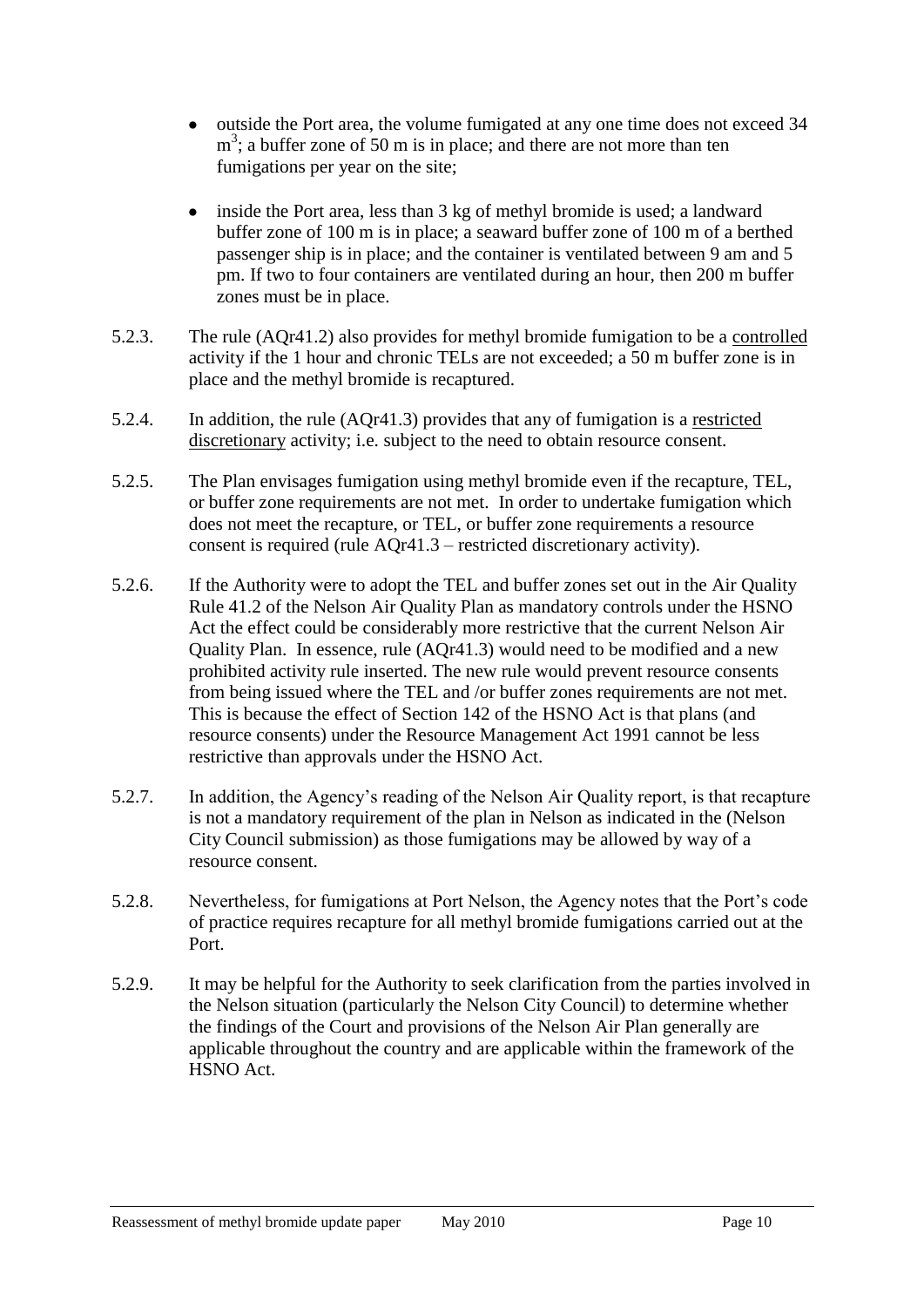# **6. The Agency's risk assessment**

## *6.1. Approach to Risk*

#### *Review of Submissions*

- 6.1.1. The NZCTU (101774) and other submitters expressed the view that, in terms of the use of methyl bromide, four of the five characteristics in clause 33 of the HSNO (Methodology) Order 1998 are present:
	- Exposure is involuntary
	- Risk will persist over time
	- Potential adverse effects are irreversible and risk is not known or understood by the public
	- There is little experience or understanding of possible measures for managing effects.
- 6.1.2. These submitters, therefore, consider that the Authority should give greater weight to the human health risks posed by use of the substance.

#### *Agency response*

6.1.3. The Agency agrees with the submitters with respect to the characteristics in clause 33, and took them into account in the reassessment application. For example, in paragraph 9.2.5 of the reassessment application, the Agency recommends that the Authority adopts a cautious approach with respect to recommendations relating to the use of personal protective equipment (PPE).

### *6.2. Precautionary approach*

### *Review of Submissions*

- 6.2.1. Some submitters, such as the Nelson Marlborough DHB (101781) also consider that there is significant scientific and technical uncertainty relating to the adverse effects of methyl bromide and therefore the Authority needs to adopt a more precautionary approach.
- 6.2.2. MAF (101783) acknowledges that ERMA is required to take a precautionary approach in the face of uncertainty, but is of the view that given that the level of risk to health of non-occupational bystanders has been assessed as negligible there is little uncertainty for this situation and therefore limited need for introduction of buffer zones and monitoring to address this risk.

### *Agency response*

6.2.3. The Act requires the Authority to take into account the need for caution in managing adverse effects where there is scientific and technical uncertainty. As noted in paragraphs 9.1.3-4 of the reassessment application, this has been factored into the Agency's analysis. Further discussion on the level of precaution involved in assessing risks and proposing controls is set out in this application.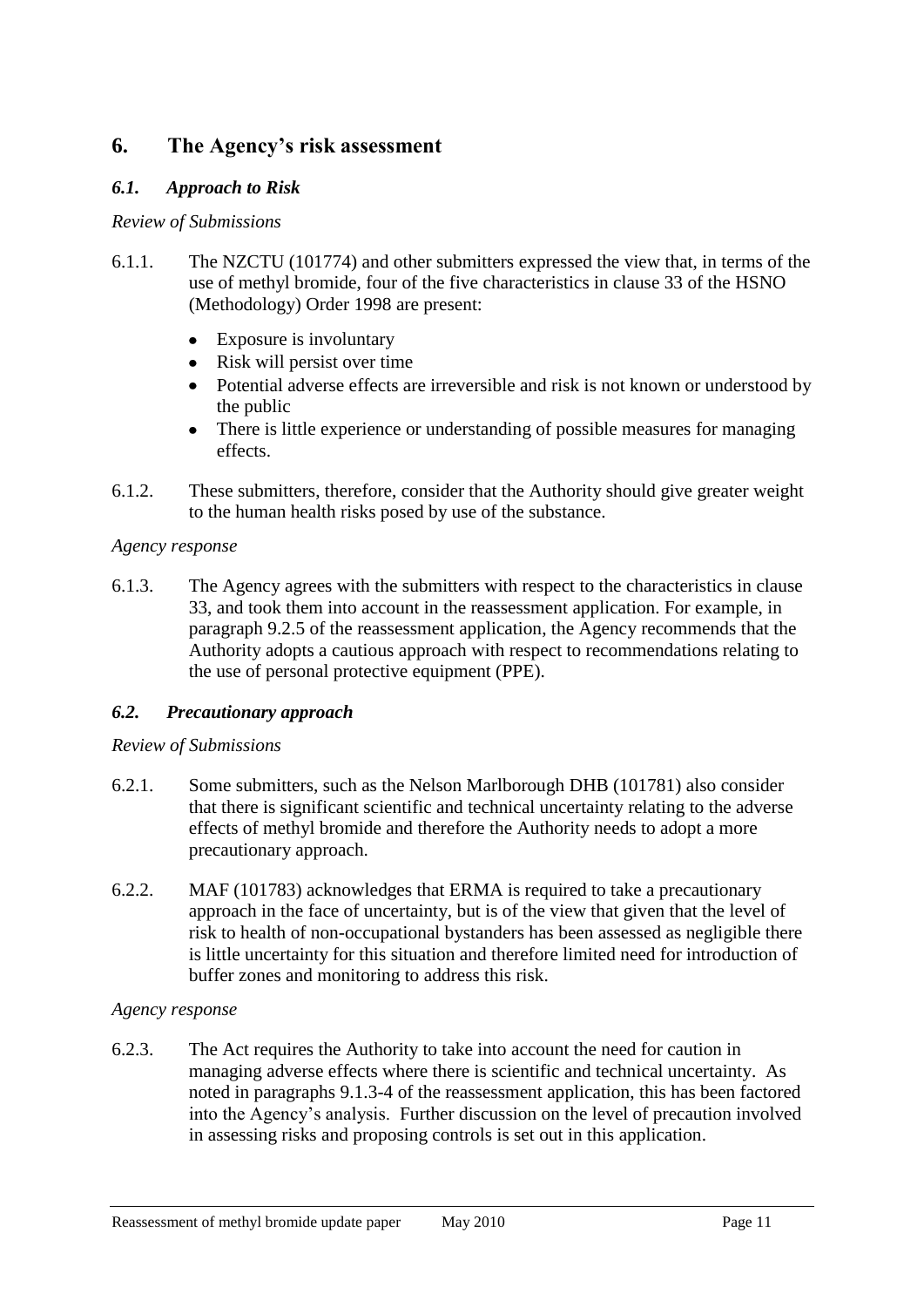- 6.2.4. The precaution that the Agency used in the setting of the proposed minimum buffer zones is set out in section 14 of this update paper. The buffer zones are set based on the distance necessary to keep the concentration below the 1 hour TEL.
- 6.2.5. The precaution involved in the setting of TELs based on toxicological information is set out in section 17 of this update paper. If a member of the public is present at a location where gas concentration was at the 1-hour TEL, and the person were present for that hour, an adverse health effect is unlikely to occur due to the use of safety factors in the derivation of the TEL.
- 6.2.6. The Agency view is that its recommendations include a significant degree of precaution in respect to the overall analysis of the technical information available.
- 6.2.7. The Agency does not accept MAF's view that there is little uncertainty in assessing the risks to the public. Thus, the Agency recommends that the Authority takes account of uncertainty in terms of effects on non-occupational bystanders.

### *6.3. The Agency's evaluation of risks, costs and benefits*

#### *Review of Submissions*

6.3.1. Some submitters expressed concern that the application gives greater weight to financial benefits than to human health risks. Others considered the Agency's costbenefit analysis to be incomplete.

#### *Agency response*

- 6.3.2. Section 6 of the HSNO Act requires the Authority to take into account the following matters when assessing applications to approve the release of hazardous substances in New Zealand:
	- (a) The sustainability of all native and valued introduced flora and fauna;
	- (b) The intrinsic value of ecosystems;
	- (c) Public health;
	- (d) The relationship of Maori and their culture and traditions with their ancestral lands, waters, sites, waahi tapu, valued flora and fauna, and other taonga;
	- (e) The economic and related benefits and costs of using a particular hazardous substance;
	- (f) New Zealand's international obligations.
- 6.3.3. The Agency notes that the Act requires the Authority to make its decision based on whether the positive effects outweigh the adverse effects. Accordingly, the reassessment application focussed on providing the Authority with the available information on adverse and beneficial effects on each of the matters listed in section 6 of the Act for its consideration and evaluation.
- 6.3.4. The Agency agrees with Melanie Miller and Tom Batchelor (101818) with particular reference to effects on the market economy, that the positive effects (particularly to the market economy) evaluated in the application are indirect effects of methyl bromide rather than direct effects. However, we consider that these are sufficient to outweigh the adverse effects in the short to medium term.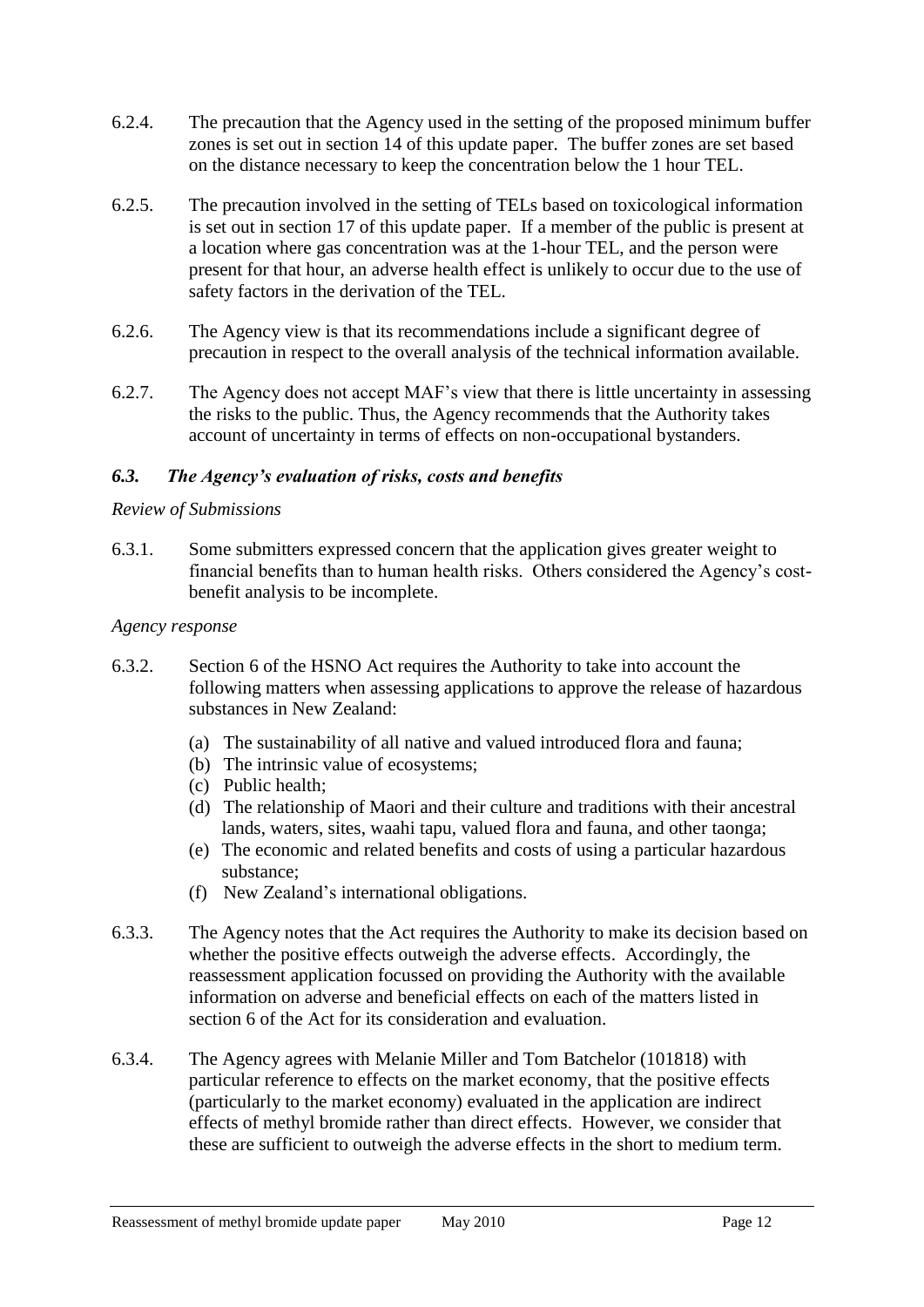# **7. Health Issues**

### *7.1. Neurotoxicity*

### *Review of Submissions*

- 7.1.1. A large number of submitters, such as the New Zealand Green Party (101761) expressed concern that methyl bromide is neurotoxic (toxic to the nervous system).
- 7.1.2. The NZCTU (101774) drew attention to the toxicology review referred to in Appendix D of the reassessment application (paragraph 23.2) which indicated that, in an inhalation study in mice, neurotoxicity developed in some animals after exposure had ceased.

### *Agency response*

- 7.1.3. The Agency agrees that methyl bromide is neurotoxic. While in humans some reversibility is apparent after most non-lethal cases, recovery in the event of serious poisoning is often slow and incomplete, even months later.
- 7.1.4. The Agency also agrees that the study referred to by the NZCTU demonstrated neurotoxicity in mice. However, the Agency notes that the exposure of the mice was very severe. The exposure concentration was 100 ppm, 6 hours per day, 5 days per week, for 20 weeks. The exposure concentration (100 ppm) is close to the Immediately Dangerous to Life and Health (IDLH) value of 250 ppm, and exceeds the time-weighted average worker exposure standard (WES-TWA) by a factor of 20.
- 7.1.5. Accordingly, the Agency agrees with the submitter that the study appears to contradict the conclusion reached by ESR Ltd<sup>1</sup> that: "there is no evidence of continued degeneration after cessation of exposure", but notes that extremely high exposures were involved.

### *7.2. Motor neurone disease (MND)*

### *The reassessment application*

7.2.1. The conclusion in the reassessment application (paragraph 5.2.14) was: "Based on the available information, no consistent environmental cause of MND has been identified and, in particular, no association between exposure to methyl bromide and the incidence of MND has been identified".

### *Review of Submissions*

1

- 7.2.2. The Ministry of Health (101638) expressed the view that the scientific link between methyl bromide and MND has not been established.
- 7.2.3. A number of submitters, such as Takutai Beech (101800) referred to experimental work that has been conducted by Professor Ian Shaw, Professor of Toxicology at the University of Canterbury and suggested that this work throws doubt on the Agency's conclusion with regard to any connection between methyl bromide and

<sup>&</sup>lt;sup>1</sup> Fitzmaurice et al, 2005 referred to in Appendix E of the reassessment application (para E1.2.19)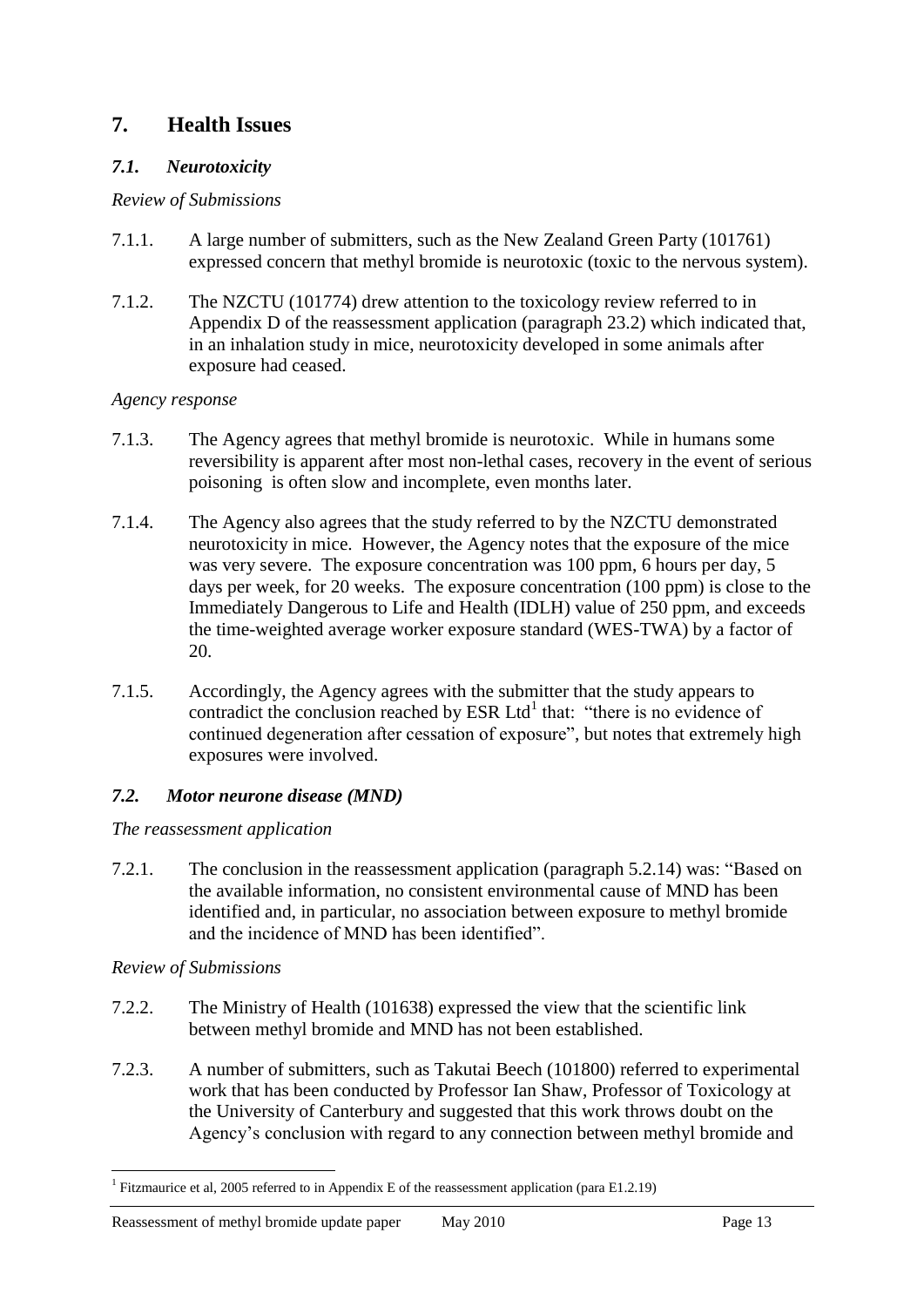#### <span id="page-13-0"></span>MND.

### *Agency response*

- 7.[2](#page-13-0).4. The Agency has reviewed Professor Shaw's paper $^2$  and comments as follows.
- 7.2.5. The research Professor Shaw and colleagues are involved in relates to reactions between methyl bromide and a cellular detoxification component called glutathione in the test tube.
- 7.2.6. Professor Shaw states: "MND is thought to be associated with free radical insult, however, to date, there has been no epidemiological evidence of exposure to free radical-generating chemicals being linked to the development of the disease."<sup>2</sup>
- 7.2.7. Professor Shaw goes on to say: "It is likely but not proven that the MND cases in Nelson port workers were exposed to CH<sub>3</sub>Br [methyl bromide]".
- 7.2.8. The Agency notes that it has been known for some time that methyl bromide reacts with glutathione. This was discussed in the toxicology review in the reassessment application (see Appendix D, paragraphs 3.1 and 4.3). It was indicated in Appendix D (Paragraph 3.1) of the reassessment application that there appears to be individual variability of toxicological response to methyl bromide in humans depending on genetic differences in glutathione from person to person.
- 7.2.9. We are aware that Professor Shaw is at an early stage in testing his hypothesis linking exposure to methyl bromide to MND. Currently there is no additional information available from Professor Shaw's work which warrants alteration of the original conclusion in the reassessment application.
- 7.2.10. The Authority will have the opportunity to seek clarification from Professor Shaw on his research.

# *7.3. Cancer*

### *Review of Submissions*

7.3.1. A few submissions expressed concern that methyl bromide causes cancer, in particular prostate cancer. The Agency also is aware of news media reports relating to a recent cancer case (not prostate cancer) that may be associated with methyl bromide exposure which has been referred to the coroner.

### *Agency response*

7.3.2. The Agency notes that no association between methyl bromide exposure and cancer was identified in animal testing data (see Appendix D, Section 13 reassessment application). The reassessment application referred to the association between methyl bromide exposure and prostate cancer made in the USA (in Appendix E) and noted that causation has not been established.

<sup>&</sup>lt;u>.</u> 2 Shaw I (March 2010) "Motor neurone disease – a methyl bromide exposure cluster points to a causal mechanism" Human and Experimental Toxicology, Vol 29 (3), p241 – 242.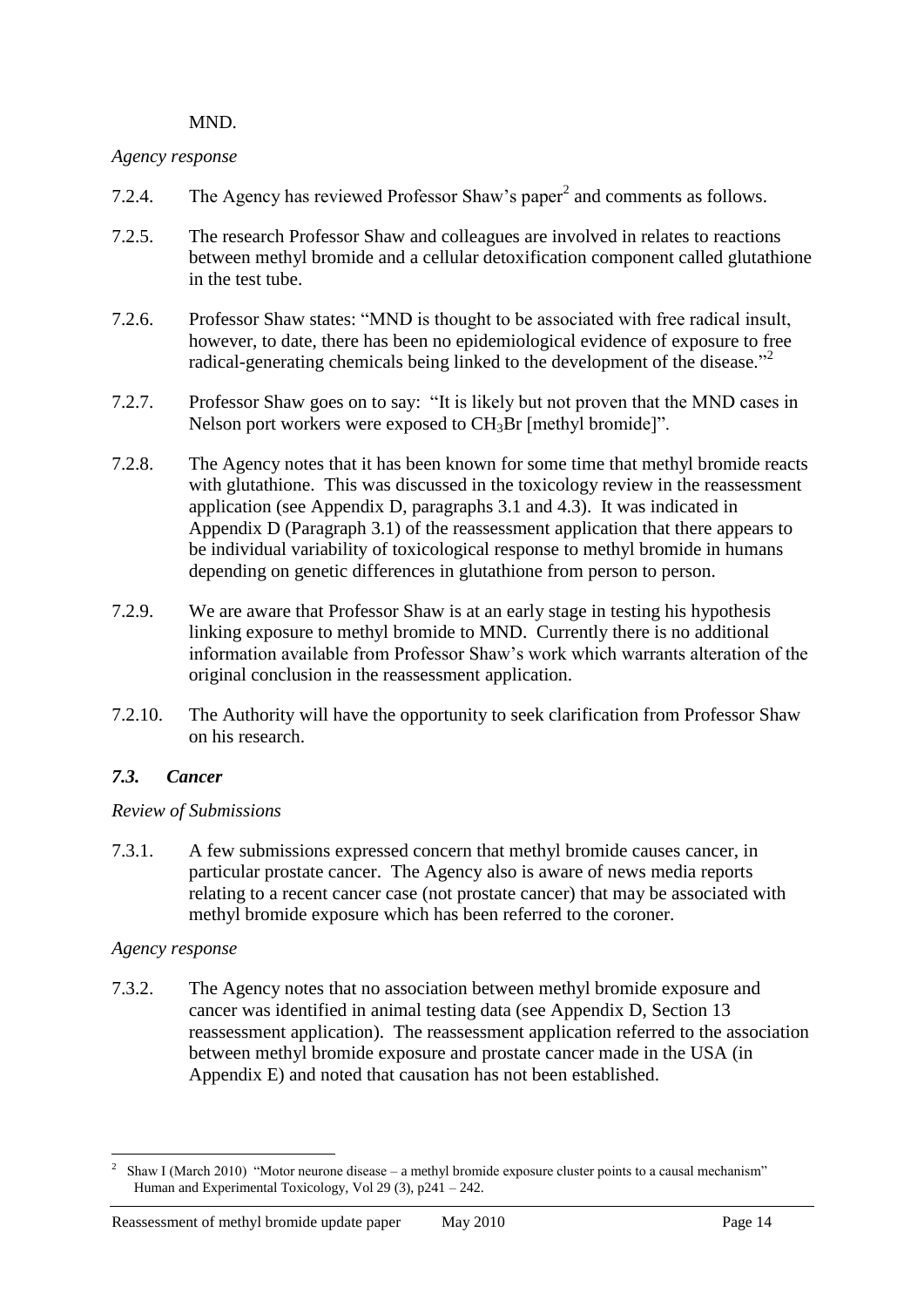# *7.4. Unloading of shipping containers*

### *Review of Submissions*

7.4.1. Several submitters, such as Nordiko Quarantine systems Pty Ltd (Nordiko) (101797) expressed concern about the exposure of people to methyl bromide when unloading shipping containers which have previously been fumigated.

### *Agency response*

- 7.4.2. Exposure of people unloading fumigated containers was discussed in the application (paragraphs 5.2.43ff). It is the responsibility of employers to protect their employees and this applies whether the container is being unloaded immediately after completion of the ventilation or at a different site. It is important to realise that the risk may be higher after the container has been moved. This is due to "off gassing" of adsorbed methyl bromide which can cause gas levels to climb to unacceptable values (possibly above the WES TWA) during transportation (when the container door will again be closed).
- 7.4.3. Discussions with the Department of Labour (DOL) indicate that signage is placed on the container identifying that it has been fumigated, but such signage may only be reliable if the fumigation has been carried out inside New Zealand. On receipt of a container with such signage, a further period of ventilation (four hours) is recommended.
- 7.4.4. The Agency recommends that the receiving company should contract a local fumigation company to test for gas concentrations before permitting employees to begin unloading. If the container is being unloaded in stages at different sites, the signage should be left on the container until all fumigated goods have been unloaded.

# *7.5. Health benefits: Human disease vector control*

### *Review of Submissions*

7.5.1. Several submitters claimed the health benefits from biosecurity protection (for control of human vector carrying mosquitoes and spiders etc) were overlooked and not taken into account in the application.

### *Agency response*

- 7.5.2. The Agency is aware of the importance of such biosecurity risks, but does not have evidence to show that methyl bromide is essential to control such possible incursions. The Agency notes that, since the goods are being controlled inside New Zealand, the means used to control the pests are under the local agencies' control.
- 7.5.3. The Agency believes alternative pesticides could be used, in association with surveillance to determine whether the pest is present, but recognises this may not be as convenient as fumigation of all biosecurity "risk" goods.
- 7.5.4. In some cases, e.g. used tyre imports, the need for the "risk" goods may also be of questionable national significance in relation to the incursion response necessary.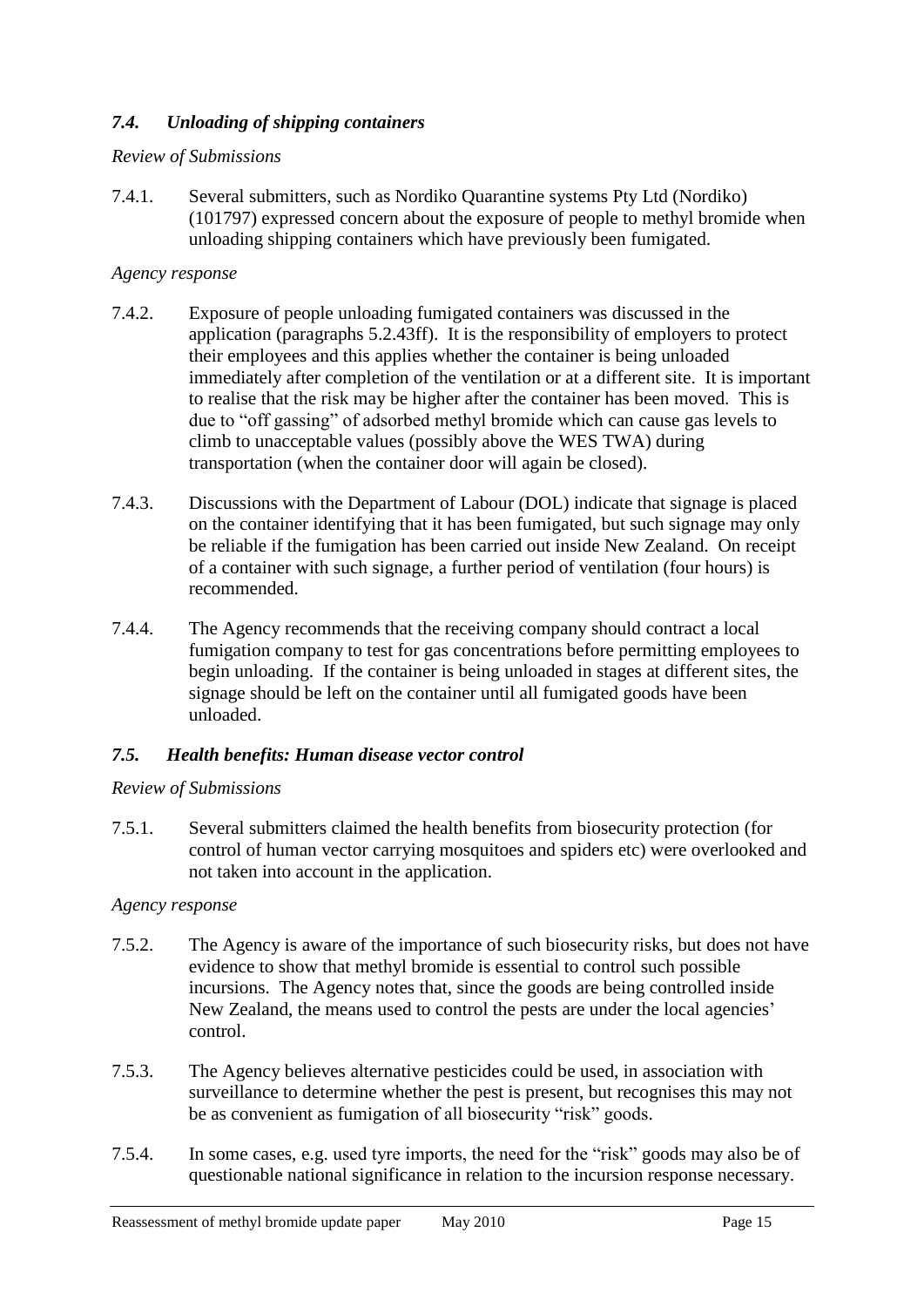7.5.5. Most importantly, the Agency notes that in the event of a significant health biosecurity threat (Malaria/Yellow fever etc), the Act provides for an emergency approval process following the declaration of a biosecurity emergency by the Minister of Biosecurity.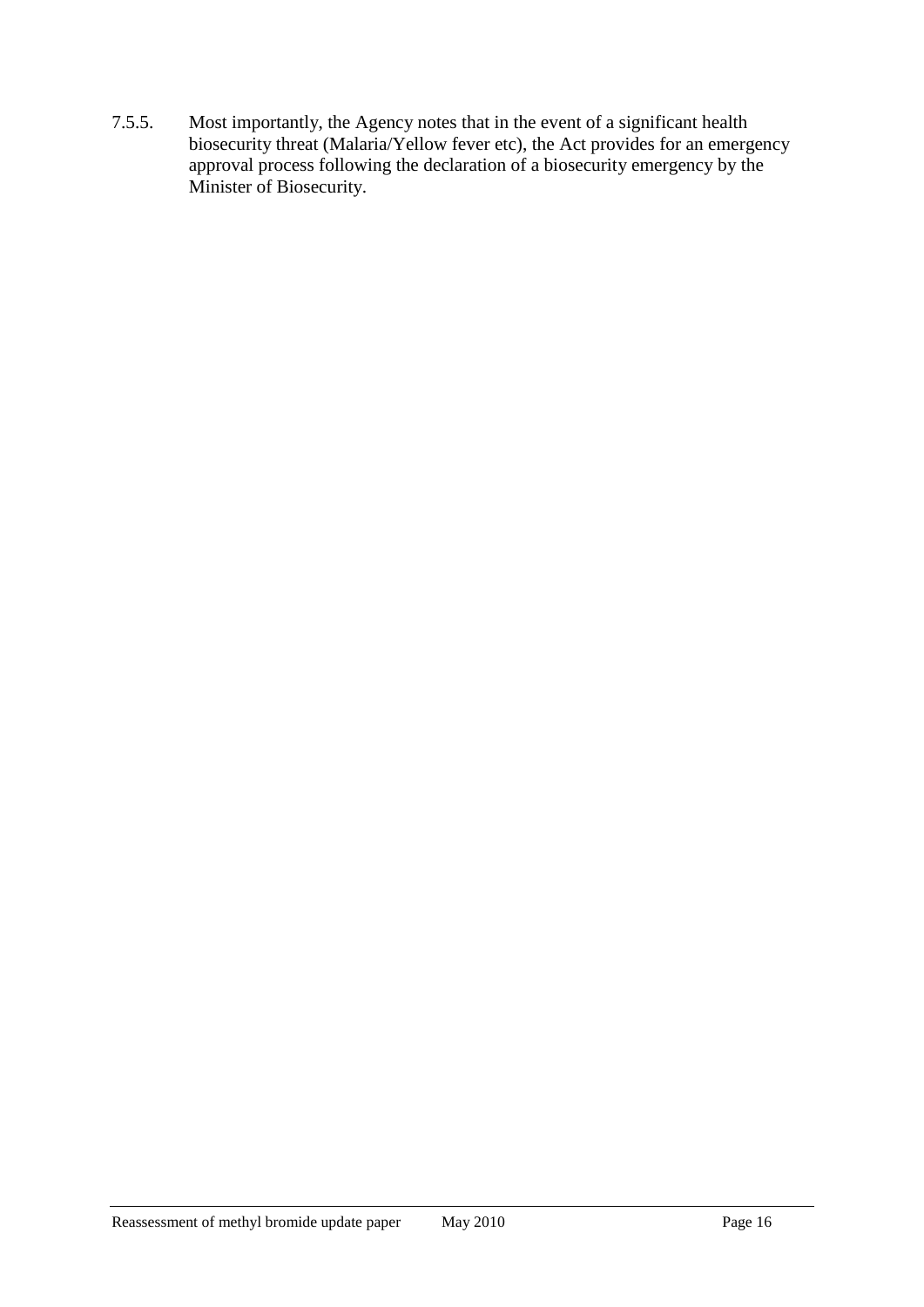# **8. The Environment**

### *8.1. Review of submissions*

8.1.1. The NZCTU (101774) and other submitters claim that the Agency has ignored the impact on human health, plants and terrestrial and aquatic organisms of a reduced ozone layer.

### *8.2. Agency response*

- 8.2.1. In Section one of the reassessment application, the Agency stated that the direct ozone-depleting effects of methyl bromide on human health or the environment are not evaluated in detail in this reassessment as they are considered to be adequately addressed under the Montreal Protocol.
- 8.2.2. Although the Agency did not perform a quantitative risk assessment, it did note that methyl bromide is a powerful ozone-depleting substance and that the adverse effects on the environment and human health are significant (section 5 of the reassessment application).
- 8.2.3. The effects of methyl bromide on human health and environment because of its being an ozone depleting substance layer are addressed under Ozone Layer Protection Act (OLPA) 1996 and its associated regulations.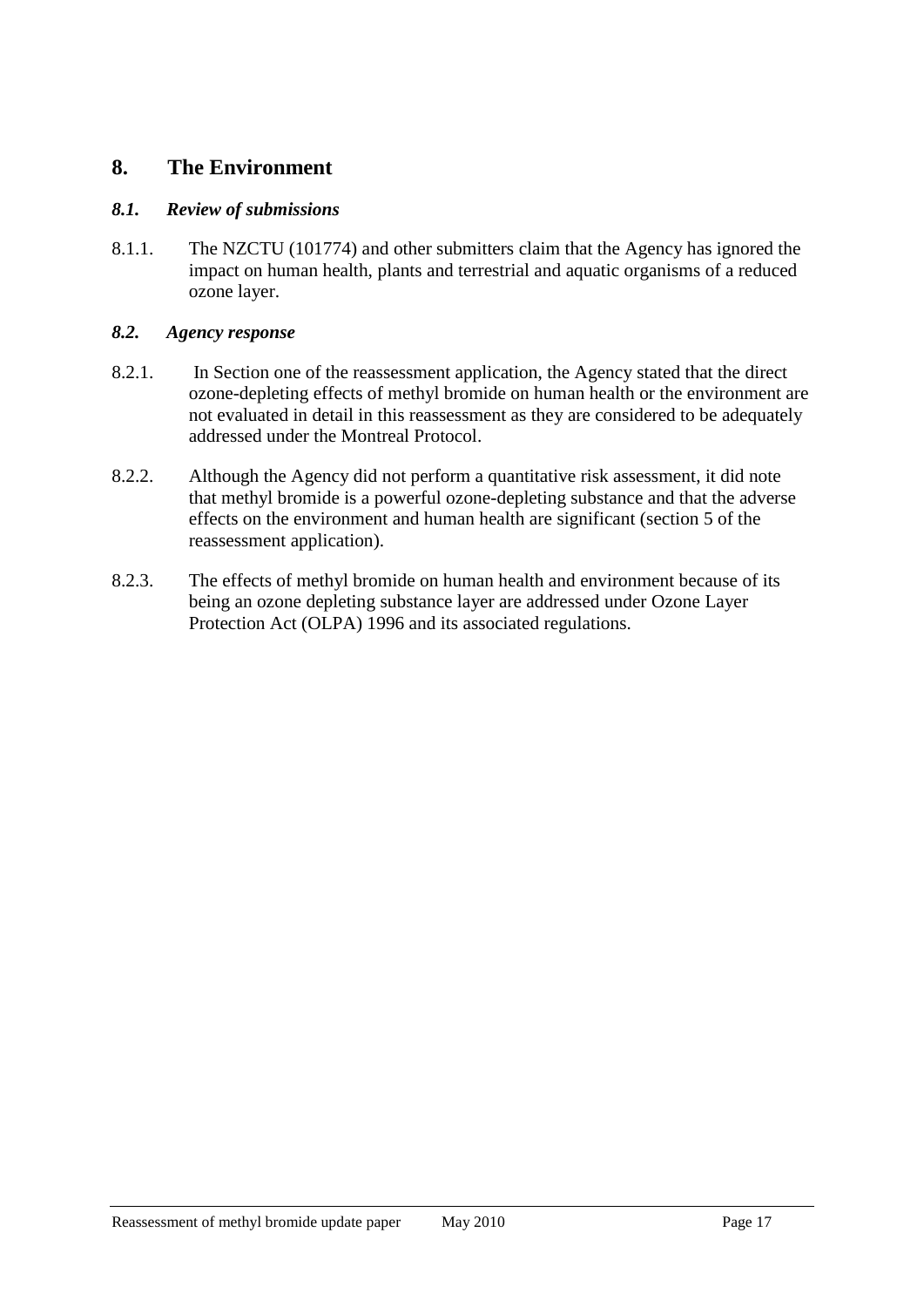# **9. Relationship of Māori to the Environment**

## *9.1. Review of submissions*

- 9.1.1. A number of submissions were received from iwi/Māori many of which noted a cautious approach and signalled concern about unknown or unmeasured cultural effects; e.g. Te Rūnanga o Te Rarawa (101811). However, others also acknowledged the role of the substance in opening up or maintaining opportunities for economic growth and enhancement of assets either already managed or to be returned through the treaty settlements process; e.g. Te Rūnanga o Ngāi Tahu (101762). These views mirrored those raised by iwi/Māori consultees confirming the existence of a spectrum of opinion amongst iwi/Māori with an interest in the use of this substance.
- 9.1.2. Two main culturally specific considerations raised in iwi/Māori submissions are discussed below. Other considerations raised in these submissions (e.g. research on alternatives, recapture and Montreal Protocol) are addressed elsewhere in this update report.

# *9.2. Kaitiakitanga & Manaakitanga<sup>3</sup>*

- 9.2.1. Submitters noted the role of methyl bromide in supporting their role as kaitiaki in the protection of taonga koiora (native species) and taonga tuku iho (other valued species). However many also expressed concern about the unknown and/or unmeasured effects of the substance. One submitter expressed concern about the effect the substance may pose on the various stages or layers of the heavens and their associated guardians as the fumes rise through them. They considered iwi/Māori needed more time to consider this issue and felt it important that iwi/Māori in the immediate vicinity of fumigation activities be notified directly of any intended fumigation work.
- 9.2.2. The submission from Whareroa Marae, which is located adjacent to the port in Tauranga, expressed concern that cultural impacts posed by fumigation activities were not adequately accounted for. They considered it important that the marae, associated kohanga reo and kaumātua flats should be advised directly of any fumigation work so that they can take precautionary measures to ensure adverse cultural effects are minimised. In addition the submission suggested that monitoring stations or equipment might be positioned on or near the Marae, kohanga and associated kaumātua flats enabling them to participate in the regular monitoring of air quality.
- 9.2.3. The Agency in considering these issues agrees with the concerns raised about the ability of iwi/Māori in close proximity to fumigation areas to ensure cultural effects are minimised. This is of particular relevance in Tauranga where a marae is directly adjacent to the port in terms of their role in hosting manuhiri (visitors) and providing manaakitanga (providing a safe and hospitable environment). We, therefore, recommend the inclusion of a control requiring port authorities to notify neighbouring iwi/Māori groups of intended fumigation activities.

<sup>1</sup> **<sup>3</sup>** *Custodianship & Hospitality*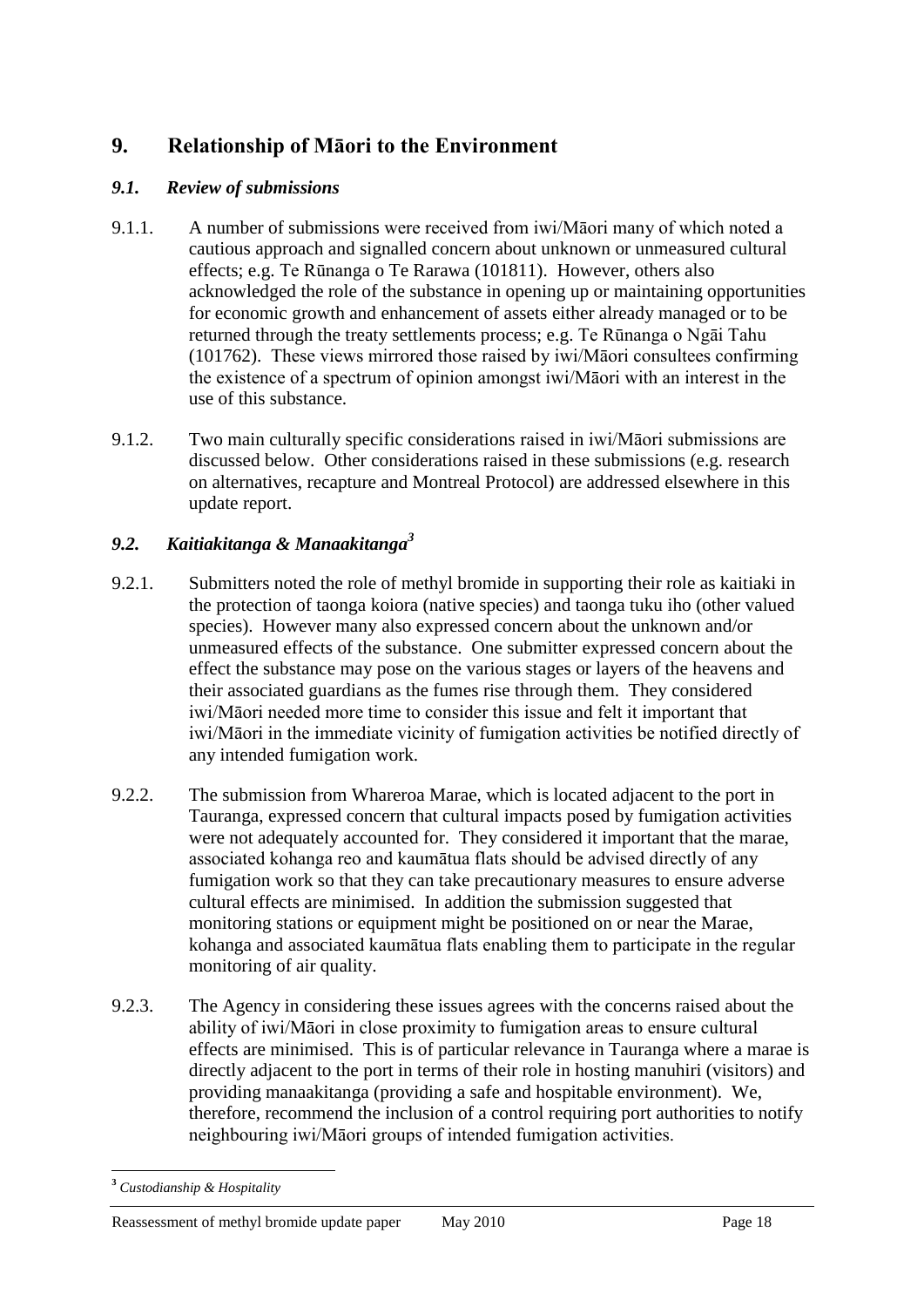## *9.3. Taha Ohanga<sup>4</sup>*

- 9.3.1. Although the reassessment application provided an assessment of the impact of scenarios on the market economy generally, the Agency also sought views from iwi/Māori specifically on economic impacts given the growing size and nature of their asset and commercial base. As noted in the application the Authority is required by the HSNO Act to take into account the principles of the Treaty of Waitangi (Te Tiriti o Waitangi). Although there are a number of Treaty principles, two principles are of particular relevance to this application and more specifically to the consideration of economic effects. They are the principle of redress and active protection.
- 9.3.2. A number of iwi/Māori and other submitters noted the importance of the continued availability of methyl bromide in terms of maintaining the sustainability of economic opportunities relating to forestry assets. Te Rūnanga o Ngāi Tahu noted that an immediate ban would have a significant adverse effect on the forestry sector and urges, along with several other submitters, the need for more prioritised research into alternatives. Carter Holt Harvey and MAF also noted that Māori interests in forestry assets are increasing and that methyl bromide provides a useful tool in maintaining the value of those assets. They also noted its importance in border control to ensuring the protection of native and valued species.
- 9.3.3. A report commissioned by ERMA New Zealand to provide some context and discussion around the potential socio-economic impacts for Māori of removing methyl bromide notes that Māori interests in the forestry sector are significant. They are large forestry owners and significant forestry managers as well as having a proportionately significant percentage of constituents employed within the forestry industry and or other service related industries. The report indicates the impact in terms of value to Māori forestry interests would be significant if methyl bromide (in the absence of a viable alternative) were removed.
- 9.3.4. A further key consideration discussed in the report builds on an issue raised during consultation identifying that in many cases the iwi/Māori groups benefiting from the use of methyl bromide (e.g. forestry owners) are not necessarily the ones carrying any cultural or other risks (e.g. iwi/Māori groups associated with ports).
- 9.3.5. Given that Māori forestry interests have increased significantly in recent years due to the return of assets through the Treaty settlements process, the Agency agrees that the economic benefits of retaining methyl bromide in the short to medium term are significant for iwi/Māori associated with those interests. This is partly due to the fact that Māori interests in this sector are relatively new and therefore very developmental in nature.

# *9.4. Overall Evaluation*

9.4.1. On reviewing the submissions received with specific relevance to the relationship of Māori to the environment the Agency considers its original evaluation identified in the reassessment application to be appropriate.

<sup>1</sup> <sup>4</sup> *Opportunities*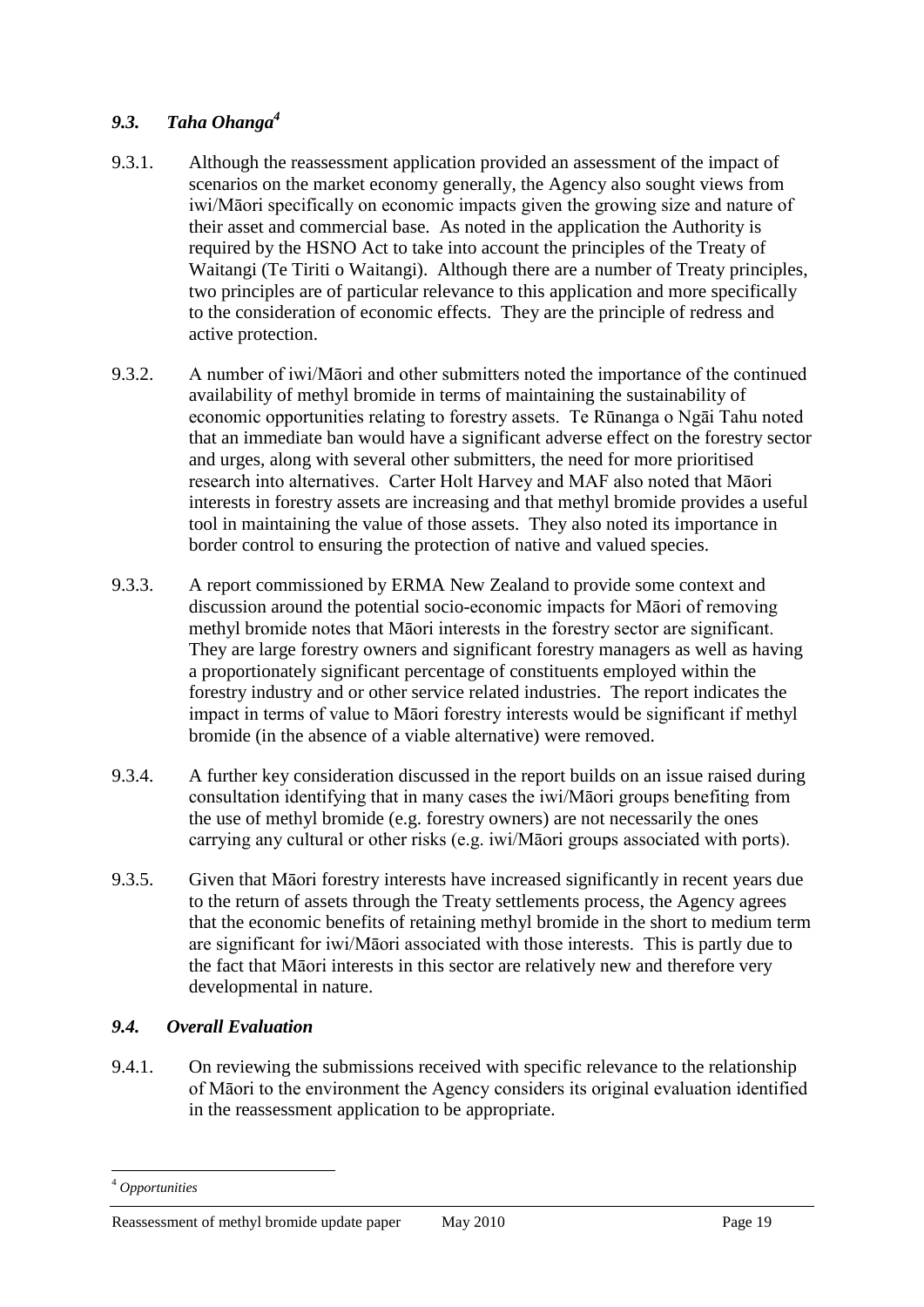# **10. Market economy**

### *10.1. Review of submissions*

#### *Economic aspects of recapture technology*

10.1.1. The Sustainability Council (101802) and other submitters raised concerns about the Agency's evaluation of the economic aspects of introducing recapture technology. These are discussed in paragraph [13.3](#page-28-0) of this document.

#### *Benefits to the market economy*

- 10.1.2. MAF (101783) supports the importance of the benefits to the market economy and submitted that New Zealand's economic and social prosperity to a great extent depends on its international trade and access to key agricultural and forestry export markets. MAF also agreed that the economic benefits of the continued use of methyl bromide for QPS purposes until technical and economically viable alternatives are available are significant to New Zealand's economy.
- 10.1.3. STIMBR (100088) and other industry submitters expressed the view that a ban or phase-out of methyl bromide over 5 years fails to recognise the magnitude of the task of developing alternatives and having them accepted by trading partners. MAF notes that they have already been working with India over the possibility of using phosphine as an alternative to methyl bromide for four years and that the matter has not been resolved. The industry submitters argue that the economic and ecological consequences of not having access to methyl bromide for the next 10 years are unacceptable.
- 10.1.4. Motueka Lumber presented the case of a small business and states that "the continued ability to efficiently meet Australian import requirements is essential to business viability".
- 10.1.5. The Sustainability Council (101802) referred to "Cost Benefit Analysis" and expresses concern that "The selection of a 10 year time frame for the analysis of benefits is completely arbitrary and unjustified."
- 10.1.6. Melanie Miller and Tom Batchelor (101818) are of the view that the Agency's economic assessment is incomplete. They point out, correctly, that the beneficial effects on the economy referred to in the application are in fact benefits of the function of methyl bromide as a pest control method, rather than benefits of methyl bromide *per se*.

### *Agency response*

10.1.7. The reason for the ten year time frame (applied to both adverse and beneficial effects) is discussed in Section 2 of the reassessment application. The intention is to recognise that methyl bromide use is being phased out and replaced wherever possible by alternative fumigants, and that use of recapture technology may be implemented to minimise the emission of methyl bromide.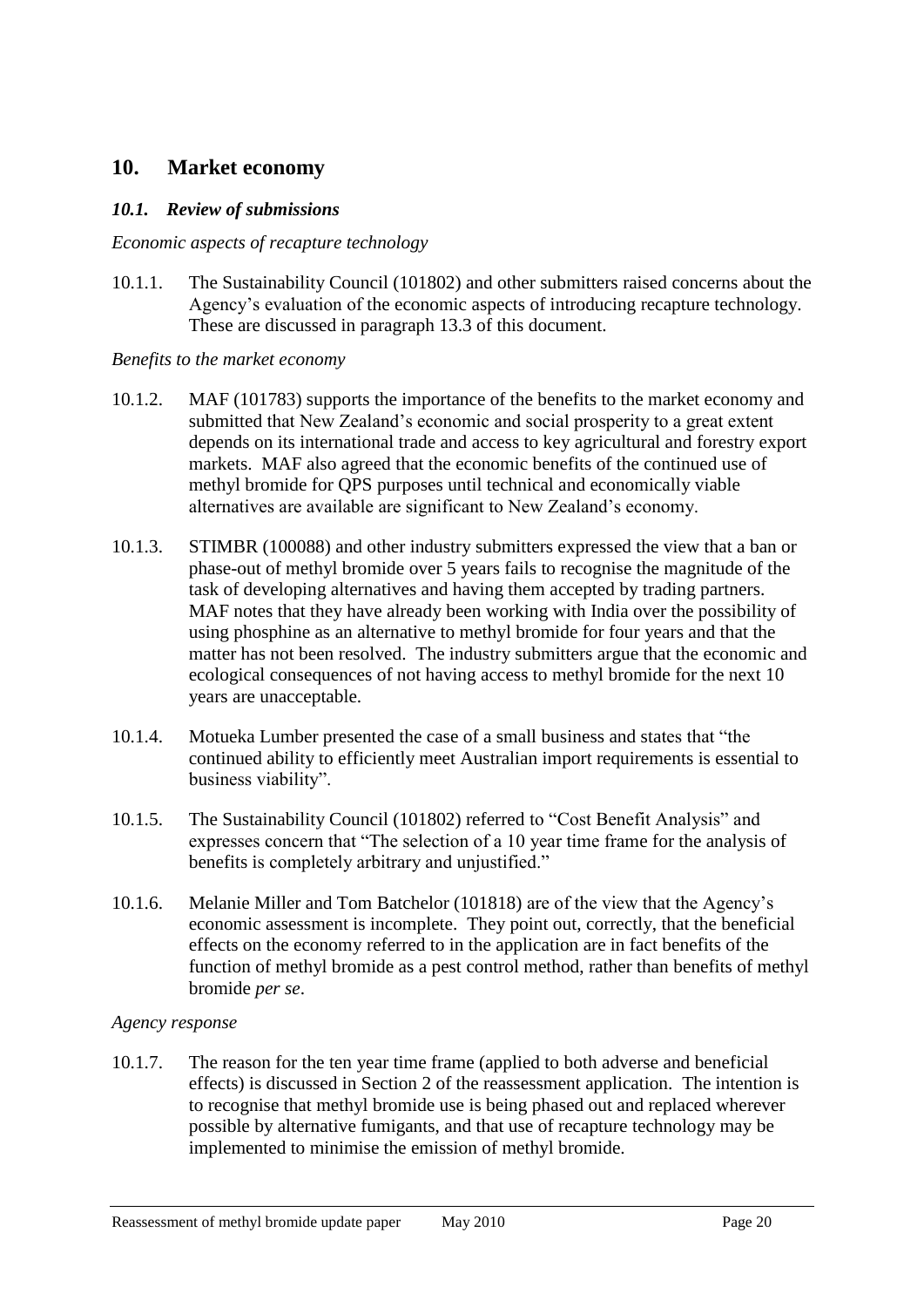- 10.1.8. The Agency acknowledges the limitations of its economic assessment. In the evaluation provided in the reassessment application, we sought to recognise this by concentrating on areas where alternatives were not available (e.g. where other countries require fumigation by methyl bromide). The Agency acknowledges that without detailed costing of alternatives it is not possible to provide a definitive analysis of the costs and benefits and for this reason we concentrated on using a case study type approach.
- 10.1.9. Nevertheless, the decision making process under the Act is based on weighing of the positive and adverse effects of the substance and we consider that the Authority has sufficient information to make a decision.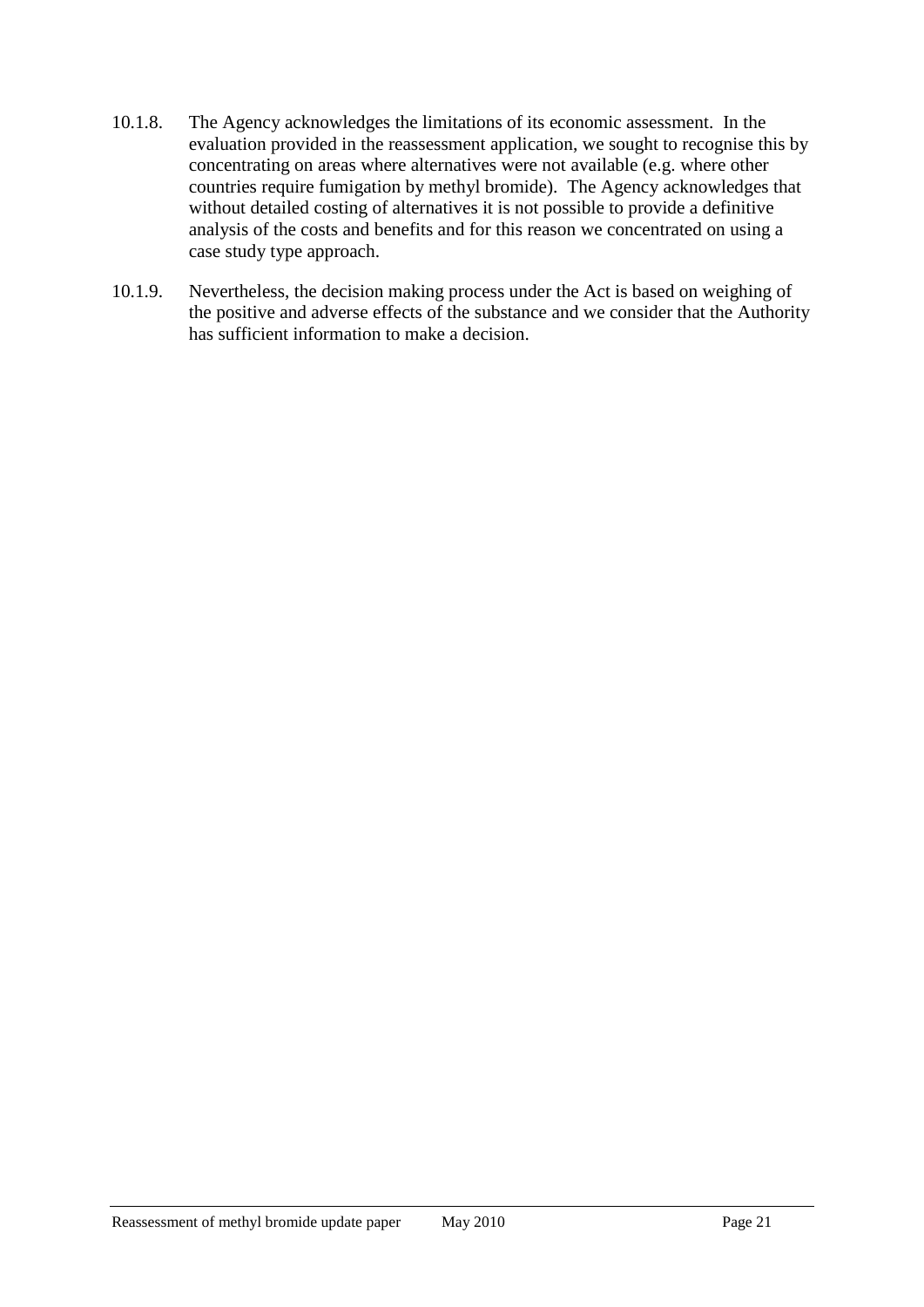# **11. Society and Community**

### *11.1. The reassessment application*

- 11.1.1. From a national perspective, the Agency concluded that, where best practice use of methyl bromide is undertaken, along with monitoring and reporting, the social effects can be sufficiently ameliorated so as to be considered negligible.
- 11.1.2. The Agency invited comments from submitters on this aspect.

### *11.2. Review of submissions*

- 11.2.1. The NZCTU (101774) and associated submitters state that while community concerns are specific to local communities, those are the very ones where fumigation occurs and the fact that there is widespread concern in those particular communities should be recognised as being significant.
- 11.2.2. Paula Allen (101769) asks the Authority to cut out local anxiety by ensuring that proper precautions are taken when wood is being fumigated.

### *11.3. Agency response*

11.3.1. The conclusion in the application that these effects are not significant reflects a national perspective. However, the Agency recognises the community concerns and acknowledges that, for the affected communities, the effects of the use of methyl bromide may well be significant. Thus, given the localised use of methyl bromide, the Authority may wish to conclude that the adverse effects are locally significant.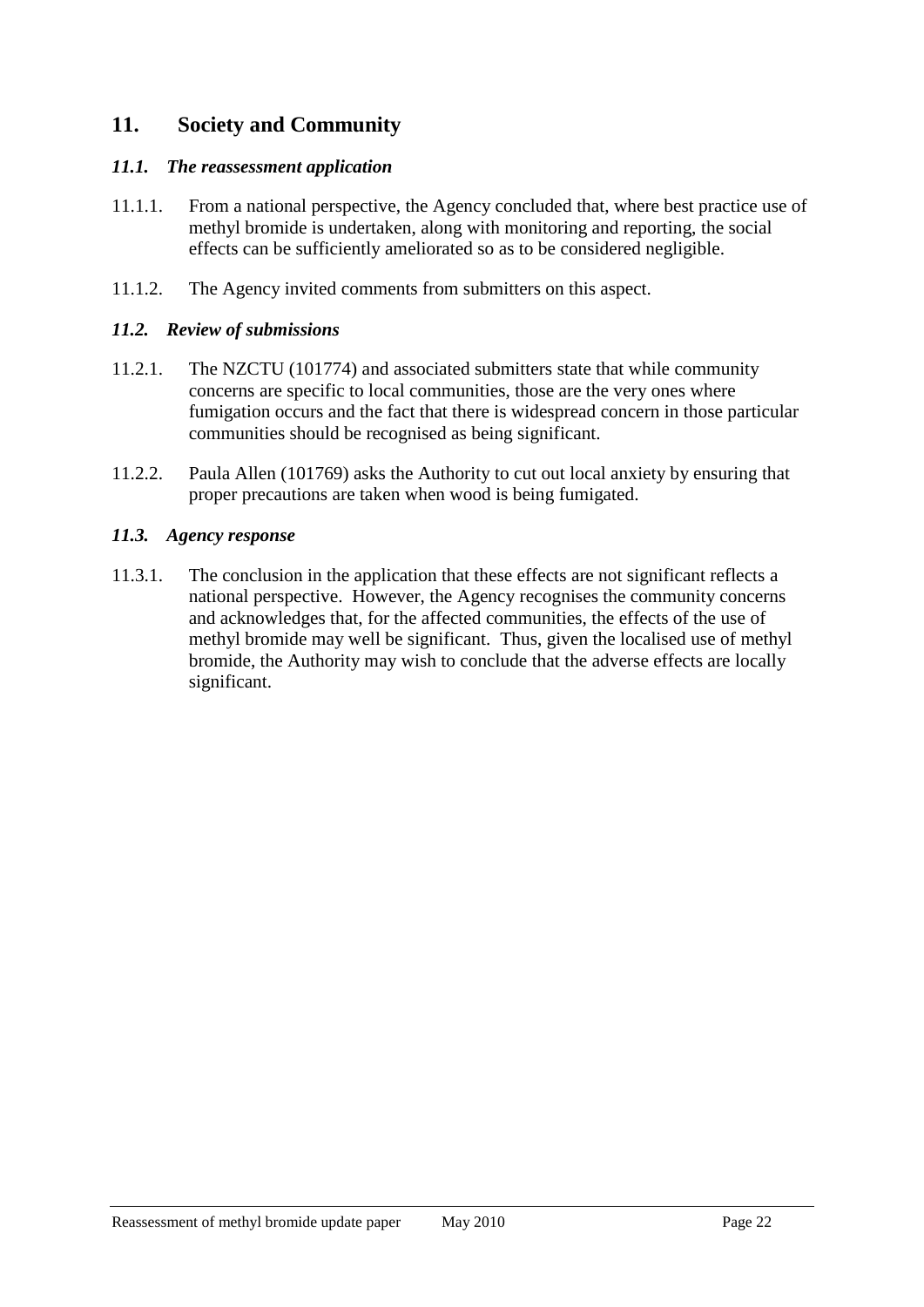# <span id="page-22-0"></span>**12. Alternatives**

### *12.1. The reassessment application*

- 12.1.1. The Agency discussed most of the potential alternatives in Section 7 of the reassessment application. In addition, an overview of the most promising potential alternatives to methyl bromide per commodity is provided in the Appendices M and N of the reassessment application.
- 12.1.2. There is no single alternative fumigant or method of treatment to replace methyl bromide for all intended uses or overseas markets. However, phosphine is being used in some situations where there is significant methyl bromide use and further research into its use is being carried out.
- 12.1.3. The Agency notes that the use of phosphine (or other fumigants) is not without its own health and/or environmental risks and these have not been fully assessed in the Agency's assessment. For example, the Agency notes that phosphine presents a flammability hazard not associated with most fumigants and it is more acutely toxic than methyl bromide.
- 12.1.4. The introduction of a number of other alternatives depends on further research into their efficacy, granting of regulatory approvals and subsequent acceptance of them by trading partners. In this regard, the Government position on QPS use of methyl bromide while recommending the introduction of alternative methods of treatment where feasible, acknowledges that further research should be supported (refer Appendix R of the reassessment application).
- 12.1.5. The Agency concluded that it is likely to be several years before the use of any alternative treatments will have any effect on the amount of methyl bromide being used. However, acceptance of phosphine by India and the acceptance of reduced methyl bromide fumigation rates by China could eventually lead to a reduction in the amount of methyl bromide used by New Zealand. The amount of reduction cannot be estimated because of the fluctuation in the demand from China for logs.

### *12.2. Review of submissions*

- 12.2.1. Many submitters support research into alternatives and some consider that ERMA New Zealand should actively support non-chemical approaches. Many submitters mentioned possible alternatives to methyl bromide and two submitters provided overviews of possible alternatives. However, only limited additional information on uses and costs was provided.
- <span id="page-22-1"></span>12.2.2. An overview of the alternatives mentioned and the additional information provided is given in [Table 1](#page-22-1).

#### **Table 1 Alternative treatments mentioned in submissions**

| <b>Alternatives</b> | <b>Additional Information</b>                                                                                    |  |
|---------------------|------------------------------------------------------------------------------------------------------------------|--|
| Heat treatment      | The Port of Auckland uses heat treatment for used cars,<br>trucks, caravans and farm machinery instead of methyl |  |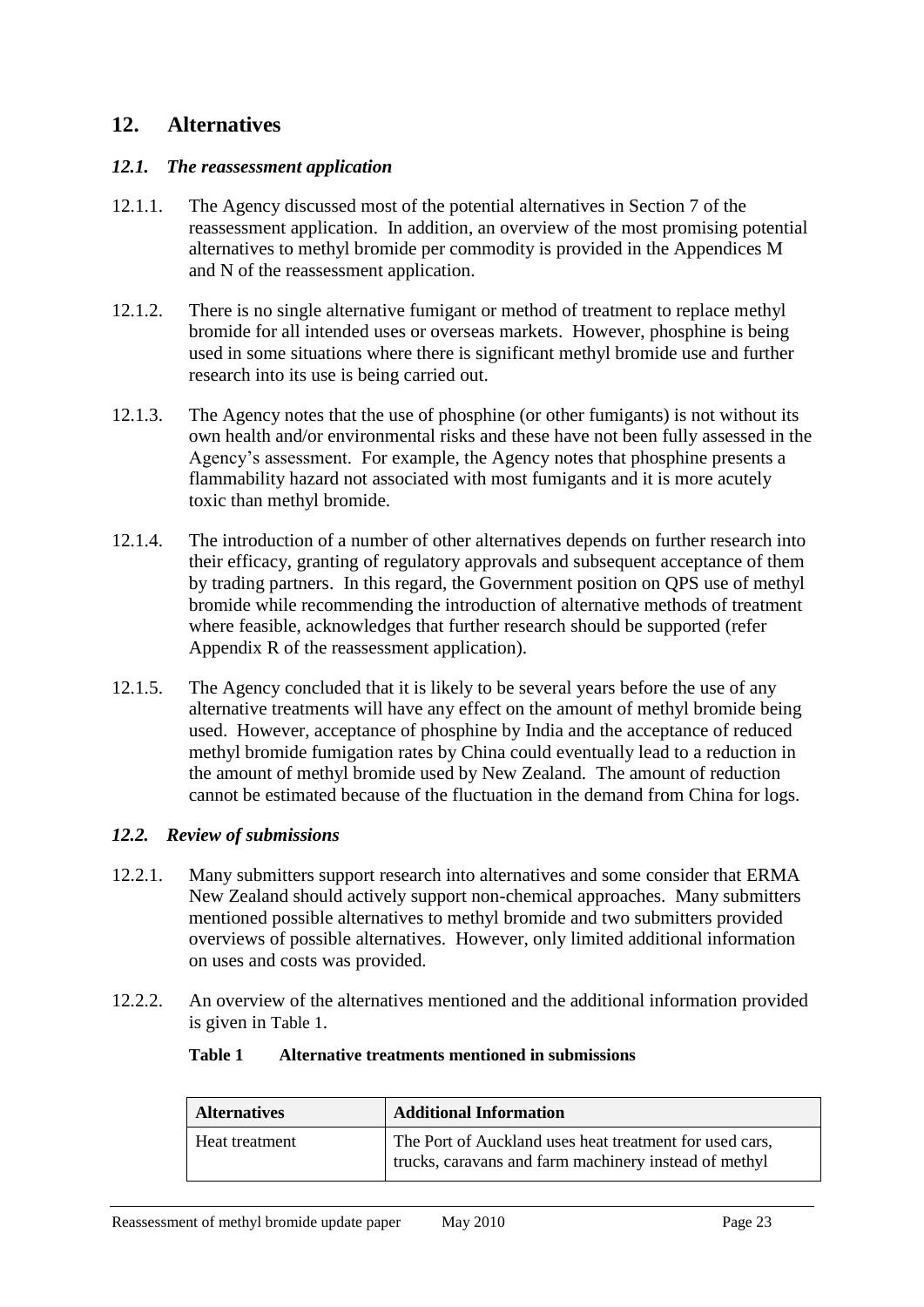|                                   | bromide.                                                                                                                                                                                                                                                                                                                                                                                                                          |
|-----------------------------------|-----------------------------------------------------------------------------------------------------------------------------------------------------------------------------------------------------------------------------------------------------------------------------------------------------------------------------------------------------------------------------------------------------------------------------------|
|                                   | One submitter stated that heat treatment methods are well<br>proven, clean and effective.                                                                                                                                                                                                                                                                                                                                         |
|                                   | A company that can provide heat treatment equipment<br>provided additional information. Heat treatment has been<br>used in place of methyl bromide for imported used vehicles<br>and machinery, ISO shipping containers and ISPM-15 wood<br>treatments. The system is fully mobile and self contained.                                                                                                                            |
|                                   | So far the numbers of containers treated with heat has been<br>reasonably small. Therefore the pricing used has been to<br>match the equivalent cost for fumigation of the same<br>container size. If the numbers of containers requiring heat<br>treatment increases then the expectation is that the treatment<br>cost will reduce so that it should, in theory, result in a lower<br>cost than the equivalent fumigation cost. |
| Kiln drying                       | No further information provided as part of the submissions                                                                                                                                                                                                                                                                                                                                                                        |
| Chemical pressure<br>impregnation |                                                                                                                                                                                                                                                                                                                                                                                                                                   |
| Irradiation                       |                                                                                                                                                                                                                                                                                                                                                                                                                                   |
| Controlled atmosphere             |                                                                                                                                                                                                                                                                                                                                                                                                                                   |
| Water soaking                     |                                                                                                                                                                                                                                                                                                                                                                                                                                   |
| Debarking                         |                                                                                                                                                                                                                                                                                                                                                                                                                                   |
| Microwave treatment               |                                                                                                                                                                                                                                                                                                                                                                                                                                   |
| Cold treatment                    |                                                                                                                                                                                                                                                                                                                                                                                                                                   |
| Phosphine                         | Fumigation of logs with phosphine is accepted for export to<br>China (excluded above deck), Japan, Malaysia and Korea.<br>Negotiations with India over possible use of phosphine have<br>taken four years so far.                                                                                                                                                                                                                 |
|                                   | Phosphine is a possible alternative but it takes 7-10 days for<br>the treatment and some insects are not controlled by<br>phosphine. For quarantine purposes the treatment has to be<br>fast $(24 h)$ .                                                                                                                                                                                                                           |
|                                   | Phosphine can be used for the treatment of import and export<br>of fruit and vegetables.                                                                                                                                                                                                                                                                                                                                          |
| Pyrethroids/permethrin            | A submitter mentioned that pyrethroids/permethrin can be<br>used for knockdown and residual effects but this is not a<br>long term effective method.                                                                                                                                                                                                                                                                              |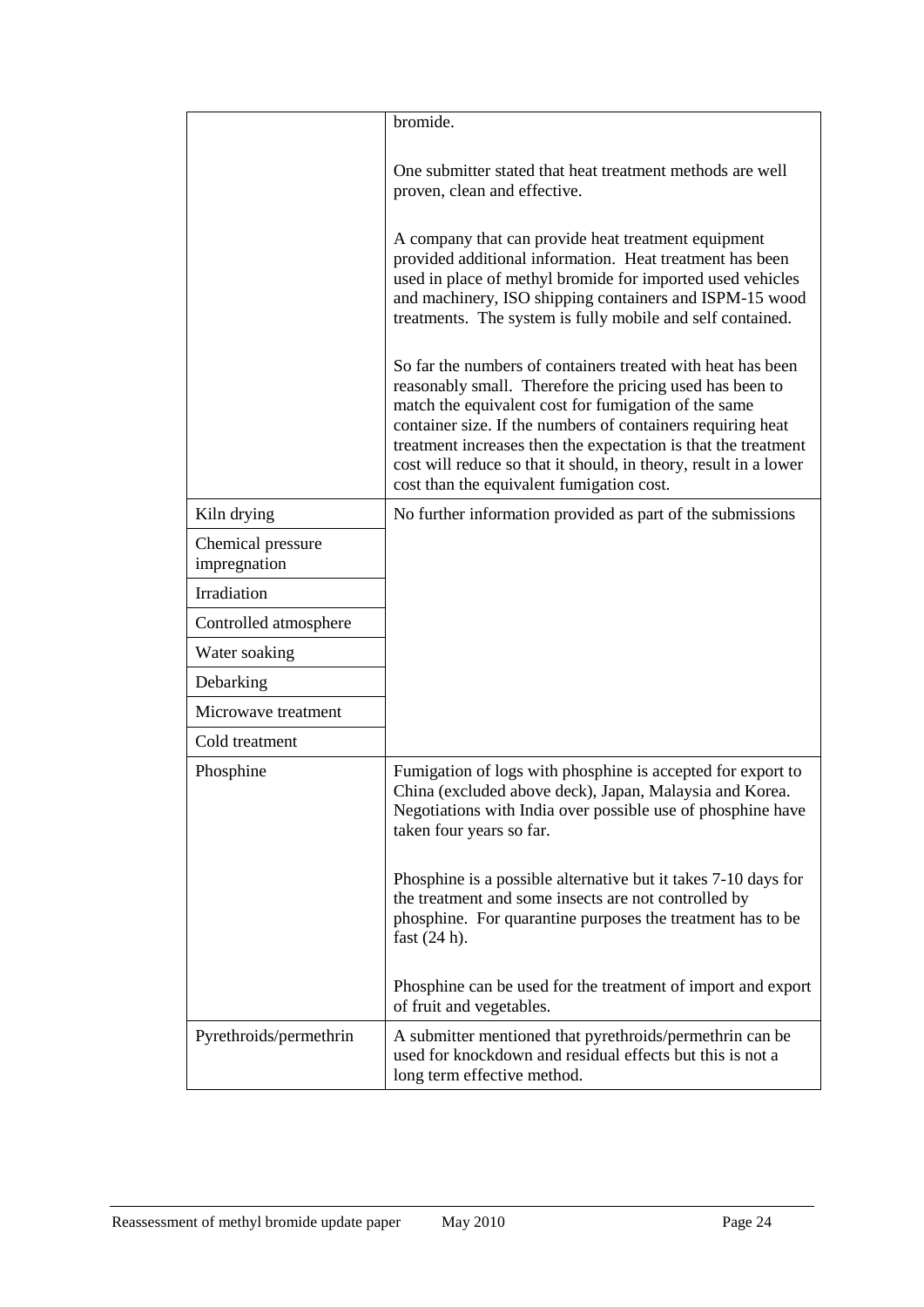- 12.2.3. Horticulture New Zealand (101787) provided an overview of the required fumigation per horticultural product and country. Only a small proportion of New Zealand's horticultural exports is fumigated with methyl bromide and its use is restricted to circumstances where an importing country requires methyl bromide fumigation or where no other treatment is available.
- 12.2.4. Several countries require pre-export fumigation of New Zealand produce with methyl bromide (for example: Australia–capsicum, Japan-apple).
- 12.2.5. One submitter stated that used tyres have to be fumigated with methyl bromide to prevent exotic mosquitoes entering the New Zealand.
- 12.2.6. The New Zealand Comb Honey Producers (101888) indicated that methyl bromide fumigation is necessary to protect comb from wax moth. Such fumigation is required for export purposes and alternative procedures are not available.

#### *12.3. Agency response*

- 12.3.1. The Agency agrees that research into alternatives and negotiations with trade partners to use alternatives should have the highest priority. The Agency notes however, that it is not appropriate for ERMA New Zealand to devote resources to support research. ERMA New Zealand's role is to impartially assess applications for the approval to use new hazardous substances and to reassess existing substances in accordance with the HSNO Act. If ERMA were to fund research into alternatives, then the decision-making role could be called into question should ERMA be asked to approve the alternative substance.
- 12.3.2. However, as discussed above, the Agency is also aware that the parties to the Montreal Protocol are investigating potential incentives to promote the transition to alternatives such as deposit/rebate schemes or other financial measures.
- 12.3.3. The Agency acknowledges that the most suitable alternative for fruit and vegetables will differ according to the target pest and the importing country. Therefore, it encourages the industry and other parties to stimulate research and to negotiate with trading partners in order to reduce the use of methyl bromide.
- 12.3.4. The Agency considers that methyl bromide may not be the only option to control mosquitoes in used tyres. Therefore, the Agency considers that the appropriate parties should be urged to search for alternatives.
- 12.3.5. The Agency acknowledges that it is not possible to replace methyl bromide with a single fumigant or a single treatment. However, for certain uses it appears that it is possible to replace methyl bromide. Accordingly, the Agency recommends the replacement of methyl bromide where possible, particularly in areas where alternatives and uses are already viable (See Table 2).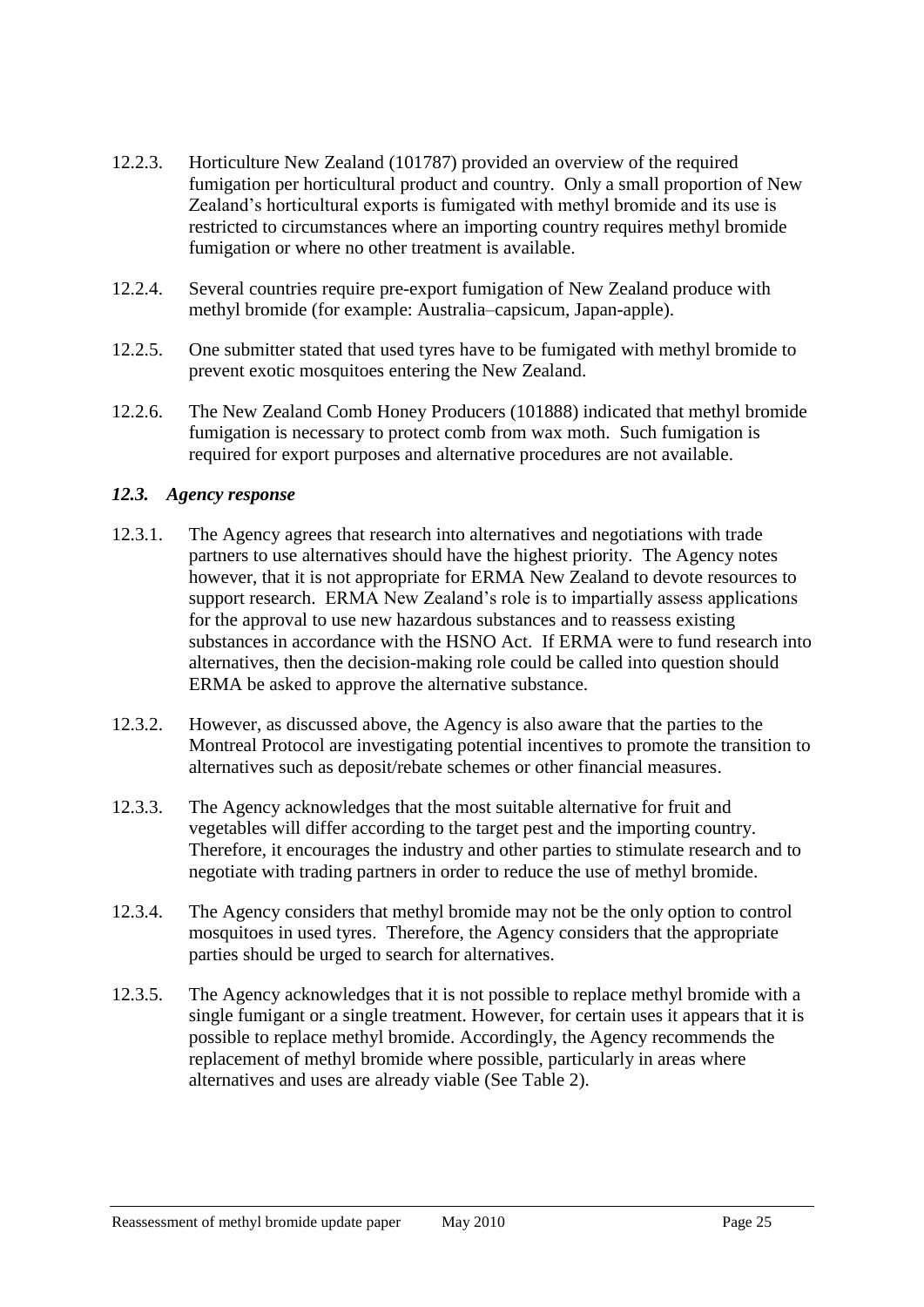| <b>Alternative</b> | <b>Commodity</b>                                                           |
|--------------------|----------------------------------------------------------------------------|
| Heat treatment     | Used cars, machinery<br>ISO shipping containers<br>ISPM-15 wood treatments |
| Phosphine          | Logs to China (in hold cargo), Japan, Korea,<br>Malaysia                   |

# **Table 2 Viable alternative treatments to methyl bromide**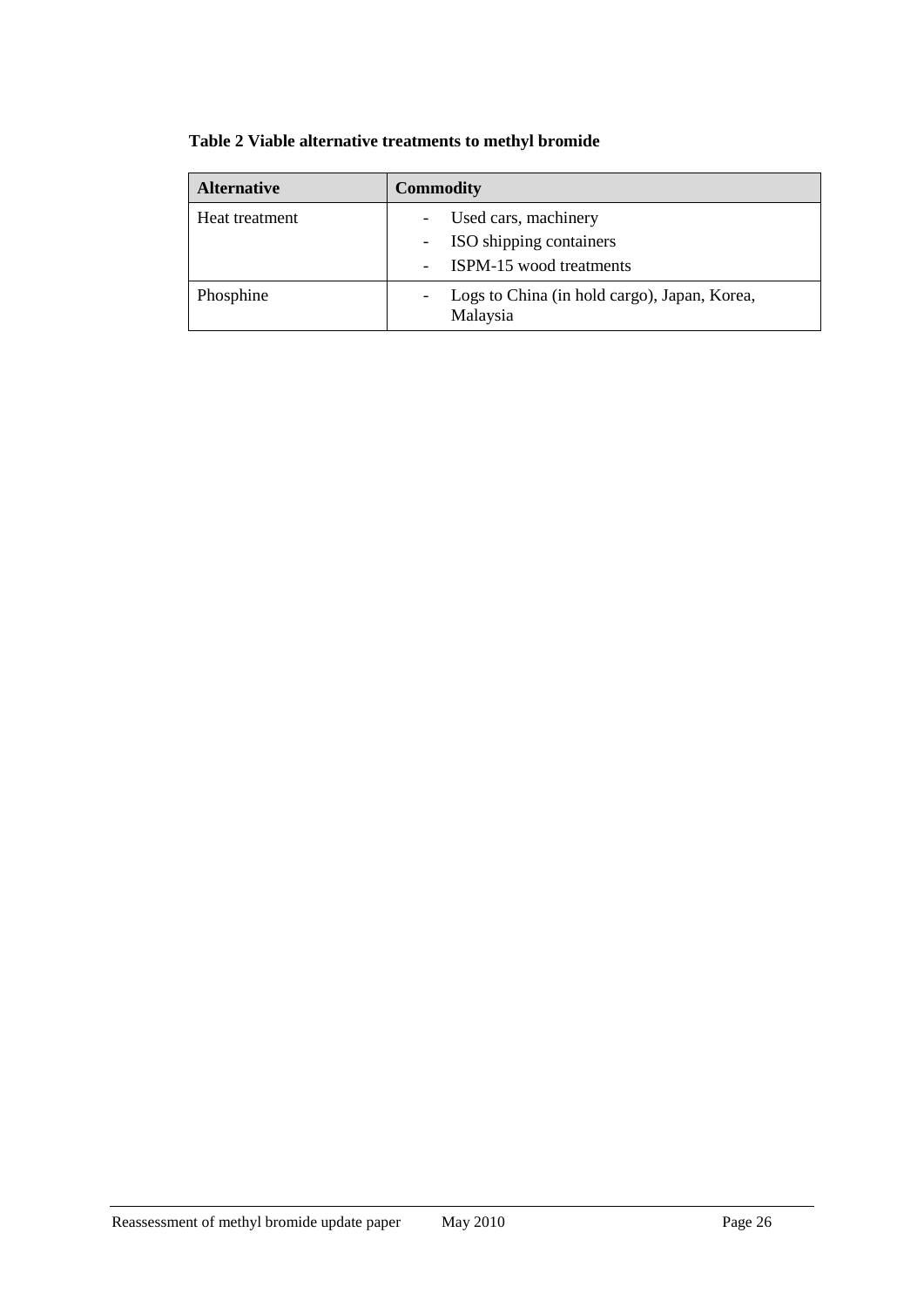# **13. Emission control (recapture)**

### *13.1. The reassessment application*

- 13.1.1. In Section 8 of the reassessment application, the Agency evaluated the practicality and affordability of recapture technology based on the report prepared by Aurecon New Zealand for STIMBR (see Appendix Q of the reassessment application).
- 13.1.2. The reassessment application concludes (paragraph 8.2.1) that "further research is needed into the logistics and cost structure before recapture could be considered ‗practical and affordable' and thus be considered as a mandatory requirement in New Zealand".

### *13.2. Review of submissions*

- 13.2.1. The New Zealand Green Party (101761) and other submitters support the use of recapture technology for methyl bromide. The general view of the submitters is that there is little incentive for recapture without any regulatory requirement.
- 13.2.2. The Nelson City Council (101751) suggests that the technique should be mandatory for all containers and other fumigations using less than 300 kg of fumigant.

#### *Practicality*

- 13.2.3. Port Marlborough (101768) claims that capture of small scale fumigations involving less than 30 kg of methyl bromide is viable and that this would cover 20% of the current fumigations in New Zealand.
- 13.2.4. Zindia (101784) notes that implementation and or mandate for fumigant recapture would introduce unnecessary and significant financial and operational restrictions on the forest industry.
- 13.2.5. The Sustainability Council (101802) claims that "ERMA has no basis for claiming that the technology is not practical and thus not suitable for economic assessment".
- 13.2.6. The Marlborough Forestry Industry Association (101749) claims that it is impractical to apply current recapture technology to large scale fumigations such as logs under tarpaulins or in ship holds.
- 13.2.7. The Nelson City Council (101751) indicates that, under the Nelson Air Quality Plan, methyl bromide capture is now mandatory (see Section 5 above) except for fumigations involving less than 3 kg of fumigant (i.e. 20 foot containers). The Code of Practice put in place by the Port Company requires recapture for all fumigations at the port.

#### *Potential recapture systems*

13.2.8. Value Recovery (101134) claims that it can provide a system for destroying methyl bromide from fumigation vent streams which is approved in California. The system adsorbs methyl bromide on a carbon bed, desorbs it by using warm air and destroys methyl bromide using a scrubber containing sodium thiosulphate. The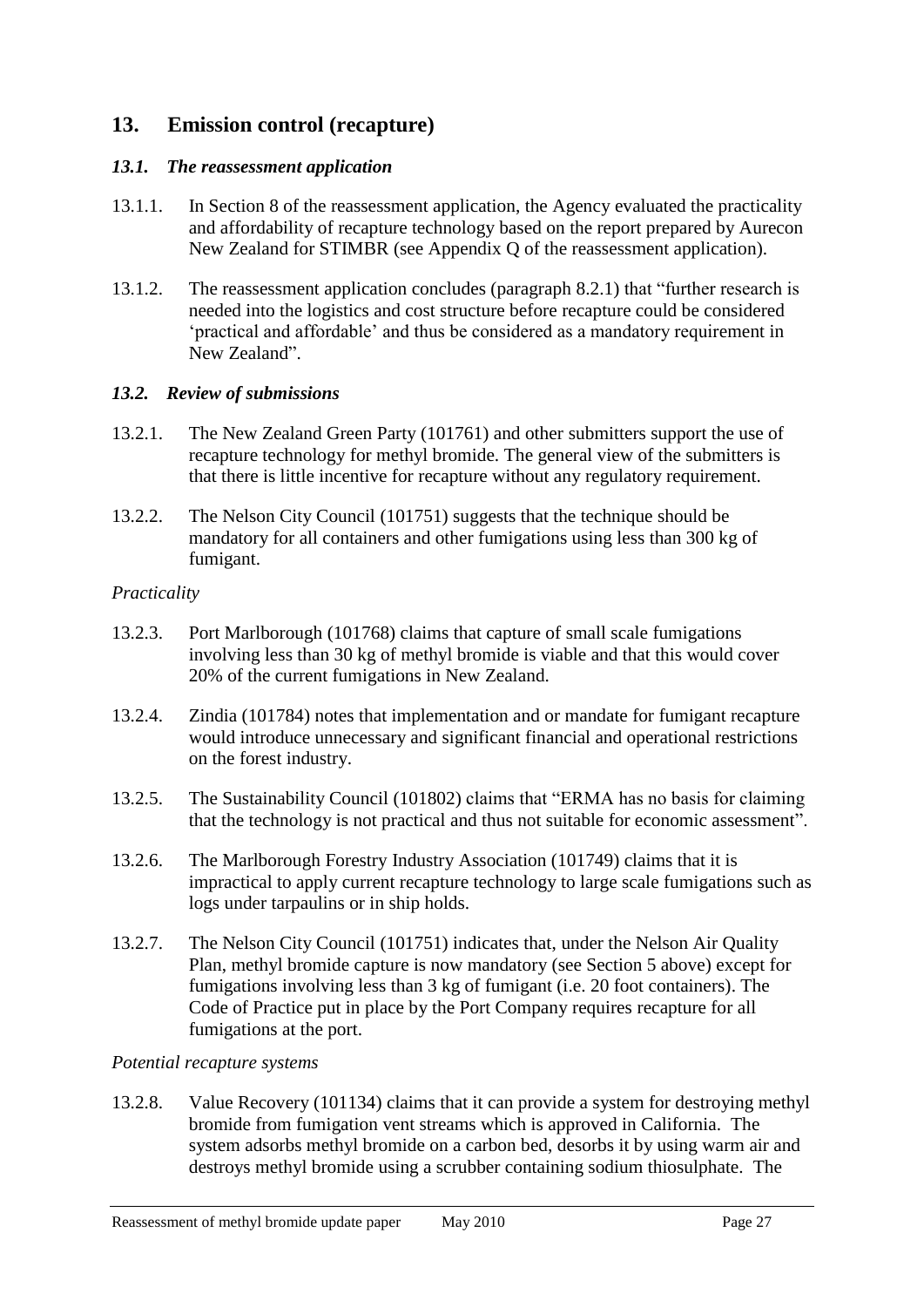company states that they will provide a 90% process guarantee for chemical destruction of methyl bromide. The submitter estimates the costs as less than 25% of the cost of fumigation.

- 13.2.9. Another supplier of recapture technology, Nordiko (101797) indicated that the technology is used in log stack fumigation overseas. Both hard wood and soft wood logs are fumigated although more methyl bromide is required to fumigate hard wood logs. The volume of log stacks fumigated can be  $1800 \text{ m}^3$  or more. Nordiko has recently supplied an  $8000 \text{ m}^3$  recapture system to the West Australian Government used for the fumigation of a large house. The system is not available for ship hold fumigation yet.
- 13.2.10. In appendix K of their submission, Nordiko also provided information of the efficiency of recapture technology. They have subsequently referred to a report of the Technology and Economic Assessment Panel of the United Nations Environment Programme (UNEP) of September  $2006<sup>5</sup>$ . In this report, figures of efficiency of greater than 99.8% of the available methyl bromide are mentioned. It is estimated that around 70% of the initial dosage is available for recapture due to losses during fumigations including sorption and leakage**.** There is little difference in efficiency between recapture of containers and under covers.
- 13.2.11. Nordiko also indicate that their recapture systems can be used for fumigants (for example, phosphine) other than methyl bromide. Sulfuryl fluoride (currently not approved for use as a fumigant) cannot be recaptured at this stage by any company.

#### *Affordability*

<u>.</u>

- 13.2.12. A summary of the information provided by submitters on the costs of introducing recapture technology is summarised as follows:
- 13.2.13. Port Marlborough (101768) indicates that the costs will increase by 5-25% dependant on the size of the fumigation. The greater the volume of methyl bromide that needs to be captured the greater the costs involved.
- 13.2.14. Melanie Miller and Tom Batchelor (101818) refer to the TEAP (2009)<sup>6</sup> report that states that the costs of recapture are highly situation dependent but may typically add 50-100% to the costs of a fumigation.
- 13.2.15. Genera (101804) provided the following information regarding the costs of recapture technology:

*"In essence container fumigation costs comprise three principal elements: labour, equipment, and consumed materials. Similar overall times are taken to fumigate containers with and without capture. But while ordinary fumigation is readily done by a single operator, handling the capture consoles requires two at both gassing and ventilation stages. Thus, labour input is essentially doubled. For* 

 $<sup>5</sup>$  UNEP Report of the technology and economic assessment panel, September 2006, final report</sup> [http://ozone.unep.org/teap/Reports/TEAP\\_Reports/Teap-CUN-final-report-Sept-2006.pdf](http://ozone.unep.org/teap/Reports/TEAP_Reports/Teap-CUN-final-report-Sept-2006.pdf)

<sup>6</sup> UNEP Report of the technology and economic assessment panel, October 2009, final report [http://ozone.unep.org/teap/Reports/TEAP\\_Reports/teap-qpstf-october2009.pdf](http://ozone.unep.org/teap/Reports/TEAP_Reports/teap-qpstf-october2009.pdf)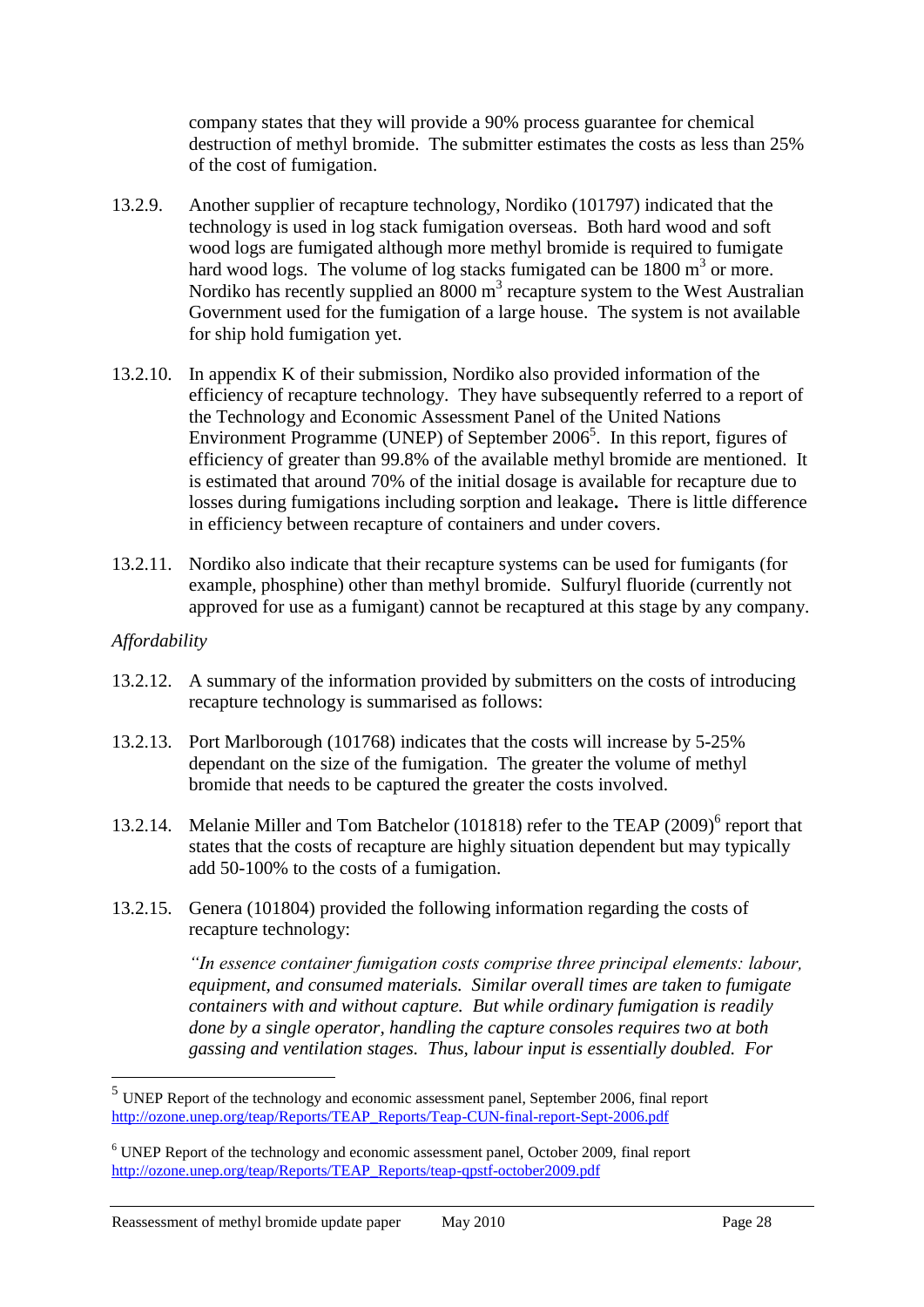*container volumes as at Port Nelson, lease costs of the capture equipment are appreciably higher than the costs of normal fumigation plant, which is still needed. The cost of filter carbon, including disposal, is similar to the cost of the equivalent methyl bromide and sachets. Overall, therefore, a conservative assessment is that, for the circumstances applicable to Nelson, capture doubles the cost of container fumigation. This assessment does not, of course, include environmental benefits of capture".* 

- 13.2.16. Nordiko (101797) can provide systems to recapture methyl bromide. The company provided estimated costs per container for fumigation using recapture techniques and disposal to the landfill. Nordiko has based its costs on operations at the Port Nelson and the costs are about NZ\$68 per container. The major differences between this estimation and the estimation in the current application form (NZ\$388 per container) are caused by differences in the capital costs of the equipment and the costs to replace and manage waste carbon.
- 13.2.17. Nordiko indicate that the total annual costs for the equipment at the Port Nelson are about \$6,400 by using a tarpaulin and \$10,000 for container fumigations and that the costs of recapture technology will decrease when it is used more in New Zealand.
- 13.2.18. The expected life of the units is at least 5 years (= lease period) but depending on maintenance and use the unit can be used for 10 years.

# <span id="page-28-0"></span>*13.3. Agency's response*

- 13.3.1. The Agency considers that recapture may be a practical option; however, the information that was available at the time of the preparation of the application was not sufficient to support an analysis of the costs of recapture for the large scale application to whole log fumigation on a national basis. The information provided by submitters regarding large scale fumigation of logs under tarpaulins has not changed this situation.
- 13.3.2. In preparing the application, the Agency used the report of Aurecon New Zealand for the evaluation of capture techniques, destruction and recycle options for methyl bromide. The report provided an overview of several systems.
- 13.3.3. The recapture and destruction system described by Value Recovery (101134) is one of the systems reviewed. It is understood that no commercial installations with this system are operational. New commercial systems often have teething problems and on occasion can prove to be unfeasible. Therefore, the Agency considers it could be premature to recommend this system become mandatory.
- 13.3.4. The experience at Port Nelson shows that the use of recapture technology for small-scale fumigations is practical.
- 13.3.5. In the Aurecon New Zealand report the costs for fumigation per container using recapture technology are estimated to be \$388. However, according to Nordiko the costs are estimated to be \$68 per container. The major differences between those estimations are caused by differences in the capital costs of the equipment and the costs to replace and manage waste carbon. Other submitters estimate an increase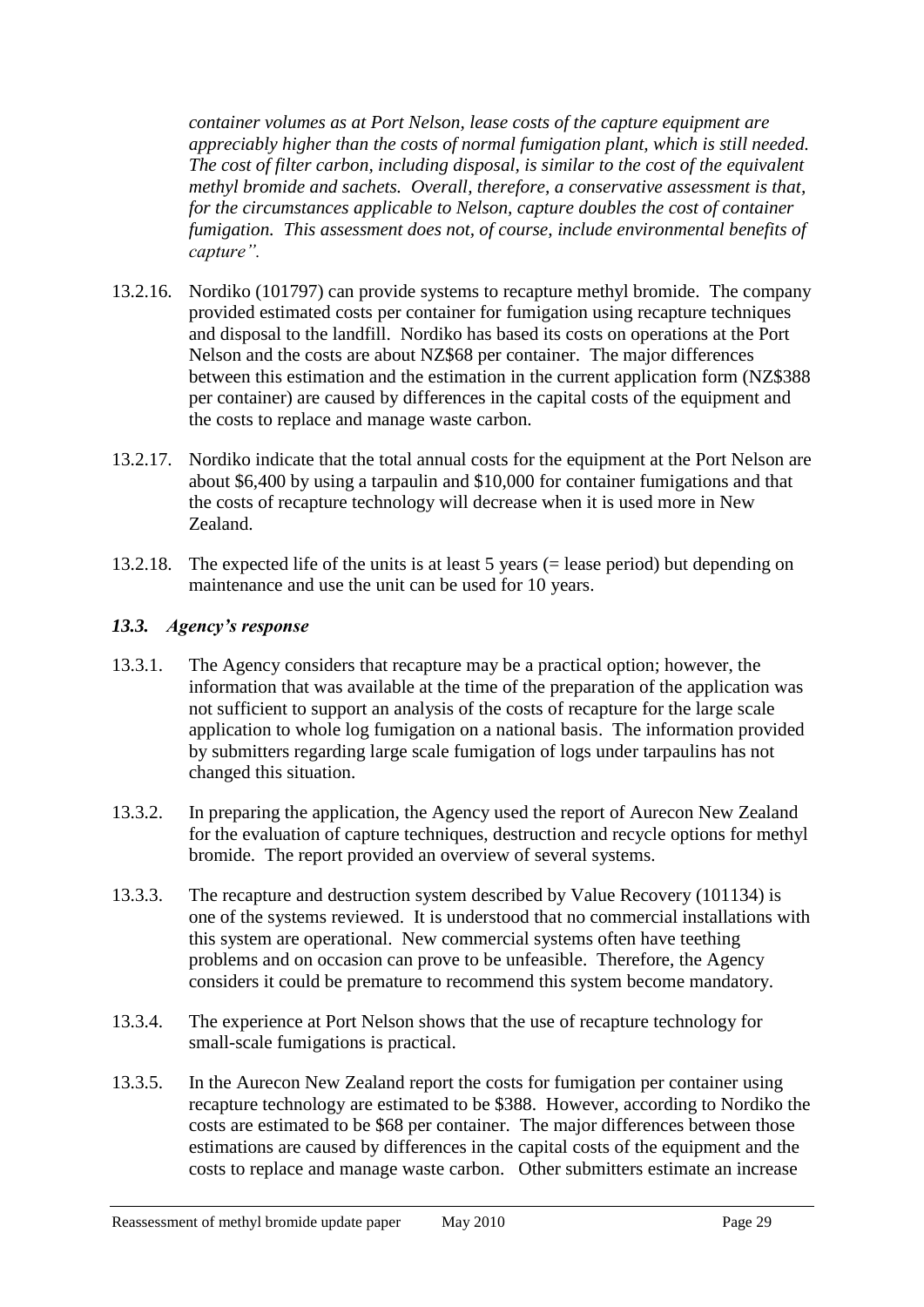in costs between 5 and 100% dependant on the size of fumigation but they did not provide figures or calculations.

- 13.3.6. Thus, based on the submissions, the costs for small–scale fumigations seem to be lower than was estimated in the reassessment application.
- 13.3.7. Because of the reduction in exposure to people and the environment that can be achieved through recapture, the Agency now recommends requiring the use of recapture technology for shipping container (20 foot and 40 foot) fumigations.
- 13.3.8. However, the practicality and cost of recapture for large-scale fumigations (for example, logs under covers) which account for 80% of the methyl bromide used in New Zealand, is uncertain.
- 13.3.9. The Agency does not consider that the technology can be made mandatory for large-scale fumigations at this time. However, it may be helpful for the Authority to seek advice from the submitters on this matter.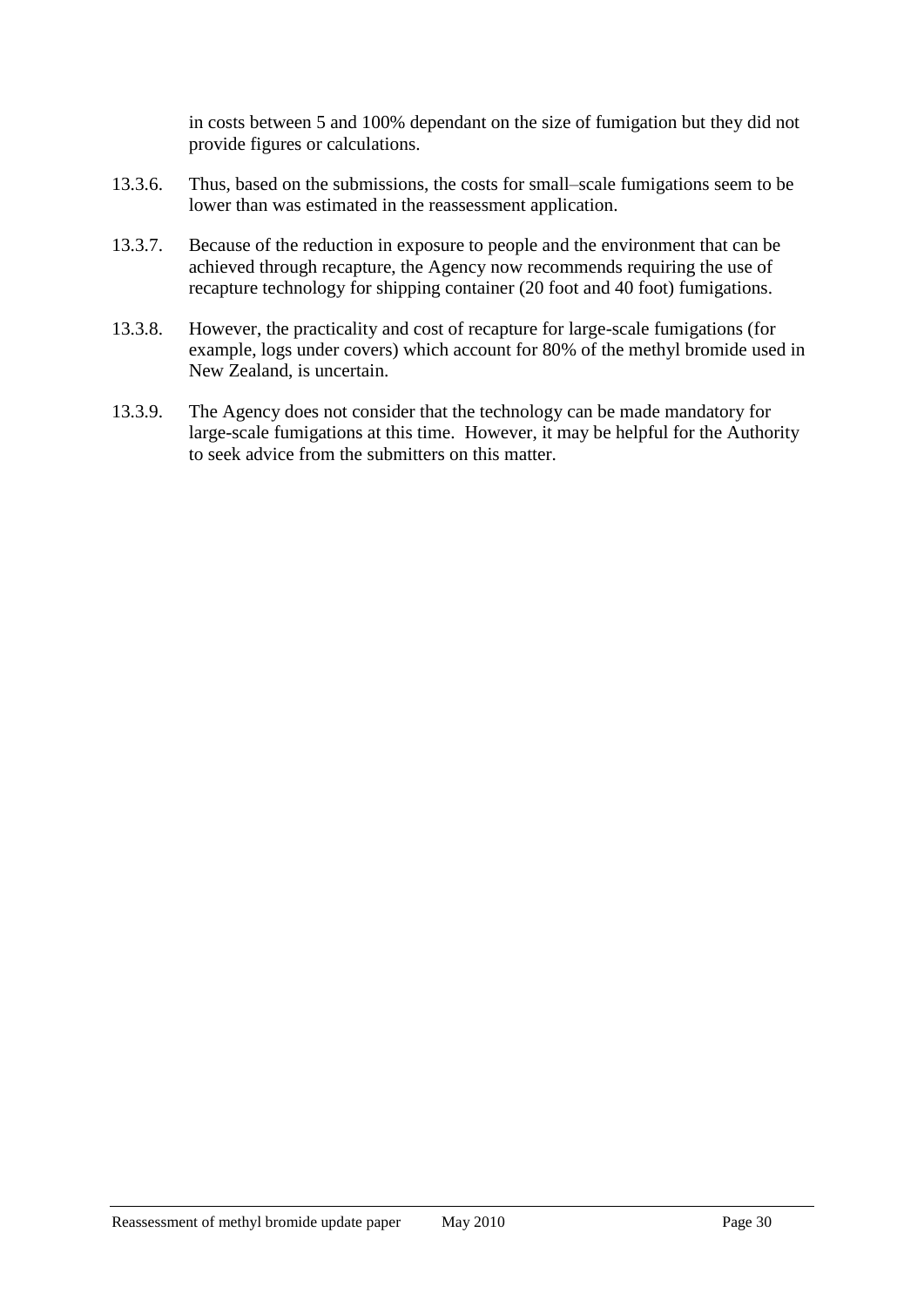# **14. Minimum buffer zones**

## *14.1. The reassessment application*

14.1.1. In the reassessment application, the Agency proposed the minimum buffer zones shown in [Table 3](#page-30-0) to be applicable in the downwind direction. The purpose of these buffer zones is to provide sufficient distance between the fumigation and any fugitive or deliberate ventilation release of gas and non-occupational bystanders (members of the public) to ensure that they would be unlikely to be exposed to concentrations greater than the proposed 1 hour Tolerable Exposure Limit (TEL). These minimum buffer zone distances were based on the monitoring data outlined in Appendix I of the reassessment application. The distances outlined in [Table 3](#page-30-0) relate to the minimum distances from the fumigation area where the proposed 1 hour TEL is not exceeded. Fumigations with recapture technologies were specifically excluded from these minimum buffer zones.

#### <span id="page-30-0"></span>**Table 3 Minimum buffer zones for methyl bromide fumigation recommended by the Agency in the reassessment application**

| <b>Use</b>                                             | <b>Minimum Buffer Zone (m)</b> |
|--------------------------------------------------------|--------------------------------|
| Ship's hold (greater than 1000 kg methyl bromide used) | 100                            |
| Ship's hold (less than 1000 kg)                        | 50                             |
| Logs/timber under covers outdoors and indoors (without | 50                             |
| recapture technology)                                  |                                |
| Shipping containers                                    |                                |

# *14.2. Review of submissions*

- 14.2.1. Many submitters, such as Northport Ltd (101767) consider the minimum buffer zones to be excessive and not reflective of the results of environmental monitoring data. Genera (101804) proposed an alternative set of minimum buffer zone values based on monitoring information that they had available to them. Other submitters pointed to the fact that for many fumigations, particularly shipping containers, these minimum buffer zones may be impractical and have serious financial impacts. There were also requests for different minimum buffer zone categories to better represent the actual risks.
- 14.2.2. On the other hand, there were also submissions from those concerned about the health impacts of methyl bromide. These submitters suggest that, because of concerns about the quality of the monitoring data used to set the minimum buffer zones, all buffer zones should increased, with some suggesting that all buffer zones should be a minimum of 100 m as a precautionary measure.
- 14.2.3. Concerns were also raised about the proposal that the minimum buffer zones would only apply in a downwind direction, because of the fact that wind direction could change quite frequently at locations where methyl bromide is likely to be used particularly bearing in mind the length of time between the beginning of the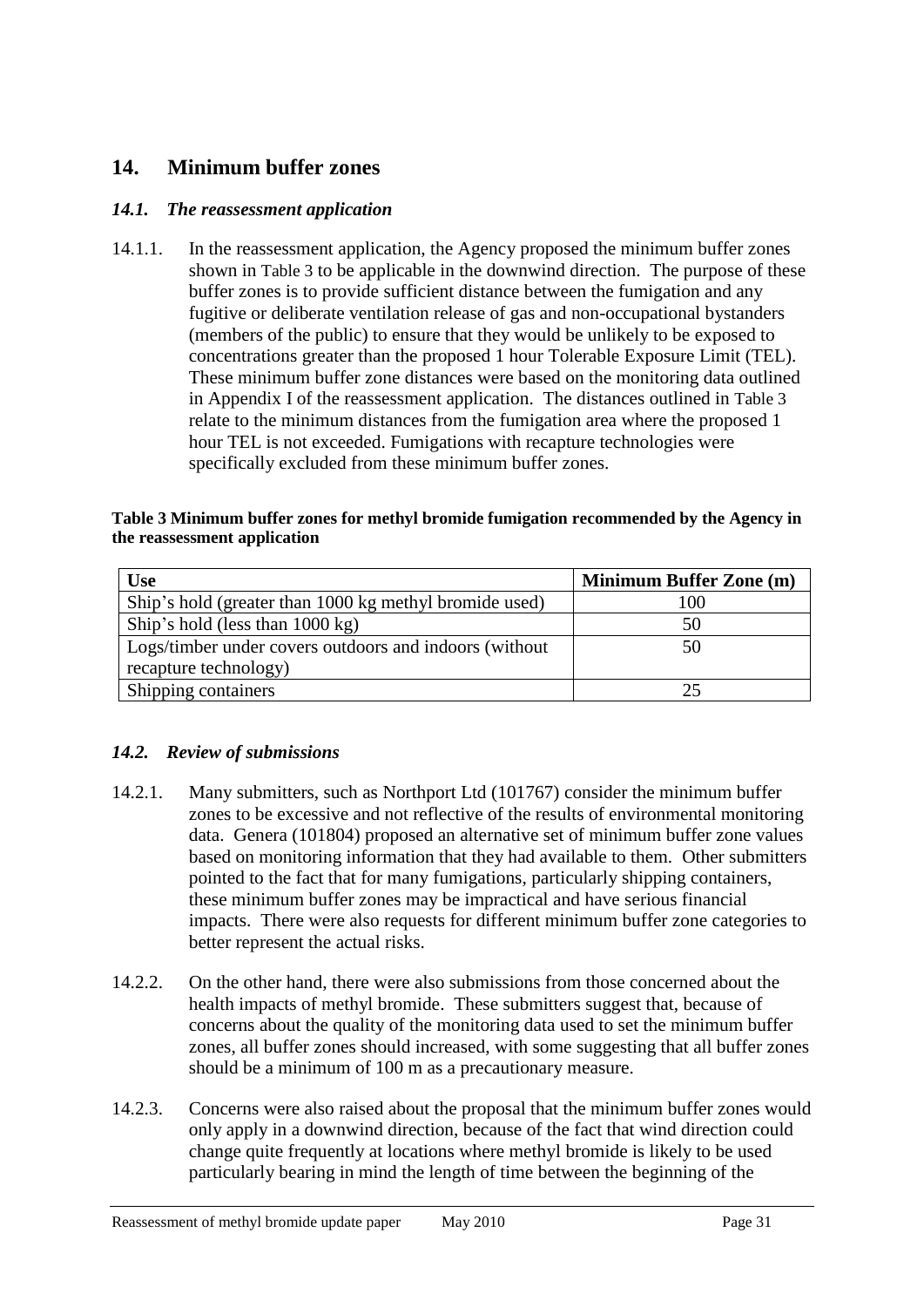fumigation and the time at which it is ventilated.

- 14.2.4. The Nelson City Council (101751) included the results of atmospheric dispersion modelling which was part of the evidence submitted to the Environment Court when the Nelson Air Quality Plan was appealed by Genera Ltd. This modelling predicts that, on occasions, concentrations of methyl bromide following the fumigation of 1 container could exceed the proposed 1 hour TEL by a factor of 3 up to 100 m away from the location of the fumigation. This suggests that on occasions the proposed 1-hour TEL would be exceeded if the Agency's recommended minimum buffer zones were to be applied.
- 14.2.5. Other submitters criticised the Agency's "one size fits all" approach for minimum buffer zones. Site specific characteristics, for example, local topography and weather conditions would mean that the appropriate minimum buffer zones would vary from site to site.
- 14.2.6. Many submitters also sought clarification about when the minimum buffer zones would apply (for example, with recapture technology) and what the Agency meant by a "non occupational bystander".
- 14.2.7. A non-occupational bystander is a member of the public who may be legally present in the area (see note 1, page 14 of the reassessment application).
- 14.2.8. In addition, other submitters pointed out that applying the minimum buffer zones in the seaward direction would be impractical as fumigators would not be able to control whether vessels move into the minimum buffer zone area. This is currently the case at Port Nelson where buffer zones do not apply in the seaward direction, other than for ferries and cruise ships at berth.

# *14.3. Additional data*

14.3.1. The Agency proposed the minimum buffer zones in the reassessment application based on the results of the ambient air quality monitoring in Appendix I of the reassessment application. In proposing these buffer zones the Agency accepted that these were based on data not collected for this purpose and welcomed submissions with more information which showed that alternative controls or different buffer zone sizes would provide the same level of protection.

# *Environmental monitoring data*

14.3.2. The Agency has received further monitoring data from Genera Ltd as part of the submissions to support their call for reduced minimum buffer zones (this information was referred to by several other submitters).

# *Containers*

14.3.3. Some submitters requested that the buffer zones for containers be reduced from 25 m to either 10 m or zero. The data provided by Genera Ltd for single container fumigations (refer Table 1 of Appendix 1 of their submission) shows that, over a range of weather conditions at a number of different sites, instantaneous concentrations of methyl bromide varied between 0.0 and 2.3 ppm at a distance of 4 m away from the container, and were nearly always zero (0.0 ppm, which should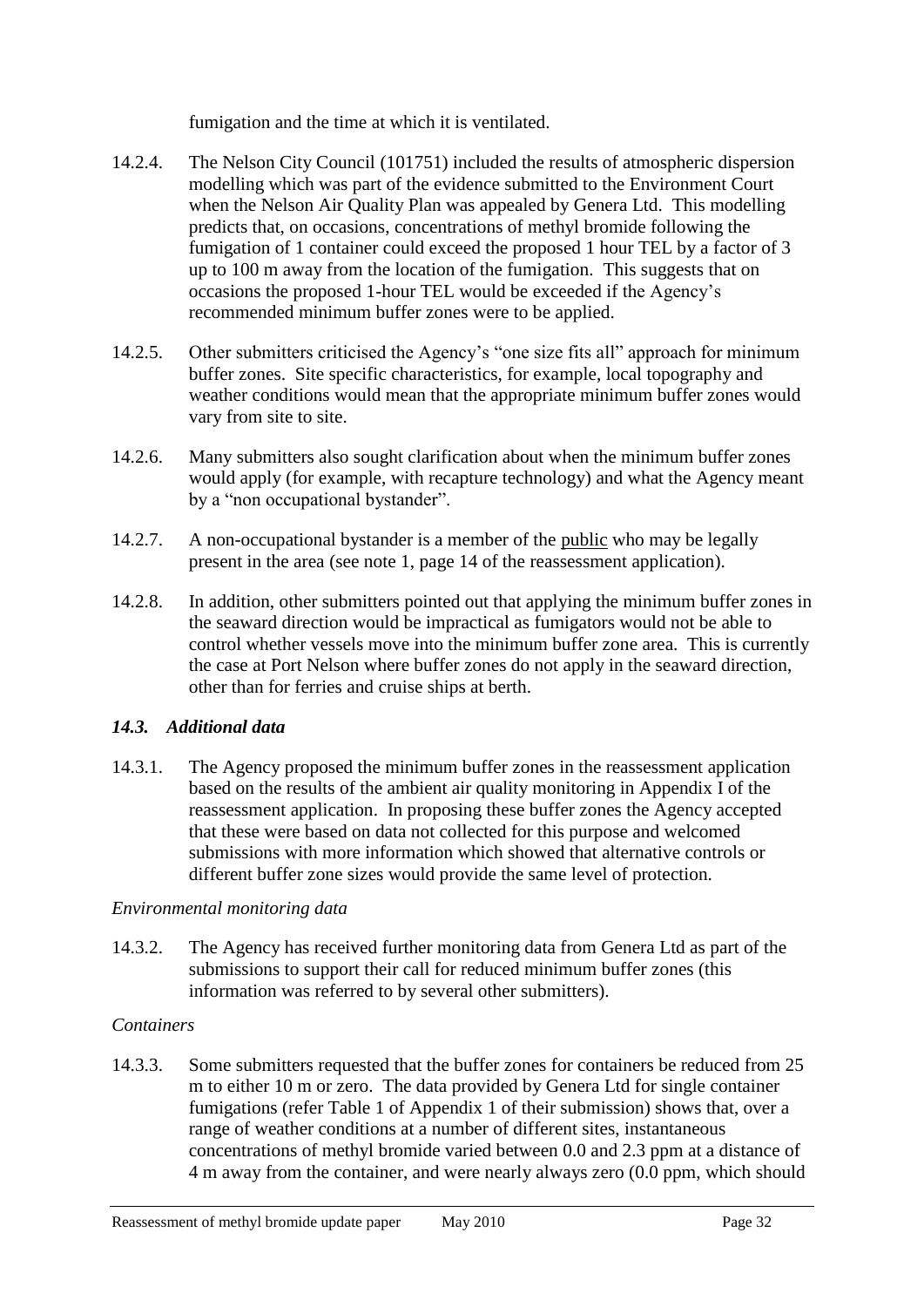be more appropriately reported as less than 0.1ppm) at 12 m away.

14.3.4. The data provided by Genera Ltd cannot be directly assessed against the proposed one hour TEL of 1 ppm because they are spot measurements rather than timeaveraged values. However, they do suggest that one-hour exposures at 12 m from a container should be well below the proposed 1- hour TEL and in most cases close to zero. On the basis of this monitoring data a minimum 10 m buffer zone for ventilating containers should mean that non-occupational bystanders would be very unlikely to be exposed to concentrations in exceedence of the 1 hour TEL.

### *Fumigation under covers*

- 14.3.5. Some submitters requested that the minimum buffer zone for fumigation under covers be reduced from 50 m to 25 m.
- 14.3.6. Genera Ltd (101804- supplementary information) provided some data to support their submission and their recommendations for reduced buffer zones. The data are, however, largely the same as the information reviewed in Appendix I of the reassessment application. There is an extra set of results for a fumigation in Port Marlborough during March 2010. The additional data are not significantly different from the original data. As a consequence, the Agency considers that there is no new evidence that warrants a change to its original recommendation. While the Agency accepts that other control measures (such as limiting the volume of methyl bromide used over a given time period) may be as effective as buffer zones, the Agency currently has limited evidence to suggest just what these measures should be or how effective they may be.

# *Log fumigation in ship holds*

- 14.3.7. Some submitters also want the minimum buffer zone for log fumigation of ship holds to be reduced from 100 m to 50 m. Genera Ltd provided the Agency with some additional data to support their submission and their recommendations for reduced buffer zones. The data are, however, largely the same as the information reviewed in Appendix I of the reassessment application. The one addition is a single set of results for the "Young Spirit" vessel on the  $17<sup>th</sup>$  February 2010. Again, the Agency considers that the additional monitoring result is not significantly different from the original data. Even if the monitoring result on the occasion where there were communication and technical problems is excluded, 3 out of 11 measurements were found to be between  $0.6 - 1.0$  ppm at distances greater than 50 m.
- 14.3.8. Given the small number of samples and the number of measurements that were either very close to or above the TEL (as outlined in Appendix I of the reassessment application), the Agency does not consider that there is a case for changing its earlier recommendation.
- 14.3.9. The Agency accepts that there may be other control measures which could be as effective as buffer zones (for example, limiting the number of holds that could be opened over given time periods, or limiting the amount of methyl bromide used), the Agency currently has limited evidence to suggest what these measures should be or their effectiveness.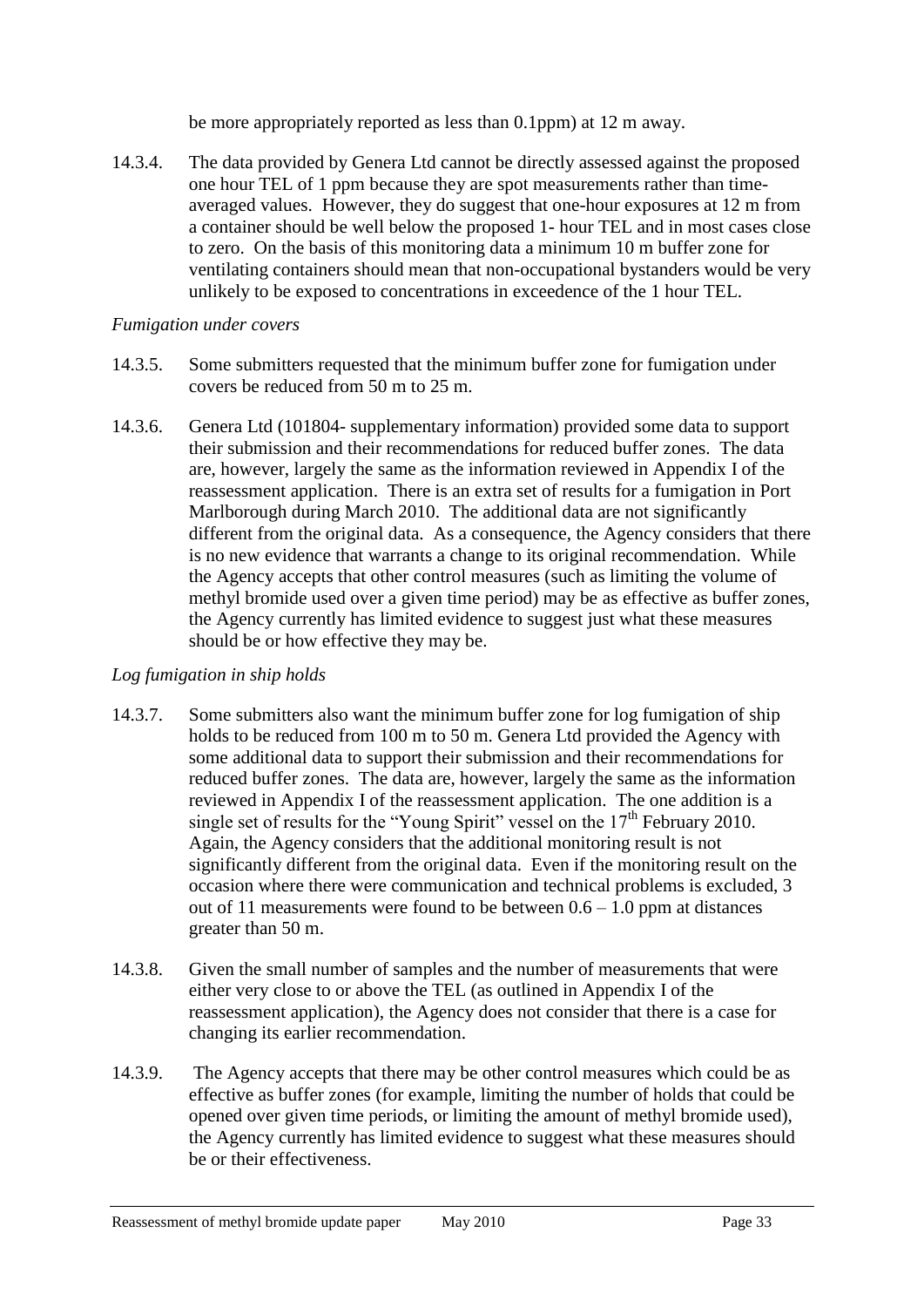### *Nelson atmospheric dispersion modelling and buffer zones*

- 14.3.10. The Nelson City Council (101751) included evidence presented at the Environment Court. Part of this evidence was atmospheric dispersion modelling conducted on behalf of Genera Ltd. This modelling predicted the 1 hour concentration of methyl bromide released from one 40 foot container which had been fumigated using 5.4 kg of methyl bromide at Port Nelson. It was assumed that all the methyl bromide would be released over one hour. Meteorological data used in the dispersion modelling came from Nelson Airport.
- 14.3.11. The results of the atmospheric dispersion modelling predicted average one hour concentrations up to 10 mg/m<sup>3</sup> at locations over 100 m away (approximately 3 times higher than the Agency's proposed 1 hour TEL). This was predicted to occur during the most stable atmospheric conditions. As a consequence of this modelling, the Nelson Air Plan requires the use of a maximum of 3 kg of methyl bromide, the application of a minimum buffer zone of 100 m, no ventilation during stable atmospheric conditions and ventilation of no more than one container per hour.
- 14.3.12. Nelson City Council point out that the fact that the modelling carried out on behalf of Genera Ltd only considered one container (containing a relatively small amount of methyl bromide) meant that it is possible that the minimum buffer zones the Agency recommended would not always be sufficient to achieve the 1 hour TEL off site.
- 14.3.13. The Agency, however, notes Dr Graham's comment in Appendix I of the reassessment application which states that the atmospheric dispersion modelling is thought to be highly conservative because:
	- 1) only a portion of the gas is likely to be released during the first hour, and
	- 2) the modelling assumes unvarying weather conditions throughout that hour.
- 14.3.14. The Agency also notes that the atmospheric dispersion modelling used worst case scenarios as a basis for the controls at Port Nelson (i.e. the controls were based on the absolute worst case meteorological conditions). This approach differs significantly from that used by the Agency to determine control measures for other approvals. When using environmental modelling for exposure assessment the Agency typically base controls using percentiles of exposure. That is the concentrations of a particular pollutant are expected to be below a certain value for a certain percentage of the time (for example,  $95<sup>th</sup>$  percentile).
- 14.3.15. The monitoring data in both the reassessment application and as submitted by Genera Ltd as part of the submission process, shows very low concentrations of methyl bromide around containers, especially greater than 10 m away from the containers.
- 14.3.16. The Agency notes that some of the monitoring on which the minimum buffer zones were based was carried out in unfavourable meteorological conditions. Thus, based on the available data, the proposed minimum buffer zones should be adequate for the vast majority of meteorological situations. However, it may be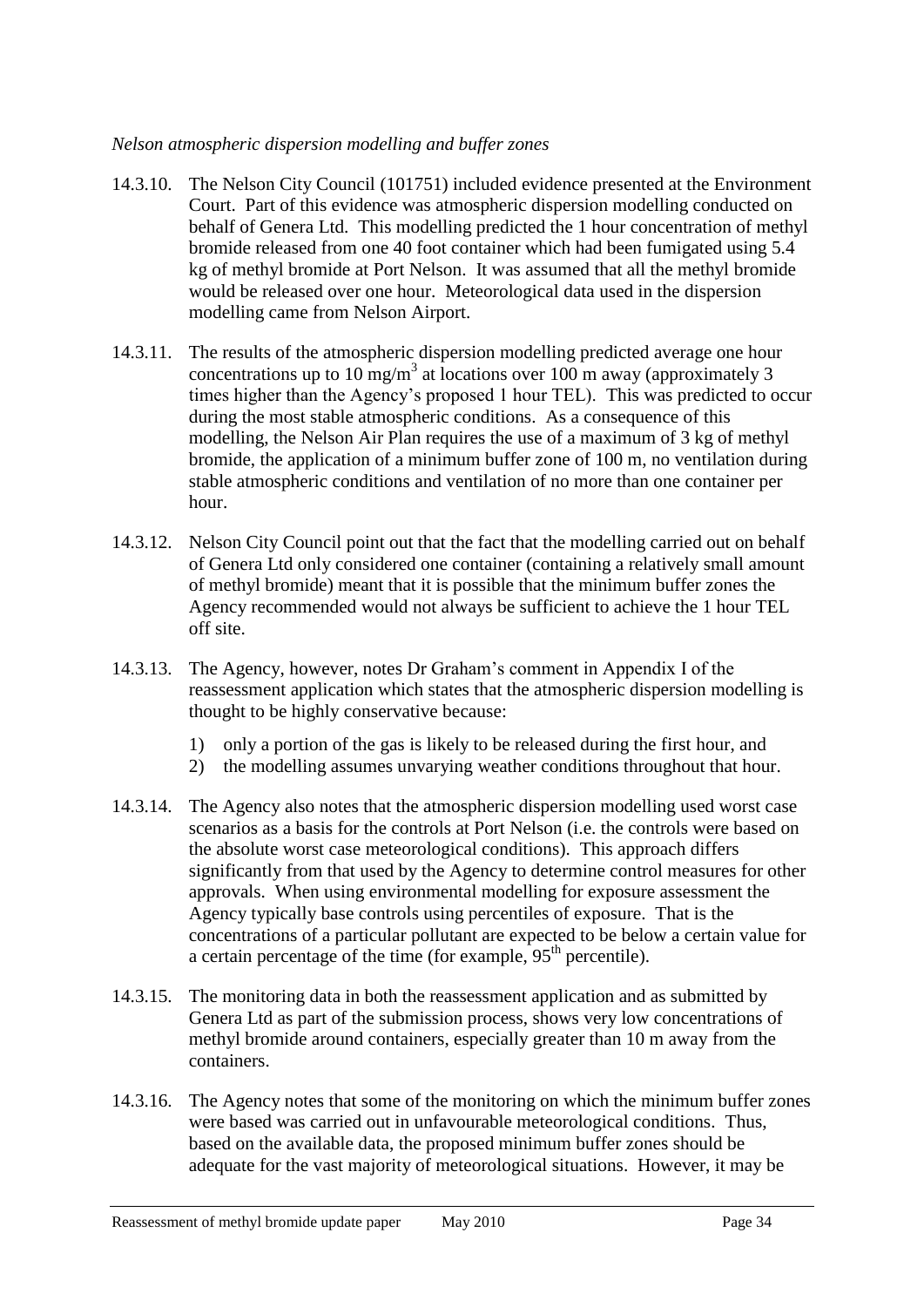possible that during extremely unfavourable meteorological conditions the proposed minimum buffer zones on their own may not always mean that the 1 hour TEL would be achieved.

- 14.3.17. The Agency notes that the primary control is the TEL. It is the responsibility to ensure that the TEL is not exceeded where a member of the public may be present. The Agency has recommended minimum buffer zones as a means of ensuring that this requirement is met on the majority of occasions.
- 14.3.18. The Agency's recommended controls in the reassessment application also require the fumigator to monitor ambient air concentrations of methyl bromide and comply with the proposed TEL values. As such it will be the fumigator's responsibility to take additional control measures, such as adopting larger buffer zones, carrying out staged ventilation or considering limiting ventilation during unfavourable meteorological conditions to ensure that monitored concentrations do not exceed the proposed TEL values. It is also important to stress that regional or unitary councils may set more stringent controls (e.g. larger buffer zones) under their air quality plans, if they deem it necessary because of local site specific conditions.

### *14.4. Agency's revised proposed minimum buffer zones*

14.4.1. The Agency's proposed new minimum buffer zones are set out in [Table 4](#page-34-0). The reasoning behind the changes is set out in the previous paragraphs.

#### <span id="page-34-0"></span>**Table 4 Recommended revised minimum buffer zones for methyl bromide fumigation (without recapture)**

| <b>Use</b>                                                                      | <b>Minimum Buffer Zone (m)</b> |
|---------------------------------------------------------------------------------|--------------------------------|
| Ship's hold (greater than 1000 kg methyl bromide used)                          | 100                            |
| Ship's hold (less than 1000 kg)                                                 | 50                             |
| Logs/timber under covers outdoors and indoors (without<br>recapture technology) | 50                             |
| More than 1 shipping container $(77 \text{ m}^3)$ per hour*                     | 25                             |
| 1 shipping container $(77 \text{ m}^3)$ per hour*                               | 10                             |

\*Although the Agency notes from the Genera Ltd monitoring data (see second supplement to Genera submission) that concentrations were always below the limit of detection within 21 minutes after the start of the ventilation of shipping containers, the monitoring data on which the above minimum buffer zones are based has only been collected for one container at a time. Therefore, the Agency proposes that no more than one container (with a volume of no more than  $77 \text{ m}^3$ ) should be opened per hour to avoid cumulative effects. If more than one container is to be opened per hour then a minimum buffer zone of 25 m should apply for all containers.

### *Minimum buffer zone direction*

14.4.2. The Agency accepts that minimum buffer zones should apply in all directions to account for changing wind direction.

### *Seaward direction*

14.4.3. The Agency received several submissions about the practicality of implementing a minimum buffer zone which applied in the seaward direction as the fumigator will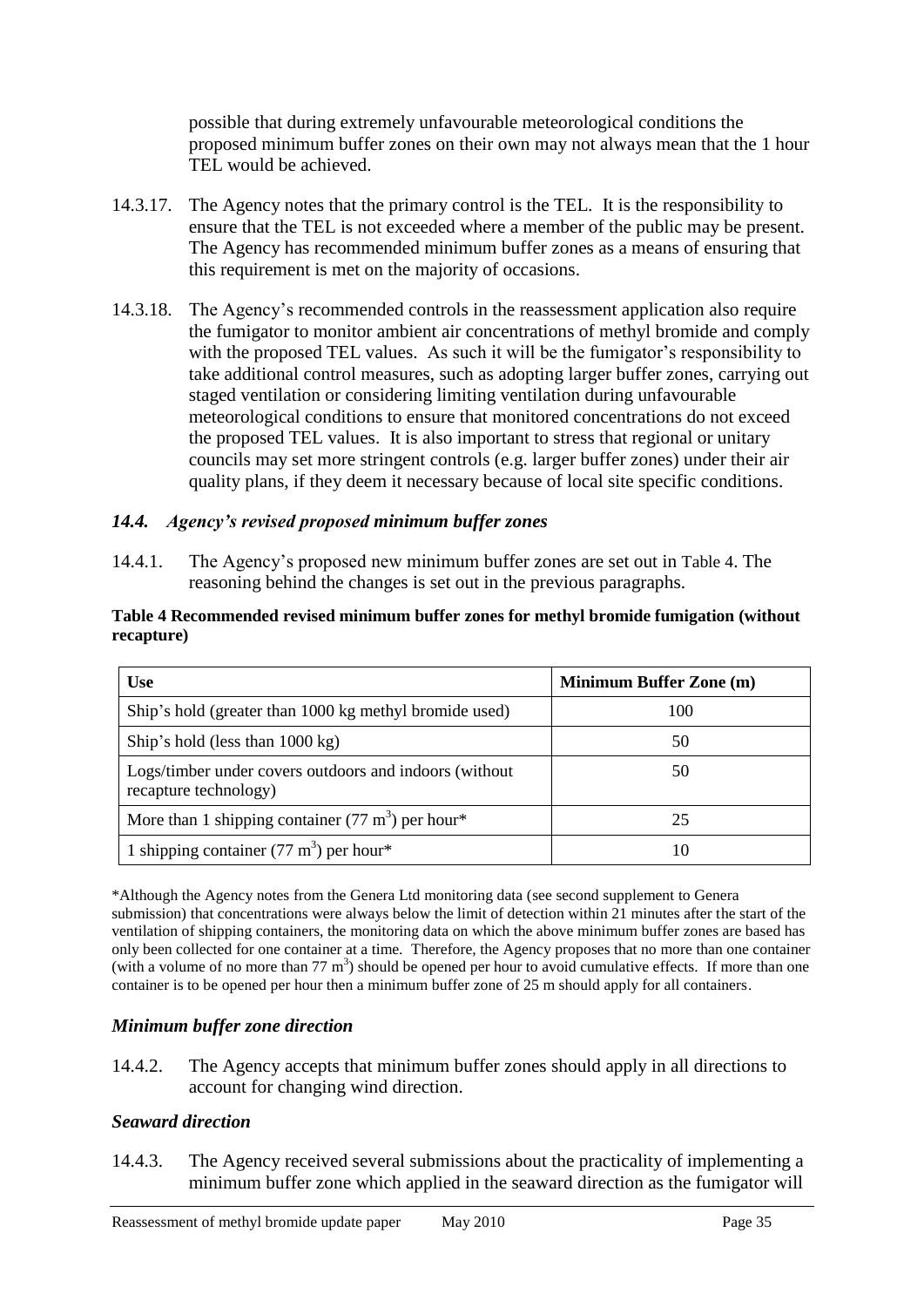have limited ability to control those who pass through the seaward side. The Agency also notes that the Environment Court decided that the Port Nelson buffer zone did not apply in the seaward direction other than for ferries and cruise ships at berth because those exposed on a moving boat would be unlikely to be present for a sufficient period of time to cause a significant health hazard. Because of these practicalities, the Agency accepts that minimum buffer zones should not apply in the seaward direction, provided there is not a ferry or cruise ship at berth. However, the Agency considers that fumigators should be required to notify all vessels which are moored within 100 m of the location of the ventilation release.

### *Removing the need for buffer zones if ambient air quality monitoring is taking place*

- 14.4.4. Some submitters suggested that the requirements for buffer zones for containers should be removed if the fumigator carries out ambient air quality monitoring demonstrating that the TEL can be met. However, this would mean that containers could be opened very close to where non-occupational bystanders might be present.
- 14.4.5. Monitoring could only detect exceedances of the 1 hour TEL after the release had occurred (due to the fact that the monitoring data must be averaged over one hour). While this might provide useful information to inform future fumigation practice, it would not provide any protection during the actual fumigation. The Agency accepts that buffer zones will cause some disturbance for the fumigation industry; however, they will provide an additional degree of safety for non-occupational bystanders given the significant uncertainties that exist regarding the dispersion of methyl bromide.

### *Site specific buffer zones*

- 14.4.6. Many submitters such as the Nelson Marlborough DHB (101781) criticised the Agency's uniform approach to controls, in particular buffer zones. The Agency agrees that local conditions such as meteorology and topography are likely to make a significant difference to the exposure of the general public. As such the Agency agrees that it would be a significant advantage to have site-specific control measures such as buffer zones.
- 14.4.7. A requirement to have site specific buffer zones would however, require every site to have different buffer zones for each type of fumigation. The Agency notes that the monitoring data used to determine minimum buffer zones included some conservative dispersion situations. Therefore, the Agency is confident that the proposed minimum buffer zones should be adequate. However, should that not be the case, for example where air quality monitoring or site specific modelling data show exceedances of the TEL values, then the operator will need to adopt a larger buffer zone to avoid breaching the TEL.
- 14.4.8. It should be emphasised that the current Agency recommendations or a decision of the Authority do not preclude Regional and Unitary Councils or Port authorities from setting more stringent controls (e.g. larger buffer zones) if they deem them necessary because of local conditions.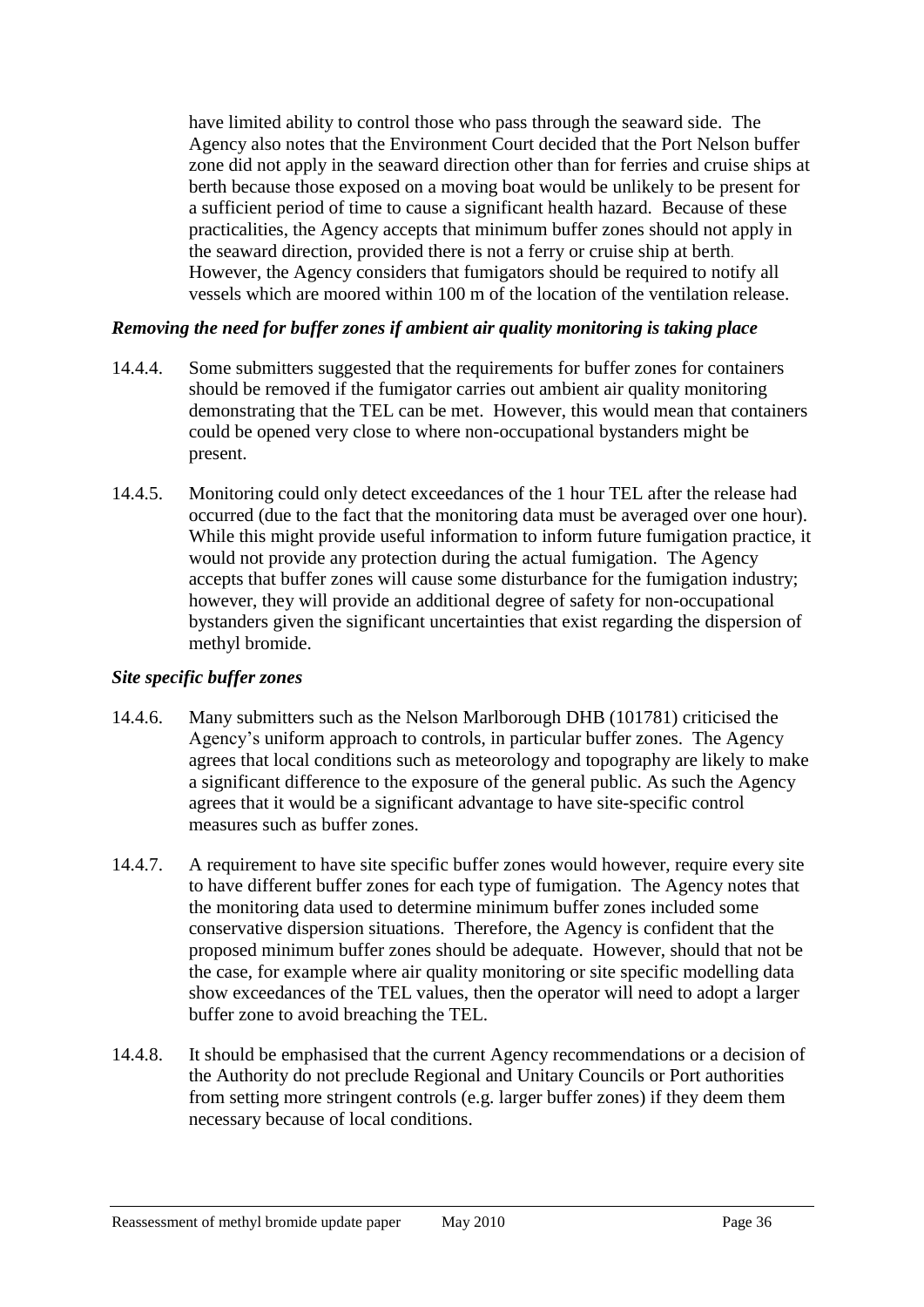## *Recapture*

14.4.9. The Agency recommends that any minimum buffer zones should not apply when recapture technology is used. While the Agency accepts that recapture technology may not always be 100% efficient, we consider that recapture along with good practice will be sufficient to manage any risks.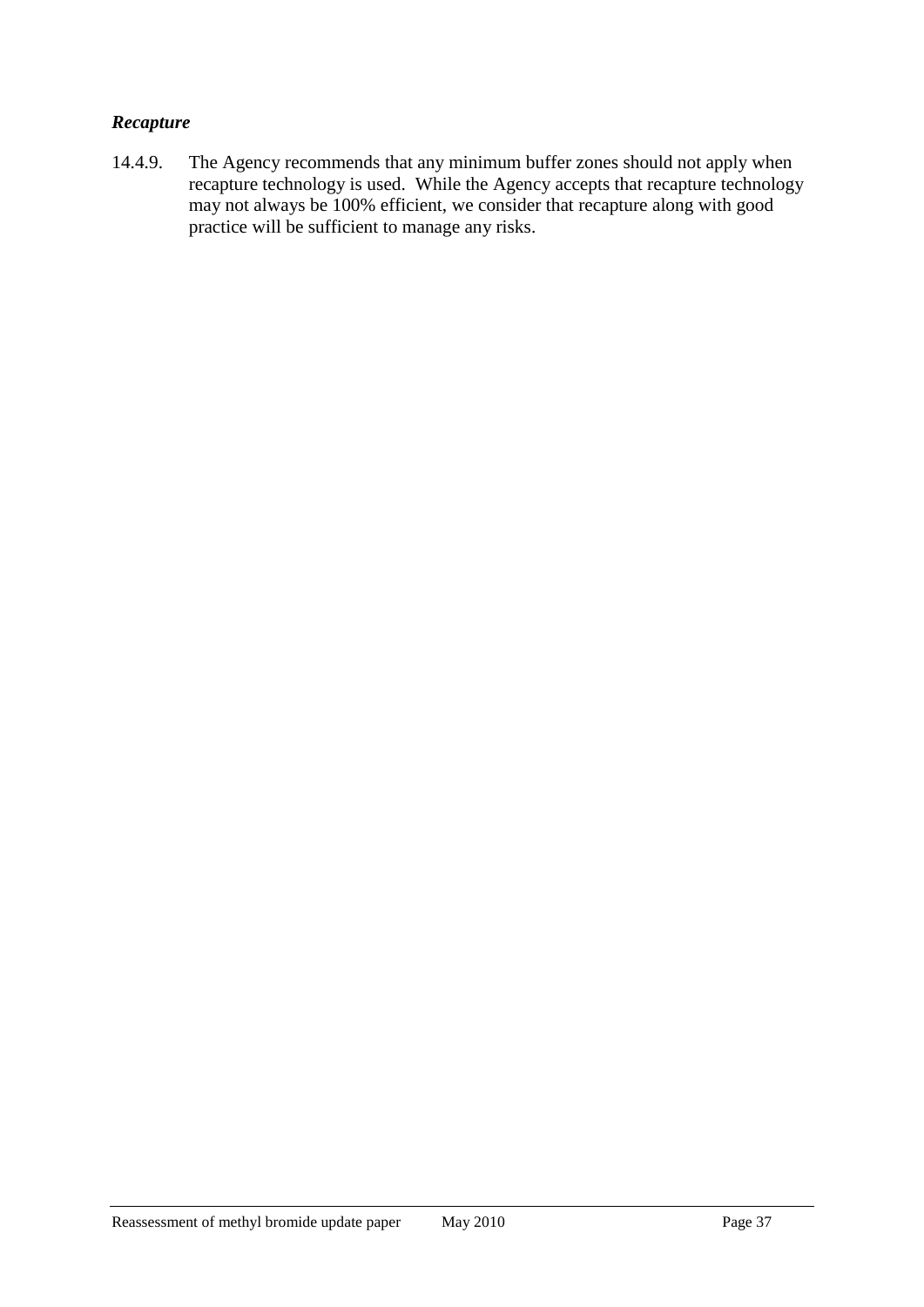# **15. Ambient air quality monitoring**

## *15.1. The reassessment application*

- 15.1.1. The Agency proposed that appropriate monitoring be carried out for all fumigations and that monitoring of shipping containers, outdoor tarpaulin enclosure and ship hold fumigations adhere to STIMBR methyl bromide – Ambient Air Monit*oring Protocol in* Appendix P of the reassessment application. Monitoring devices were required to be located downwind at locations where non occupational bystanders might be present. The Agency noted that:
	- for sites with complicated geography and weather conditions, the Protocol recommends that specialist help should be obtained in selecting appropriate monitoring sites.
	- monitoring needs to be maintained until methyl bromide gas is no longer  $\bullet$ detectable.
	- the results of such monitoring should be kept by those conducting the  $\bullet$ fumigation and should be available upon request to appropriate regulatory agencies.

## *15.2. Review of submissions*

- 15.2.1. The Agency received many comments about the proposed ambient air quality monitoring controls. Many submitters, such as Catherine de Monchy (101770) expressed concerns about the validity and independence of such monitoring. They were concerned about the regulatory and audit procedures that would be put in place to ensure that such monitoring is meaningful and that the results would be put to a practical use. The New Zealand Green Party (101752) and other submitters concerned about the potential health effects from methyl bromide expressed a desire to see the results of the monitoring made available to members of the public.
- 15.2.2. Submitters who are involved in the fumigation of containers, for example Genera (101804) were also concerned that there might be considerable financial costs associated with monitoring all fumigations including those where there would only be a relatively small amount of methyl bromide used. In addition, submitters such as Nelson Marlborough DHB (101781) had concerns about some of the technical issues related to the monitoring, such as the chronic TEL being below the limit of detection, the length of time that the monitoring should occur for and the appropriate averaging times. The DHB (101781) and other submitters were also concerned that the monitoring requirements would apply to fumigations using recapture technology.

### *Concerns about the validity of ambient air quality monitoring*

15.2.3. Nelson Marlborough DHB (101781) raised concerns about the validity of air quality monitoring results given the practical difficulties associated with monitoring. There are limitations associated with using ambient air quality data to assess exposure to methyl bromide. However, after careful consideration, this is considered to be the most practical way that compliance with the proposed TEL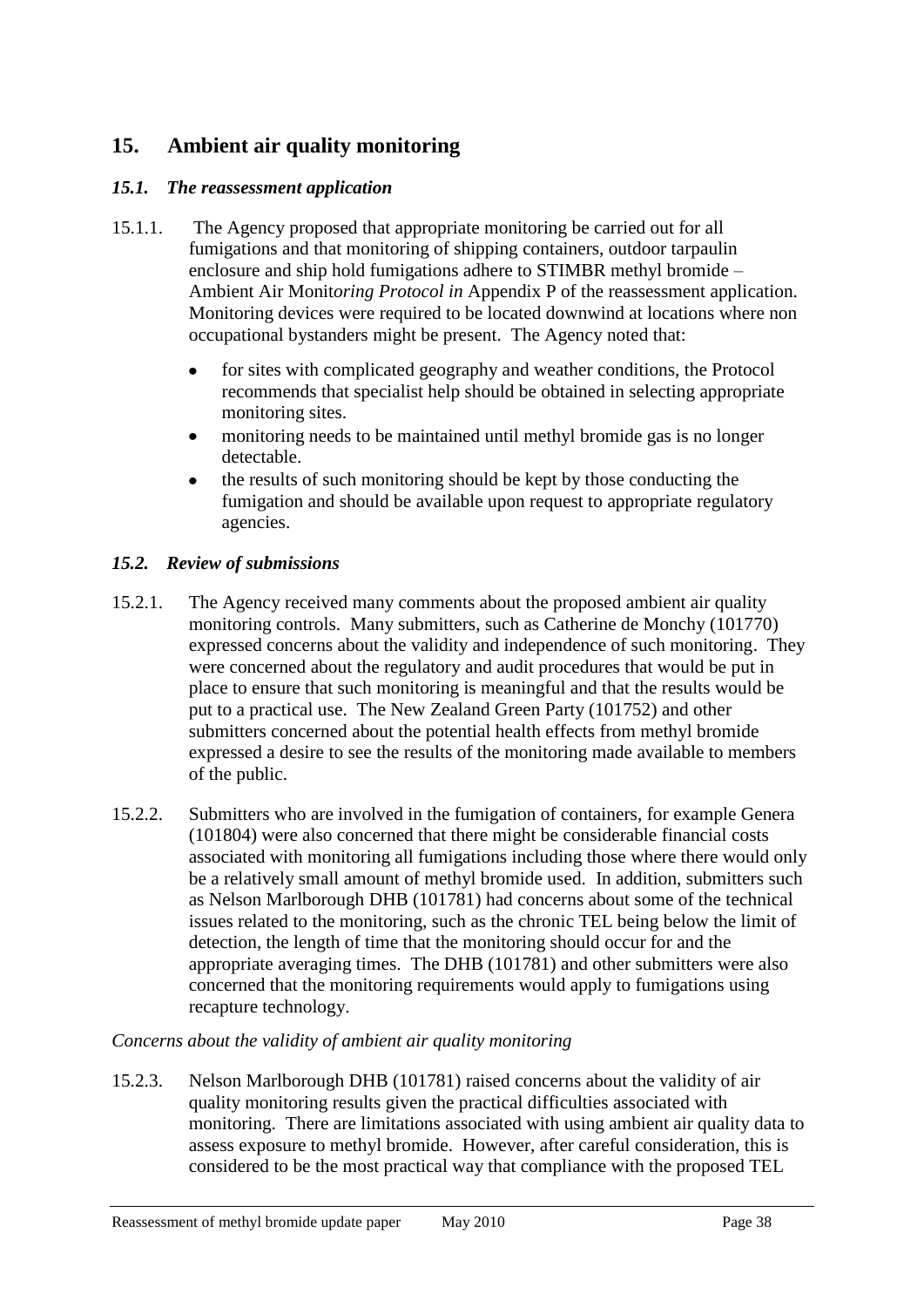values can be demonstrated or the effectiveness of the controls assessed.

- 15.2.4. The Agency does not accept the view that ambient air quality monitoring has little or no merit. The monitoring outlined in Appendix I of the reassessment application clearly demonstrates that ambient air quality monitoring has in the past detected concentrations of methyl bromide in exceedance of the TEL at significant distances away from the site of the release. The Agency agrees that, on occasions, monitoring may not always represent the highest concentrations of methyl bromide. However, repeated monitoring programmes of fumigations will give a good indication of the range of concentrations around each site. The ultimate aim of the monitoring is ensure that controls are in place at each fumigation site to ensure that the TELs are not exceeded.
- 15.2.5. In addition, the Agency notes that ambient air quality monitoring of methyl bromide has been widely carried out in the USA around a wide range of different sources of methyl bromide and that this information has been used by regulators to inform both risk assessments and appropriate control measures (California Environment Protection Agency,  $2002$ )<sup>7</sup>. This monitoring has included complex sources of methyl bromide including fumigation of buildings, containers and fumigated fields.

## *Atmospheric dispersion modelling versus air quality monitoring*

- 15.2.6. Submitters, such as the Guardians of the Sounds (101799) were concerned about the limitations of air quality monitoring and felt that air quality modelling would be a better way of assessing exposure. While the Agency acknowledges the uncertainties associated with air quality monitoring, there are also significant uncertainties associated with atmospheric dispersion modelling. In particular, there are issues involved with characterising discharge rates and other physical parameters of non-stack releases. Assumptions must be also be made on the proportion of the gas emitted and over what period which can significantly affect the predicted concentrations.
- 15.2.7. The monitoring protocol in Appendix P of the reassessment application stipulates that, for sites with complicated geography and weather conditions, specialist help should be obtained in selecting monitoring locations. In such cases, the Agency supports the use of atmospheric dispersion modelling to determine the locations for monitoring under different meteorological conditions.

## *Responsibilities for monitoring*

1

15.2.8. It is the responsibility of the persons carrying out the fumigation to ensure that the appropriate air quality monitoring is carried out for all fumigations. The Agency considers that all monitoring must be carried out by adhering to the *STIMBR methyl bromide – ambient air monitoring protocol in Appendix P of the reassessment application*. It is the Agency's view that records of all monitoring

 $^7$  California Environment Protection Agency, 2002, Methyl bromide risk characterisation application, Volume 1 Inhalation exposure. Department of Pesticide Regulation, California Environmental Protection Agency, Sacramento, California, 14 February, 2002. Available online at [http://www.cdpr.ca.gov/docs/emon/methbrom/rafnl/mebr\\_rcd.pdf](http://www.cdpr.ca.gov/docs/emon/methbrom/rafnl/mebr_rcd.pdf)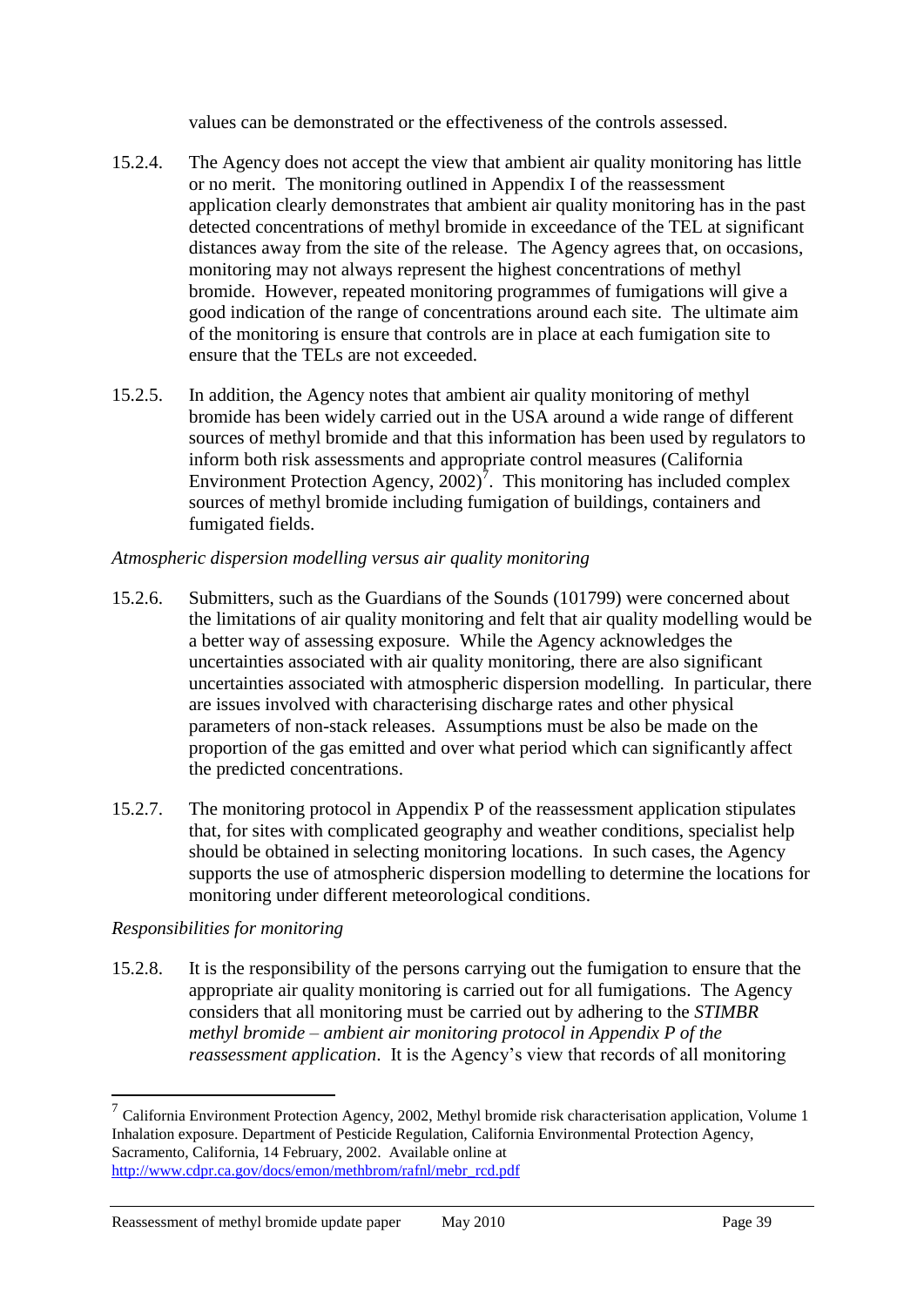during the fumigation as included in Appendix A of the STIMBR monitoring protocol must be kept for a period of 7 years. The Agency considers that these data must be available upon request to the Department of Labour, regional public health units, regional or unitary councils or ERMA New Zealand. In addition the Agency considers that the fumigator must be required to report all exceedances of the TEL to the local Department of Labour, regional or unitary council and regional public health service offices.

- 15.2.9. While the Agency accepts that members of the public may have more confidence in monitoring results if they are undertaken by an independent third party, we note that the monitoring is usually carried out on contract by independent environmental consultants. As the consultants are highly trained and have professional reputations to uphold, the Agency does not consider that requiring independent monitoring to be warranted.
- 15.2.10. To help reassure local communities, the Authority may consider requiring that all persons carrying out fumigations that require air quality monitoring and use more than 50 kg of methyl bromide per year report regularly on their monitoring results. Such a report would describe the number of fumigations, the volumes used and the type of fumigation. In addition, the report would outline the air quality monitoring sampling strategy and summarise all the ambient air quality monitoring results and, in particular, note any breaches of the applicable acute and chronic TELs. If breaches of the TELs have been found to occur, the report would outline what appropriate risk mitigation measures have been put in place to address this. Any accidents or issues related to non-compliance with any controls or the relevant code of practice could also be outlined in the report.
- <span id="page-39-0"></span>15.2.11. The report should be supplied to the local enforcement agencies and be made publicly available. The Agency would strongly recommend that those responsible for the production of a report get it produced or peer reviewed by an independent person with expertise in air quality monitoring before publication.

## *Exclusion of smaller fumigations from the monitoring requirement*

- 15.2.12. The Agency received submissions, for example from the Forest Owners Association (101808) requesting that smaller fumigations be excluded from monitoring requirements due to the lower risks and the cost implications of monitoring "every single fumigation". From the information available, the Agency agrees that the risks associated with smaller fumigations (those using less than 7 kg methyl bromide per hour) appear to be low; however, the Agency only has a limited amount of information on which to base this preliminary conclusion.
- 15.2.13. An option could be to limit ambient monitoring for smaller volumes of methyl bromide (less than 7 kg/hour) to spot testing. The Agency notes that environmental monitoring should already be occurring to fulfil employers' responsibilities under the Health and Safety in Employment Act 1992.
- 15.2.14. The Agency considers that this monitoring could be extended to monitoring against the TELs in the following manner:
- 15.2.15. During ventilation, environmental monitoring is limited to spot sampling taken 10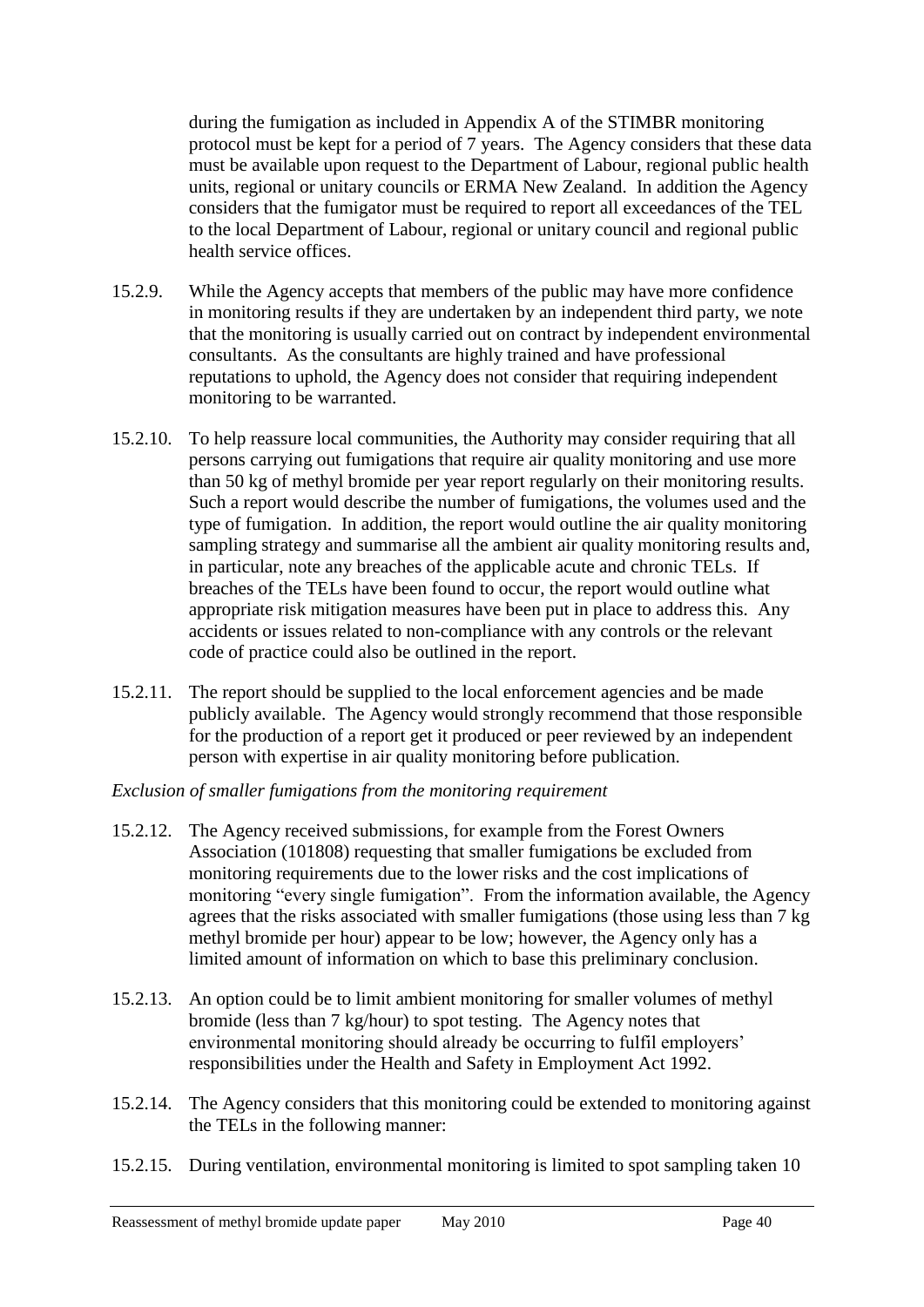m away from the release location in the downwind direction. This monitoring begins at the start of the release and continues for 3 minute intervals until the gas is not detectable.

- 15.2.16. The concentration is then averaged and compared to the TEL values. This information is recorded with the same requirements for storing and reporting as outlined above in section [15.2.11 above.](#page-39-0)
- 15.2.17. Again all exceedances of the TEL must be reported to the Department of Labour, regional councils and regional public health service along with the measures that will be put in place to ensure that future exceedances will not occur. This information should also be included in the monitoring report, if one is required for the facility. In addition, monitoring of future fumigations should be modified to determine what concentrations might be at the site boundary. This information will also be helpful in determining the appropriateness of the minimum buffer zones for smaller fumigations.

### *Exclusion for fumigations with recapture technology*

15.2.18. The Agency considers that fumigations involving recapture technology should not be required to be the subject of ambient air quality monitoring. While the Agency accepts that recapture technology may not always be 100 % efficient, recapture along with good practice as outlined in the PMANZ code will be sufficient to manage any risks. However, monitoring for leaks during the fumigation should be continued.

#### *Duration of monitoring and the limit of detection in relation to the chronic TEL*

- 15.2.19. Many submitters, such as C3 Ltd (101793) were concerned about monitoring being required until methyl bromide was not detectable; and also that the chronic TEL is below the limit of detection. The Agency notes that the purpose of the ambient air quality monitoring is to ensure that none of the proposed TEL values are being exceeded. It is therefore essential that monitoring occurs over the entire duration of the release of methyl bromide. The Agency accepts that the limit of detection will vary depending on the method of monitoring; therefore the Agency proposes that environmental monitoring continue until the concentration of methyl bromide is below 0.05 ppm (which is effectively equivalent to a reading of 0.0 ppm on most Photo Ionisation Detectors (PID) instruments) for at least 15 minutes.
- 15.2.20. The chronic TEL of 0.0013 ppm is not monitored directly. The annual average exposure would be determined by calculation from the available hourly monitoring data, coupled with the assumption that methyl bromide concentrations were zero at all other times.
- 15.2.21. It should also be recognised that compliance with the acute TEL does not ensure compliance with the chronic TEL. In fact, average methyl bromide levels will need to be well below the 1-hour TEL to ensure compliance with the chronic TEL. It is possible to illustrate this with an example: If there are 12 fumigations in a year with a maximum 1-hour result of 0.95 ppm (i.e. just below the acute 1 hour TEL) and the concentrations for all of the other 8748 hours in the year are assumed to be zero; the annual average result would be 0.0013 ppm – which is the chronic TEL. Therefore, although the chronic TEL is below the limit of detection, it is still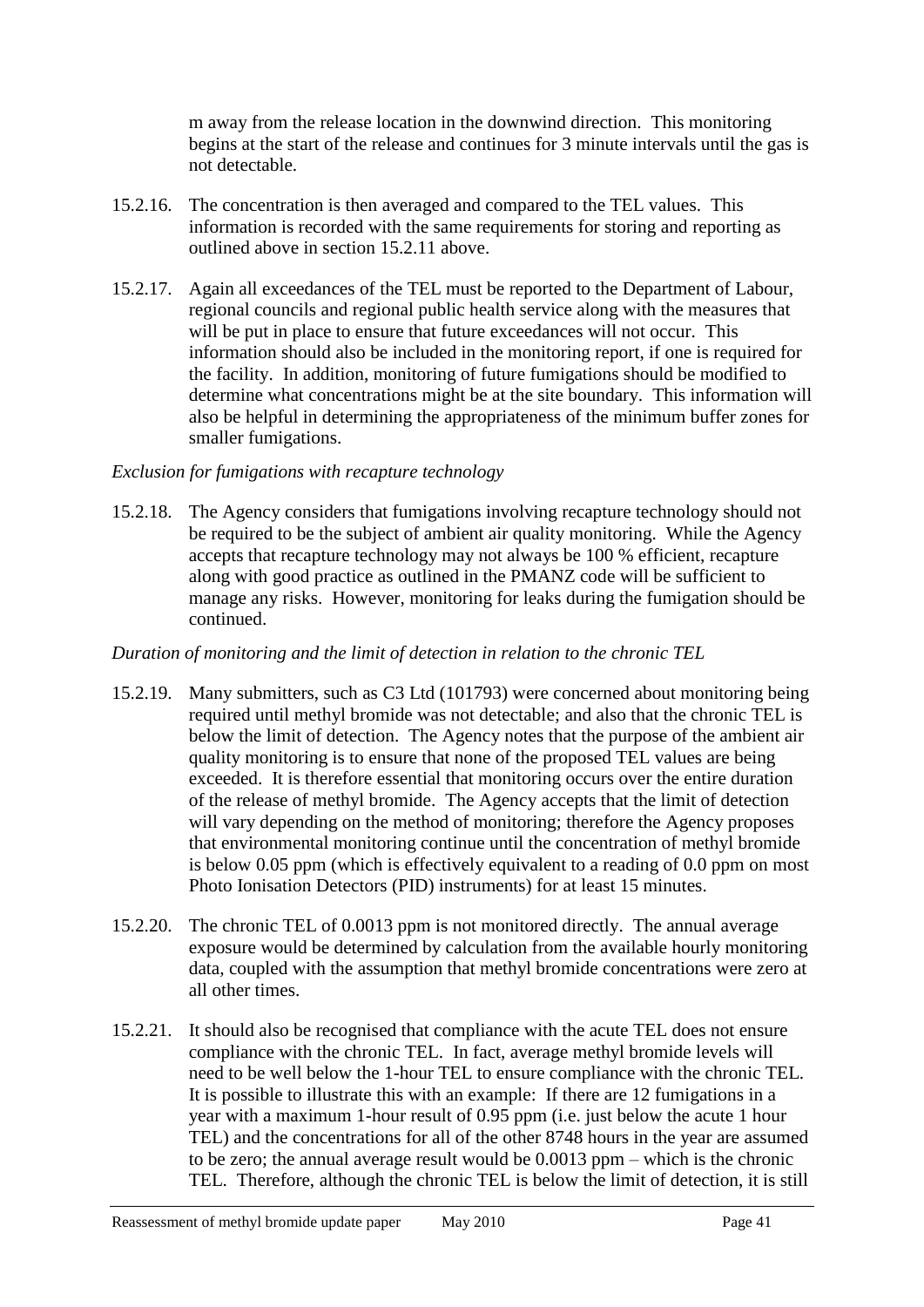possible to check the compliance with it by monitoring during periods when the gas is likely to be present. This also confirms the need to carry out monitoring until the gas concentration falls to below 0.05 ppm if comparison against the chronic TEL is to be meaningful.

### *Ambient air quality monitoring to occur at the source of release not at the site boundary*

- 15.2.22. Because of the difficulties associated with monitoring, some submitters suggested that monitoring should not occur at the boundary but close to the site of the release, which would reduce the possibility of "missing the plume". The Agency accepts that for smaller fumigations (less than 7 kg methyl bromide/hour) monitoring closer to the source may be more appropriate. However, for larger fumigations the Agency still considers that monitoring at the boundary is appropriate. The purpose of the air quality monitoring that was proposed by the Agency is to ensure that concentrations of methyl bromide that non-occupational bystanders would be exposed to would be below the acute and chronic TELs. As such monitoring should occur where non-occupational bystanders could be present. Monitoring close to the location of ventilation release should already be being carried out for the purposes of the Health and Safety in Employment Act 1992.
- 15.2.23. The Agency also suggests that operators give consideration to determining whether there is any place for use of smoke generators in identifying the direction of the plume for portable monitoring.

### *Monitoring of weather conditions*

15.2.24. Some submitters pointed out that, when air quality monitoring is being carried out, local weather conditions should also be recorded. The monitoring protocol application outlined in Appendix P of the reassessment application does require that, during air quality monitoring, weather conditions should be recorded. The Agency proposes that the weather conditions as outlined in the monitoring protocol be recorded for all fumigations. The Agency also proposes that monitoring equipment for wind speed and direction should be installed at all locations where fumigations are to be carried out (and air quality monitoring is required) in accordance with the Ministry for the Environment guidance application "*Good practice guide for air quality monitoring and data management*" (Ministry for the Environment,  $2009)^8$ . This weather information would need to be kept for a period of 7 years along with the other monitoring data so that it may be inspected by the appropriate enforcement officer.

## *Running averages*

15.2.25. Some submitters felt that both the 1 hour and the 24 hour average TELs should be applied as running averages. This practice applies to continuous monitoring data which is usually logged at 1-minute intervals. The 1-hour averages are then calculated for each and every 60-minute interval within the dataset, (e.g. 0800 to 0859h, 0801 to 0900h, 0802 to 0901h, etc). This ensures that the worst 1 hour period is taken into account wherever it occurs within the monitoring period.

<sup>1</sup> <sup>8</sup> Ministry for the Environment, Good practice guide for air quality monitoring and data management 2009, Available online at [http://www.mfe.govt.nz/publications/air/good-practice-guide-air-quality-](http://www.mfe.govt.nz/publications/air/good-practice-guide-air-quality-2009/html/page6.html)[2009/html/page6.html](http://www.mfe.govt.nz/publications/air/good-practice-guide-air-quality-2009/html/page6.html)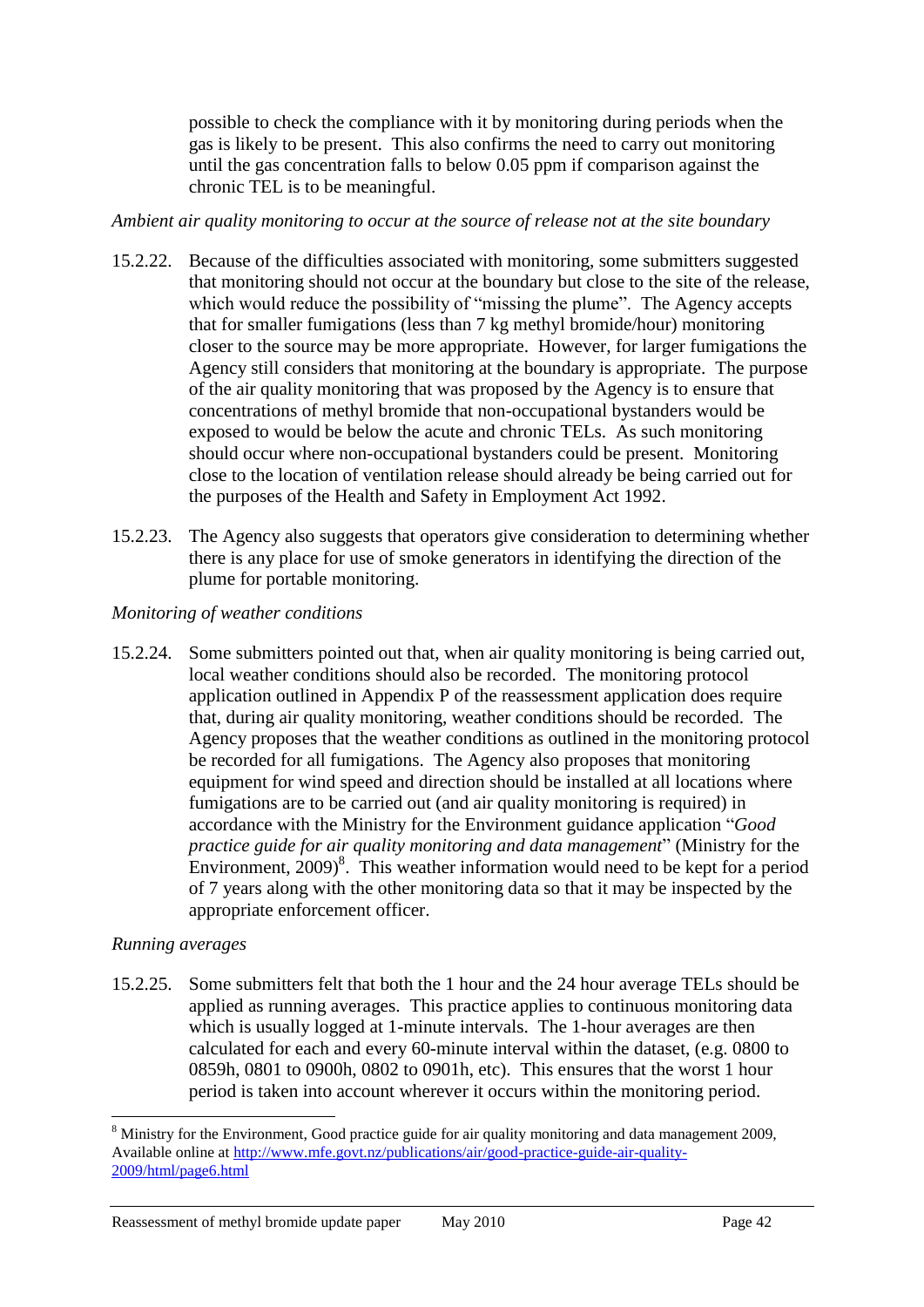- 15.2.26. The need for 24-hour running averages only arises if the ventilation period extends beyond 24 hours. This could be relevant for large fumigations or multiple fumigations occurring on consecutive days. In this case, the averages would be calculated at hourly intervals (eg. 0800 to 0759 on the next day, then 0900 to 0859, 1000 to 0959, etc)
- 15.2.27. The Agency agrees that the 1-hr and 24-hour TELs should be applied as running averages as this presents a more precautionary interpretation of the data than working to fixed hourly or 24-hourly periods.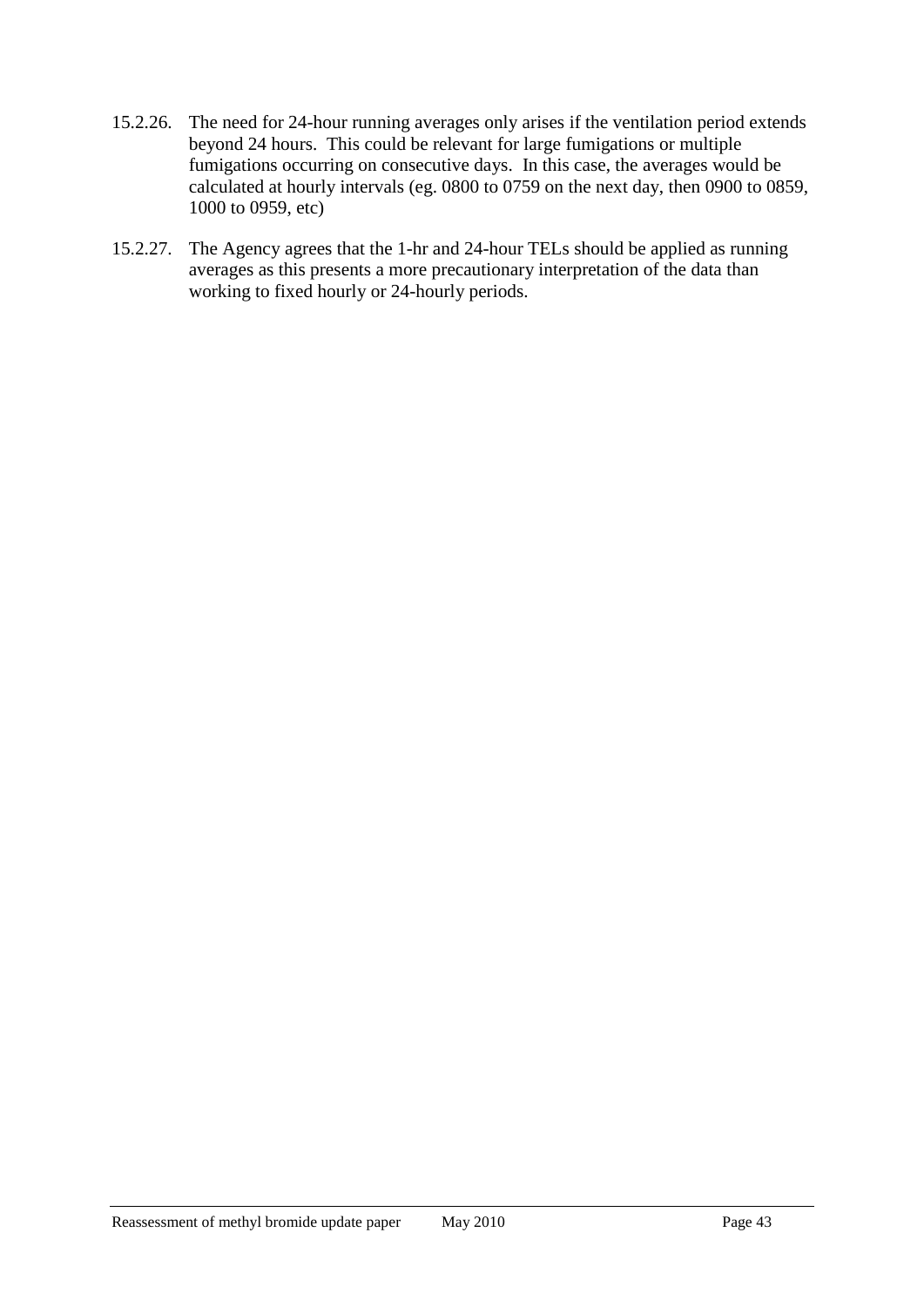# **16. Notification**

### *16.1. Review of submissions*

16.1.1. The New Zealand Green Party (101761) and other submitters sought a notification requirement from fumigation companies to neighbours. Environment BOP (101754) called for this to extend to anyone occupying land with 150 m from the fumigation site. Other submitters requested notifications on radio.

#### *16.2. Agency response*

16.2.1. The Agency agrees that notification of major fumigations (eg logs under tarpaulins and ship fumigations) to affected parties should be required. The rationale for applying this only to major fumigations would relate to the quantity of gas involved and the period over which the operation (including ventilation) may occur. The notification would address the public's interest in being aware when major fumigations are to take place. In addition, liaison between the company requiring the fumigation and the relevant district or city council should occur to ensure that any major public events are taken into account in timing of fumigations.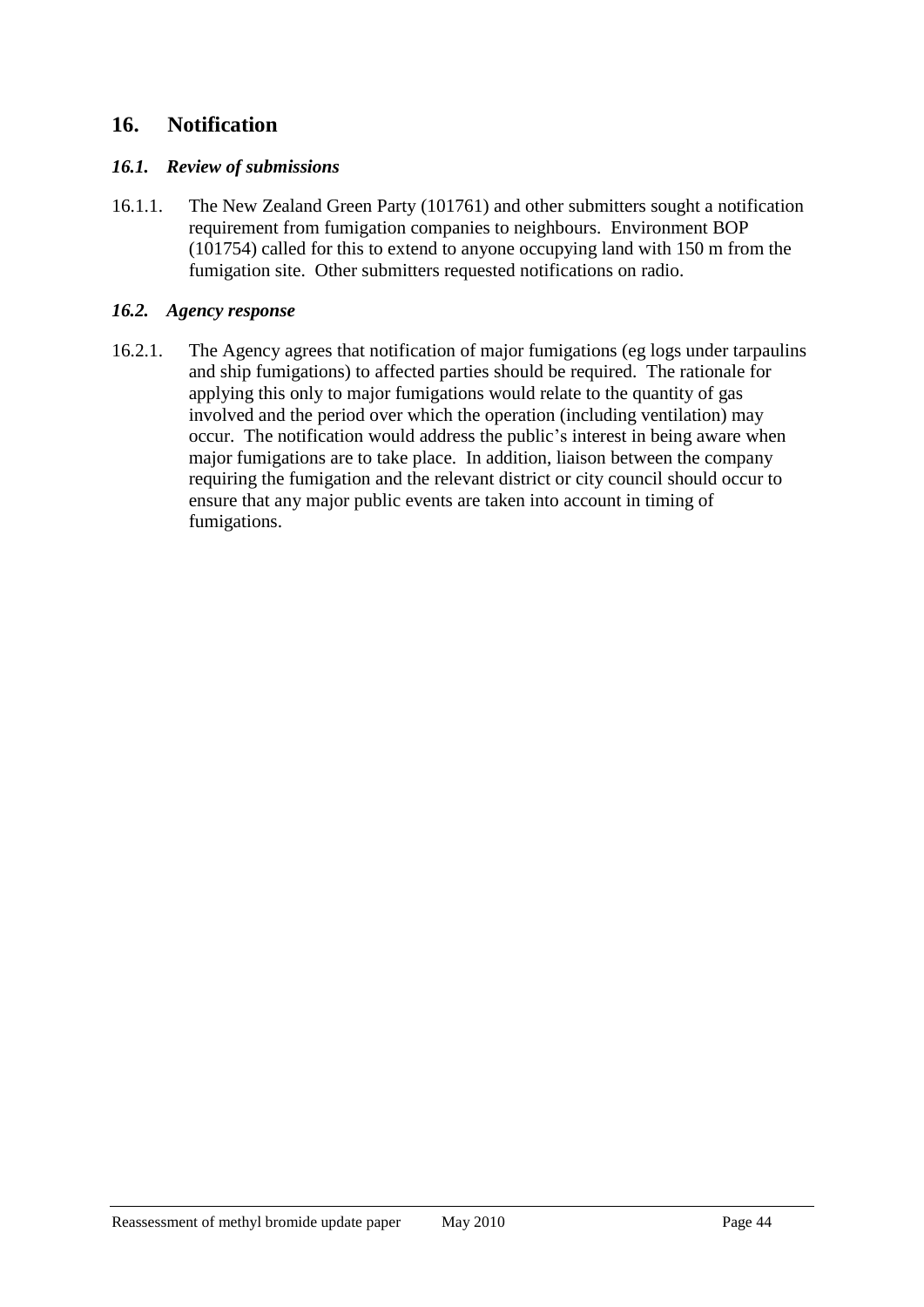# **17. Tolerable Exposure Limits (TELs)**

## *17.1. Review of submissions*

- 17.1.1. The majority of submissions were supportive of the proposed TELs while a few submissions claimed that the proposed TELs are insufficiently precautionary.
- 17.1.2. Port Marlborough NZ Ltd (101768) requested the establishment of a TEL-Ceiling value which was proposed as a value that would not be permitted to be exceeded at any time (as an instantaneous reading).

## *17.2. Agency response*

- 17.2.1. The Agency notes that the TELs are consistent with overseas regulatory approaches and international best practice.
- 17.2.2. The acute TEL is derived by dividing the Human Equivalent Concentration (HEC) equivalent to the relevant no observable adverse effect level (NOAEL), the concentration estimated to cause no adverse effect in animals, by safety factors. The safety factors allow for differences between humans and animals (on which the studies were done), and variability in human susceptibility (differences in age and health status for example).
- 17.2.3. In the case of the acute 1 hour and 24 hour TELs, the total safety factor was 30. This consists of a factor of 3 to allow for differences between humans and animals, and a factor of 10 to allow for variability in human susceptibility.
- 17.2.4. In the case of the chronic TEL, the animal data did not establish a no observed adverse effect level (NOAEL), so it is necessary to use a lowest observed adverse effect level (LOAEL), and an additional factor of 3 was used to take that into account. The other uncertainty factors for the chronic TEL were as for the acute TELs, so the combined uncertainty factor for the chronic TEL was 100 (see page 90, Appendix D of the reassessment application).
- 17.2.5. The resulting TELs are all concentrations that are not expected to be associated with any adverse health effects on members of the public.
- 17.2.6. The Agency does not support the establishment of a TEL-Ceiling value. The OSHA and NIOSH value is not relevant as it is a workplace standard, equivalent to a Workplace Exposure Standard (WES). The TEL is a value set to protect members of the public and the Agency does not consider the setting of a TEL-Ceiling to be warranted.
- 17.2.7. The Agency considers that the proposed 1 hour TEL will address the shorter term peak concentrations which were of concern to Port Marlborough.
- 17.2.8. Accordingly, the Agency considers that the TELs proposed in the reassessment application should be applied.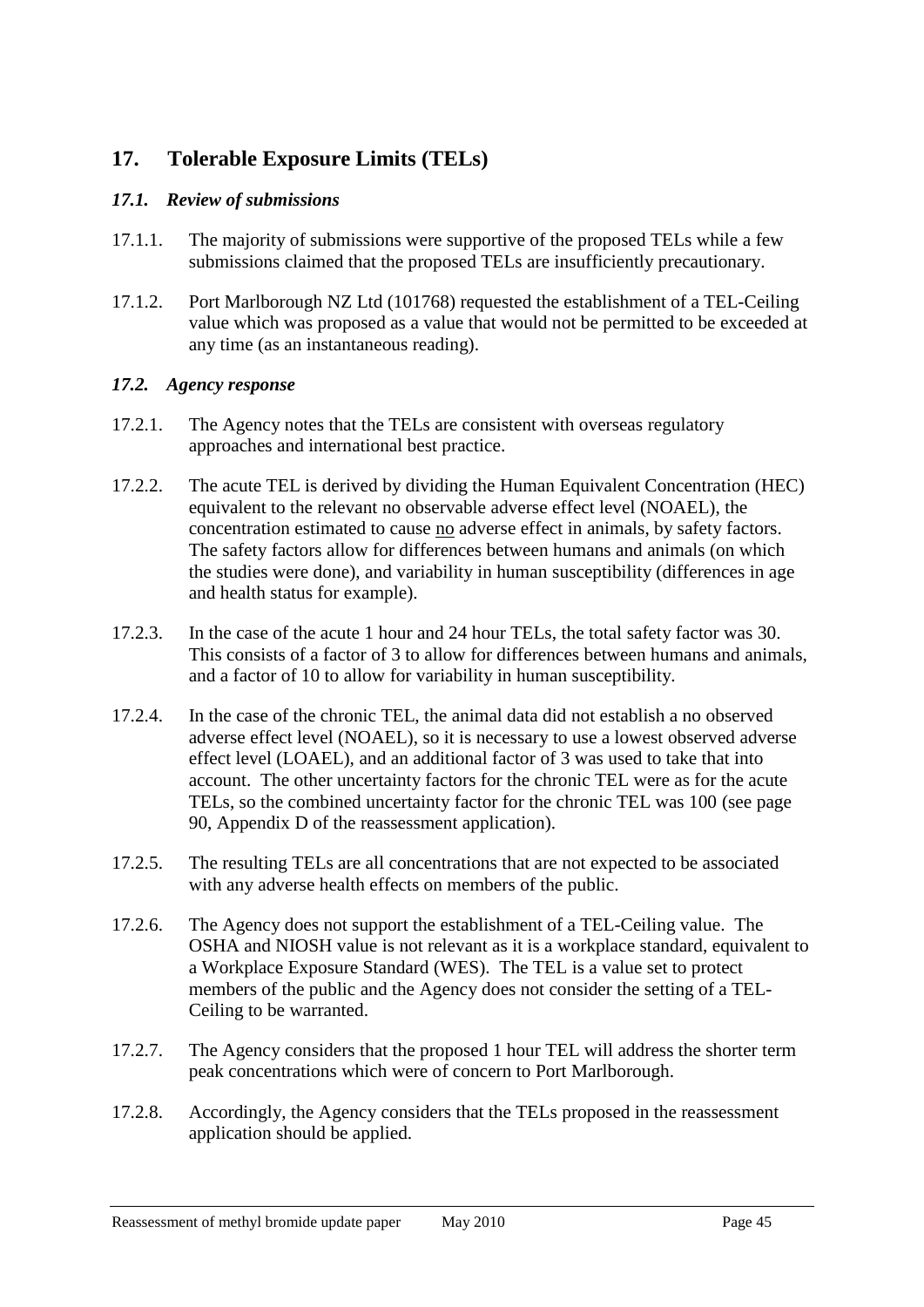# **18. Reliance on Personal Protective Equipment**

- 18.1.1. Two submitters pointed out that personal protective equipment (PPE) including respiratory protective equipment (RPE) does not always provide sufficient protection and can fail.
- 18.1.2. The Agency agrees that reliance on PPE (including RPE) is not without risk. Use of PPE/RPE requires good training, supervision and maintenance of the equipment. The Agency notes that, when elimination and isolation of a significant hazard is impracticable under the Health and Safety in Employment Act 1992, section 10 requires the employer to take the steps provided for in sub-section (2). The steps set out in sub-section (2) include ensuring the use of suitable clothing and equipment, and monitoring of the employee's exposure to the hazard. For the RPE equipment to be suitable, an assessment is needed of the expected concentration of gas present and whether or not the equipment to be used will provide the sufficient degree of protection for the worker.
- 18.1.3. As recorded in the reassessment application (see paragraph C1.2, 12 of Appendix C) there have been few health and safety related incidents or complaints recorded against methyl bromide. This level of reporting suggests that the fumigator's use of PPE/RPE has generally been appropriate. The Agency considers that this reflects the recognition that the substance is highly toxic and the knowledge that there is a clear need for careful attention to best practice when handling poisonous fumigants like methyl bromide.
- 18.1.4. Thus, the Agency considers that best practice in relation to RPE is satisfactory and that no additional need to prescribed.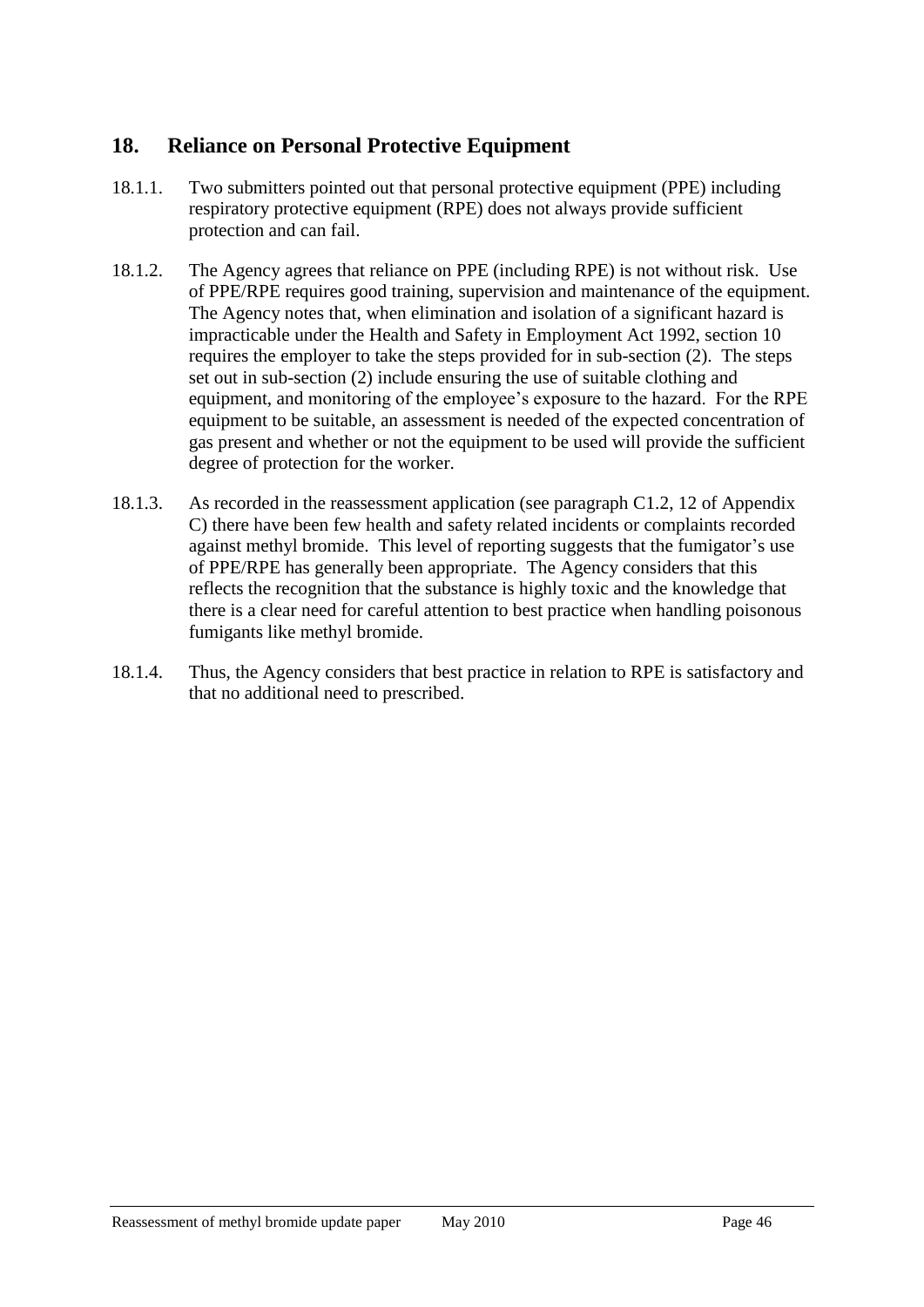# **19. Restriction on site of shipping container fumigations**

## *19.1. Review of submissions*

19.1.1. The New Zealand Green Party (101761) and other submitters sought a restriction on where the fumigation of a shipping container can be carried out.

## *19.2. Agency response*

- 19.2.1. The Agency notes that restrictions are already in place for methyl bromide containing formulations likely to be used for shipping container fumigations. Unfortunately some of these restrictions were omitted form the table of controls (Appendix G) in the reassessment application.
- 19.2.2. These restrictions are found in the Transfer Notice giving approval for fumigants<sup>9</sup> (including methyl bromide) under the HSNO Act. Clauses 3 and 4 in Schedule 3 of the notice require that:
	- (1) fumigation may only be carried out in a place that is secured against ready access by unauthorised persons; and
	- (2) must not be carried out in an area where the public may lawfully be present.
	- (3) no person may release methyl bromide in a shipping container unless, at the time the substance is released,—
		- (a) the container is in good repair and capable of being securely closed; and
		- (b) the container—
			- (i) retains the substance without leakage; or

(ii) if the container does leak, it is able to be modified immediately so that it does not leak, for example by covering and sealing with one or more gas-proof sheets.

19.2.3. The Agency is satisfied that these restrictions and application of the proposed buffer zones will ensure that the public are not exposed to levels of methyl bromide that exceed the proposed TELs.

<sup>&</sup>lt;u>.</u> <sup>9</sup> See: [http://www.ermanz.govt.nz/hs/transfer/Summaries/Fumigants%20-](http://www.ermanz.govt.nz/hs/transfer/Summaries/Fumigants%20-%20Summary%20of%20Approvals%20_2007.11.30_.pdf) [%20Summary%20of%20Approvals%20\\_2007.11.30\\_.pdf\]](http://www.ermanz.govt.nz/hs/transfer/Summaries/Fumigants%20-%20Summary%20of%20Approvals%20_2007.11.30_.pdf)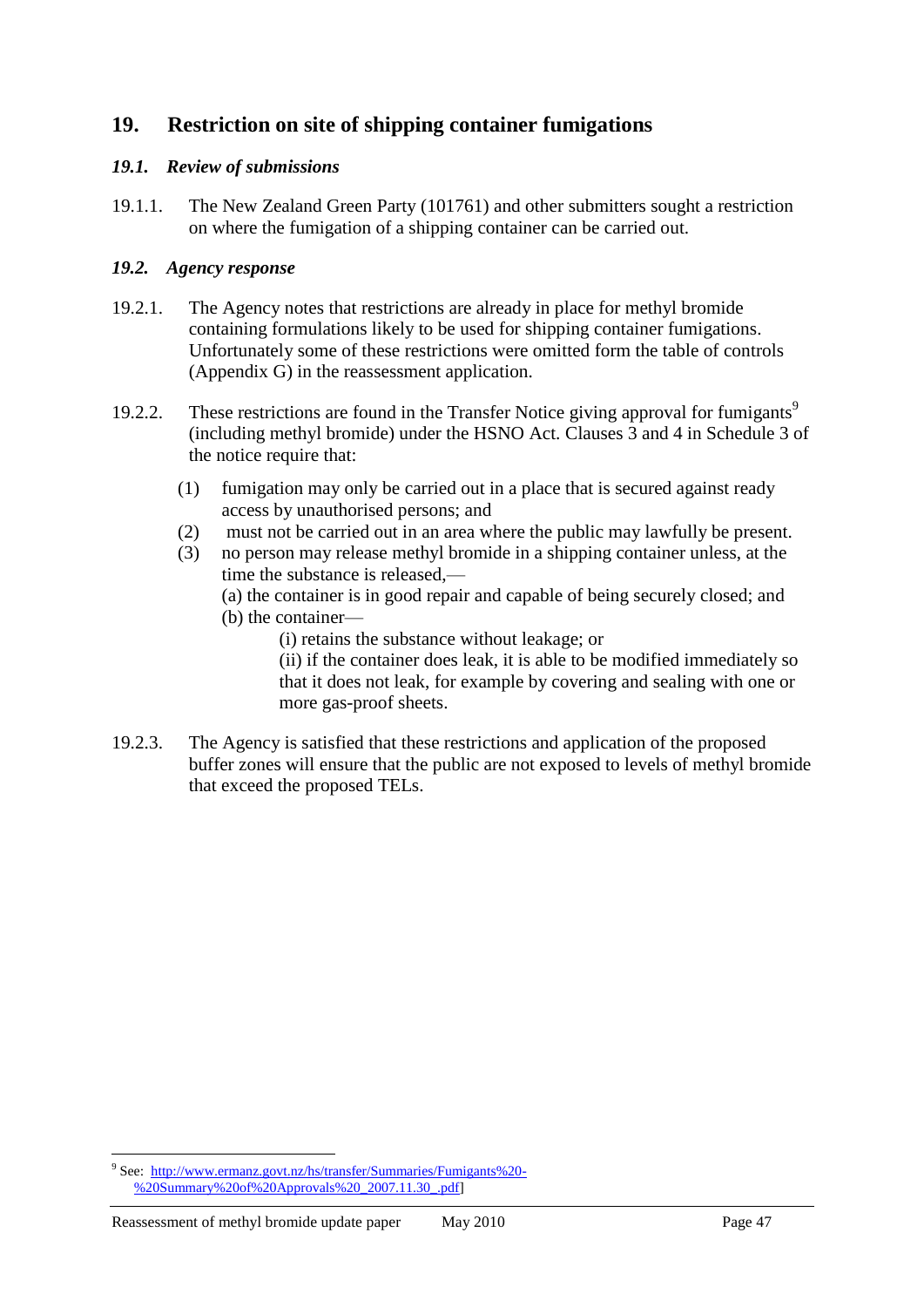## **20. Stenching agents**

### *20.1. The reassessment application*

20.1.1. In the reassessment application, the Agency did not recommend the use of chloropicrin as a stenching agent as methyl bromide is more rapidly dispersed than chloropicrin. This means that, as far as the methyl bromide component is concerned, the warning will not only arrive late but the danger it suggests may well be long gone (see paragraphs 6.2.57 to 6.2.64 of the reassessment application).

### *20.2. Review of submissions*

20.2.1. Some submitters sought the mandating of the addition of an appropriate stenching agent to methyl bromide in order to warn members of the public of its presence.

### *20.3. Agency response*

20.3.1. The Agency did not receive any new information on suitable stenching agents. Thus the Agency does not propose that chloropicrin be used as a stenching agent but should an appropriate stenching agent be identified which overcomes the issues raised by the use of chloropicrin, we would recommend its immediate use.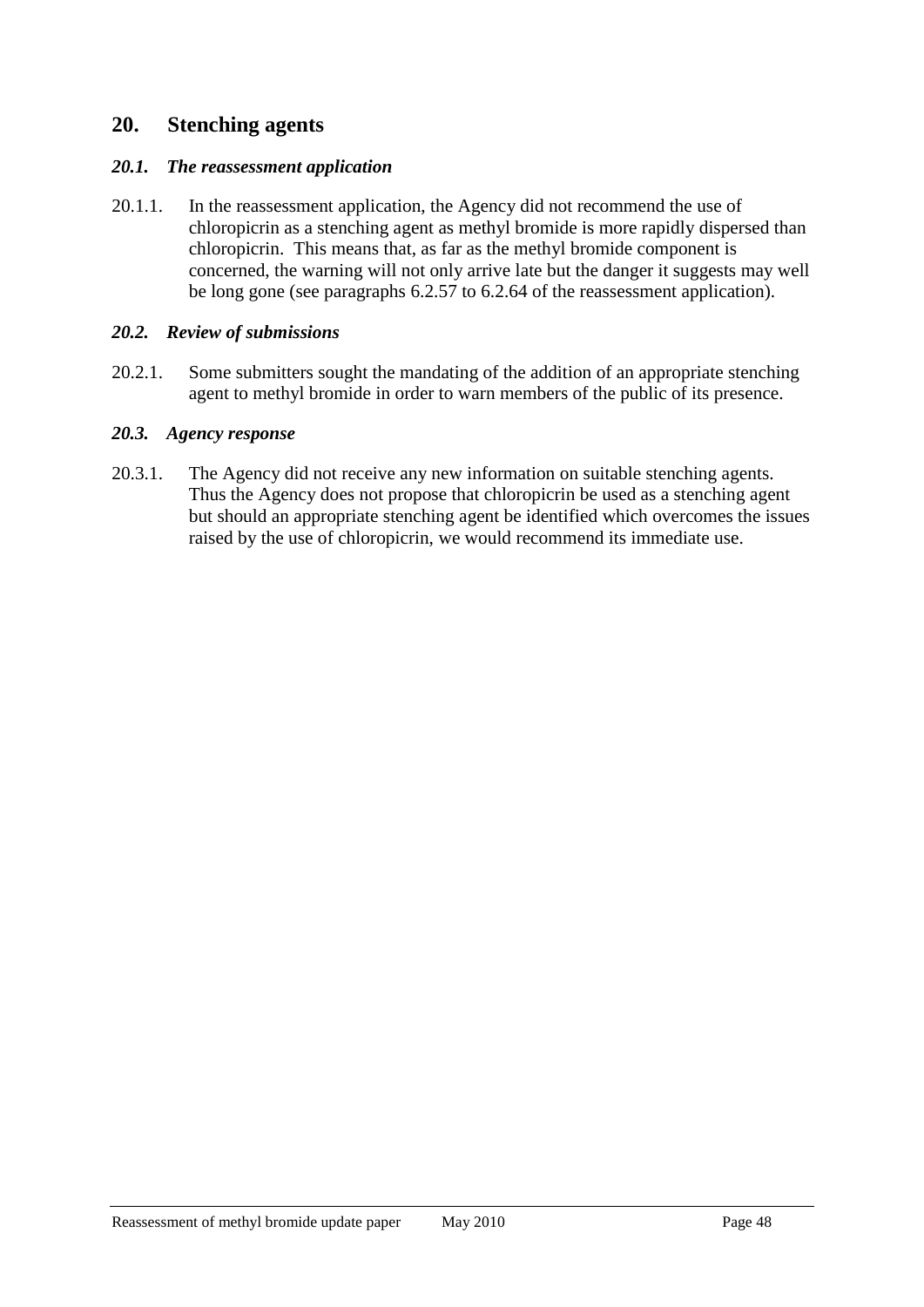## **21. Soil use**

#### *21.1. The reassessment application*

- 21.1.1. In the reassessment application, the Agency recommended that the two HSNO approvals (HSR001637 and HSR001638) for importation of methyl bromide formulations for soil fumigation purposes should be revoked with immediate effect from the date of the Authority's decision on this reassessment. This was intended to give formal effect to the prohibition already in place under the Montreal Protocol on further importation of these substances for non-QPS purposes.
- 21.1.2. The Agency also recommended that the Authority should also issue a direction, by notice in the *Gazette*, under section 66 of the Act, prohibiting further use of the substances for non-QPS use and requiring disposal at the owners' expense by 31 December 2010.

#### *21.2. Review of submissions*

21.2.1. Hort NZ (101787) supports the continued availability of methyl bromide for QPS use in the medium term. However, the proposed phase out of the soil fumigant formulations of methyl bromide is opposed. They are needed for the eradication of potato wart disease.

#### *21.3. Agency response*

- 21.3.1. MAF Biosecurity New Zealand Post Border who deal with management of *Synchitrium endobioticum* (Potato wart) have advised the Agency that they regard methyl bromide as an essential tool in managing / eradicating this organism and its use is consistent with the quarantine use exemption under the Montreal Protocol as it is part of an official control programme. Hence this is a QPS use of methyl bromide.
- 21.3.2. Accordingly, the Agency considers that the approvals should not be revoked but their use should be limited to official QPS purposes.
- 21.3.3. The Agency also notes that the best way of eliminating stocks of methyl bromide is to use it up and does not consider a direction under section 66 of the Act to be warranted.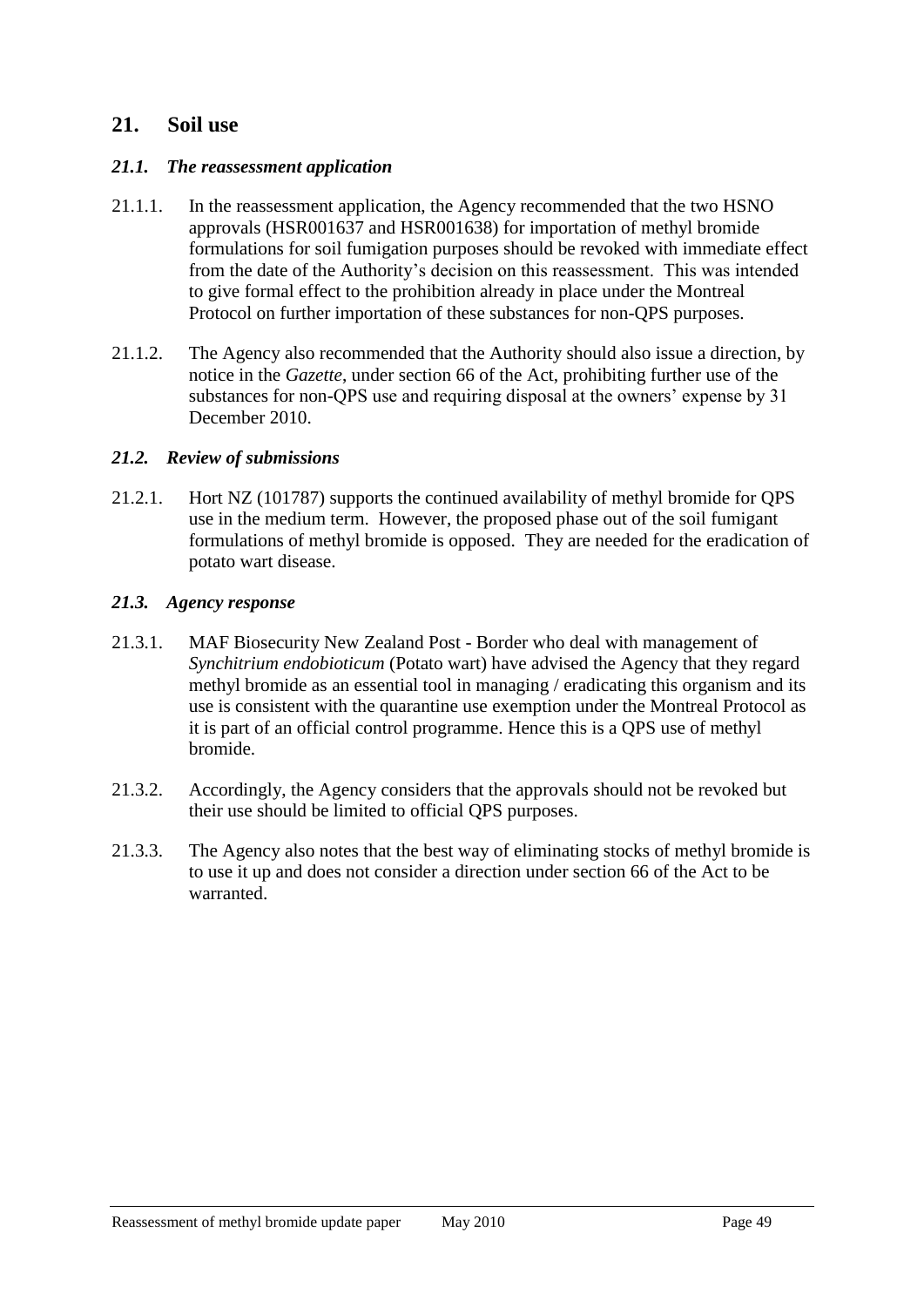# **22. Hazardous Property Classifications**

### *22.1. The reassessment application*

22.1.1. In the reassessment application, the Agency proposed changing the soil ecotoxicity classification from 9.2A (very ecotoxic in soil) to 9.2D (slightly harmful in soil).

### *22.2. Review of submissions*

22.2.1. A few submitters agreed with the proposed classification changes. However, two submitters disagreed with the proposal to change the soil ecotoxicity classification from 9.2A (very ecotoxic in soil) to 9.2D (slightly harmful in soil) on the basis that methyl bromide has been found to be 'highly toxic' and 'very toxic' to earthworms and the fact that methyl bromide is used as a soil fumigant to eradicate all organisms in the soil environment.

#### *22.3. Agency response*

- 22.3.1. The Agency is aware that methyl bromide is highly toxic to organisms in soil. Unfortunately, the Hazardous Substances (Classification) Regulations 2001 clearly indicate that substances must be classified on the basis of available valid toxicity data. Where no data are available on a substance, the Agency is not able to classify it.
- 22.3.2. For methyl bromide the only valid data available is that on nematodes and this is the basis of the 9.2D classification. There is no valid study available to assess its toxicity to earthworms. Therefore the Agency proposes to change the soil ecotoxicity classification from 9.2A (very ecotoxic in soil) to 9.2D (slightly harmful in soil).
- 22.3.3. Notwithstanding the official classification, the Authority should consider methyl bromide as being highly ecotoxic in the soil environment.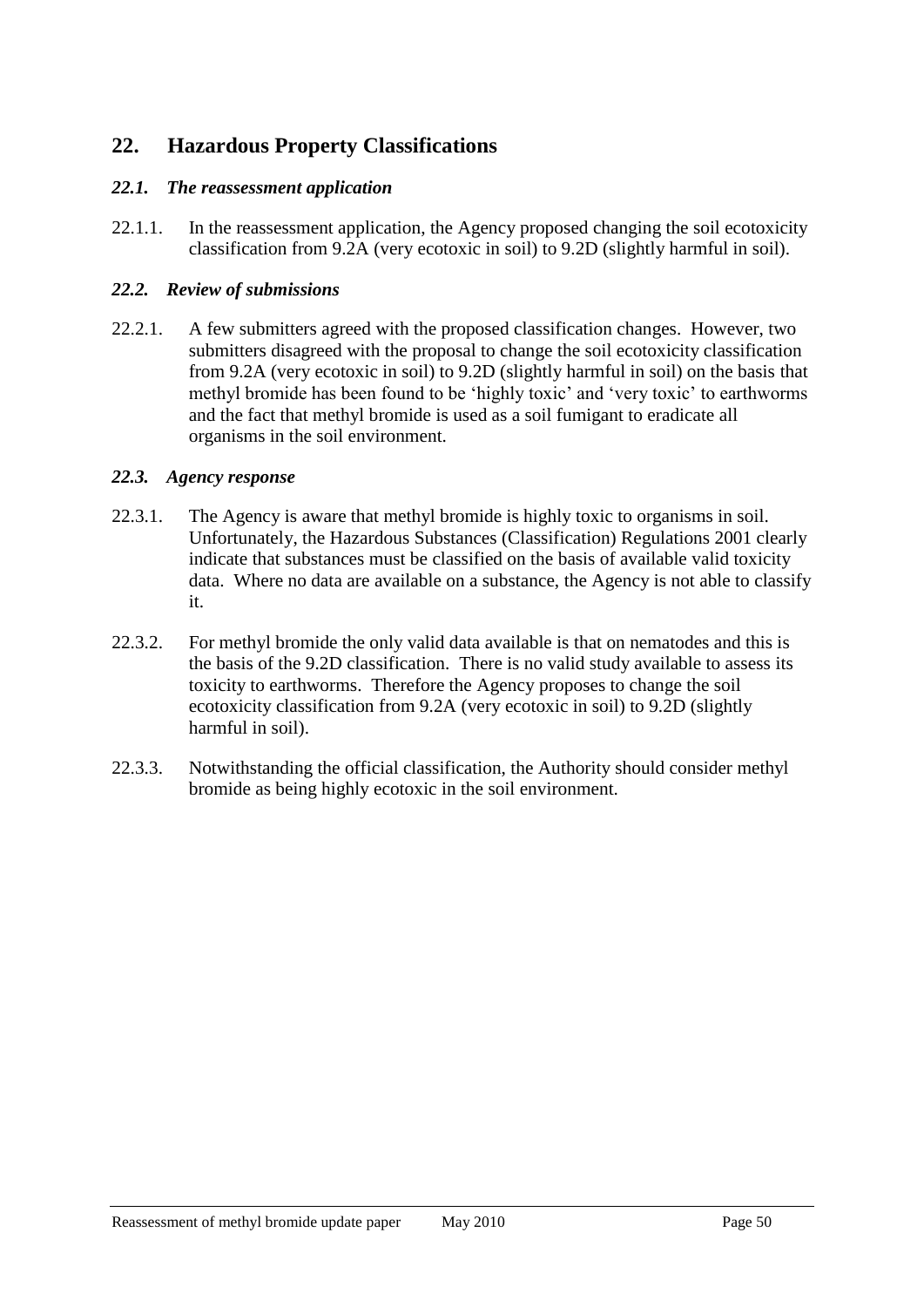# **23. Conclusions and Recommendations**

Table 5 comprises a summary of the Agency's proposals following a review of the submissions and additional information received. It should be noted that these controls are in addition to the current controls that apply to methyl bromide.

|  |  | Table 5 Summary of Agency's revised proposals |  |  |
|--|--|-----------------------------------------------|--|--|
|--|--|-----------------------------------------------|--|--|

| <b>Matters raised</b><br>in submissions | <b>Agency Proposals</b>                                                                                                                                                                                                                                |                                   |  |
|-----------------------------------------|--------------------------------------------------------------------------------------------------------------------------------------------------------------------------------------------------------------------------------------------------------|-----------------------------------|--|
| Classification                          | The following changes are made to the HSNO classifications of methyl bromide:                                                                                                                                                                          |                                   |  |
|                                         | change from 6.3A (skin irritancy) to 8.2C (skin corrosive);<br>$\bullet$                                                                                                                                                                               |                                   |  |
|                                         | change from 6.4A (eye irritancy) to 8.3A (eye corrosive); and<br>$\bullet$                                                                                                                                                                             |                                   |  |
|                                         | change from 9.2A (very ecotoxic in soil) to 9.2D (slightly harmful in soil).                                                                                                                                                                           |                                   |  |
| Soil fumigation<br>use                  | Approvals (HSR001637 and HSR001638) are not revoked but are restricted to<br>import for use for quarantine and pre-shipment (QPS) purposes only.                                                                                                       |                                   |  |
|                                         | A direction under section 66 of the Act that stocks of methyl bromide are<br>disposed of is not required.                                                                                                                                              |                                   |  |
| Recapture<br>technology                 | The use of recapture technology is required for all shipping container<br>fumigations.                                                                                                                                                                 |                                   |  |
| <b>Buffer zones</b>                     | The following minimum buffer zones apply:                                                                                                                                                                                                              |                                   |  |
|                                         | <b>Use</b>                                                                                                                                                                                                                                             | <b>Minimum Buffer Zone</b><br>(m) |  |
|                                         | Ship's hold (greater than 1000 kg methyl bromide<br>used)                                                                                                                                                                                              | 100                               |  |
|                                         | Ship's hold (less than 1000 kg used)                                                                                                                                                                                                                   | 50                                |  |
|                                         | Logs/timber under covers outdoors and indoors<br>(without recapture technology)                                                                                                                                                                        | 50                                |  |
|                                         | More than 1 shipping container $(77 \text{ m}^3)$ per hour                                                                                                                                                                                             | 25                                |  |
|                                         | 1 shipping container $(77 \text{ m}^3)$ per hour                                                                                                                                                                                                       | 10                                |  |
|                                         | Minimum buffer zones apply in all directions (except in the seaward direction as<br>set out below) to account for changing wind direction.                                                                                                             |                                   |  |
|                                         | Minimum buffer zones do not apply in the seaward direction unless there is a<br>ferry or cruise ship at berth. In any case, fumigators are required to notify all<br>vessels which are moored within 100 m of the location of the ventilation release. |                                   |  |
|                                         | Minimum buffer zones do not apply when recapture technology is used.                                                                                                                                                                                   |                                   |  |
| Monitoring                              | Air quality monitoring is carried out for all types of fumigations in adherence<br>with the Appendix A of the $STIMBR$ methyl bromide – ambient air monitoring<br><i>protocol</i> as shown in Appendix P of the reassessment application.              |                                   |  |
|                                         | Monitoring for smaller volumes of methyl bromide (less than 7 kg/hour) is<br>limited to spot testing against the TEL. This monitoring is to be extended to<br>monitoring against the TELs.                                                             |                                   |  |
|                                         | Ambient air quality monitoring is not required for fumigations where recapture<br>technology is used.                                                                                                                                                  |                                   |  |
|                                         | Monitoring shall continue until the concentration of methyl bromide is below<br>0.05 ppm for at least 15 minutes.                                                                                                                                      |                                   |  |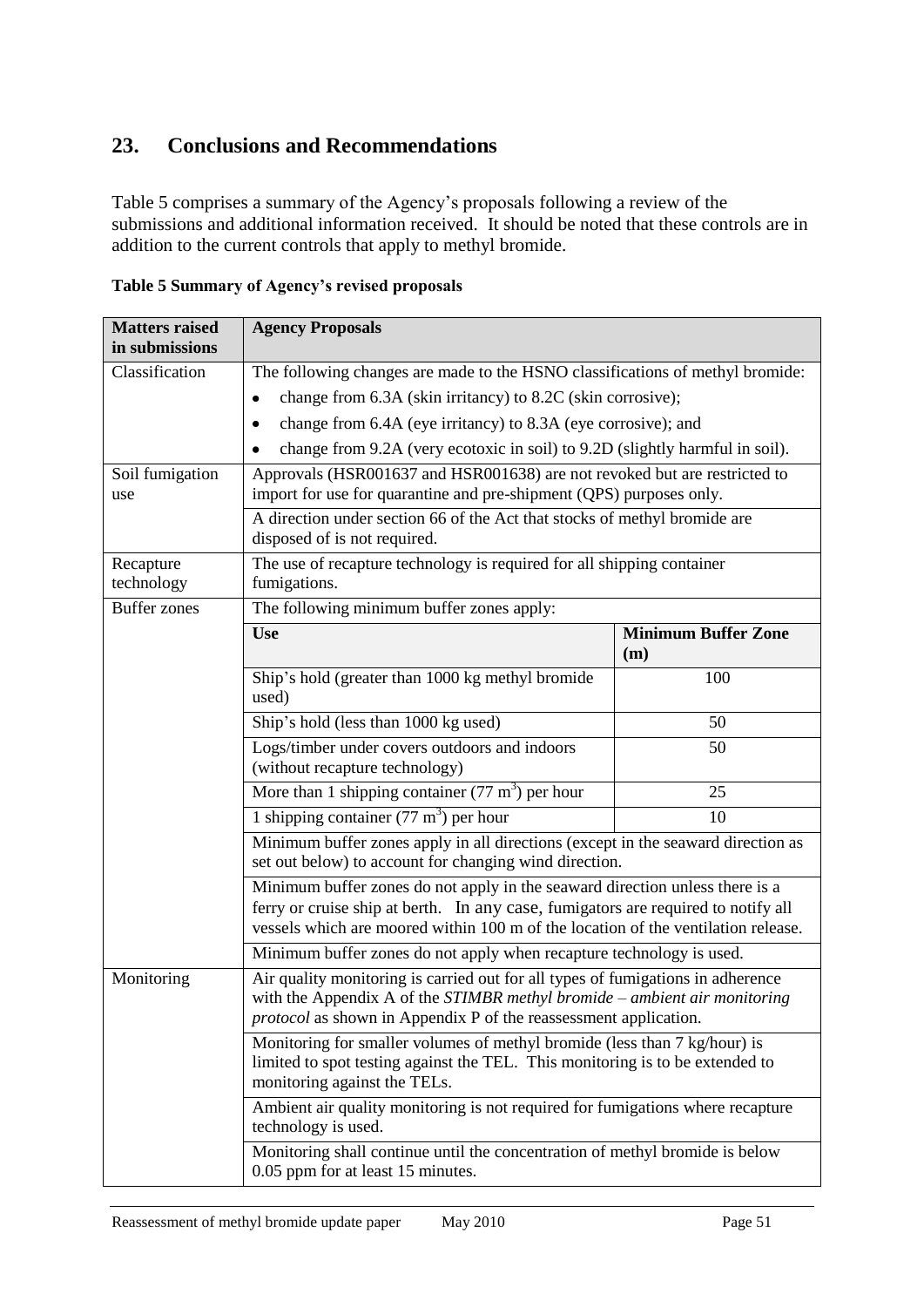| <b>Matters raised</b><br>in submissions | <b>Agency Proposals</b>                                                                                               |
|-----------------------------------------|-----------------------------------------------------------------------------------------------------------------------|
|                                         | For larger fumigations monitoring shall occur where non-occupational bystanders<br>could be present.                  |
| <b>TELs</b>                             | The TELs proposed in the reassessment application are applied.                                                        |
|                                         | The 1-hr and 24-hour TELs are applied as running averages.                                                            |
| Notification                            | Notification of major fumigations (eg logs under tarpaulins and ship fumigations)<br>to affected parties is required. |

Signed\_\_\_\_\_\_\_\_\_\_\_\_\_\_\_\_Rob Forlong\_\_\_\_\_\_\_\_\_\_\_\_\_\_\_\_\_\_\_\_\_\_\_ **Chief Executive, ERMA New Zealand**

Dated \_\_\_\_\_\_\_3 May 2010\_\_\_\_\_\_\_\_\_\_\_\_\_\_\_\_\_\_\_\_\_\_\_\_\_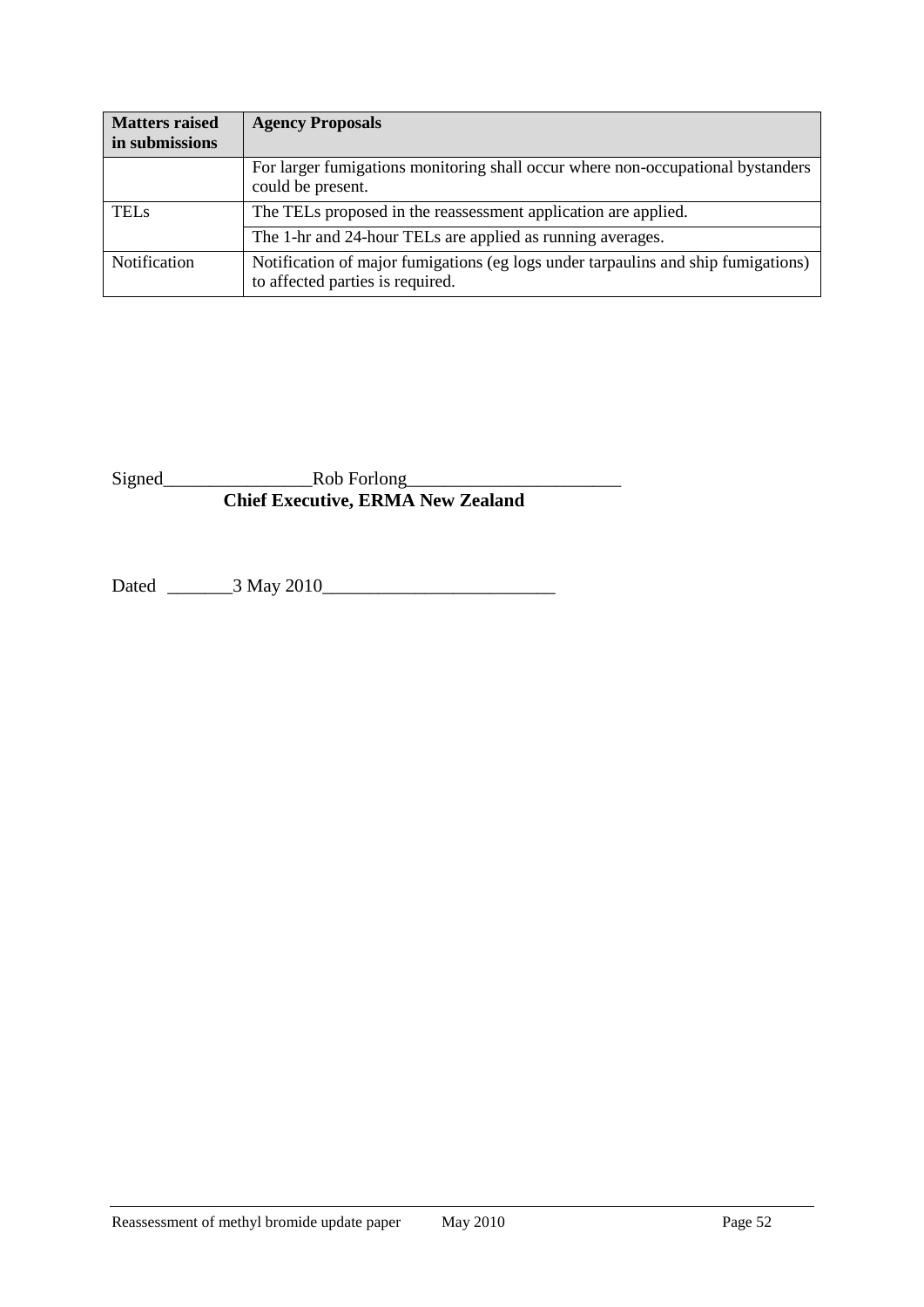# **Appendix: Summary of Submissions**

This summary is intended to provide a synopsis of the types of issues raised in submissions but is not intended to replace thoroughly reading all submissions. The full text of all submissions is available on the ERMA New Zealand website <http://www.ermanz.govt.nz/hs/methyl%20bromide/index.html>

All the submissions have been considered by the Agency and the key issues addressed in the Update Paper.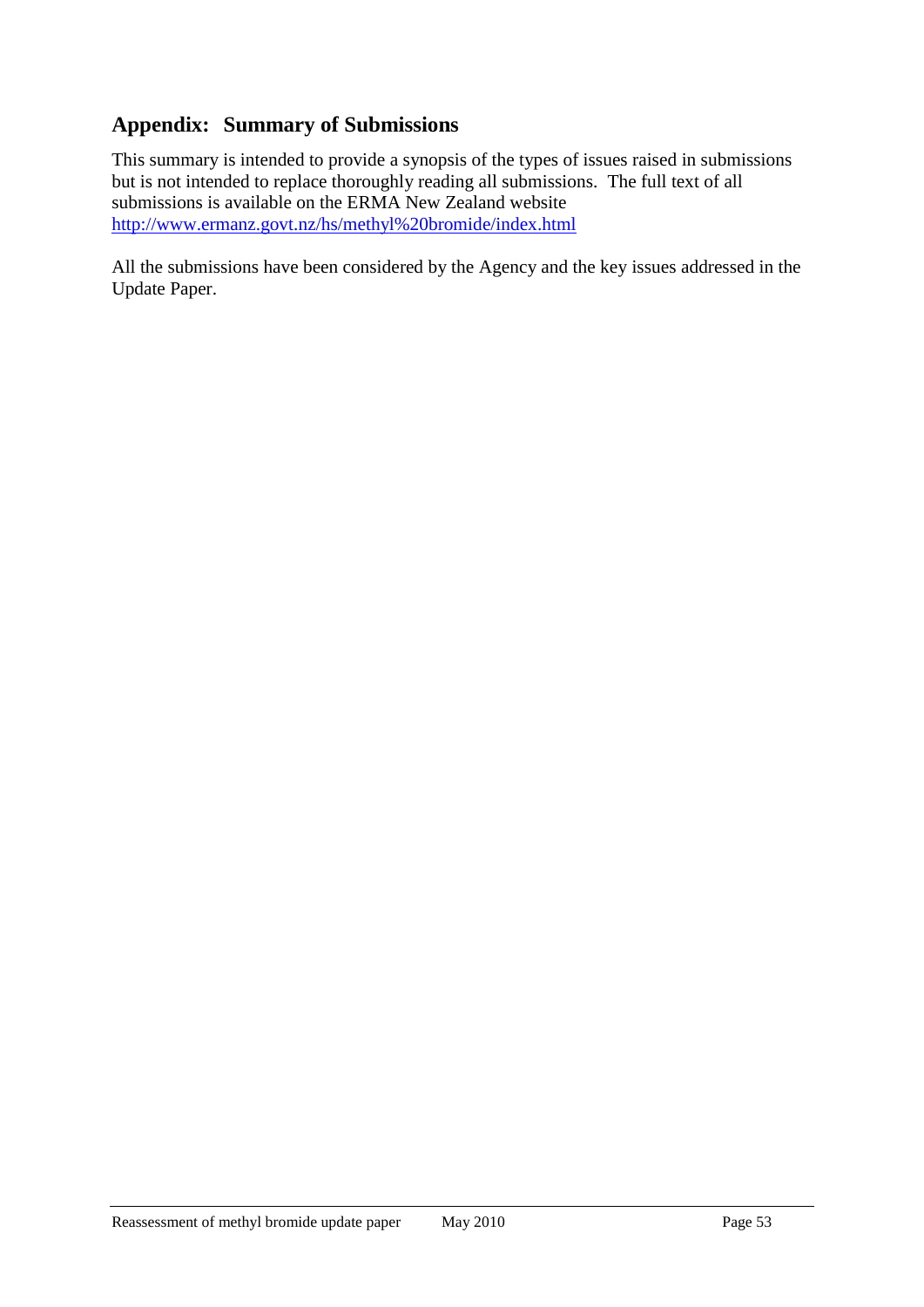|                                   |                                                                                                                                                                                                                  | Overall Recommendation (refer to Section 3 of the Update Paper)                                                                                                                                                                                                                                                                                                                                                                                                                     |
|-----------------------------------|------------------------------------------------------------------------------------------------------------------------------------------------------------------------------------------------------------------|-------------------------------------------------------------------------------------------------------------------------------------------------------------------------------------------------------------------------------------------------------------------------------------------------------------------------------------------------------------------------------------------------------------------------------------------------------------------------------------|
| General support<br>for Scenario 1 | 100088 STIMBR;<br>101006 Westco<br>Lagan Ltd;<br>100499 CHH Pulp<br>& Paper; 100321<br>Red Stag Timber;<br>100163 Wood<br>Processors Assn;<br>101636 WPI<br>Timber; 101791<br>Pest<br>Management<br>Assn; 101837 | A ban or phase-out over 5 years fails to recognise the magnitude of the task of<br>developing alternatives and having them accepted by trading partners.<br>The economic and ecological consequences of not having access to methyl<br>bromide for the next 10 years are unacceptable.<br>Need for urgency in seeking alternative strategies is critical (100088, 100163)<br>PMANZ suggests the ten year period should be subject to review of data ahead of<br>that time (101791). |
|                                   | Kiwi Lumber<br>101011 Carter                                                                                                                                                                                     | Essential decision - support continued use for QPS purposes                                                                                                                                                                                                                                                                                                                                                                                                                         |
|                                   | <b>Holt Harvey</b>                                                                                                                                                                                               | Carter Holt Harvey supports the conditions on use proposed by ERMA.                                                                                                                                                                                                                                                                                                                                                                                                                 |
|                                   | 101001 Scion                                                                                                                                                                                                     | Only viable course of action - support scenario 1 but need to look for alternatives                                                                                                                                                                                                                                                                                                                                                                                                 |
|                                   | 100090 NZ Pine<br>Manufacturers<br>Assn                                                                                                                                                                          | now<br>Supports recommendation - fair assessment or risks, costs and benefits                                                                                                                                                                                                                                                                                                                                                                                                       |
|                                   | 101630 Lyall<br>Mortimer                                                                                                                                                                                         | Fully supports recommendations                                                                                                                                                                                                                                                                                                                                                                                                                                                      |
|                                   | 101635 Greater<br>Wellington<br><b>Regional Council</b><br>(Leonard);                                                                                                                                            | Any action to inhibit the present controlled use of methyl bromide would place at<br>risk the high percentage of logs from GWRC's forests.                                                                                                                                                                                                                                                                                                                                          |
|                                   | 101749                                                                                                                                                                                                           | Supports ERMA's findings and conclusions and the overall evaluation of the risks,                                                                                                                                                                                                                                                                                                                                                                                                   |
|                                   | Marlborough                                                                                                                                                                                                      | costs and benefits. Immediate ban will harm the economy and there is currently a                                                                                                                                                                                                                                                                                                                                                                                                    |
|                                   | Forest Industry<br>Association                                                                                                                                                                                   | lack of an alternative fumigant. MFIA considers it is impractical to apply current<br>recapture technology to large scale fumigation.                                                                                                                                                                                                                                                                                                                                               |
|                                   | 101750 Motueka                                                                                                                                                                                                   | The continued ability to efficiently meet Australian import requirements is                                                                                                                                                                                                                                                                                                                                                                                                         |
|                                   | Lumber                                                                                                                                                                                                           | essential to business viability.                                                                                                                                                                                                                                                                                                                                                                                                                                                    |
|                                   | 101762 Te<br>Rūnanga o Ngāi<br>Tahu                                                                                                                                                                              | Use should be continued if the benefits of use in strictly controlled circumstances<br>are substantial and further research on alternatives and mitigation measures are<br>commenced. An immediate ban would have significant adverse effects on the<br>market economy, especially in the forestry sector, in which Maori have<br>considerable economic interests.                                                                                                                  |
|                                   | 101764<br>Agricultural<br><b>Fumigations Ltd</b>                                                                                                                                                                 | The present supply of methyl bromide should be continued. It is an economical<br>global all purpose fumigant with no evidence health wise to operators when<br>reasonable care is taken in its use. It is acceptable worldwide for general and<br>efficient fumigation on a very wide basis. With no alternative it would be<br>disastrous for this country in terms of imports and exports if it were unavailable.                                                                 |
|                                   | 101767                                                                                                                                                                                                           | Findings and conclusions are supported. The lack of an effective replacement for                                                                                                                                                                                                                                                                                                                                                                                                    |
|                                   | Northport Ltd<br>101768 Port<br>Marlborough NZ<br>Ltd                                                                                                                                                            | certain applications, in particular the fumigation of logs.<br>Preliminary recommendations should be adopted with the addition of a ceiling<br>limit.                                                                                                                                                                                                                                                                                                                               |
|                                   | 101769 Paula<br>Allen                                                                                                                                                                                            | Cut out local anxiety; take proper precautions when fumigating wood.                                                                                                                                                                                                                                                                                                                                                                                                                |
|                                   | 101773 Port of<br>Tauranga Ltd                                                                                                                                                                                   | Accept scenario 1. Review monitoring requirement/responsibilities. Reduce buffer<br>zones wherever possible.                                                                                                                                                                                                                                                                                                                                                                        |
|                                   | 101783 MAF                                                                                                                                                                                                       | MAF strongly supports the recommendation that the use of methyl bromide<br>continues until economically viable alternatives that are technically accepted on a<br>domestic and international scene are available. MAF recommends variations to<br>the proposed controls.<br>Any future reassessment of methyl bromide should be on an actual and a scientific<br>basis rather than setting a fixed time period.                                                                     |
|                                   | 101784 Zindia                                                                                                                                                                                                    | Zindia supports the recommendations that methyl bromide use be continued but                                                                                                                                                                                                                                                                                                                                                                                                        |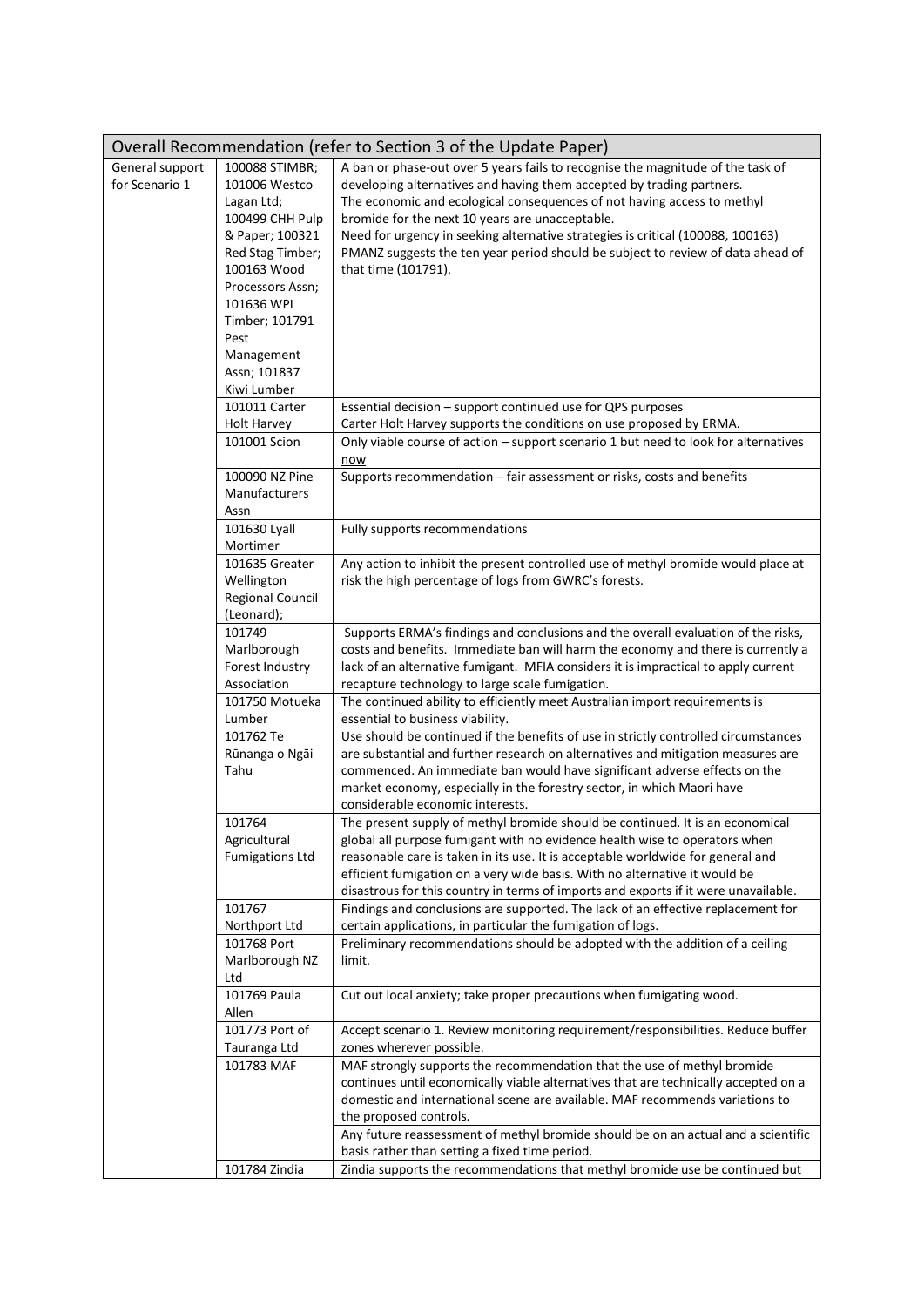|                        | with additional controls.                                                                                                                                          |
|------------------------|--------------------------------------------------------------------------------------------------------------------------------------------------------------------|
|                        | Biosecurity depends on good border management;                                                                                                                     |
|                        | New Zealand's earnings are dominated by primary industry goods - need to<br>$\bullet$                                                                              |
|                        | protect primary sector from biosecurity incursions;                                                                                                                |
|                        | Major trading partners require methyl bromide fumigation - ban or short<br>$\bullet$                                                                               |
|                        | term phase out - serious negative impact on the forest industry and New                                                                                            |
|                        | Zealand economy;                                                                                                                                                   |
|                        | No suitable alternative fumigation or treatment;<br>٠                                                                                                              |
|                        | Proposed TELs are achievable.<br>٠                                                                                                                                 |
| 101786 NZ Fresh        | The ongoing use of methyl bromide for quarantine use in New Zealand. In an                                                                                         |
| Produce                | imported fresh produce context, the relative volumes of methyl bromide use are                                                                                     |
| <b>Importers Assn</b>  | very small (circa 5-6% of total use). However, the need for ongoing contingency                                                                                    |
| 101787 Hort NZ         | use is very important.                                                                                                                                             |
|                        | Hort NZ supports the continued availability of methyl bromide for QPS use in the<br>medium term. However, the proposed phase out of the soil fumigant formulations |
|                        | of methyl bromide is opposed. They are needed for the eradication of potato wart                                                                                   |
|                        | disease. Hort NZ seeks clarification of the Authority's process and intentions post                                                                                |
|                        | 2020 should the baseline scenario be adopted.                                                                                                                      |
|                        | The use of methyl bromide to eradicate (prevent the establishment and/or spread                                                                                    |
|                        | of) potato wart disease as part of an official control programme clearly meet the                                                                                  |
|                        | criteria of a QPS treatment.                                                                                                                                       |
|                        | The existing approvals should be retained.                                                                                                                         |
| 101788 Rayonier        | Supports scenario 1 as there is no suitable replacement technology at present.                                                                                     |
| 101789 M and T         | ERMA should move to regulate and eventually ban the use of methyl bromide.                                                                                         |
| Greenlaw               |                                                                                                                                                                    |
| 101790 Greater         | If scenario 1 is adopted, a contingency plan should be developed before the term                                                                                   |
| Wellington             | expires.                                                                                                                                                           |
| Regional Council       |                                                                                                                                                                    |
| (Denton)               |                                                                                                                                                                    |
| 101792 TPT             | Supports Scenario 1 with modifications.                                                                                                                            |
| Forests                | Requests that in approx. 10 years, a similar reassessment is undertaken.                                                                                           |
|                        | Provide clear definition of the difference between a "non-occupational' and an                                                                                     |
|                        | "occupational" bystander.                                                                                                                                          |
| 101793 C3 Ltd          | Scenario 1 supported with modifications.                                                                                                                           |
| 101795 Port of         | Supports scenario 1 subject to modification of TEL proposals.                                                                                                      |
| Napier                 | Reason:                                                                                                                                                            |
|                        | Curtailing the use of methyl bromide without an acceptable alternative would                                                                                       |
|                        | have severe effects on the forestry industry and the NZ economy.                                                                                                   |
| 101796 NZ              | Supports preliminary recommendation.                                                                                                                               |
| Institute of           |                                                                                                                                                                    |
| Forestry               |                                                                                                                                                                    |
| 101804 Genera          | Supports acceptance of scenario 1 with modifications to controls. Considers 10                                                                                     |
| Ltd<br>101805 Brustics | year period referred to be unnecessarily restrictive.                                                                                                              |
| Ltd                    | Supports scenario $1$ – opposes the 25m buffer zone for containers.                                                                                                |
| 101806                 | If use continues, buffer zones                                                                                                                                     |
| CentrePort Ltd         | for venting of ships holds should be no more than 50m;<br>$\bullet$                                                                                                |
|                        | for venting containers should be no more than 20m;<br>$\bullet$                                                                                                    |
|                        | Monitoring not required for smaller fumigations.                                                                                                                   |
| 101807 Rentokil        | Accepts Scenario 1 with modifications.                                                                                                                             |
| PC                     |                                                                                                                                                                    |
| 101808 Forest          | Supports scenario $1$ – with ongoing use with recapture after 10 years and some                                                                                    |
| <b>Owners Assn</b>     | changes to buffer zones and monitoring requirements.                                                                                                               |
| 101809                 | Supports scenario 1                                                                                                                                                |
| Northland              |                                                                                                                                                                    |
| Regional Council       |                                                                                                                                                                    |
| 101810 Fonterra        | Supports continued use until acceptable alternatives are available.                                                                                                |
| Kauri Ltd              |                                                                                                                                                                    |
| 101812 BioVapor        | Heat treatment to be given equal consideration as an equivalent alternative to                                                                                     |
| Ltd                    | methyl bromide.                                                                                                                                                    |
| 101815 Ecolab          | Supports scenario 1 with modifications to controls.                                                                                                                |
| Ltd                    |                                                                                                                                                                    |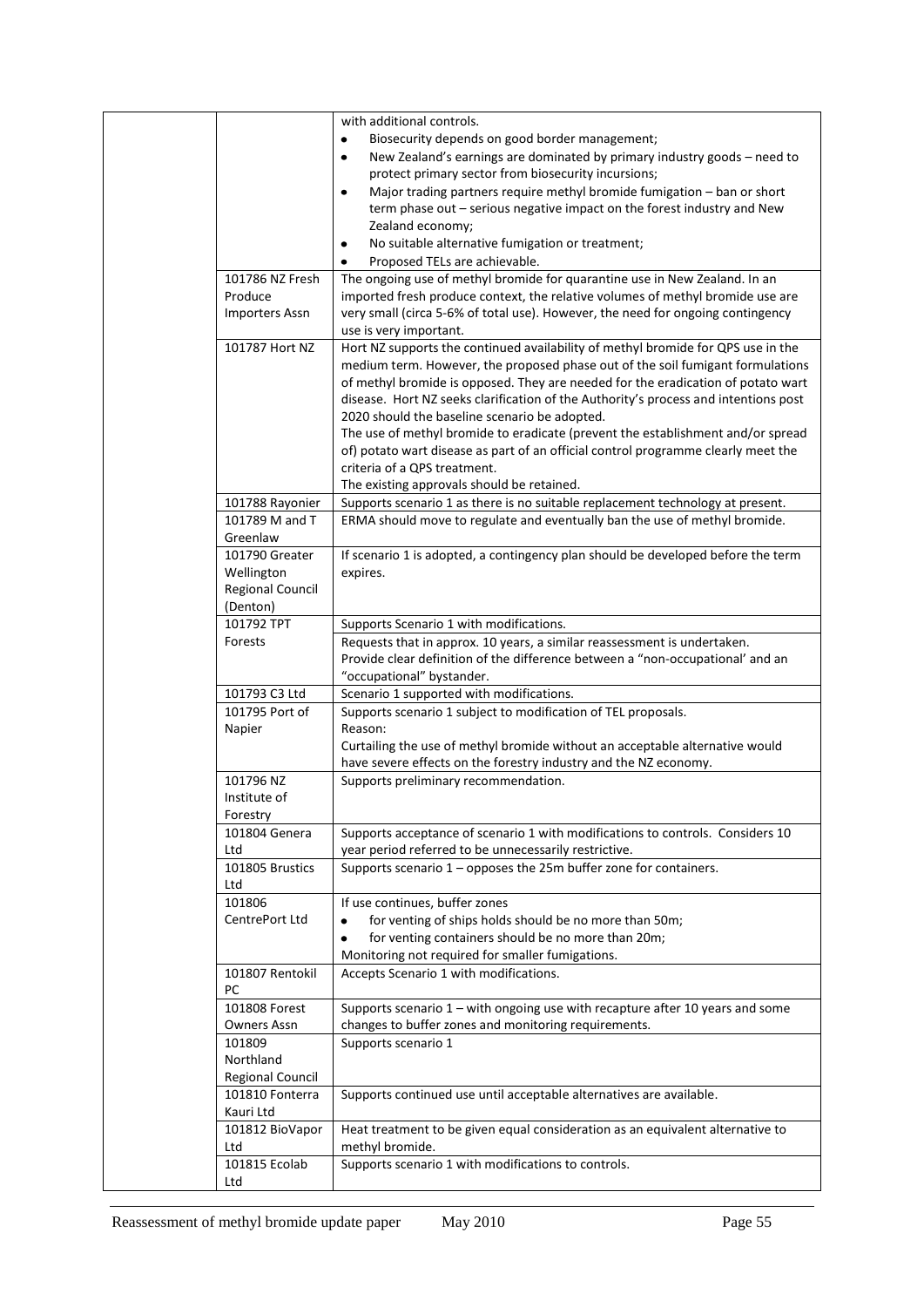|                 | 101818 Melanie       | Submit that ERMA, or other relevant body, should identify clearly which                                                                 |
|-----------------|----------------------|-----------------------------------------------------------------------------------------------------------------------------------------|
|                 | Miller & Tom         | alternatives can be use at present for each specific use of methyl bromide,                                                             |
|                 | Batchelor            | followed by annual reviews.                                                                                                             |
|                 |                      | All uses of methyl bromide for which alternatives are viable and can be used                                                            |
|                 |                      | should be de-registered (not permitted).                                                                                                |
|                 | 1018888 NZ           | Methyl bromide is required to protect comb honey from wax moth.                                                                         |
|                 | Comb Honey           |                                                                                                                                         |
|                 | Producers            |                                                                                                                                         |
| Support for     | 101771 Grant &       | Use of methyl bromide should be banned or a foolproof recapture facility should                                                         |
| scenario 1 with | Shona Currie         | be built at Shakespeare Bay, Picton.                                                                                                    |
| recapture       | 101778 National      | If the continued use (and increasing use) of methyl bromide for the next 10 years                                                       |
|                 | Air Quality          | is allowed with no requirements on capturing emissions and with the buffer                                                              |
|                 | <b>Working Group</b> | distances proposed, there is a risk of adverse health effects occurring as well as                                                      |
|                 | 101780 Israel        | the contribution to depletion of the ozone-layer.<br>Supports the introduction of emission control technologies as per a timetable that |
|                 | Chemicals Ltd        | allows for a cost-effective evaluation.                                                                                                 |
|                 | 101781 Nelson        | Supports the introduction recapture technology                                                                                          |
|                 | Marlborough          |                                                                                                                                         |
|                 | DHB;                 |                                                                                                                                         |
|                 | 101765               | Supports scenario 1 with the modifications recommended in the Forest Owners                                                             |
|                 | Federated            | Association submission                                                                                                                  |
|                 | Farmers of NZ        |                                                                                                                                         |
|                 | 101797 Nordiko       | Supports continued use with mandatory recapture for all fumigations.                                                                    |
|                 | 101798 Friends       | Supports continued use with the use of a stenching agent and recapture.                                                                 |
|                 | of the Earth         |                                                                                                                                         |
|                 | 101799               | The Guardians consider that every region that has an export port and is fumigating                                                      |
|                 | Guardians of the     | logs must have a robust air plan that demands recapture, filtering recycling or                                                         |
|                 | Sounds               | destruction of fumigant.                                                                                                                |
|                 | 101800 Takutai       | Methyl bromide should not be used unless it is recaptured and either recycled or                                                        |
|                 | Beech                | destroyed.                                                                                                                              |
|                 | 101801 Andrew        | If continued use is adopted a suitable catchment structure must be a mandatory                                                          |
|                 | Pettit<br>101802     | requirement to recapture or neutralize the gas.<br>Recapture of methyl bromide should be compulsory for forest product exports.         |
|                 | Sustainability       |                                                                                                                                         |
|                 | Council of NZ        |                                                                                                                                         |
|                 | 101803 Soil &        | Submits that methyl bromide must be urgently phased out. During transition to                                                           |
|                 | Health               | alternatives recapture conditions of consent should be implemented.                                                                     |
|                 | Association of NZ    |                                                                                                                                         |
|                 | 101892 Colin         | The best safety outcome for port workers would be to adopt recapture                                                                    |
|                 | Lowe                 | technology. The filter material must also be processed to render the methyl                                                             |
|                 |                      | bromide harmless by a centrally located industrial facility.                                                                            |
| General support | 101754               | Allow use of methyl bromide for another 5 years; or 10 years with recapture                                                             |
| for Scenario 2  | Environment          |                                                                                                                                         |
|                 | <b>BOP</b>           |                                                                                                                                         |
|                 | 101757 Noeline       | Fumigation using methyl bromide to take place only at controlled port facilities                                                        |
|                 | Gannaway             | and to be phased out within 5 years.                                                                                                    |
|                 |                      | Reason: Besides being a potent ozone-depleting gas, methyl bromide is also a<br>neurotoxin.                                             |
|                 |                      | The medical evidence points to a link between methyl bromide and motor                                                                  |
|                 |                      | neurone disease that is not yet understood.                                                                                             |
|                 | 101763 Anna          | Adopt scenario 2 to speedup transition away from QPS use.                                                                               |
|                 | Chinn                | Reason: ozone depleting gases such as methyl bromide should not be used even in                                                         |
|                 |                      | a QPS context.                                                                                                                          |
|                 | 101761 Green         | Phase out all use of methyl bromide within 5 years                                                                                      |
|                 | Party of NZ;         | All fumigations to take place at controlled facilities located at ports, no                                                             |
|                 | 101752 Mark          | fumigations in residential areas                                                                                                        |
|                 | Jones; 101753        |                                                                                                                                         |
|                 | Jenny Lux;           |                                                                                                                                         |
|                 | 101755 Nigel         |                                                                                                                                         |
|                 | Bartlett; 101759     |                                                                                                                                         |
|                 | Green Party NE       |                                                                                                                                         |
|                 | Province             |                                                                                                                                         |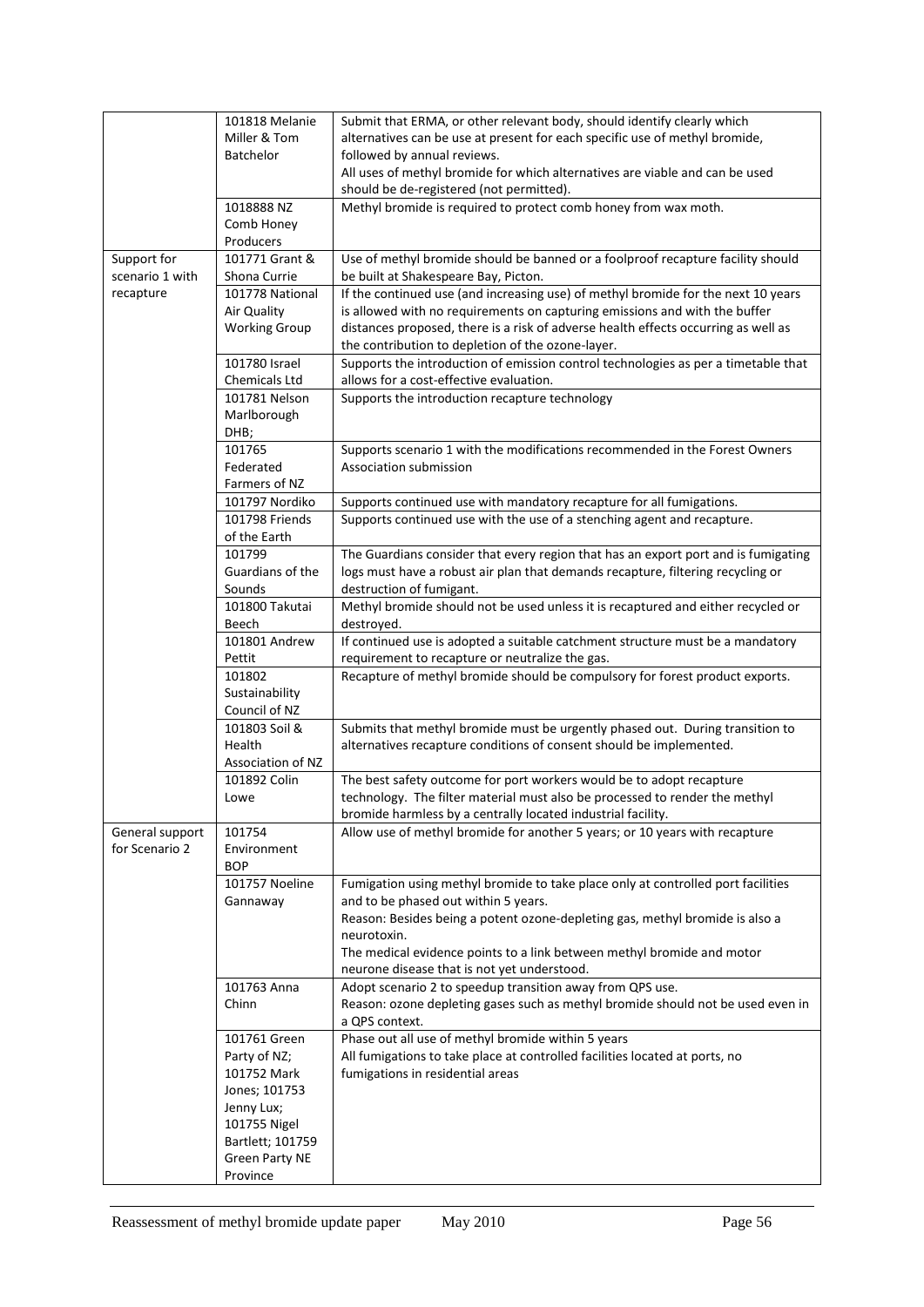|                 | 101770                 | The use of methyl bromide should be phased out as soon as possible and definitely     |
|-----------------|------------------------|---------------------------------------------------------------------------------------|
|                 | Catherine de           | within 5 years.                                                                       |
|                 | Monchy                 | Reasons: There is no safe level of exposure. Controls are not always "in place".      |
|                 | 101772 Susan           | Supports the immediate halt of agricultural use and a 5 year phase out of all use.    |
|                 | Washington             | Reasons:                                                                              |
|                 |                        | prohibited under the Montreal Protocol<br>٠                                           |
|                 |                        | clearly not necessary<br>٠                                                            |
|                 |                        | contributes to depletion of ozone layer                                               |
|                 | 101817 Lyttleton       | Supports scenario 2- phase out of methyl bromide over 5 years                         |
|                 | Port of                |                                                                                       |
|                 | Christchurch           |                                                                                       |
|                 | 101875 Te              | If methyl bromide is not banned immediately, then its use should be restricted        |
|                 | Rangihouhiri           | with a 5 year phase out.                                                              |
|                 | Marae                  |                                                                                       |
| General support | 101766 Sue             | The continued use of methyl bromide is unacceptable.                                  |
| for Scenario 3  | Lindsay                | Reasons: has caused motor neurone disease. The 2009 Environment Court                 |
|                 |                        | decision should be respected by ERMA. Montreal protocol should be enforced.           |
|                 | 101774 New             | Recommends an immediate ban of all use of methyl bromide.                             |
|                 | <b>Zealand Council</b> | Reasons:                                                                              |
|                 | of Trade Unions;       |                                                                                       |
|                 |                        | scientific uncertainty regarding the effects on human health<br>$\bullet$             |
|                 | 101775 Maritime        | Banned under the Montreal Protocol<br>$\bullet$                                       |
|                 | Union; 101776          | ERMA's assessment gave too much weight to the financial implications of<br>$\bullet$  |
|                 | EPMU; 101782           | stopping use of methyl bromide and inadequate weight to the environmental             |
|                 | Rail and               | and human health effects of the gas.                                                  |
|                 | Maritime               | The Agency avoided an assessment of human and environmental effects of<br>٠           |
|                 | <b>Transport Union</b> | ozone depletion despite its obligation to take account of international               |
|                 |                        | obligations.                                                                          |
|                 | 101779 Pesticide       | Seeks an immediate halt to all use of methyl bromide, including in strawberry         |
|                 | <b>Action Network</b>  | beds, and for fumigation, with disposal of exiting stocks within 1 year.              |
|                 |                        | Reasons:                                                                              |
|                 |                        | International responsibilities;<br>٠                                                  |
|                 |                        | There are safer alternatives;<br>٠                                                    |
|                 |                        | Unacceptable risk to human health;<br>٠                                               |
|                 |                        | Unacceptable risk to the environment;<br>٠                                            |
|                 |                        | ERMA's duty - to protect the environment and the health and safety of                 |
|                 |                        | people and communities.                                                               |
|                 | 101785 Kaipupu         | Completely ban the use of methyl bromide for the use of fumigating logs at the        |
|                 | Point Mainland         | Waimahara Wharf facility.                                                             |
|                 | <b>Island Society</b>  | The substance is so dangerous that its use must be prohibited. Creating a wildlife    |
|                 |                        | reserve adjacent to the fumigation site - concerned for the health of people.         |
|                 | 101813 WWF-            | Supports a rapid phase-out of the use of methyl bromide over 12-18 month              |
|                 | New Zealand            | period, during which time tighter controls should be implemented on its use as a      |
|                 |                        | fumigant.                                                                             |
|                 | 101814 Royal           | Supports Scenario 3 - the adoption of an immediate ban.                               |
|                 | Forest & Bird          |                                                                                       |
|                 | (Nelson)               |                                                                                       |
|                 | 101811Te               | Supports recommendations to revoke the use of methyl bromide.                         |
|                 | Rūnanga o Te           |                                                                                       |
|                 | Rarawa                 |                                                                                       |
|                 | 101875 Te              | Not to accept the continued use of methyl bromide and to search for an                |
|                 |                        | alternative to be used.                                                               |
|                 | Rangihouhiri           |                                                                                       |
|                 | Marae                  |                                                                                       |
|                 | 101629 Ngati           | The existing approvals should be revoked.                                             |
|                 | Kahu                   |                                                                                       |
|                 | 101756 Brent           | On grounds of adverse impacts on human health and the environment, and on our         |
|                 | Barrett                | international reputation it is requested that the authority decline the re-           |
|                 |                        | certification of methyl bromide for QPS and CUE and also ban every other use.         |
|                 |                        | Recommend to follow EU                                                                |
|                 |                        | International Considerations (refer to Section 4 of the Update Paper)                 |
| International   | 101774 New             | Continued use of methyl bromide is effectively an increase in its use. This is flying |
| trends          | <b>Zealand Council</b> | in the face of international trends. New Zealand should follow the EU lead and ban    |
|                 |                        |                                                                                       |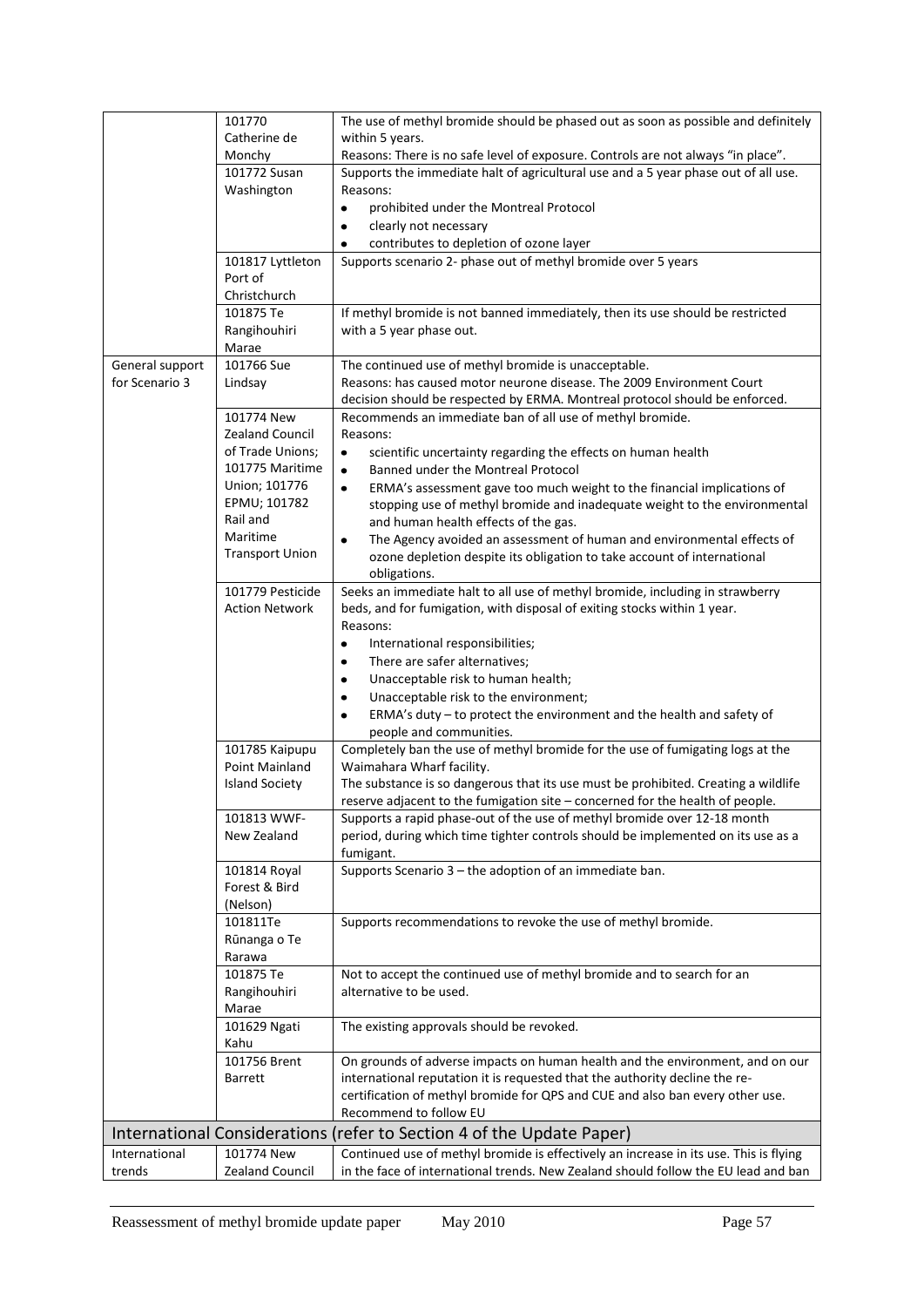|          | of Trade Unions;             | the use of methyl bromide.                                                                                                                                                                                                                                                              |
|----------|------------------------------|-----------------------------------------------------------------------------------------------------------------------------------------------------------------------------------------------------------------------------------------------------------------------------------------|
|          | 101775 Maritime              |                                                                                                                                                                                                                                                                                         |
|          | Union; 101776                |                                                                                                                                                                                                                                                                                         |
|          | EPMU; 101782                 |                                                                                                                                                                                                                                                                                         |
|          | Rail and                     |                                                                                                                                                                                                                                                                                         |
|          | Maritime                     |                                                                                                                                                                                                                                                                                         |
|          | Transport Union;             |                                                                                                                                                                                                                                                                                         |
|          | 101803 Soil &                |                                                                                                                                                                                                                                                                                         |
|          | Health                       |                                                                                                                                                                                                                                                                                         |
|          | Association of               |                                                                                                                                                                                                                                                                                         |
|          | NZ; 101814 Royal             |                                                                                                                                                                                                                                                                                         |
|          | Forest & Bird                |                                                                                                                                                                                                                                                                                         |
|          | (Nelson)                     |                                                                                                                                                                                                                                                                                         |
|          | 101787 Hort NZ               | The level of protection established by the EU is lower than that established in New<br>Zealand. Detection of pests not listed in EU regulations usually does not result in<br>treatment or rejection, so the change has had a lower impact than would a similar<br>policy change in NZ. |
|          | 101813 WWF-NZ                | The EU ban shows that there is no technical or financial impediment to<br>implementing this policy.                                                                                                                                                                                     |
|          | 101818 Melanie               | Global consumption of methyl bromide for QPS uses has fallen over recent years.                                                                                                                                                                                                         |
|          | Miller & Tom<br>Batchelor    |                                                                                                                                                                                                                                                                                         |
| Montreal | 101761 Green                 | Any use at all contributes to the destruction of the ozone layer. Use in strawberry                                                                                                                                                                                                     |
| Protocol | Party, NZ;                   | beds is prohibited under the Montreal Protocol, is clearly not necessary, and is                                                                                                                                                                                                        |
|          | 101752 Mark<br>Jones; 101753 | simply adding to ozone destruction.                                                                                                                                                                                                                                                     |
|          | Jenny Lux;                   |                                                                                                                                                                                                                                                                                         |
|          | 101755 Nigel                 |                                                                                                                                                                                                                                                                                         |
|          | Bartlett; 101759             |                                                                                                                                                                                                                                                                                         |
|          | <b>Green Party NE</b>        |                                                                                                                                                                                                                                                                                         |
|          | Province                     |                                                                                                                                                                                                                                                                                         |
|          |                              |                                                                                                                                                                                                                                                                                         |
|          | 101757 Noeline               | ERMA has disregarded the Montreal Protocol.                                                                                                                                                                                                                                             |
|          | Gannaway                     |                                                                                                                                                                                                                                                                                         |
|          | 101779 Pesticide             | ERMA's proposals are in breach of its obligations under the Montreal Protocol, are                                                                                                                                                                                                      |
|          | <b>Action Network</b>        | contrary to international trends and risks significantly undermining New Zealand's                                                                                                                                                                                                      |
|          |                              | reputation.                                                                                                                                                                                                                                                                             |
|          |                              | 4 of the 5 major importers of logs do not require them to be methyl bromide                                                                                                                                                                                                             |
|          |                              | fumigated.                                                                                                                                                                                                                                                                              |
|          | 101781 Nelson                | The submitter believes that the effect on the ozone layer should not be considered                                                                                                                                                                                                      |
|          | Marlborough                  | insignificant and given the purpose of the Ozone Layer Protection Act, the                                                                                                                                                                                                              |
|          | DHB                          | submitter supports actions that will lead to decreased release of methyl bromide                                                                                                                                                                                                        |
|          |                              | into the atmosphere.                                                                                                                                                                                                                                                                    |
|          |                              | Recommends the use of recapture technology and the signalling of an end point (5                                                                                                                                                                                                        |
|          |                              | years) for phasing out the release of methyl bromide into the atmosphere.                                                                                                                                                                                                               |
|          |                              | Full consideration needs to be given to the indirect health effects resulting from                                                                                                                                                                                                      |
|          |                              | damage that methyl bromide does to the ozone layer.                                                                                                                                                                                                                                     |
|          | 101783 MAF                   | MAF suggests that the adverse effect of QPS methyl bromide use upon the ozone                                                                                                                                                                                                           |
|          |                              | layer is not as significant as previously reported.                                                                                                                                                                                                                                     |
|          |                              | Reports indicate QPS emissions account for 1% of ozone change in 2007.                                                                                                                                                                                                                  |
|          |                              | Even if complete phase out in 2015 of QPS methyl bromide use, due to the short                                                                                                                                                                                                          |
|          |                              | life of methyl bromide in the atmosphere, the time for the ozone layer to recover                                                                                                                                                                                                       |
|          |                              | to 1980 levels would remain the same - .there would be no lessening of the time                                                                                                                                                                                                         |
|          |                              | due to methyl bromide not being used.                                                                                                                                                                                                                                                   |
|          |                              | MAF agrees that New Zealand is operating in a manner consisted with the                                                                                                                                                                                                                 |
|          |                              | Montreal Protocol.                                                                                                                                                                                                                                                                      |
|          |                              | The Montreal Protocol does not require the phase-out or the minimisation of use                                                                                                                                                                                                         |
|          |                              | or emissions of QPS methyl bromide. It urges parties to consider minimising these<br>things only.                                                                                                                                                                                       |
|          | 101813 WWF-NZ                | NZ should honour the spirit of the Montreal Protocol in stopping the use of methyl                                                                                                                                                                                                      |
|          |                              | bromide.                                                                                                                                                                                                                                                                                |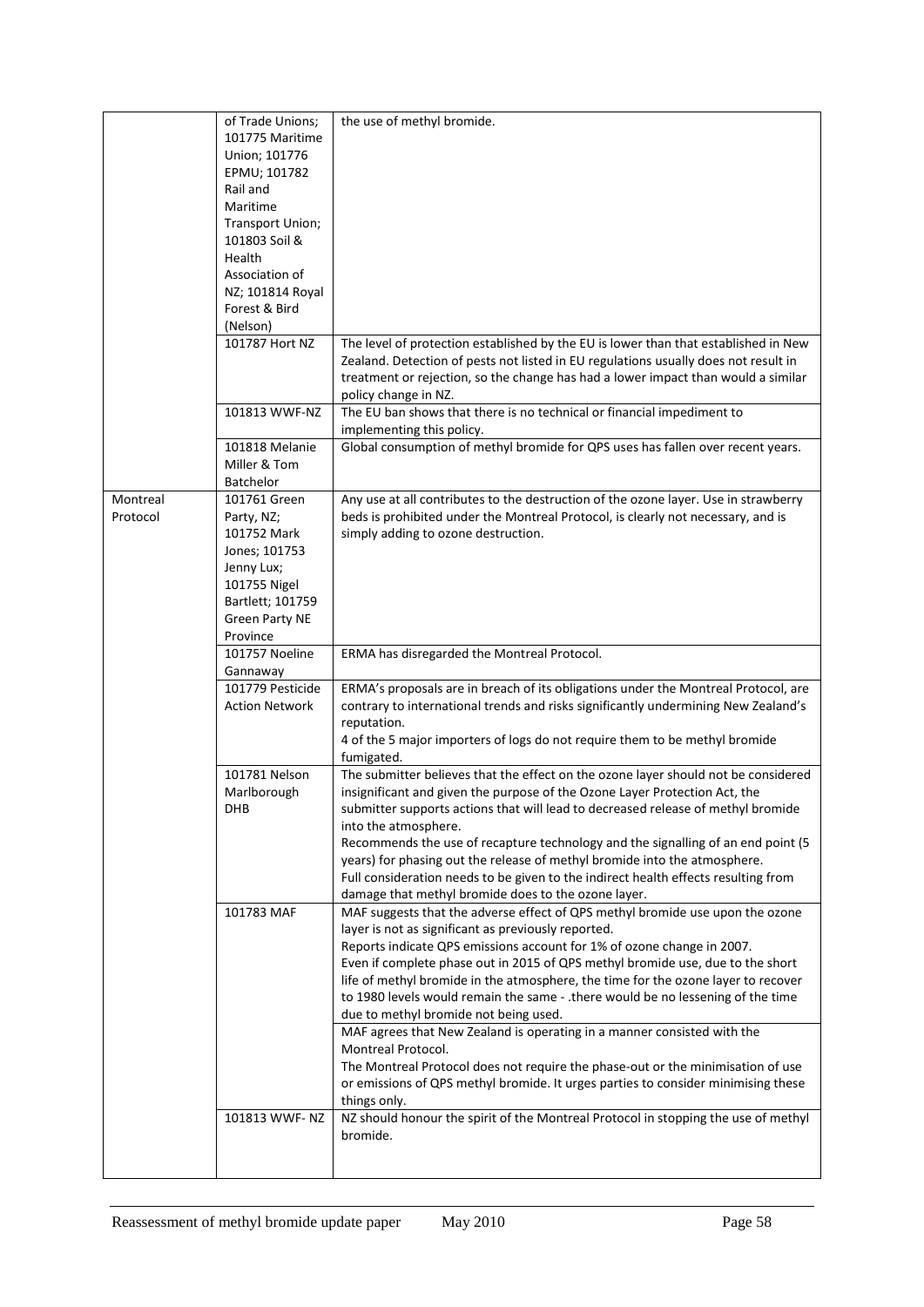|                    |                                    | The Agency's risk assessment (refer to Section 6 of the Update Paper)                                                                                             |
|--------------------|------------------------------------|-------------------------------------------------------------------------------------------------------------------------------------------------------------------|
| The Agency's       | 101774 New                         | ERMA's assessment gave too much weight to the financial implications of stopping                                                                                  |
| risk assessment    | <b>Zealand Council</b>             | use of methyl bromide and inadequate weight to the environmental and human                                                                                        |
|                    | of Trade Unions;                   | health effects of the gas.                                                                                                                                        |
|                    | 101775 Maritime<br>Union; 101776   | The Agency avoided an assessment of human and environmental effects of ozone<br>depletion despite its obligation to take account of international obligations     |
|                    | EPMU; 101782                       | Concerned about the disproportionate consultation by the Agency with financially                                                                                  |
|                    | Rail and                           | interested stakeholders. These financial interests are likely to override the                                                                                     |
|                    | Maritime                           | interests outlined in the purpose of the Act.                                                                                                                     |
|                    | <b>Transport Union</b>             |                                                                                                                                                                   |
|                    | 101818 Melanie                     | The Agency's assessment of risks to human health and the environment is                                                                                           |
|                    | Miller & Tom                       | incomplete. The economic assessment is also incomplete.                                                                                                           |
|                    | <b>Batchelor</b><br>101774 New     |                                                                                                                                                                   |
| Legal<br>Framework | <b>Zealand Council</b>             | There is significant scientific and technical uncertainty relating to the adverse<br>effects of methyl bromide.                                                   |
|                    | of Trade Unions;                   | 4 of the 5 characteristics in clause 31 of the Methodology are present:                                                                                           |
|                    | 101775 Maritime                    | Exposure is involuntary<br>٠                                                                                                                                      |
|                    | Union; 101776                      | Risk will persist over time<br>$\bullet$                                                                                                                          |
|                    | EPMU; 101782                       | Potential adverse effects are irreversible and risk is not known or understood<br>$\bullet$                                                                       |
|                    | Rail and                           | by the public                                                                                                                                                     |
|                    | Maritime<br><b>Transport Union</b> | There is little experience or understanding of possible measures for managing<br>$\bullet$                                                                        |
|                    | 101779 Pesticide                   | effects<br>It is unacceptable that ERMA's decision is driven by economic concerns to the                                                                          |
|                    | <b>Action Network</b>              | extent that risks to the environment, human health and international obligations                                                                                  |
|                    |                                    | are minimised and misrepresented in the assessment.                                                                                                               |
|                    | 101781 Nelson                      | The Authority needs to adopt a more precautionary approach.                                                                                                       |
|                    | Marlborough                        |                                                                                                                                                                   |
|                    | DHB                                |                                                                                                                                                                   |
|                    | 101783 MAF                         | MAF acknowledges that ERMA is required to take a precautionary approach in the                                                                                    |
|                    |                                    | face of uncertainty. MAF also notes that the risk to health, if current controls are                                                                              |
|                    |                                    | adhered to, to non-occupational bystanders is assessed as negligible. MAF<br>considers this indicates little uncertainty for this situation and therefore limited |
|                    |                                    | need for introduction of buffer zones and monitoring to address this risk.                                                                                        |
|                    | 101803 Soil &                      | Agrees with NZCTU that the Agency gave too much weight to the financial                                                                                           |
|                    | Health                             | implications of stopping the use of methyl bromide and inadequate weight to                                                                                       |
|                    | Association of NZ                  | other criteria of the Act.                                                                                                                                        |
|                    |                                    | Human health assessment (refer to Section 7 of the Update Paper)                                                                                                  |
| Human health       | 101818 Melanie                     | Information provided on:                                                                                                                                          |
| effects            | Miller & Tom<br>Batchelor          | Toxicity<br>$\bullet$                                                                                                                                             |
|                    |                                    | Non-lethal poisonings;<br>Fatal incidents;<br>٠                                                                                                                   |
|                    |                                    | Human poisoning;<br>٠                                                                                                                                             |
|                    |                                    | Dermal exposure;<br>٠                                                                                                                                             |
|                    |                                    | Reproductive toxicity;<br>$\bullet$                                                                                                                               |
|                    |                                    | Prostate cancer and other cancers;<br>٠                                                                                                                           |
|                    |                                    | Skin corrosion;<br>$\bullet$                                                                                                                                      |
|                    |                                    | Neurotoxicity and motor neurone disease;<br>$\bullet$                                                                                                             |
|                    |                                    | Toxicity to cardiac system;<br>٠                                                                                                                                  |
|                    |                                    | Residues<br>$\bullet$                                                                                                                                             |
|                    | 101799<br>Guardians of the         | Looking at studies done in the USA on men involved in fumigations over a 5 yr                                                                                     |
|                    | Sounds                             | period showed they have a much higher than average incidence of throat, lung<br>heart and respiratory problems, rashes and a much higher incidence of prostate    |
|                    |                                    | cancer and neurological illness.                                                                                                                                  |
| Motor neurone      | 101638 Ministry                    | Studies have not demonstrated any evidence of a scientific basis to link methyl                                                                                   |
| disease (MND)      | of Health                          | bromide use with adverse health events. These studies included a Cluster                                                                                          |
|                    |                                    | Investigation into MND published in May 2005                                                                                                                      |
|                    | 101761 Green                       | anecdotal evidence that it is implicated in various diseases such as motor neurone                                                                                |
|                    | Party, NZ;                         | disease; therefore a precautionary approach must be implemented and people's                                                                                      |
|                    | 101752 Mark<br>Jones; 101753       | exposure to the fumigant avoided to the greatest extent possible                                                                                                  |
|                    | Jenny Lux;                         |                                                                                                                                                                   |
|                    |                                    |                                                                                                                                                                   |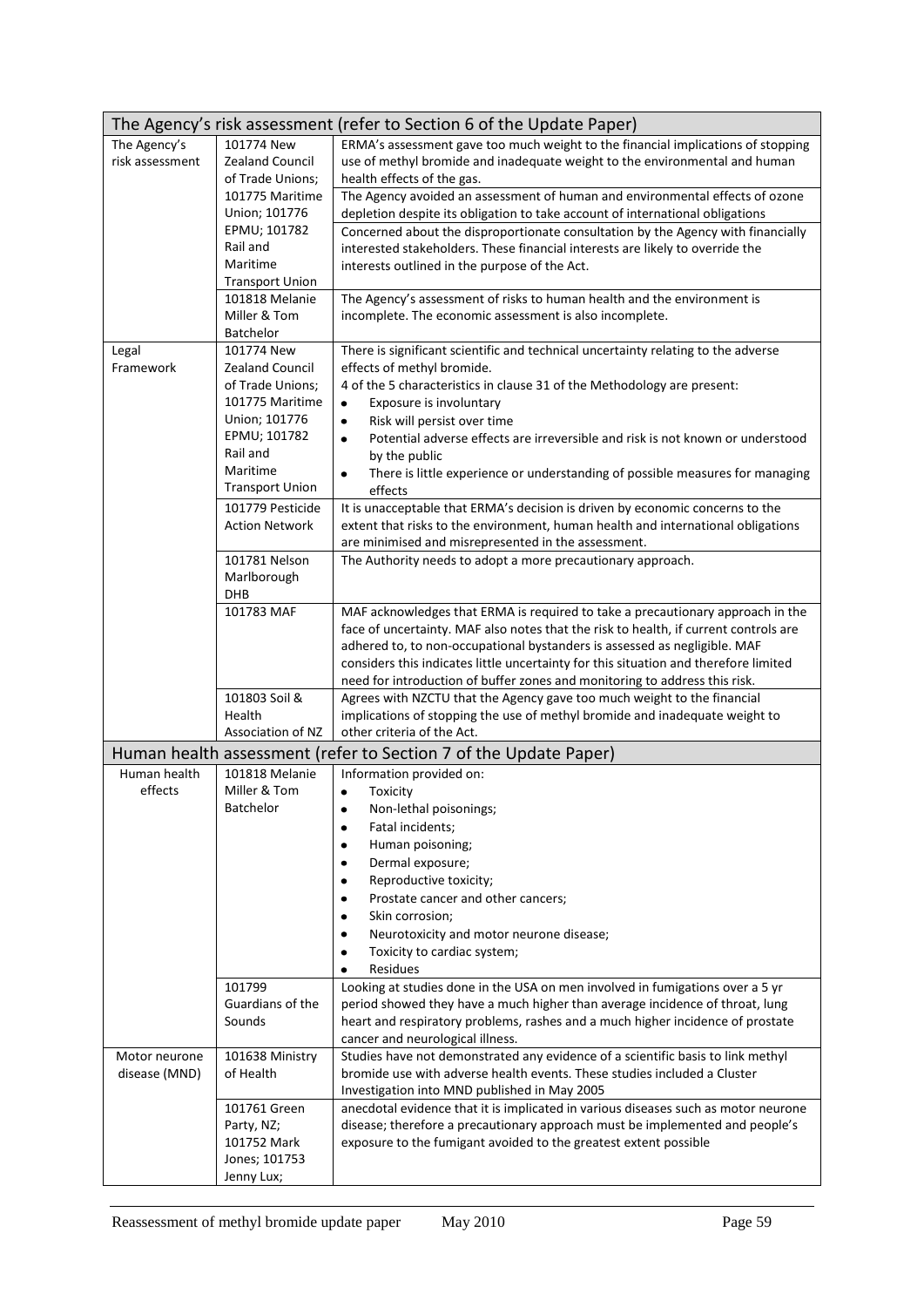|                           | 101755 Nigel<br>Bartlett; 101759<br><b>Green Party NE</b><br>Province                                                                |                                                                                                                                                                                                                                                                                                                                                                                                                                                                                                                                                                                                              |
|---------------------------|--------------------------------------------------------------------------------------------------------------------------------------|--------------------------------------------------------------------------------------------------------------------------------------------------------------------------------------------------------------------------------------------------------------------------------------------------------------------------------------------------------------------------------------------------------------------------------------------------------------------------------------------------------------------------------------------------------------------------------------------------------------|
|                           | 101757 Noeline<br>Gannaway                                                                                                           | While an official 2005 investigation found no links, in the medical literature,<br>between methyl bromide and motor neurone disease, ample evidence points to a<br>link, not yet understood.                                                                                                                                                                                                                                                                                                                                                                                                                 |
|                           | 101779 Pesticide<br><b>Action Network</b>                                                                                            | There is uncertainty about whether methyl bromide is a causative factor in motor<br>neurone disease. However, such causation is scientifically plausible.<br>ERMA has failed to adequately assess the possibility of motor neurone disease<br>resulting from exposure to methyl bromide and failed to properly apply a<br>precautionary approach to the scientific uncertainty.                                                                                                                                                                                                                              |
|                           | 101766 Sue<br>Lindsay                                                                                                                | The continued use of this product is totally unacceptable, on all counts, and I<br>strongly oppose your current proposal to continue its use.<br>This is based on MND and methyl bromide exposure. Submitter would like ERMA<br>to at least follow the advice of the Environment Court Decision if not a total ban of<br>the substance                                                                                                                                                                                                                                                                       |
| Risks to<br>operators     | 101638 Ministry<br>of Health                                                                                                         | Only one recorded workplace incident involving methyl bromide. No human health<br>consequences were reported.                                                                                                                                                                                                                                                                                                                                                                                                                                                                                                |
|                           | 101774 New<br><b>Zealand Council</b>                                                                                                 | The health risk to operators is potentially significant and is understated by the<br>Agency.                                                                                                                                                                                                                                                                                                                                                                                                                                                                                                                 |
|                           | of Trade Unions;<br>101775 Maritime<br>Union; 101776<br>EPMU; 101782<br>Rail and<br>Maritime<br><b>Transport Union</b>               | Reasons:<br>PPE may not be adequate to minimise risk to operators<br>$\bullet$<br>Toxicological mechanism by which methyl bromide affects the nervous<br>$\bullet$<br>system is unknown. However, research suggests that it is people with a<br>certain genetic predisposition that may develop the disease after exposure                                                                                                                                                                                                                                                                                   |
| Risks to public<br>health | 101638 Ministry<br>of Health                                                                                                         | The ERMA assessment says: "given the lack of direct benefits to human health, the<br>adverse effects outweigh the positive effects"                                                                                                                                                                                                                                                                                                                                                                                                                                                                          |
|                           |                                                                                                                                      | MoH strongly refutes this view and believes there is ample evidence that methyl<br>bromide is an essential tool in the Ministry's strategy to exclude organisms of<br>public health significance from NZ.<br>Arthropods and, in particular, certain species of mosquitoes are competent<br>vectors of viruses and parasites that have a significant impact on human health.<br>Tyres pose the greatest risk in terms of providing a pathway for the introduction of<br>exotic mosquitoes into NZ.<br>Methyl bromide fumigation has been mandated by New Zealand for all<br>consignments of used tyre imports |
|                           | 101760 Paul<br>Elwell-Sutton                                                                                                         | Use of methyl bromide into the atmosphere will result in an increased health<br>burden on New Zealand Society and consequently the New Zealand health and tax<br>systems.<br>Recommend phasing out of all uses by 2011.                                                                                                                                                                                                                                                                                                                                                                                      |
|                           | 101774 New<br><b>Zealand Council</b><br>of Trade Unions;<br>101775 Maritime<br>Union; 101776<br>EPMU; 101782<br>Rail and<br>Maritime | The ozone depleting effects of methyl bromide on human health are not<br>adequately evaluated by the Agency.                                                                                                                                                                                                                                                                                                                                                                                                                                                                                                 |
|                           | <b>Transport Union</b><br>101777 Darryl<br>Marriner                                                                                  | The people working in the adjacent environment to methyl bromide fumigation                                                                                                                                                                                                                                                                                                                                                                                                                                                                                                                                  |
|                           | 101779 Pesticide<br><b>Action Network</b>                                                                                            | need better protection.<br>ERMA has failed to consider the adverse effects on human health of ozone<br>destruction.                                                                                                                                                                                                                                                                                                                                                                                                                                                                                          |
|                           | 101781 Nelson<br>Marlborough<br>DHB                                                                                                  | It is not apparent that the Agency has fully considered the health effects resulting<br>from damage that methyl bromide does to the ozone layer.                                                                                                                                                                                                                                                                                                                                                                                                                                                             |
|                           | 101783 MAF                                                                                                                           | MAF agrees that overall risk to non-occupational bystanders during methyl<br>bromide use may be described as negligible.                                                                                                                                                                                                                                                                                                                                                                                                                                                                                     |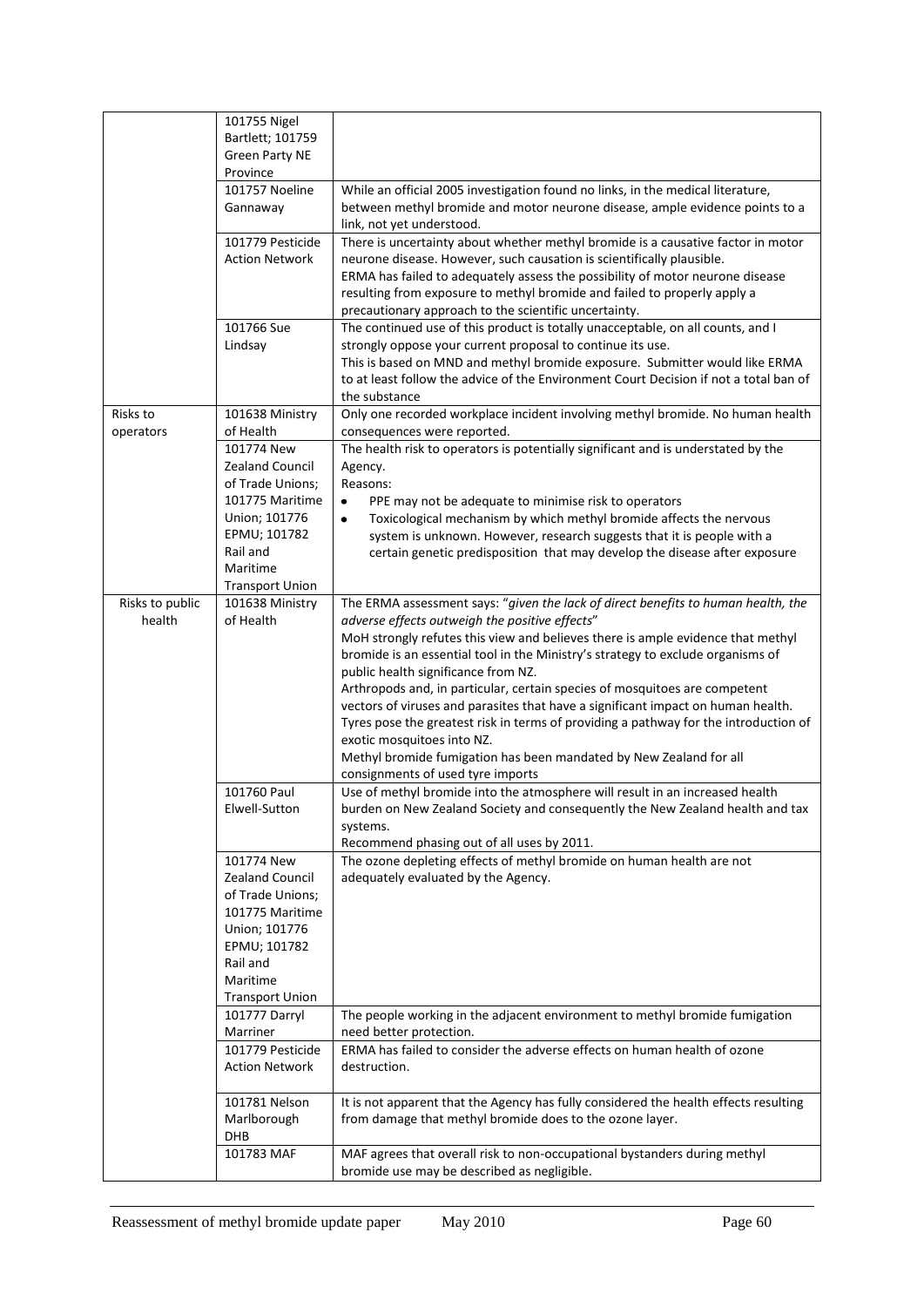|                 |                                         | MAF submits that many pests eradicated from imported goods are of significant        |
|-----------------|-----------------------------------------|--------------------------------------------------------------------------------------|
|                 |                                         | risk to human health and there are significant health benefits.                      |
|                 | 101791 Pest                             | Agrees that overall risk to non-occupational bystanders is negligible.               |
|                 | Management                              |                                                                                      |
|                 | Assn                                    |                                                                                      |
|                 | 101792 TPT                              | Supports the requirement to provide assurances via monitoring and buffer zones       |
|                 | Forests                                 | that the risks of exposure based on TEL measures can be managed safely.              |
|                 | 101793 C3 Ltd                           | Education of the public and parties working in close proximity to the fumigators.    |
|                 | 101875 Te                               | Unforeseen winds could be potentially life threatening due to inhalation             |
|                 | Rangihouhiri                            |                                                                                      |
|                 | Marae                                   |                                                                                      |
|                 | 101799                                  | Looking at studies done in the USA on men involved in fumigations over a 5 yr        |
|                 | Guardians of the                        | period showed they have a much higher than average incidence of throat, lung         |
|                 | Sounds                                  | heart and respiratory problems, rashes and a much higher incidence of prostate       |
|                 |                                         | cancer and neurological illness.                                                     |
|                 | 101800 Takutai                          | Recent research by Dr Ian Shaw should promote precautionary principle and            |
|                 | Beech                                   | ensure that every district or Regional Council around NZ has a robust Air Plan.      |
|                 | 101892 Colin                            | The best practice for disposal employed to minimise potential harm to workers        |
|                 | Lowe                                    | and the public.                                                                      |
|                 | 101770                                  | Current controls do not ensure safety for workers or bystanders and the Agency's     |
|                 | Catherine de                            | proposed controls don't indicate any likely improvement.                             |
|                 | Monchy                                  |                                                                                      |
|                 |                                         | Environmental assessment (refer to Section 8 of the Update Paper)                    |
| Risks to the    | 101774 New                              | The Agency has ignored the impact on plants and terrestrial and aquatic organisms    |
| environment     | <b>Zealand Council</b>                  | of a reduced ozone layer.                                                            |
|                 | of Trade Unions;                        |                                                                                      |
|                 | 101775 Maritime                         |                                                                                      |
|                 | Union; 101776                           |                                                                                      |
|                 | EPMU; 101782                            |                                                                                      |
|                 | Rail and                                |                                                                                      |
|                 | Maritime                                |                                                                                      |
|                 | <b>Transport Union</b><br>101781 Nelson | The submitter believes that the effect on the ozone layer should not be considered   |
|                 | Marlborough                             | insignificant and given the purpose of the Ozone Layer Protection Act, the           |
|                 | DHB                                     | submitter supports actions that will lead to decreased release of methyl bromide     |
|                 |                                         | into the atmosphere.                                                                 |
|                 |                                         | Recommends the use of recapture technology and the signalling of an end point (5     |
|                 |                                         | years) for phasing out the release of methyl bromide into the atmosphere.            |
|                 | 101779 Pesticide                        | ERMA has failed to consider the adverse effects on the environment of ozone          |
|                 | <b>Action Network</b>                   | destruction.                                                                         |
|                 |                                         |                                                                                      |
|                 | 101783 MAF                              | Risks to the ozone layer are not as significant as reported - depletion of the ozone |
|                 | 101814 Forest &                         | layer is outside the mandate of the HSNO Act                                         |
|                 | <b>Bird</b>                             | Risks to the environment are significant                                             |
|                 | 101803 Soil &                           | Agrees with the NZCTU that the agency has ignored the impact on the                  |
|                 | Health                                  | environment of a reduced ozone layer.                                                |
|                 | Association of NZ                       |                                                                                      |
|                 | 101875 Te                               | The irreversible ozone damage from the continued use of methyl bromide is            |
|                 | Rangihouhiri                            | unacceptable                                                                         |
|                 | Marae                                   |                                                                                      |
|                 | 101796 NZ                               | Absence of effective alternatives - strong environmental justification for the       |
|                 | Institute of                            | continued insistence that a range of imports to NZ are treated with methyl           |
|                 | Forestry                                | bromide for QPS purposes.                                                            |
|                 | 101892 Colin                            | Adopt best practice for disposal so that environmental damage is minimised.          |
|                 | Lowe                                    | Use an industrial process to destroy methyl bromide in saturated filter material to  |
|                 |                                         | minimise environmental damage such as ozone depletion.                               |
|                 |                                         |                                                                                      |
| Benefits to the | 101796 NZ                               | Methyl bromide needed to protect native flora and fauna.                             |
| environment     | Institute of                            |                                                                                      |
|                 |                                         |                                                                                      |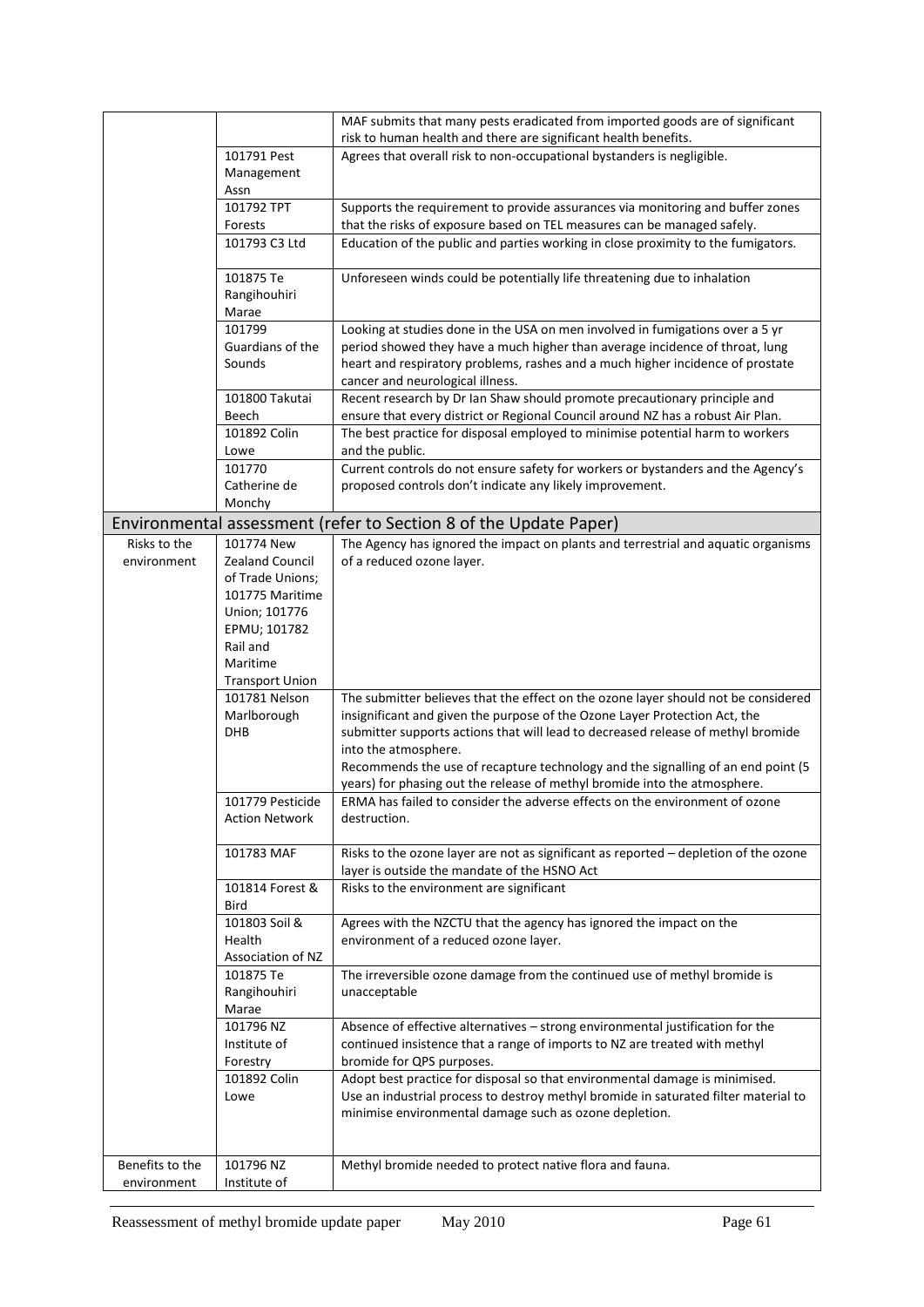|                 | Forestry           |                                                                                                                                                     |
|-----------------|--------------------|-----------------------------------------------------------------------------------------------------------------------------------------------------|
| Natural v       | 101011 Carter      | A brief analysis of the comparative discharges of methyl bromide to the                                                                             |
| anthropogenic   | <b>Holt Harvey</b> | atmosphere from natural and anthropogenic sources required                                                                                          |
| methyl bromide  |                    |                                                                                                                                                     |
| sources         |                    |                                                                                                                                                     |
|                 |                    | Māori Assessment (refer to Section 9 of the Update Paper)                                                                                           |
| Māori           | 101011 Carter      | Iwi/ Māori have an interest in the undisturbed possession of land and forests.                                                                      |
| Perspectives    | <b>Holt Harvey</b> | Treaty partners should make reasonable efforts to avoid or mitigate risk of                                                                         |
|                 |                    | phytosanitary incursions causing damage to lands and forests. Effective border                                                                      |
|                 |                    | security utilizing methyl bromide or similarly efficacious fumigants is part of that                                                                |
|                 |                    | responsibility.                                                                                                                                     |
|                 |                    | A failure to protect iwi/Māori interests in forestry through adequate                                                                               |
|                 |                    | border/phytosanitary protection and a consequential financially significant liability                                                               |
|                 |                    | under the Emissions Trading Scheme could give rise to a claim of a breach of the                                                                    |
|                 |                    | Crown's responsibility to Iwi/ Māori.                                                                                                               |
|                 |                    | Iwi/ Māori have significant interests in the exotic forest industry. Iwi/Maori will                                                                 |
|                 |                    | have an interest in maintaining and expanding NZ's domestic and export oriented                                                                     |
|                 |                    | wood processing capacity in order to derive economic benefit.                                                                                       |
|                 | 101783 MAF         | MAF commented:                                                                                                                                      |
|                 |                    | Maori interests in forest land are increasing. Methyl bromide will become an<br>٠                                                                   |
|                 |                    | increasingly useful tool to iwi/ Māori;                                                                                                             |
|                 |                    | There is a need to protect the traditional uses of indigenous plants;<br>٠                                                                          |
|                 |                    | There should be better communication between users of methyl bromide and<br>$\bullet$                                                               |
|                 |                    | iwi/ Māori - particularly face to face meetings.                                                                                                    |
|                 | 101811Te           | Risks to Maori from continued use of methyl bromide are potentially significant                                                                     |
|                 | Rūnanga o Te       | rather than negligible.                                                                                                                             |
|                 | Rarawa             |                                                                                                                                                     |
|                 | 101875 Te          | Would like to support Ngati Kuku in their opposition to the use of methyl bromide.                                                                  |
|                 | Rangihouhiri       | Although a Settlements Process is currently in progress, Te Rangihouhiri does not                                                                   |
|                 | Marae              | see the short term economic benefits of methyl bromide to outweigh the long                                                                         |
|                 |                    | term environmental and cultural benefits for future generations.                                                                                    |
|                 |                    | Whareroa Kohanga Reo and Kaumatua flats are to be advised of when spraying                                                                          |
|                 | 101816 Joseph      | and lifting of tarpaulins occur. Spray drift should be monitored around Whareroa.                                                                   |
|                 | Stafford           | A report around the socio-economic impacts of Maori surrounding the possible<br>prohibition of methyl bromide in New Zealand.                       |
|                 |                    |                                                                                                                                                     |
|                 |                    | Market Economy (refer to Section 10 of the Update Paper)                                                                                            |
| Benefits to the | 101783 MAF         | New Zealand's economic and social prosperity to a great extent depends on its                                                                       |
| Market          |                    | international trade and access to key agricultural and forestry export markets.                                                                     |
| Economy         |                    | Agricultural and forestry exports constituted 57.7% (#42.8 billion) of total \$43                                                                   |
|                 |                    | billion of New Zealand merchandise exported in 2008/09.                                                                                             |
|                 |                    | MAF notes the length of time it takes to get countries to accept alternatives -<br>there has been four years work to date with India over phosphine |
|                 |                    | MAF agrees that the economic benefits of the continued use of QPS methyl                                                                            |
|                 |                    | bromide until technical and economically viable alternatives are available are                                                                      |
|                 |                    | significant to New Zealand's economy.                                                                                                               |
|                 |                    | Many countries officially require mandatory fumigation prior to export - trade                                                                      |
|                 |                    | cannot occur without a treatment that is officially recognised by the importing                                                                     |
|                 |                    | country. MAF notes that between 72-80% of New Zealand's total methyl bromide                                                                        |
|                 |                    | use is for fumigation of export forestry products. The volume of methyl bromide                                                                     |
|                 |                    | used is directly linked to trade volumes and overseas regulations.                                                                                  |
|                 | 101011 Carter      | Highlights the prevention of environmental harm from biosecurity incursions.                                                                        |
|                 | <b>Holt Harvey</b> | Clearly supports continued availability of methyl bromide for the foreseeable                                                                       |
|                 |                    | future                                                                                                                                              |
|                 | 101638 Ministry    | Methyl bromide important in managing risks of exotic organisms of public health                                                                     |
|                 | of Health          | significance.                                                                                                                                       |
|                 |                    | Required to manage biosecurity risks                                                                                                                |
|                 | 101787 Hort NZ     | Methyl bromide is an important biosecurity tool to prevent pest incursions. In                                                                      |
|                 |                    | relation to the treatment of imports it is an important risk management option.                                                                     |
|                 |                    | For many consignments the options would be reshipment or destruction as there                                                                       |
|                 |                    | is no available treatment that is equally fast or efficacious, particularly for fresh                                                               |
|                 |                    | produce imports.                                                                                                                                    |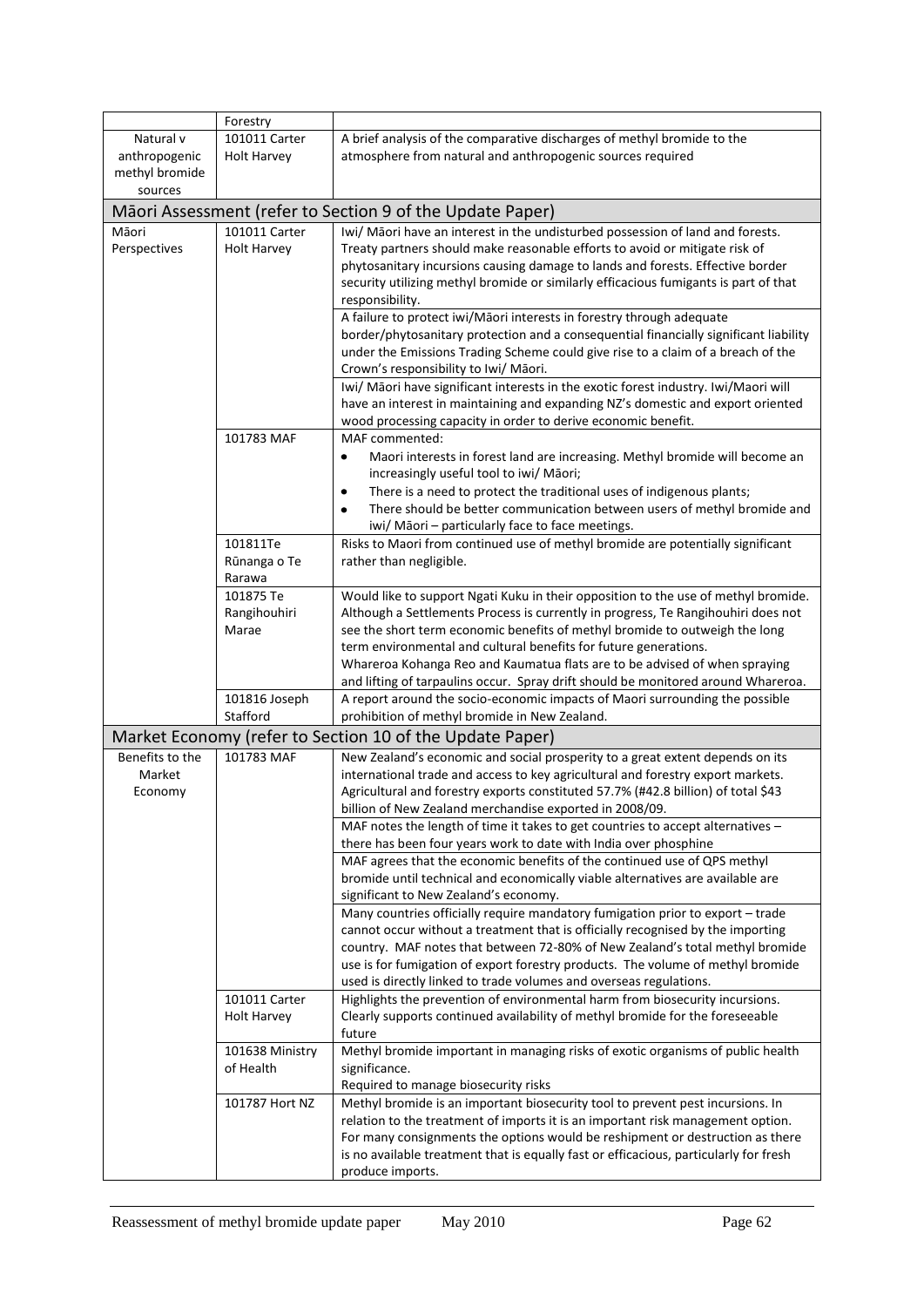|                  | 101818 Melanie              | The Agency's economic assessment is also incomplete.                                                                                      |
|------------------|-----------------------------|-------------------------------------------------------------------------------------------------------------------------------------------|
|                  | Miller & Tom                |                                                                                                                                           |
|                  | Batchelor                   |                                                                                                                                           |
|                  | 101635 Greater              | Any action to inhibit the present controlled use of methyl bromide would place at                                                         |
|                  | Wellington                  | risk the high percentage of logs from GWRC's forests.                                                                                     |
|                  | <b>Regional Council</b>     |                                                                                                                                           |
|                  | (Leonard);                  |                                                                                                                                           |
|                  | 100088 STIMBR;              | A ban or phase-out over 5 years fails to recognise the magnitude of the task of                                                           |
|                  | 101006 Westco               | developing alternatives and having them accepted by trading partners.                                                                     |
|                  | Lagan Ltd;                  | The economic and ecological consequences of not having access to methyl                                                                   |
|                  | 100499 CHHPulp              | bromide for the next 10 years are unacceptable.                                                                                           |
|                  | & Paper; 100321             | Need for urgency in seeking alternative strategies is critical (100163)                                                                   |
|                  | Red Stag Timber;            | Without methyl bromide and in absence of commercially viable alternatives there                                                           |
|                  | 100163 Wood                 | is a substantial risk to the New Zealand economy (101791).                                                                                |
|                  | Processors Assn;            |                                                                                                                                           |
|                  | 101636 WPI                  |                                                                                                                                           |
|                  | Timber; 101791              |                                                                                                                                           |
|                  | Pest                        |                                                                                                                                           |
|                  | Management                  |                                                                                                                                           |
|                  | Assn; 101837                |                                                                                                                                           |
|                  | Kiwi Lumber                 |                                                                                                                                           |
|                  | 101750 Motueka              | The continued ability to efficiently meet Australian import requirements is                                                               |
|                  | Lumber                      | essential to business viability.                                                                                                          |
|                  | 101786 NZ Fresh             | NZ FPIA considers that if methyl bromide use was prohibited, the adverse effects                                                          |
|                  | Produce                     | on the New Zealand market economy would exceed the benefits because of the                                                                |
|                  | <b>Importers Assn</b>       | potential for damaging pests to be introduced into New Zealand and the negative                                                           |
|                  |                             | impact on trade.                                                                                                                          |
|                  | 101784 Zindia               | Zindia considers a ban or phase out of methyl bromide so pivotal to import border                                                         |
|                  |                             | protection and maintenance of export trade routes would be environmentally,                                                               |
|                  |                             | socially and economically irresponsible.                                                                                                  |
|                  | 101788 Rayonier             | Export is and will continue to be an essential and significant component of New                                                           |
|                  | New Zealand Ltd             | Zealand's forestry business.                                                                                                              |
|                  |                             |                                                                                                                                           |
|                  |                             | Society and Community (refer to Section 11 of the Update Paper)                                                                           |
| Risks to Society | 101774 New                  | While community concerns are 'specific local communities', those are the                                                                  |
| and Community    | <b>Zealand Council</b>      | communities where fumigation occurs and the fact that there is widespread                                                                 |
|                  | of Trade Unions;            | community concerns in those particular communities is significant.                                                                        |
|                  | 101775 Maritime             |                                                                                                                                           |
|                  | Union; 101776               |                                                                                                                                           |
|                  | EPMU; 101782                |                                                                                                                                           |
|                  | Rail and                    |                                                                                                                                           |
|                  | Maritime                    |                                                                                                                                           |
|                  | <b>Transport Union</b>      |                                                                                                                                           |
|                  | 101769 Paula                | Cut out local anxiety; take proper precautions when fumigating wood.                                                                      |
|                  | Allen                       |                                                                                                                                           |
|                  | 101761 Green                | All fumigations to take place at controlled facilities located at ports, no                                                               |
|                  | Party, NZ;<br>101752 Mark   | fumigations in residential areas.                                                                                                         |
|                  | Jones; 101753               | All imported containers that have been fumigated to be vented at port facilities,                                                         |
|                  | Jenny Lux;                  | no venting in residential areas.                                                                                                          |
|                  | 101755 Nigel                |                                                                                                                                           |
|                  | Bartlett; 101759            |                                                                                                                                           |
|                  | <b>Green Party NE</b>       |                                                                                                                                           |
|                  | Province                    |                                                                                                                                           |
|                  |                             |                                                                                                                                           |
|                  |                             |                                                                                                                                           |
|                  |                             |                                                                                                                                           |
|                  |                             |                                                                                                                                           |
|                  |                             |                                                                                                                                           |
|                  |                             | Alternatives (refer to Section 12 of the Update Paper)                                                                                    |
| Alternatives     | 100088 STIMBR;              | Urgency required.                                                                                                                         |
|                  | 101006 Westco<br>Lagan Ltd; | Significant commitment needs to be made to the biological and ecological<br>research needed to underpin alternative fumigants and methods |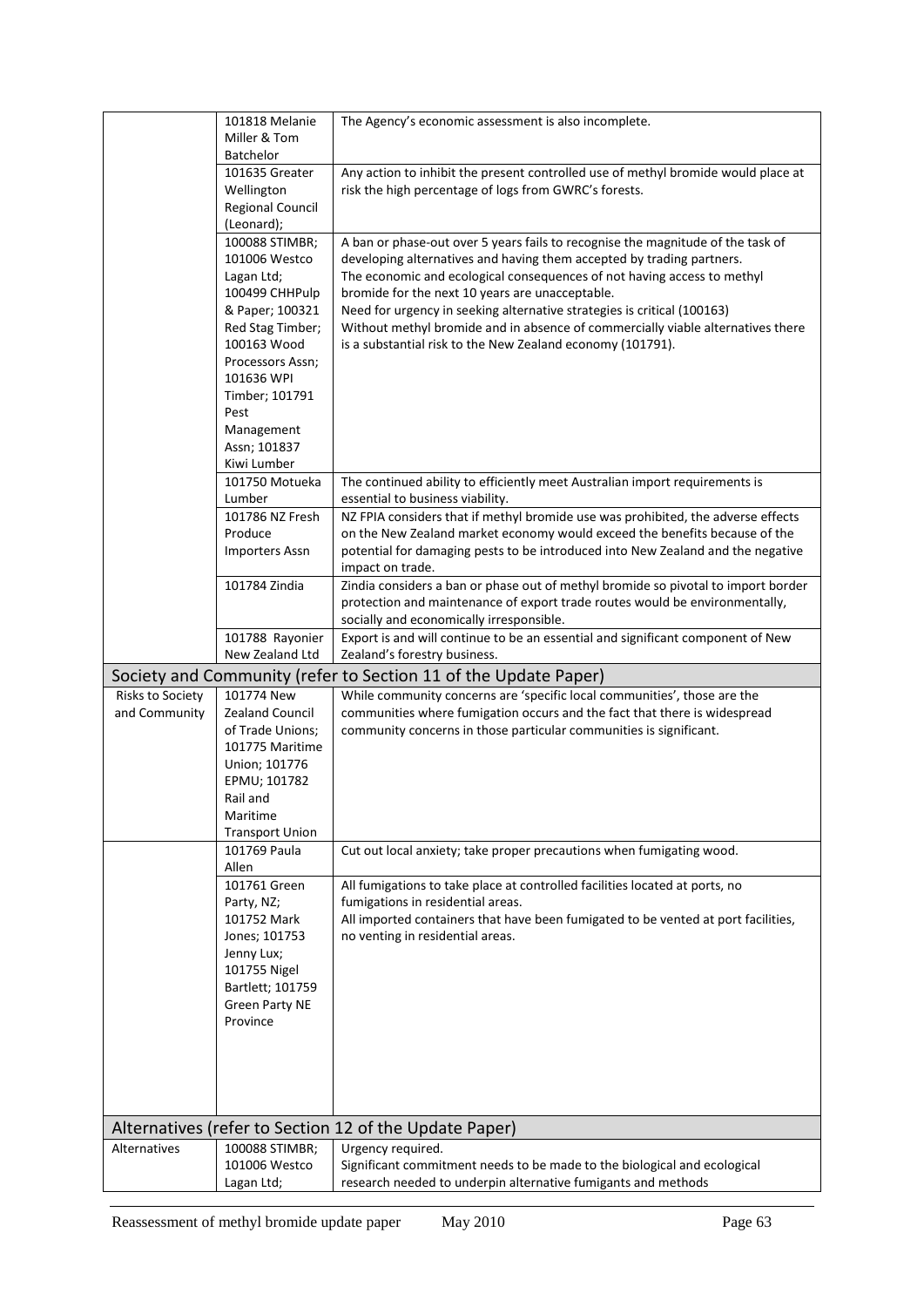| 100499 CHH Pulp            | Methyl bromide should continue to be available for QPS treatments until there are  |
|----------------------------|------------------------------------------------------------------------------------|
| & Paper; 100321            | efficacious, approved and commercially viable alternatives (101791).               |
| Red Stag Timber;           |                                                                                    |
| 100163 Wood                |                                                                                    |
| Processors Assn;           |                                                                                    |
| 101636 WPI                 |                                                                                    |
| Timber; 101791             |                                                                                    |
| Pest                       |                                                                                    |
| Management                 |                                                                                    |
| Assn; 101807               |                                                                                    |
| Rentokil PC;               |                                                                                    |
| 101815 Ecolab              |                                                                                    |
| Ltd; 101837 Kiwi           |                                                                                    |
| Lumber                     |                                                                                    |
| 101001 Scion               | Working with STIMBR to research alternative fumigants and treatments               |
|                            | A short-term alternative unlikely to be available in less than 5 years. Producing  |
|                            | efficacy data to satisfy trading partners is a lengthy process                     |
|                            | ERMA should actively support research into non-chemical approaches.                |
| 100089 ARPHS               | Heat treatment methods are well proven, clean and effective                        |
| 101011 Carter              | Unaware of any alternative phytosanitary control/fumigation method                 |
| Holt Harvey                | demonstrating similar or better efficacy.                                          |
|                            | Loss of methyl bromide without identification of an alternative and similarly      |
|                            | effective method of fumigation would have significant negative consequences to     |
|                            | the forestry and wood products industry in New Zealand.                            |
|                            | Carter Holt Harvey's exports of wood products exceed \$190 m per annum             |
| 101629 Ngati               | More money should be spent on research into alternatives. This research should     |
| Kahu                       | be given "Top Priority". Research costs should be borne by the users.              |
| 101631 NZ                  | Investment into research for alternatives such as methyl iodide and physical       |
| <b>Nurses</b>              | treatments such as heat treatment                                                  |
| Organisation               |                                                                                    |
| 101632 Pamela              | ERMA needs to encourage ongoing research into alternative methods of               |
| Simpson                    | fumigation                                                                         |
| 101764                     | Alternative treatments are very expensive to establish with regulations worldwide. |
| Agricultural               | There is a danger that might use products that are worse environmentally and to    |
| <b>Fumigations Ltd</b>     | human health.                                                                      |
| 101635 Greater             | GWRC fully supports research                                                       |
| Wellington                 |                                                                                    |
| <b>Regional Council</b>    |                                                                                    |
| (Leonard)                  |                                                                                    |
| 101761 Green               | Alternative needed to reduce use of ozone depleting substances (Montreal           |
| Party, NZ;                 | Protocol).                                                                         |
| 101752 Mark                | Should be immediate ban for agricultural use and 5 year phase out of other uses    |
| Jones; 101753              |                                                                                    |
|                            |                                                                                    |
| Jenny Lux;<br>101755 Nigel |                                                                                    |
| Bartlett; 101759           |                                                                                    |
| <b>Green Party NE</b>      |                                                                                    |
| Province                   |                                                                                    |
| 101754                     | Fully supports research into alternatives. Recognises need for this for successful |
| Environment                | implementation of the phase out timetable                                          |
| <b>BOP</b>                 |                                                                                    |
| 101763 Anna                | Notes urgency is needed on finding safe alternatives                               |
| Chinn                      |                                                                                    |
| 101762 Te                  | Strongly recommends further research into alternative methods of treatment         |
| Rūnanga o Ngāi             | (chemical and physical) and potential recovery and recycling methodologies with a  |
| Tahu                       | view to begin phasing out the ongoing use of methyl bromide within the next 5      |
|                            | years.                                                                             |
|                            |                                                                                    |
| 101774 New                 | There are much safer alternatives to methyl bromide.                               |
| <b>Zealand Council</b>     | Heat treatment - MAF recognises that heat treatment for some items is              |
| of Trade Unions;           | comparable to methyl bromide and is used at Auckland Port where heat treatment     |
| 101775 Maritime            | of infested cars has replaced fumigation.                                          |
|                            |                                                                                    |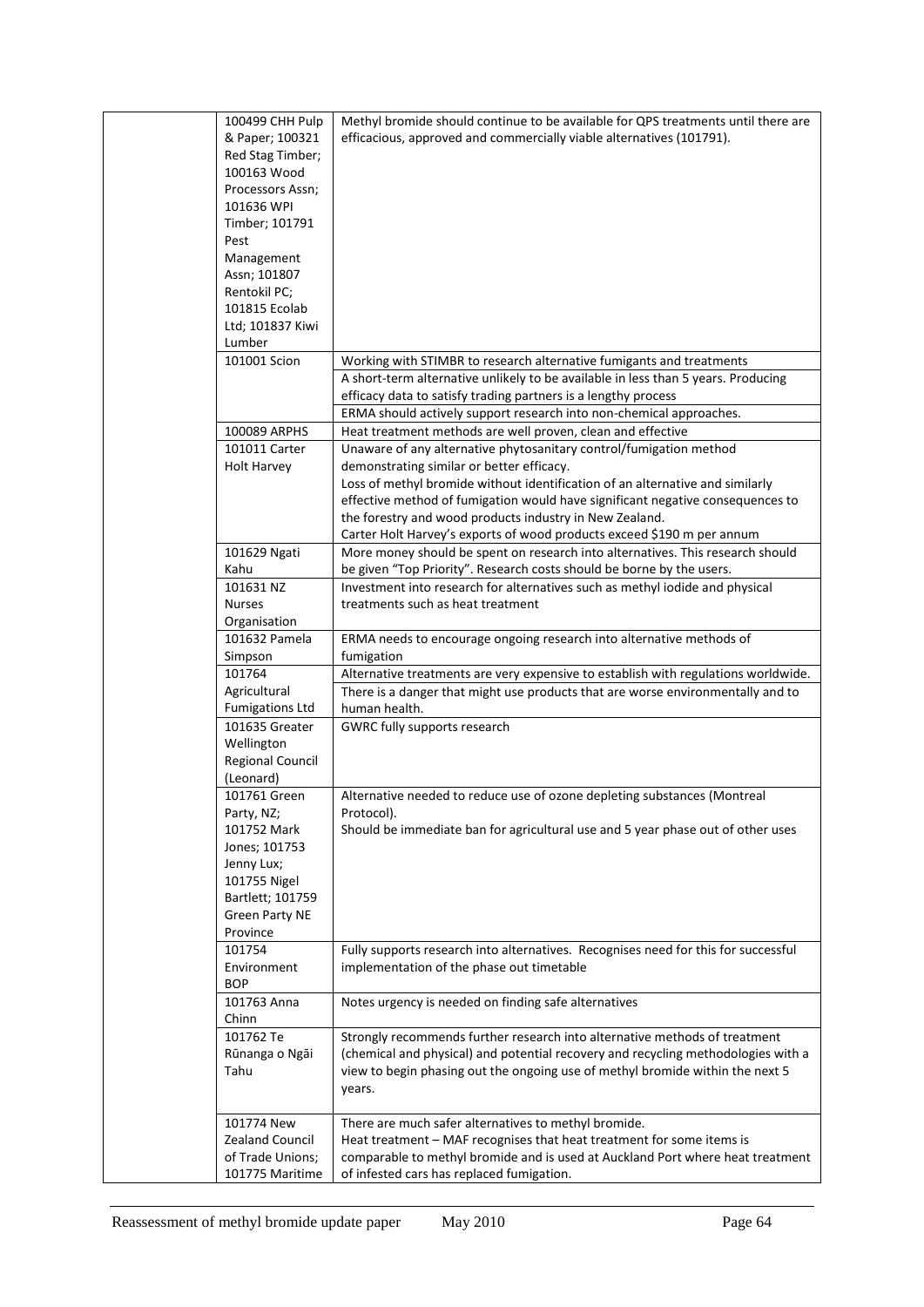|                         | Union; 101776                             | MAF has advised that "heat treatment of export logs is not likely to be viable due                                                                          |
|-------------------------|-------------------------------------------|-------------------------------------------------------------------------------------------------------------------------------------------------------------|
|                         | EPMU; 101782                              | to size and volume". However, financial viability considerations are not the only                                                                           |
|                         | Rail and<br>Maritime                      | criteria in assessing the continued use of methyl bromide.<br>5 major importers of whole logs - China, Japan, Malaysia and Korea will officially            |
|                         | <b>Transport Union</b>                    | accept logs fumigated with phosphine.                                                                                                                       |
|                         |                                           | New Zealand appears to be fumigating logs with methyl bromide where it is not an                                                                            |
|                         |                                           | official requirement of the importing country.                                                                                                              |
|                         |                                           | Phosphine could be used if logs transported in ship's holds only and fumigate logs                                                                          |
|                         |                                           | on the port with phosphine before shipping.                                                                                                                 |
|                         | 101779 Pesticide<br><b>Action Network</b> | Safer alternatives include heat and cold treatment and debarking.                                                                                           |
|                         | 101783 MAF                                | MAF submits that insects are building up resistance to phosphine. MAF has                                                                                   |
|                         |                                           | recently increased the time required for fumigation with phosphine by several                                                                               |
|                         |                                           | days.                                                                                                                                                       |
|                         |                                           | MAF submits that it is unknown how many years it will take before acceptance of<br>alternative treatments for all trading partners.                         |
|                         |                                           | MAF submits that no time period can be set for replacing methyl bromide with an                                                                             |
|                         |                                           | economically viable, technically and operationally alternative acceptable for a                                                                             |
|                         |                                           | wide range of pests and commodities required for QPS purposes. Obtaining                                                                                    |
|                         |                                           | agreement with an overseas trading partner to replace a methyl bromide<br>treatment usually takes many years of negotiation.                                |
|                         | 101784 Zindia                             | No reliable or economically feasible alternatives have been identified.                                                                                     |
|                         | 101787 Hort NZ                            | It is unlikely that alternatives will become available for fresh produce. The                                                                               |
|                         |                                           | maintenance of current approvals for methyl bromide for the longer term is                                                                                  |
|                         |                                           | needed to ensure that NZ export markets access is not compromised as compared                                                                               |
|                         |                                           | to the situation in competitor countries.                                                                                                                   |
|                         | 101790 Greater                            | No solution has been found for "above deck" cargo. Further research supported.                                                                              |
|                         | Wellington<br>Regional Council            |                                                                                                                                                             |
|                         | (Denton)                                  |                                                                                                                                                             |
|                         | 101803 Soil &                             | Consider that some of the options are also very toxic and should also be subject to                                                                         |
|                         | Health                                    | recapture conditions.                                                                                                                                       |
|                         | Association of NZ                         |                                                                                                                                                             |
|                         | 101804 Genera<br>Ltd                      | Not appropriate to monitor until methyl bromide is not detectable as this will vary                                                                         |
|                         | 101812 BioVapor                           | dependent on the method of detection.<br>Heat treatment is an internationally recognised and proven alternative to methyl                                   |
|                         | Ltd                                       | bromide fumigation and a commercial heat treatment system has been in                                                                                       |
|                         |                                           | operation on the Port of Auckland for over 2 years successfully treating imported                                                                           |
|                         |                                           | vehicles, machinery, timber to ISPM-15 and contaminated empty shipping                                                                                      |
|                         |                                           | containers.                                                                                                                                                 |
|                         | 101814 Royal<br>Forest & Bird             | Phosphine is a viable alternative                                                                                                                           |
|                         | (Nelson)                                  |                                                                                                                                                             |
|                         | 101818 Melanie                            | Technically feasible alternatives exist for a large percentage of QPS uses. Details                                                                         |
|                         | Miller & Tom                              | given.                                                                                                                                                      |
|                         | Batchelor                                 |                                                                                                                                                             |
|                         | 101631 NZ<br><b>Nurses</b>                | Imports be subject to offshore Sea Container Hygiene programmes such as the<br>ones initiated in partnership with the Solomon Islands, Papua New Guinea and |
|                         | Organisation                              | Samoa                                                                                                                                                       |
|                         | 101799                                    | The Guardians submit that it is possible to fumigate at the port of arrival                                                                                 |
|                         | Guardians of the                          |                                                                                                                                                             |
|                         | Sounds                                    |                                                                                                                                                             |
|                         | 101783 MAF                                | MAF agrees that a HSNO control requiring ventilation of ship holds offshore is not<br>warranted.                                                            |
|                         | 101796 NZ                                 | Supports further research on alternatives.                                                                                                                  |
|                         | Institute of                              |                                                                                                                                                             |
|                         | Forestry                                  |                                                                                                                                                             |
|                         |                                           | Emission Control (Recapture) (refer to Section 13 of the Update Paper)                                                                                      |
| <b>Emission Control</b> | 101134 Value                              | Emissions control - the instantaneous chemical destruction of methyl bromide at                                                                             |
| Systems                 | Recovery                                  | the point of use (replaces the term "recapture").                                                                                                           |
| (Recapture)             |                                           | Systems already approved in California (grape fumigations) and emission controls                                                                            |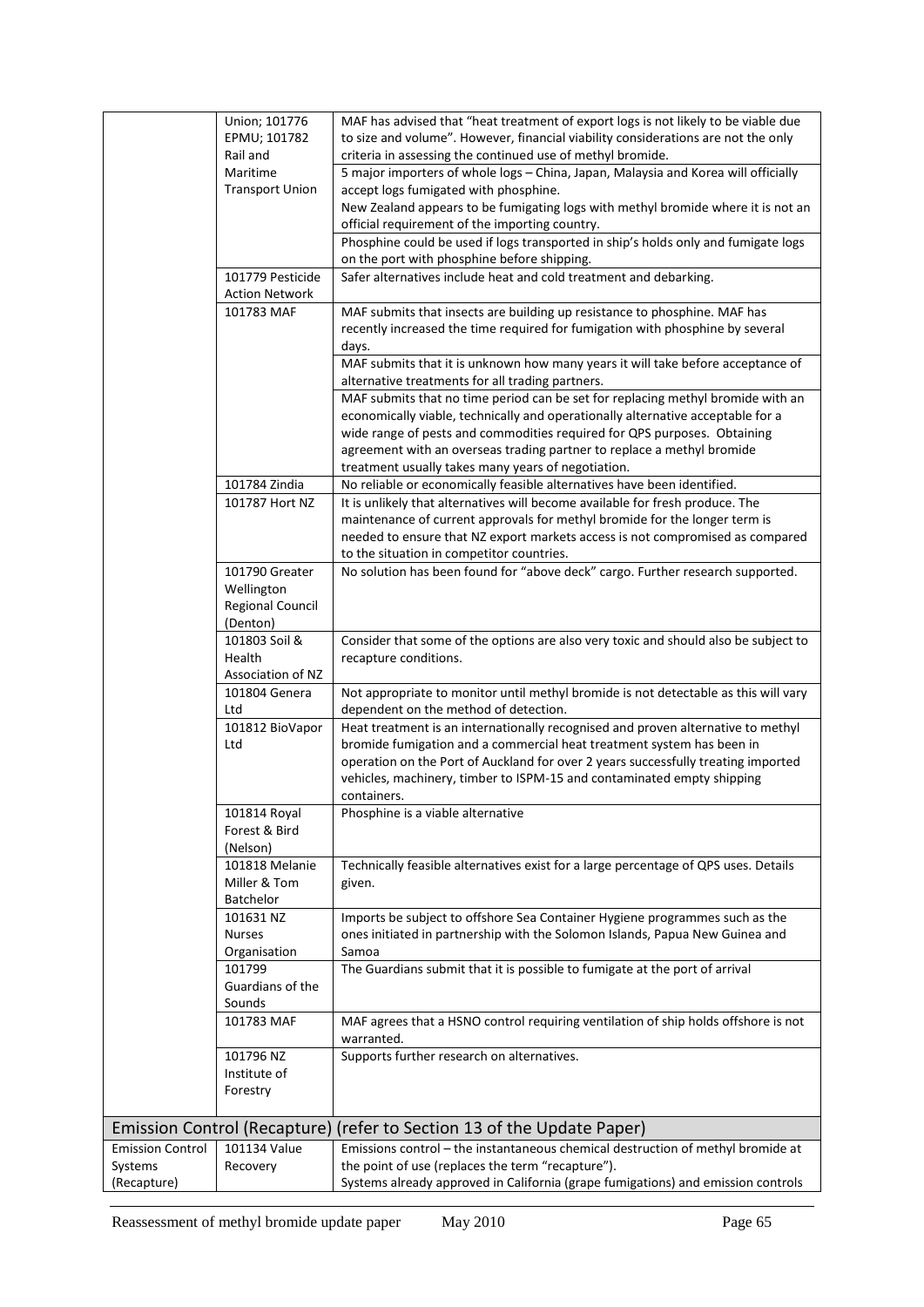|                                                                                                                                                   | should be considered seriously.                                                                                                                                                                                                                                                                                                                                                                                                                                                                                                                                                                                                                                                                                                                                                                                                                                                                                                                               |
|---------------------------------------------------------------------------------------------------------------------------------------------------|---------------------------------------------------------------------------------------------------------------------------------------------------------------------------------------------------------------------------------------------------------------------------------------------------------------------------------------------------------------------------------------------------------------------------------------------------------------------------------------------------------------------------------------------------------------------------------------------------------------------------------------------------------------------------------------------------------------------------------------------------------------------------------------------------------------------------------------------------------------------------------------------------------------------------------------------------------------|
| 100089 ARPHS                                                                                                                                      | Enclose in a pit structure that would enable product to be moved, fumigated and<br>moved out again for ventilation without losing all fumigant in the process                                                                                                                                                                                                                                                                                                                                                                                                                                                                                                                                                                                                                                                                                                                                                                                                 |
| 101631 NZ                                                                                                                                         | Mandatory recapture                                                                                                                                                                                                                                                                                                                                                                                                                                                                                                                                                                                                                                                                                                                                                                                                                                                                                                                                           |
| <b>Nurses</b>                                                                                                                                     |                                                                                                                                                                                                                                                                                                                                                                                                                                                                                                                                                                                                                                                                                                                                                                                                                                                                                                                                                               |
| Organisation<br>101632 Pamela                                                                                                                     | Set deadline by which all users must recapture the fumigant; e.g. within 3 years                                                                                                                                                                                                                                                                                                                                                                                                                                                                                                                                                                                                                                                                                                                                                                                                                                                                              |
| Simpson                                                                                                                                           |                                                                                                                                                                                                                                                                                                                                                                                                                                                                                                                                                                                                                                                                                                                                                                                                                                                                                                                                                               |
| 101637 Graham<br>Elwell                                                                                                                           | Put through a condenser and re-use gas                                                                                                                                                                                                                                                                                                                                                                                                                                                                                                                                                                                                                                                                                                                                                                                                                                                                                                                        |
| 101761 Green<br>Party, NZ;<br>101752 Mark<br>Jones; 101753<br>Jenny Lux;<br>101755 Nigel<br>Bartlett; 101759<br><b>Green Party NE</b><br>Province | All fumigations to be subject to recapture/reuse, within 1 year                                                                                                                                                                                                                                                                                                                                                                                                                                                                                                                                                                                                                                                                                                                                                                                                                                                                                               |
| 101754<br>Environment<br><b>BOP</b>                                                                                                               | Supports further investigation into the use of recapture for logs under tarpaulins.<br>Notes that activated charcoal treatment possibly transfers the issue to another<br>environmental issue                                                                                                                                                                                                                                                                                                                                                                                                                                                                                                                                                                                                                                                                                                                                                                 |
| 101768 Port                                                                                                                                       | Capture of small scale fumigations is viable and in New Zealand 20% of current                                                                                                                                                                                                                                                                                                                                                                                                                                                                                                                                                                                                                                                                                                                                                                                                                                                                                |
| Marlborough NZ<br>Ltd                                                                                                                             | fumigations could potentially use this technology increasing costs by 5-25%<br>dependant on the size of the fumigation.<br>Port Nelson is not a valid comparison as the greater the volume of methyl bromide<br>involved the greater the costs involved.<br>Capture for fumigations involving less than 30kg of methyl bromide may be viable.<br>Without any regulatory requirement there is little incentive for capture to be used.                                                                                                                                                                                                                                                                                                                                                                                                                                                                                                                         |
| 101771 Grant &                                                                                                                                    | Use of methyl bromide should be banned or a foolproof recapture facility should                                                                                                                                                                                                                                                                                                                                                                                                                                                                                                                                                                                                                                                                                                                                                                                                                                                                               |
| Shona Currie<br>101778 National                                                                                                                   | be built at Shakespeare Bay, Picton.<br>Reasons:<br>Picton is in an enclosed valley situation - at times with an inversion layer.<br>٠<br>Shakespeare Bay is too close to Picton for this high risk operation.<br>٠<br>Picton doctors are concerned about the situation.<br>٠<br>In May 2009 covers blew off the stacks releasing gas and causing a re-gas the<br>٠<br>next day.<br>No public notification is given.<br>٠<br>October 2009 - tarpaulin covers over deck cargo shredded.<br>٠<br>Fumigator appears to have little regard for the conditions.<br>٠<br>Using substandard tarpaulins<br>٠<br>No hazard notices that can be seen from seaward entrance to the bay.<br>٠<br>Gas only monitored at the perimeter fence line.<br>٠<br>Professor Shaw has demonstrated a reaction between methyl bromide with a<br>٠<br>protective chemical found in human cells.<br>It is appreciated that capture is not currently practicable for larger outdoor log |
| Air Quality<br><b>Working Group</b>                                                                                                               | fumigations or ship fumigations, but where it is technologically feasible it should<br>be used.                                                                                                                                                                                                                                                                                                                                                                                                                                                                                                                                                                                                                                                                                                                                                                                                                                                               |
| 101781 Nelson<br>Marlborough<br><b>DHB</b>                                                                                                        | Recapture technology should be introduced where practical (as a minimum for all<br>container fumigations). Where recapture is not used restrictions on the number of<br>fumigation could be imposed to ensure that the chronic TEL is not exceeded.                                                                                                                                                                                                                                                                                                                                                                                                                                                                                                                                                                                                                                                                                                           |
|                                                                                                                                                   | An end date (5 years) for methyl bromide discharges to the atmosphere should be<br>signalled.<br>Technology available for containers and is used on sawn timber in enclosed sheds<br>in Nelson.                                                                                                                                                                                                                                                                                                                                                                                                                                                                                                                                                                                                                                                                                                                                                               |
| 101783 MAF                                                                                                                                        | MAF agrees that further research is needed before recapture of methyl bromide<br>can be considered as a mandatory requirement in New Zealand.<br>Recapture has doubled the cost of fumigating timber at Nelson;<br>$\bullet$<br>There is no unit available to recover the residual gases of several thousand<br>٠<br>tonne log fumigations;<br>The time, volume of carbon that needs regeneration or disposal will be<br>٠<br>considerable and costly.                                                                                                                                                                                                                                                                                                                                                                                                                                                                                                        |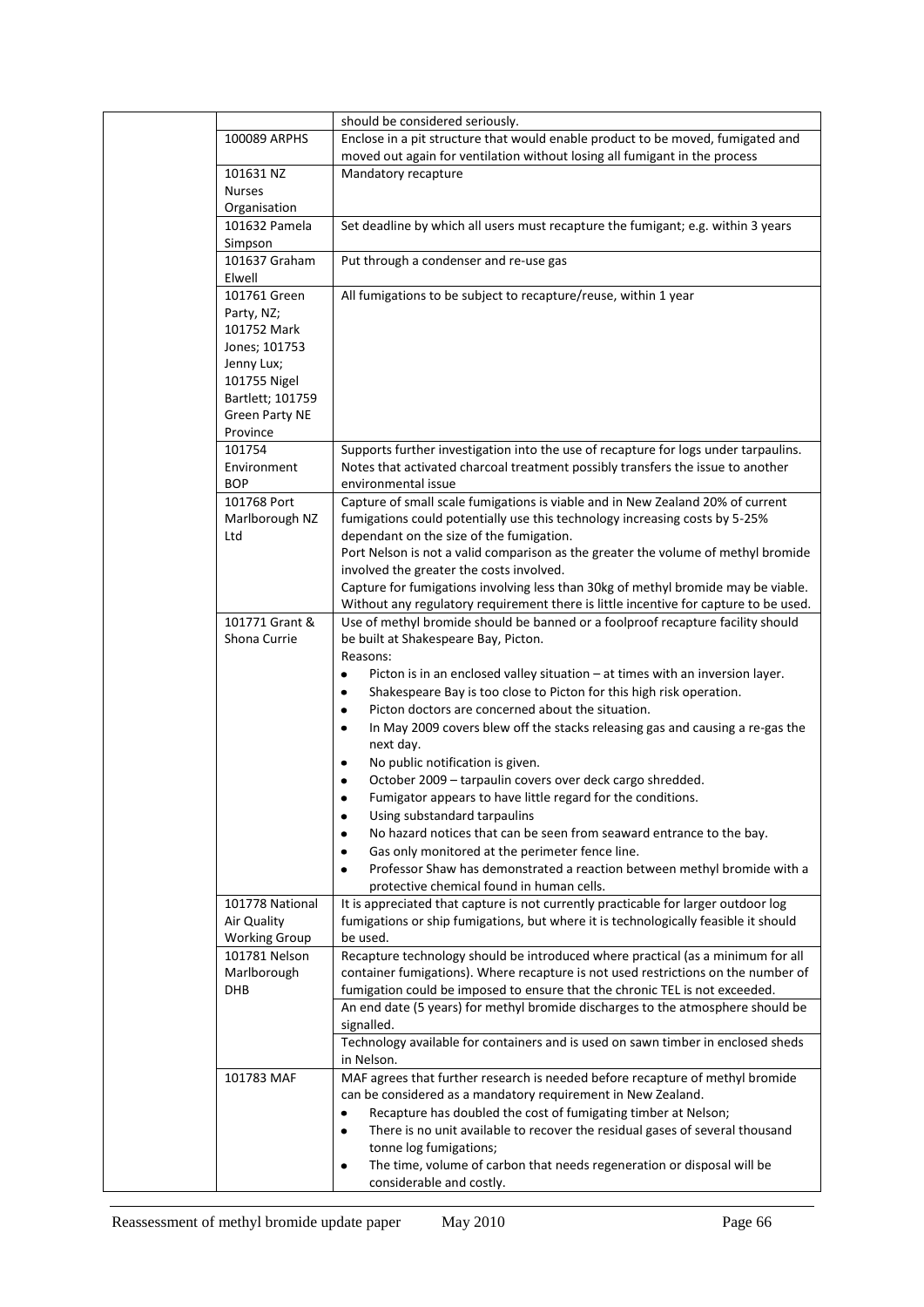|                     | 101784 Zindia                       | Zindia submits that prior to any consideration of recapture technology - the<br>achievable outcomes, operational issues, cost effectiveness and cost/benefit |
|---------------------|-------------------------------------|--------------------------------------------------------------------------------------------------------------------------------------------------------------|
|                     |                                     | analysis is thoroughly researched.                                                                                                                           |
|                     | 101790 Greater                      | GWRC supports any investigation by the Agency into methyl bromide recapture. It                                                                              |
|                     | Wellington                          | is noted that the practice at Port Nelson is mandatory recapture for fumigation of                                                                           |
|                     | <b>Regional Council</b><br>(Denton) | less than 3 kgs.                                                                                                                                             |
|                     | 101792 TPT                          | Further analysis is required for larger scale operational fumigations.                                                                                       |
|                     | Forests                             |                                                                                                                                                              |
|                     | 101797 Nordiko                      | Nordiko recommends the mandating of recapture of methyl bromide for all                                                                                      |
|                     |                                     | fumigations.                                                                                                                                                 |
|                     | 101798 Friends<br>of the earth      | Supports the mandating of recapture for all fumigations.                                                                                                     |
|                     | 101801 Andrew<br>Pettit             | Supports the mandating of recapture for all fumigations.                                                                                                     |
|                     | 101802                              | A cost-benefit analysis of recapture should be reviewed.                                                                                                     |
|                     | Sustainability                      | Recapture should be compulsory.                                                                                                                              |
|                     | Council of NZ                       | The Council proposes a mechanism that would incentivise reductions in net                                                                                    |
|                     |                                     | emissions.                                                                                                                                                   |
|                     |                                     | The following control should be applied (In association with the Ministry for<br>Economic Development)                                                       |
|                     |                                     | "Import licences be granted only to those companies that either use recovery                                                                                 |
|                     |                                     | technology themselves with respect to treatment of forest products for export, or                                                                            |
|                     |                                     | else warrant that they will only onsell to fumigators making use of it"                                                                                      |
|                     | 101804 Genera<br>Ltd                | Buffer zones and monitoring not required where capture technology is used.                                                                                   |
|                     | 101809                              | Supports investigation into technologies for the capture and destruction of methyl                                                                           |
|                     | Northland                           | bromide from tarpaulin-based operations.                                                                                                                     |
|                     | Regional Council                    |                                                                                                                                                              |
|                     | 101817 Lyttleton                    | Supports recapturing of methyl bromide being a required as a condition of use.                                                                               |
|                     | Port of                             |                                                                                                                                                              |
|                     | Christchurch<br>101751 Nelson       | Capture is a good immediately implementable technology to reduce methyl                                                                                      |
|                     | City Council                        | bromide discharges to air while alternative fumigants are worked on.                                                                                         |
|                     |                                     | Require mandatory capture and destruction where it is practicable to do so (all                                                                              |
|                     |                                     | container fumigations and for fumigations where less than 300 kg of methyl<br>bromide is used).                                                              |
|                     | 101757 Noeline<br>Gannaway          | All fumigation facilities to implement recapture and reuse of methyl bromide,<br>within one year.                                                            |
|                     | 101793 C3 Ltd                       | Appreciates barriers faced with larger fumigations and recapture. Supports<br>recommendations that issues around recapture are further investigated.         |
|                     | 101892 Colin<br>Lowe                | Adoption of recapture technology                                                                                                                             |
|                     |                                     | Buffer zones/Monitoring (refer to Sections 14 and 15 of the Update Paper)                                                                                    |
| <b>Buffer Zones</b> | 101632 Pamela                       | Increase minimum distances between fumigation sites and unprotected workers                                                                                  |
|                     | Simpson                             | or members of the public                                                                                                                                     |
|                     | 100089 ARPHS                        | Control access and patrol areas, outdoors and indoors, adjacent to the facility                                                                              |
|                     | 101754                              | Supports adopting minimum buffer zones however consider these should be                                                                                      |
|                     | Environment                         | urgently reviewed if at any time the TELs for non-occupational bystanders are                                                                                |
|                     | <b>BOP</b>                          | exceeded. Also recommend minimum buffer zone is in place in all directions to<br>consider changes in wind direction etc.                                     |
|                     | 101761 Green                        | At least a 100m buffer zone between fumigation and 'non-occupational                                                                                         |
|                     | Party, NZ;                          | bystanders, i.e. residents and passers-by. 25m buffer zone for non-occupational                                                                              |
|                     | 101752 Mark                         | bystanders is far too small.                                                                                                                                 |
|                     | Jones; 101753                       | Reason: methyl bromide is highly neurotoxic gas. Has other significant acute                                                                                 |
|                     | Jenny Lux;                          | effects. Anecdotal evidence that is implicated in diseases such as motor neurone                                                                             |
|                     | 101755 Nigel                        | disease.                                                                                                                                                     |
|                     | Bartlett; 101759                    |                                                                                                                                                              |
|                     | <b>Green Party NE</b><br>Province   |                                                                                                                                                              |
|                     | 101767                              | Need to clarify differences between "non-occupational" and "occupational                                                                                     |
|                     | Northport Ltd;                      | bystanders"                                                                                                                                                  |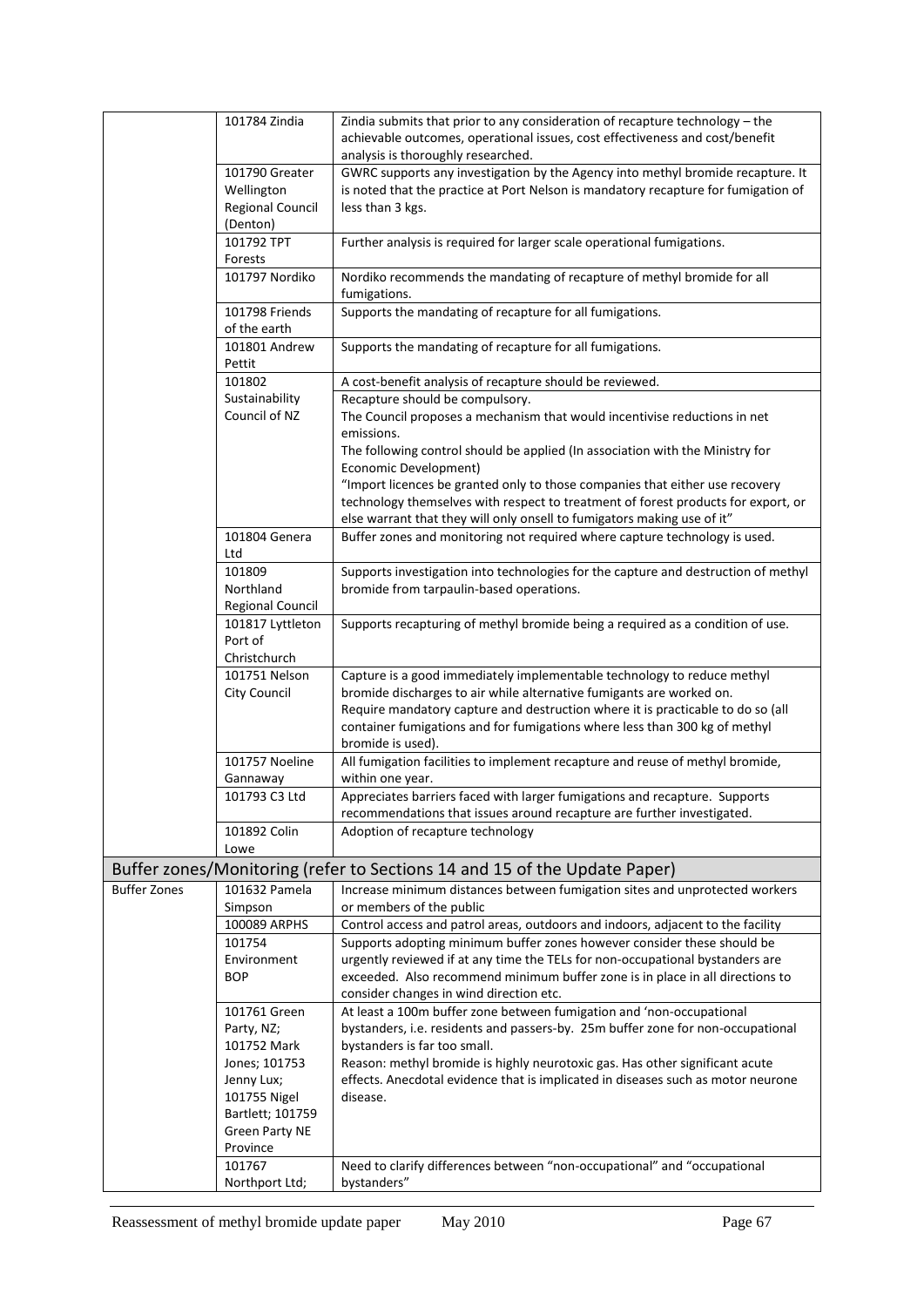|                        | Reasoning behind 100m, 50m and 25m buffer zones - under what conditions do<br>they apply?                                                                            |
|------------------------|----------------------------------------------------------------------------------------------------------------------------------------------------------------------|
|                        | Proposed zones are excessive and unworkable in some conditions - it should be                                                                                        |
|                        | possible to reduce these with controlled release programme for ventilation.                                                                                          |
|                        | Support requirement for buffer zones if there is potential for "non-occupational"                                                                                    |
|                        | bystanders to be present (101792).                                                                                                                                   |
|                        | Fumigation contractor should be responsible for identifying the buffer zone during                                                                                   |
|                        | fumigation and venting operations                                                                                                                                    |
|                        | Clarify reasoning behind "ship's hold" buffer zone                                                                                                                   |
|                        | On-water buffer zones are impracticable and unworkable. Buffer zones should not                                                                                      |
|                        | include areas to seaward of vessels.                                                                                                                                 |
| 101792 TPT<br>Forests; | Need to clarify differences between "non-occupational" and "occupational<br>bystanders"                                                                              |
|                        | Supports recommended buffer zone distances outlined by Genera - these have<br>taken into account controlled release management.                                      |
|                        | TPT Forests support the requirement for buffer zones and supports buffer zones if                                                                                    |
|                        | there is potential of "non-occupational" bystanders being present.                                                                                                   |
|                        | TPT Forests disagrees with the proposed distances being based on the levels of use                                                                                   |
|                        | rather than the level of methyl bromide released over time.                                                                                                          |
|                        | TPT Forests requests that the Agency provides a clear description regarding the                                                                                      |
|                        | reason for having a buffer zone for "non-occupational" bystanders (for example a                                                                                     |
|                        | zone to ensure management of a "non-controlled are" i.e. outside of port                                                                                             |
|                        | boundaries where there is public access and risk of exposure) and also clearly                                                                                       |
|                        | outlines that the buffer zones have been recommended with respect to the dual                                                                                        |
|                        | TEL measure.                                                                                                                                                         |
| 101770                 | The Agency suggests that buffer zones should only apply if there are potential non-                                                                                  |
| Catherine de           | occupational bystanders in the downwind direction.                                                                                                                   |
| Monchy                 | Winds in coastal areas are gusty and changeable. Minimum buffer zones should                                                                                         |
|                        | apply at all times.                                                                                                                                                  |
| 101773 Port of         | It is the responsibility of the fumigation contractor to clearly identify the buffer                                                                                 |
| Tauranga Ltd           | zone during fumigation and venting operations.                                                                                                                       |
|                        |                                                                                                                                                                      |
|                        | Buffer zones should not include areas seaward of vessels                                                                                                             |
|                        | Operational areas in ports are under pressure. Ports should not be required to                                                                                       |
| 101778 National        | assign buffer zones which are in excess of those deemed to be actually required.                                                                                     |
| Air Quality            | The reliance on monitoring results to estimate methyl bromide levels is opposed.<br>Dispersion modelling is a better method to estimate public exposure and hence to |
| <b>Working Group</b>   | estimate buffer zones.                                                                                                                                               |
|                        | The proposed buffer zone distances are opposed.                                                                                                                      |
|                        | As they rely on monitoring data, they are likely to underestimate the methyl                                                                                         |
|                        | bromide levels the public could be exposed to.                                                                                                                       |
|                        | The buffer zones must be enforceable $-$ and this could prove too difficult to                                                                                       |
|                        | manage in a port that is already short of space. Access on the seaward side of a                                                                                     |
|                        | ship would be extremely difficult to control.                                                                                                                        |
|                        | The proposal for the buffer zones to only apply downwind of fumigation is                                                                                            |
|                        | opposed.                                                                                                                                                             |
|                        | Reason:                                                                                                                                                              |
|                        | Weather conditions changeable                                                                                                                                        |
| 101781 Nelson          | Recommends the use of site specific buffer zones as a control to prevent                                                                                             |
| Marlborough            | bystanders being exposed to levels of methyl bromide that exceed the acute TELs.                                                                                     |
| DHB                    | Proposed buffer zones inadequate. Zones will vary not only with the amount of                                                                                        |
|                        | methyl bromide used but also with the location of the fumigation site, surrounding                                                                                   |
|                        | buildings, topography and variation in weather conditions.                                                                                                           |
|                        | Recommends the use of buffer zones based on scientific assessment of the specific                                                                                    |
|                        | site. This was the approach accepted by the Environment Court for the NCC Air                                                                                        |
| 101783 MAF             | Quality Plan.                                                                                                                                                        |
|                        | Buffer zones of 25m as proposed by the Agency for container fumigations would                                                                                        |
|                        | be difficult or impossible to achieve at many facilities.                                                                                                            |
|                        | The distances for buffer zones should be reviewed with more data required.                                                                                           |
|                        | MAF submits that, if the proposed buffer zones are adopted, commercial<br>operations will be adversely affected.                                                     |
|                        | 60% of transitional facilities cannot comply with a 25m buffer zone. 2% cannot                                                                                       |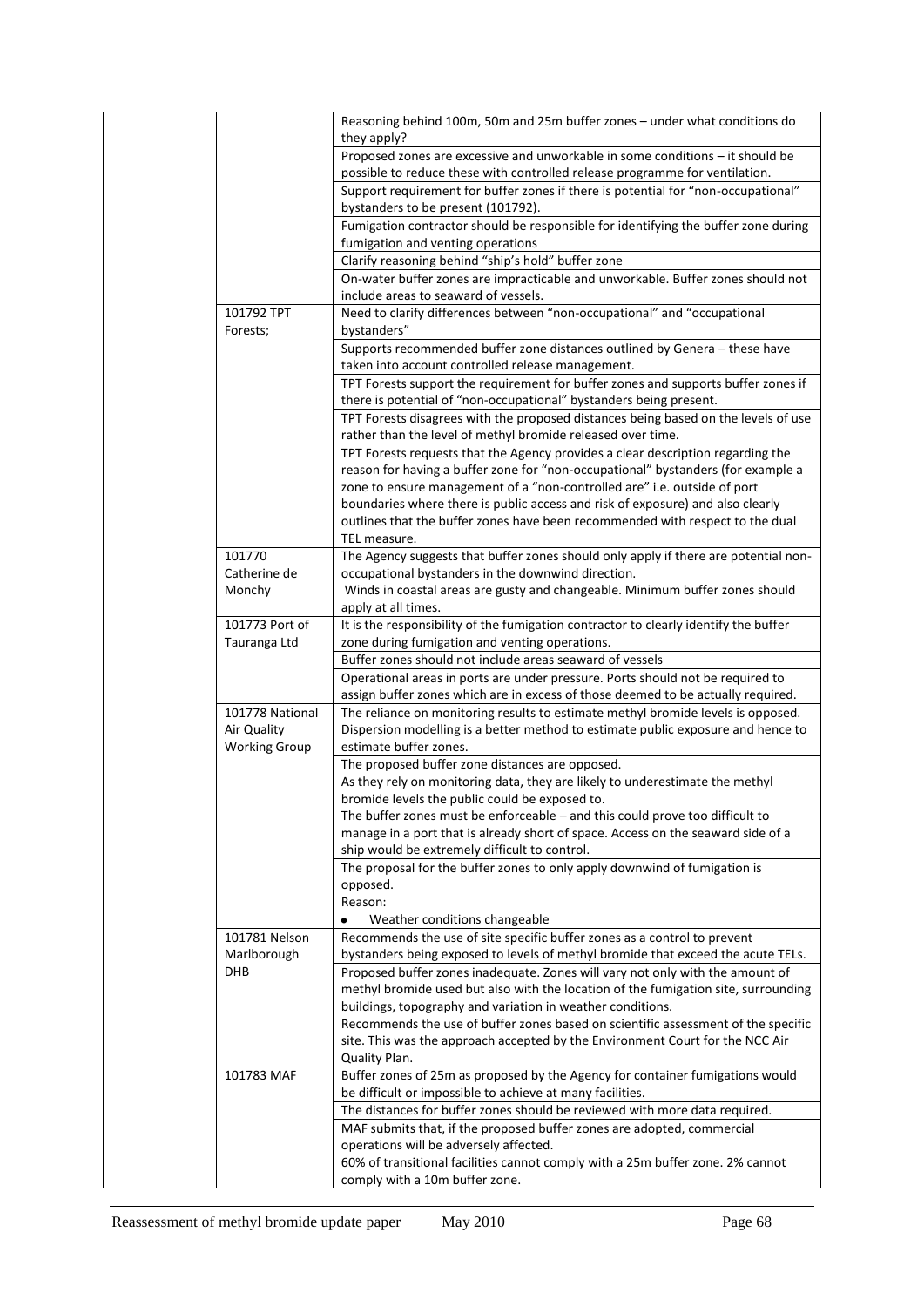|                       | At 89% of the transitional facilities the TEL (Chronic) would never be achieved with |
|-----------------------|--------------------------------------------------------------------------------------|
|                       | one container per month.                                                             |
|                       | A 25m buffer zone would cause an impact on the importing community for such a        |
|                       | low frequency event but with important implications for biosecurity. A 10m buffer    |
|                       | zone could be accommodated by 98% of the facilities and still meet the thresholds    |
|                       | proposed by the Agency.                                                              |
|                       | MAF submits that there may be effective mitigation methods that can be used to       |
|                       | minimise the risk to non-occupational bystanders and may reduce the size of          |
|                       | buffer zones - slow staged and controlled opening of doors or covers; use of flues   |
|                       | with fans, real-time monitoring and recapture technology.                            |
| 101786 NZ Fresh       | In principle accepts buffer zones. However, these should fit with business-as -      |
| Produce               | usual as far as practical. They should not result in significant increases in cost.  |
| <b>Importers Assn</b> |                                                                                      |
| 101787 Hort NZ        | Buffer zones should be the smallest necessary for protection of human health.        |
|                       | Fumigations of most horticultural consignments are performed in containers and       |
|                       | small volumes of methyl bromide are used.                                            |
| 101790 Greater        | The CentrePort monitoring protocol recommends a buffer of 100 m for most             |
| Wellington            | situations. GWRC considers that only 2 buffer distances are required. That is 25 m   |
| Regional Council      | buffer zones for shipping containers and for all other vessels, a 100 m buffer zone. |
| (Denton)              | The amount of methyl bromide that can be used in a shipping container should be      |
|                       | stipulated.                                                                          |
| 101791 Pest           | Current risk zones and precautionary measures as per the code of practice The        |
| Management            | Control and Safe Use of Fumigants are sufficient to ensure safety.                   |
| Assn                  | PMANZ contends that the buffer zones are excessive where effective mitigation        |
|                       |                                                                                      |
|                       | measures are used.                                                                   |
|                       | Timing of ventilation<br>$\bullet$                                                   |
|                       | Use of concentration monitoring instrumentation<br>$\bullet$                         |
|                       | Excluding non-occupational bystanders from risk zone.                                |
|                       | Proposed buffer zones would preclude fumigation in most of the facilities            |
|                       | currently approved.                                                                  |
| 101793 C3 Ltd         | Support buffer zone distances outlined by Genera.                                    |
|                       | Define "non-occupational bystanders"                                                 |
|                       | Does not support "downwind". Wind directions have the potential to change            |
|                       | throughout the fumigation or venting process.                                        |
| 101794 Ports of       | Buffer zone distance used should be recorded against all fumigations.                |
| Auckland              |                                                                                      |
|                       | Shipping container buffer zone should be reduced to 10-11 m.                         |
|                       | Studies have indicated complete clearance of methyl bromide within 4-5 m             |
|                       | A 25 m zone would affect port operations negatively                                  |
| 101795 Port of        | Buffer zones:                                                                        |
| Napier                | Ships holds (>1000kg methyl bromide used/<1000kg used): 50 m/20m;<br>٠               |
|                       | Logs:20m<br>٠                                                                        |
|                       | Containers under fumigation: 5m;<br>٠                                                |
|                       | Containers under venting: 20m.<br>٠                                                  |
|                       | Minimum standards proposed -                                                         |
|                       |                                                                                      |
|                       | Container fumigation;<br>$\bullet$                                                   |
|                       | Log stack and sip hold fumigation.<br>٠                                              |
| 101798 Friends        | Buffer zones should apply at all times methyl bromide is in use not just when the    |
| of the Earth          | gas is being vented.                                                                 |
| 101803 Soil and       |                                                                                      |
| Health                |                                                                                      |
| Association of NZ     |                                                                                      |
| 101804 Genera         | The four categories are not adequately defined to determine the appropriate          |
| Ltd                   | buffer.                                                                              |
|                       | In some cases the buffer zones are in excess of those needed.                        |
|                       | It is impracticable to provide buffer zones of the size proposed at some ports.      |
|                       | Propose:                                                                             |
|                       | Small fumigation - downwind buffer of 10m with no monitoring;                        |
|                       | Fumigations of groups of containers or under covers - landward downwind<br>$\bullet$ |
|                       | buffer of 25m with monitoring to STIMBR Protocol.                                    |
|                       | Ships holds - 50 m buffer from hold opening in all landward directions and<br>٠      |
|                       | monitoring to STIMBR Protocol.                                                       |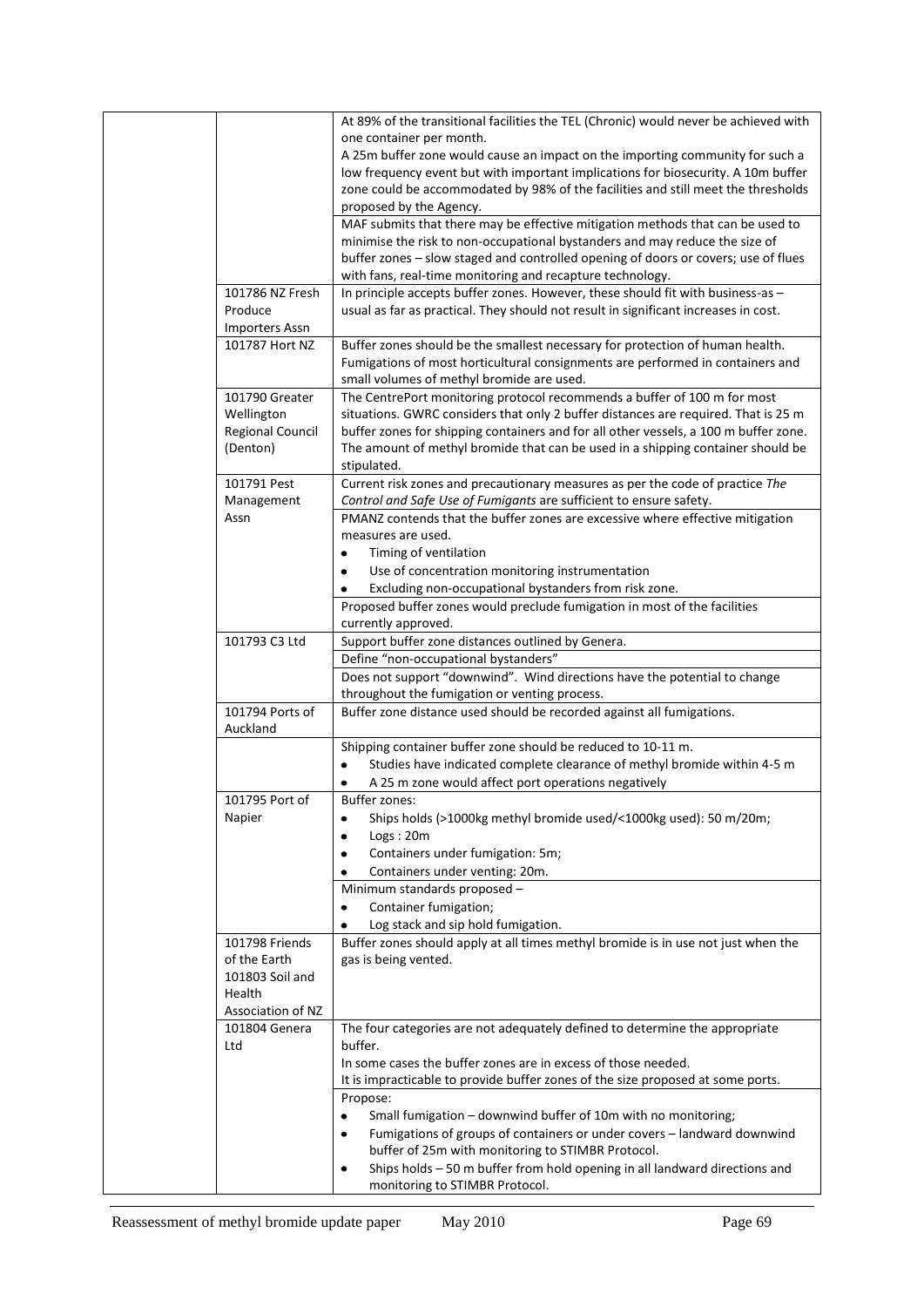|            |                                                                                                                                                 | In the second supplement, Genera provides details of monitoring of the ventilation<br>stages of fumigations of containers, enclosures under covers and log-ships<br>respectively, supporting Genera's proposals for modified buffer distances. They<br>include descriptions of the methods used, tabulated results, and conclusions<br>reached. |
|------------|-------------------------------------------------------------------------------------------------------------------------------------------------|-------------------------------------------------------------------------------------------------------------------------------------------------------------------------------------------------------------------------------------------------------------------------------------------------------------------------------------------------|
|            | 101805 Brustics<br>Ltd                                                                                                                          | Opposes a mandatory 25m buffer zone for transitional facilities.<br>Risks to bystanders negligible;<br>$\bullet$<br>Significant impact on transitional facilities.<br>$\bullet$                                                                                                                                                                 |
|            | 101806<br>CentrePort Ltd                                                                                                                        | Buffer zones for containers and ships holds are excessive.<br>Ships holds - 50 m;<br>Containers - 20 m.                                                                                                                                                                                                                                         |
|            | 101807 Rentokil<br>PC                                                                                                                           | Proposed levels would pose significant problems for transitional facilities. Suggest:<br>Ships holds - 50m landward;<br>٠<br>Logs/large fumigations - >100 kg methyl bromide - 25 m;<br>$\bullet$<br>Logs/medium fumigations - < 100 kg methyl bromide $-10$ m;<br>$\bullet$<br>Containers - 10m<br>٠                                           |
|            | 101808 Forest<br>Owners Assn                                                                                                                    | Buffer zones are not suitable.<br>Small fumigations (<8 kg/hr) $-12$ m;<br>Logs under covers - 25 m;<br>Ships holds ( $>1$ tonne) – 60 m;<br>No buffer zone on seaward side                                                                                                                                                                     |
|            | 101809<br>Northland<br>Regional Council                                                                                                         | Buffer zones will be difficult to enforce, particularly on the seaward side.<br>Discussions on enforcement are required with regard to the practicality of controls<br>and possible enforcement instruments such as prohibited areas being declared<br>through bylaws.                                                                          |
|            | 101815 Ecolab<br>Ltd<br>101817 Lyttleton                                                                                                        | The current risk zones as per the code of practice, "The Controls and Safe Use of<br>Fumigants" are sufficient to ensure safety.<br>Buffer zones should be based on scientific criteria and stipulated as a distance per                                                                                                                        |
|            | Port of<br>Christchurch                                                                                                                         | 100 kg of methyl bromide used.<br>The proposed buffer zones would effectively prevent fumigation being able to be                                                                                                                                                                                                                               |
|            | 101818 Melanie<br>Miller & Tom<br><b>Batchelor</b>                                                                                              | carried out in Lyttleton Port.<br>Buffer zones need to be improved:<br>Should be applied 360°;<br>٠<br>Should be maintained for a longer period;<br>٠<br>Should be established for all methyl bromide fumigations.<br>٠                                                                                                                         |
|            | 101751 Nelson<br>City Council                                                                                                                   | The recommended buffer zones are grossly inadequate because ambient air<br>monitoring tends to underestimate peak methyl bromide levels.<br>There is a need to substantially increase the buffer zones and for these to apply in<br>all directions not only downwind.                                                                           |
|            | 101757 Noeline<br>Gannaway                                                                                                                      | A buffer zone of at least 100m between fumigation and bystanders or residents.                                                                                                                                                                                                                                                                  |
| Monitoring | 100088 STIMBR;<br>101006 Westco<br>Lagan Ltd;                                                                                                   | Supported but consideration should be given to exempting small fumigations (e.g.<br>containers) at normal fumigation rates, and a move to sample monitoring where<br>compliance can be demonstrated                                                                                                                                             |
|            | 100499 CHH Pulp<br>& Paper; 100321<br>Red Stag Timber;<br>100163 Wood<br>Processors Assn;<br>101636 WPI<br>Timber; 101791<br>Pest<br>Management | A lower limit of methyl bromide concentration should be set                                                                                                                                                                                                                                                                                     |
|            | Assn; 101807<br>Rentokil PC;<br>101815 Ecolab<br>Ltd; 101837 Kiwi<br>Lumber;                                                                    |                                                                                                                                                                                                                                                                                                                                                 |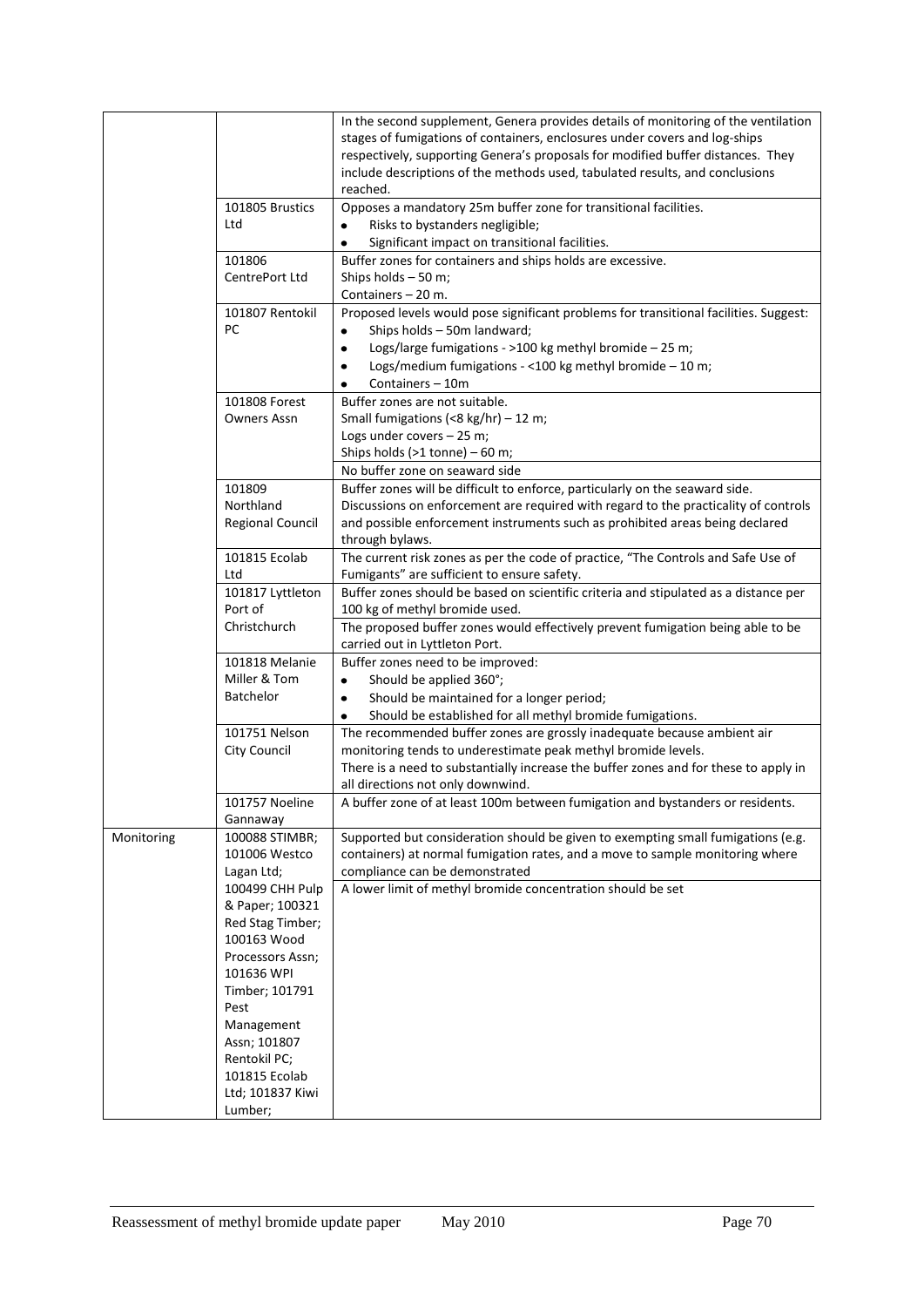| 100553 Port<br>Nelson                                                                                                                             | The proposed ambient monitoring requirements will be both impractical and<br>costly and will not provide any additional safety to non-occupational bystanders.<br>Monitoring at source offers a more pragmatic and effective regime that protects<br>both port workers and provides security for non-occupational bystanders.<br>Fumigators using recapture installations should not be required to adhere to the<br><b>STIMBR Protocol</b>                                                                                                                                                                                                                                                                                                                                                                                                                                                                                                                                                                                                                                                                                                                                                                                                                                              |
|---------------------------------------------------------------------------------------------------------------------------------------------------|------------------------------------------------------------------------------------------------------------------------------------------------------------------------------------------------------------------------------------------------------------------------------------------------------------------------------------------------------------------------------------------------------------------------------------------------------------------------------------------------------------------------------------------------------------------------------------------------------------------------------------------------------------------------------------------------------------------------------------------------------------------------------------------------------------------------------------------------------------------------------------------------------------------------------------------------------------------------------------------------------------------------------------------------------------------------------------------------------------------------------------------------------------------------------------------------------------------------------------------------------------------------------------------|
| 100089 ARPHS<br>101632 Pamela<br>Simpson                                                                                                          | Monitoring should occur throughout the fumigation process.<br>Improved monitoring of fumigant concentrations in and around sites where it is<br>used, by a company or public agency than the company carrying out the<br>fumigation or an associated party. Regular independent audits need to be carried<br>out, and infringements of use attract a penalty such as suspension of methyl<br>bromide use and/or a significant fine.                                                                                                                                                                                                                                                                                                                                                                                                                                                                                                                                                                                                                                                                                                                                                                                                                                                      |
| 101761 Green<br>Party, NZ;<br>101752 Mark<br>Jones; 101753<br>Jenny Lux;<br>101755 Nigel<br>Bartlett; 101759<br><b>Green Party NE</b><br>Province | All fumigations to be subject to air quality monitoring.<br>All emission monitoring data must be made available to the public through an<br>electronic database maintained by ERMA                                                                                                                                                                                                                                                                                                                                                                                                                                                                                                                                                                                                                                                                                                                                                                                                                                                                                                                                                                                                                                                                                                       |
| 101754<br>Environment<br><b>BOP</b>                                                                                                               | Supports production of ambient air monitoring protocol. Considers should be<br>finalised after this reassessment and SKM's protocol may need to be amended.<br>Envt BOP seeks clarification of the status of STIMBR's Ambient Air Monitoring<br>Protocol - assessment refers to it inconsistently.<br>Envt BOP would like to see an overall system for effectively managing fumigation<br>activities as part of a mandatory site specific fumigation management plan<br>requirement.<br>Meteorological monitoring $-$ recommend the inclusion of continuous site specific<br>monitoring to at least minimum requirement of MfE Good Practice Guide for Air<br>Quality Monitoring and data management 2009.<br>Supports use of specialist help in selecting appropriate monitoring sites. Also<br>questioned whether air dispersion modelling would assist?<br>Supports requirement for air quality monitoring but would like to see a more<br>formalised reporting regime - recommendations given in submission. SKM report<br>- Envt BOP requests requirement for methyl bromide specific real time analyses to<br>be included in Ambient Air Monitoring programmes.<br>Supports combined monitoring approach where several methodologies are<br>implemented for each fumigation event. |
| 101767<br>Northport Ltd<br>101768 Port<br>Marlborough NZ<br>Ltd                                                                                   | Fully supports STIMBR proposed Ambient Air Monitoring Protocol<br>Consideration should be given to independent monitoring of the fumigation<br>process.<br>Objective monitoring requires knowledgeable personnel who are not involved                                                                                                                                                                                                                                                                                                                                                                                                                                                                                                                                                                                                                                                                                                                                                                                                                                                                                                                                                                                                                                                    |
| 101770<br>Catherine de<br>Monchy                                                                                                                  | with the fumigation.<br>Monitoring must be independent and meaningful in the local context.<br>At the Port of Tauranga, the contractor, Genera, is responsible for collecting their<br>own data. How can a sound assessment of risk to human health be made on the<br>basis of data provided by a company with a clear conflict of interest and a known<br>flawed data set?<br>The Agency's recommendation that monitoring equipment should be present in<br>downwind locations and only if there is a possibility of bystanders.                                                                                                                                                                                                                                                                                                                                                                                                                                                                                                                                                                                                                                                                                                                                                        |
| 101773 Port of                                                                                                                                    | Due to the unpredictability of coastal winds and bystanders, monitoring<br>equipment should be permanently placed around the entire perimeter of the<br>fumigation site and data should be collected for the duration of a fumigation and<br>ventilation event.<br>It is the responsibility of the fumigation contractor to monitor gas release levels                                                                                                                                                                                                                                                                                                                                                                                                                                                                                                                                                                                                                                                                                                                                                                                                                                                                                                                                   |
| Tauranga Ltd<br>101781 Nelson<br>Marlborough<br>DHB                                                                                               | around their activities.<br>Need to clarify the purpose of air quality monitoring and the monitoring data is to<br>be used. Associated with this is the need to also clarify responsibilities of statutory<br>authorities regarding compliance and enforcement where monitoring results                                                                                                                                                                                                                                                                                                                                                                                                                                                                                                                                                                                                                                                                                                                                                                                                                                                                                                                                                                                                  |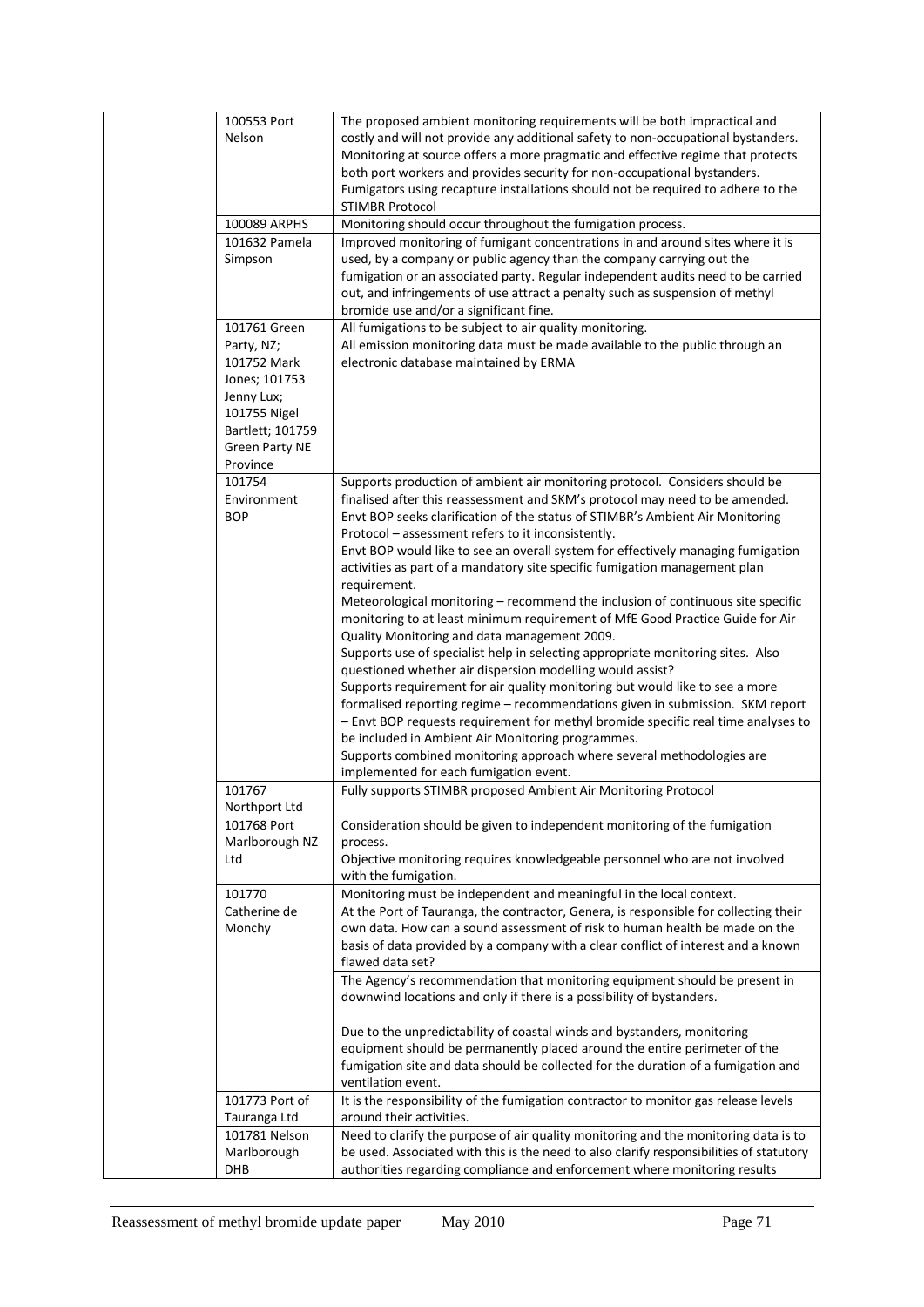|                         | exceed TELs.                                                                           |
|-------------------------|----------------------------------------------------------------------------------------|
|                         | Recommends the use of a range of monitoring/modelling options rather than              |
|                         | reliance on boundary monitoring alone. This approach allows for the individual site    |
|                         | variation.                                                                             |
|                         | There should be no requirement for site boundary monitoring where recapture            |
|                         | technology is used.                                                                    |
|                         | Monitoring for methyl bromide at the site boundary has a number of scientific and      |
|                         | compliance/enforcement limitations. Scientific limitations include sensitivity and     |
|                         | calibration of the instruments, location and the number of monitors required,          |
|                         | length of monitoring period, site topography and weather effects. Used in              |
|                         | isolation as proposed, site boundary monitoring it is very much a "hit and miss"       |
|                         | approach.                                                                              |
|                         | Compliance and enforcement is problematic:                                             |
|                         | Designation of site boundary;                                                          |
|                         | Access to real time data;<br>٠                                                         |
|                         | Response to the breach;<br>٠                                                           |
|                         | Responsibility for monitoring;<br>٠                                                    |
|                         | Compliance and enforcement                                                             |
|                         | Conflict with RMA which focuses on managing adverse effects on a location basis.       |
|                         | Alternatives:                                                                          |
|                         | No boundary monitoring where recapture is used;<br>$\bullet$                           |
|                         | Dispersion modelling;<br>٠                                                             |
|                         | Monitoring at source;<br>٠                                                             |
|                         | Restriction on the number of fumigations at a site.<br>٠                               |
| 101783 MAF              | MAF submits that scientifically set buffer zones negate the need to monitor each       |
|                         | fumigation.                                                                            |
| 101786 NZ Fresh         | In principle accepts monitoring. However, these should fit with business-as -usual     |
| Produce                 | as far as practical. They should not result in significant increases in cost.          |
| <b>Importers Assn</b>   |                                                                                        |
| 101787 Hort NZ          | Small consignments (containers) should be exempt from monitoring requirements          |
|                         | on the basis that these are vented very quickly and monitoring may serve little        |
|                         | useful purpose.                                                                        |
|                         | It is not clear what the collected data is to be used for (or when), but this          |
|                         | monitoring will add to the costs to exporters for little apparent value in terms of    |
|                         | risk management.                                                                       |
| 101790 Greater          | CentrePort has been operating under the Methyl Bromide Boundary Monitoring             |
| Wellington              | Protocol CentrePort Wellington for monitoring concentrations of methyl bromide         |
| <b>Regional Council</b> | at Wellington ports over past two years. The protocol has provisions that better       |
| (Denton)                | the proposed recommendations from the Agency.                                          |
|                         | GWRC recommends the wording on downwind monitoring be changed to allow                 |
|                         | other monitoring locations to be used that are not just downwind - based on            |
|                         | information to hand at the various ports or from modelling of plume movements.         |
| 101792 TPT              | Supports the requirement to provide assurances via monitoring                          |
| Forests                 | Sampling methodologies should be used;                                                 |
|                         | Completion of sampling should be when the concentration of methyl bromide<br>$\bullet$ |
|                         | has reached acceptable levels;                                                         |
|                         | Methyl bromide readings should be accurate.<br>٠                                       |
| 101793 C3 Ltd           | Should be carried out by independent parties.                                          |
|                         | Current equipment inaccurate as measures methyl bromide and a number of                |
|                         | other gases.                                                                           |
|                         | Do not agree with 'until no longer detectable'.                                        |
| 101794 Ports of         | POAL supports the closer monitoring of containers undergoing fumigation.               |
| Auckland                |                                                                                        |
| 101804 Genera           | For smaller fumigations should not require buffer zones and monitoring.                |
| Ltd                     | Monitoring of container fumigations would increase costs to a level that is likely to  |
|                         | jeopardise biosecurity.                                                                |
|                         | For larger fumigations it is excessive to monitor every ventilation.                   |
| 101807 Rentokil         | Monitoring not required for shipping containers                                        |
| PC                      |                                                                                        |
| 101808 Forest           | Monitoring in compliance with STIMBR Protocol should apply.                            |
| Owners Assn             | Small fumigations (e.g. containers) at normal fumigation rates should be exempted      |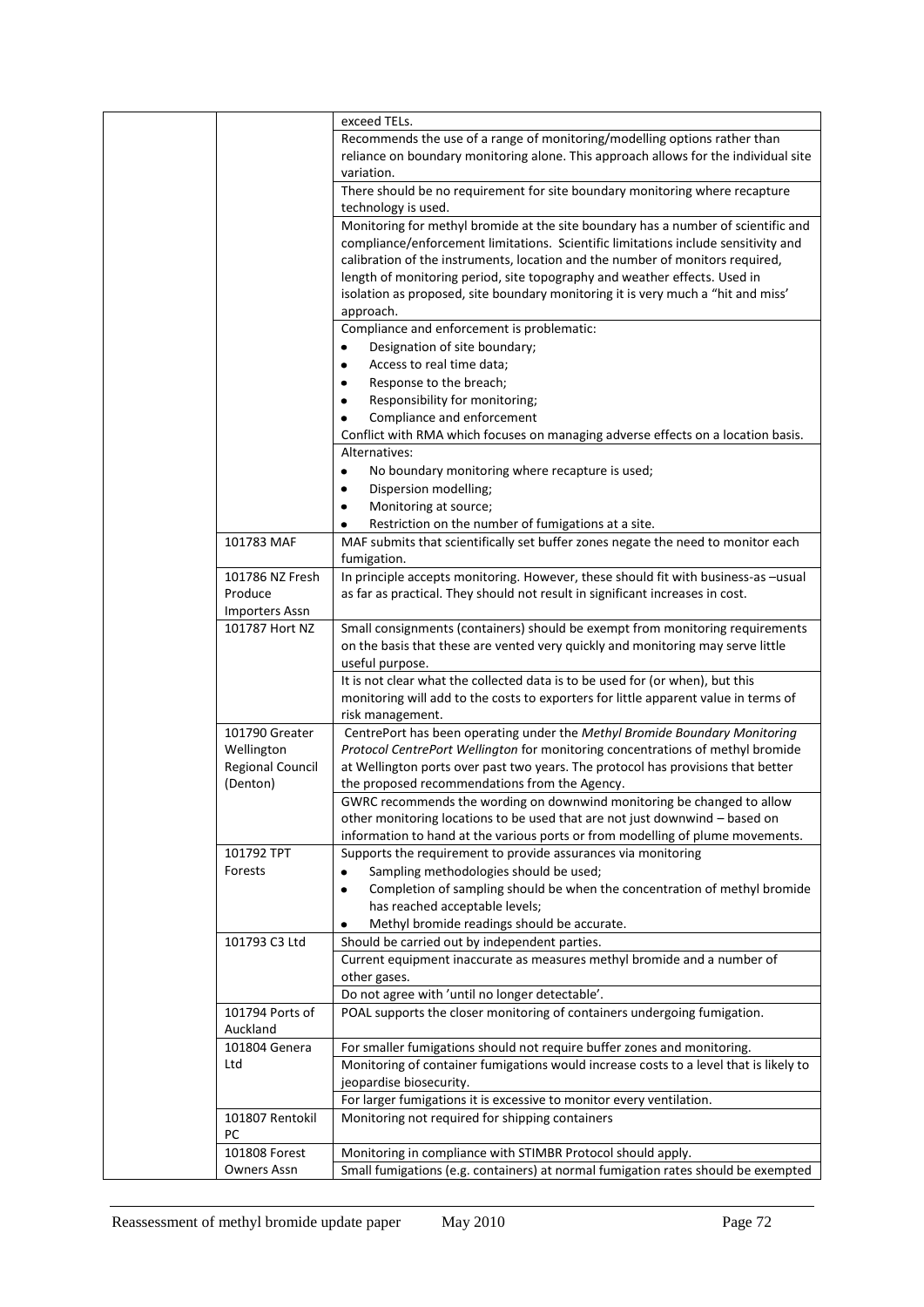|                  |                                    | and monitored on a sample basis.                                                                              |
|------------------|------------------------------------|---------------------------------------------------------------------------------------------------------------|
|                  |                                    | Small fumigations (<20kg) - not required;                                                                     |
|                  |                                    | Larger fumigations: (>20kg)                                                                                   |
|                  |                                    | Monitor until concentration of methyl bromide has reached acceptable<br>$\bullet$                             |
|                  |                                    | levels;                                                                                                       |
|                  |                                    | Representative sampling should be allowed.<br>٠                                                               |
|                  | 101809                             | Supports the implementation of monitoring                                                                     |
|                  | Northland                          |                                                                                                               |
|                  | Regional Council<br>101818 Melanie | The STIMBR Monitoring Protocol needs to be improved:                                                          |
|                  | Miller & Tom                       | Air quality monitoring protocols should be mandatory;<br>٠                                                    |
|                  | <b>Batchelor</b>                   | Specific protocols should be drawn up for each type of methyl bromide<br>$\bullet$                            |
|                  |                                    | site/situation;                                                                                               |
|                  |                                    | Continuous monitoring should commence before fumigation starts and<br>$\bullet$                               |
|                  |                                    | continue after ventilation has ceased until detectable concentrations of                                      |
|                  |                                    | methyl bromide gas have not occurred for at least 30 mins;                                                    |
|                  |                                    | Monitoring should be done in all directions.<br>٠                                                             |
|                  | 101751 Nelson                      | The use of ambient (boundary) monitoring for compliance should be removed                                     |
|                  | City Council                       |                                                                                                               |
|                  | 101757 Noeline                     | All fumigations to be subject to air quality monitoring                                                       |
|                  | Gannaway                           |                                                                                                               |
|                  | 101767                             | To review the monitoring requirements to reflect what is necessary and practical                              |
| Modelling        | Northport<br>100089 ARPHS          | Fumigation planning should include modelling the concentrations of methyl                                     |
| See Paragraph    |                                    | bromide throughout the structure and the creation of emergency action plans                                   |
| 15.2.6 of Update |                                    | (e.g. evacuation; increased monitoring) in the event that monitoring reveals higher                           |
| Paper            |                                    | gas concentrations than were calculated by modelling.                                                         |
|                  | 101790 Greater                     | The CentrePort monitoring protocol has yielded useful information that could be                               |
|                  | Wellington                         | built onto a modeling programme for methyl bromide discharges. Further work                                   |
|                  | <b>Regional Council</b>            | should be undertaken using existing monitoring information to establish a plume                               |
|                  | (Denton)                           | model for port authorities to use.                                                                            |
|                  | 101797 Nordiko                     | Plume modeling should be carried out to assess impact of emissions and resulting                              |
|                  |                                    | plumes.                                                                                                       |
|                  | 101799                             | Modelling should be carried out for Picton.                                                                   |
|                  | Guardians of the<br>Sounds         |                                                                                                               |
|                  | 101801 Andrew                      | The same computer modelling that was carried out for Nelson should be done for                                |
|                  | Pettit                             | Picton.                                                                                                       |
|                  | 100089 ARPHS                       | Fumigation planning should include a health risk assessment which includes a                                  |
|                  |                                    | review of potential risks associated with the decision not to evacuate nearby                                 |
|                  |                                    | residences and businesses and their mitigation.                                                               |
|                  | 101799                             | Every port should have a risk assessment and a Code of Practice that is site specific                         |
|                  | Guardians of the                   | taking into account the topography, climate prevailing wind, cold inversion layer,                            |
|                  | Sounds                             | proximity to other businesses or residential areas. The local council needs to have                           |
|                  |                                    | a clean air plan that addresses the issue of spray drift. The fumigations need to be                          |
|                  |                                    | subject to resource consent with strict conditions.<br>Notification (refer to Section 16 of the Update Paper) |
| Notification     | 100089 ARPHS                       | Prior to fumigation, applicators or facility management should notify public works                            |
|                  |                                    | and emergency response employees, and individuals working or living near the                                  |
|                  |                                    | facility                                                                                                      |
|                  | 101632 Pamela                      | Mandatory public notification of date, site and time of methyl bromide treatments                             |
|                  | Simpson                            | is vital                                                                                                      |
|                  |                                    | Mandatory notification of landowners within the [potential gas plume needs to be                              |
|                  |                                    | a requirement of methyl bromide use.                                                                          |
|                  | 101761 Green                       | all fumigation facilities to be publicly notified                                                             |
|                  | Party, NZ;                         |                                                                                                               |
|                  | 101752 Mark                        |                                                                                                               |
|                  | Jones; 101753                      |                                                                                                               |
|                  | Jenny Lux;<br>101755 Nigel         |                                                                                                               |
|                  | Bartlett; 101759                   |                                                                                                               |
|                  | Green Party NE                     |                                                                                                               |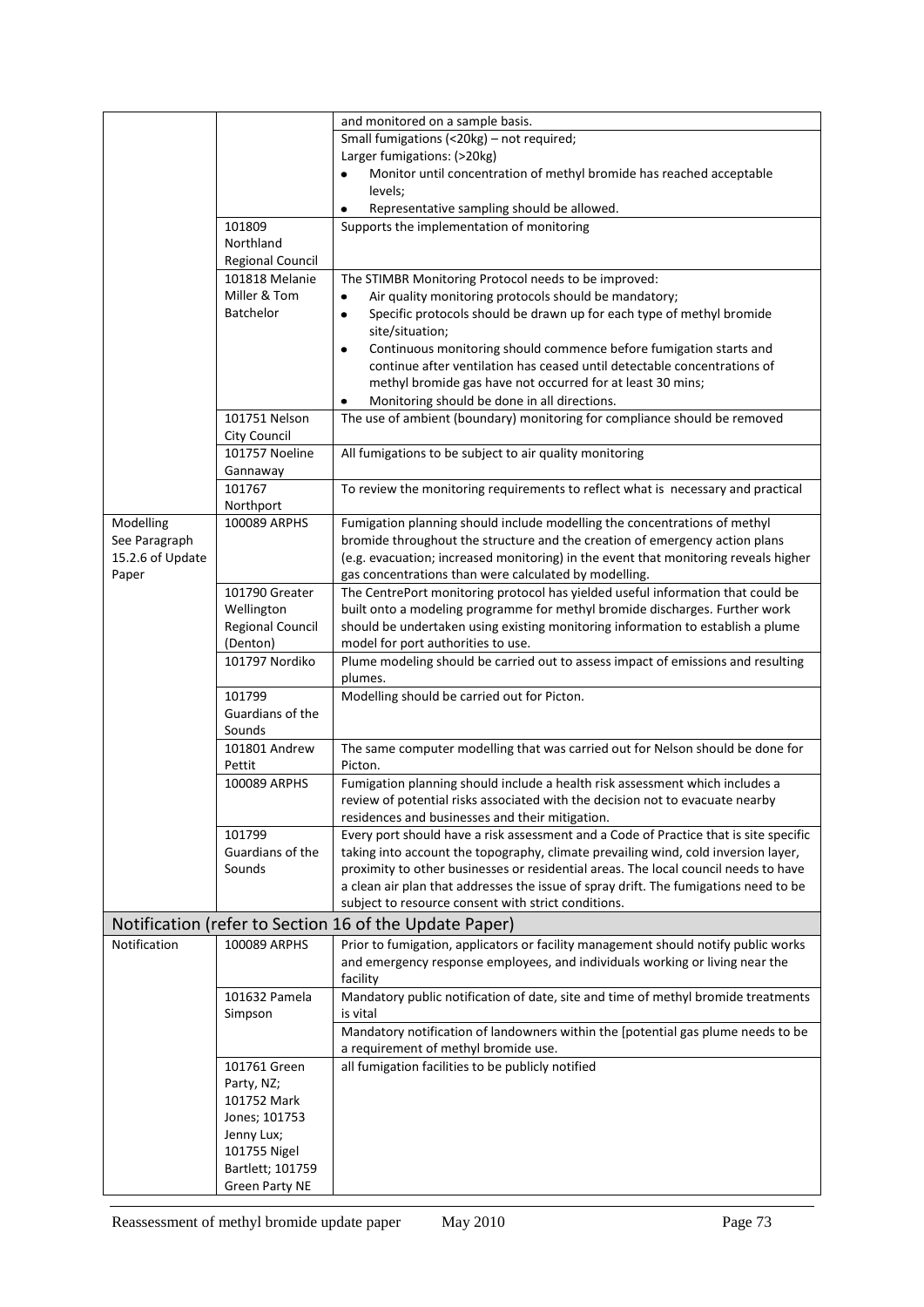|                        | Province               |                                                                                         |
|------------------------|------------------------|-----------------------------------------------------------------------------------------|
|                        | 101770                 | Each off-site fumigation should be communicated to the local community and              |
|                        | Catherine de           | neighbouring properties within the buffer zone should all be visited and notified of    |
|                        | Monchy                 | the proposed activity.                                                                  |
|                        | 101783 MAF             | MAF is satisfied that the current notification requirements for intention to conduct    |
|                        |                        | methyl bromide fumigation are effective and further notification requirements are       |
|                        |                        | not needed.                                                                             |
|                        | 101793 C3 Ltd          | Education of the public and parties working in close proximity to the fumigators.       |
|                        | 101801 Andrew          | Submits that it should be mandatory that local port authority must broadcast on         |
|                        | Pettit                 | the 3 local radio stations the exact times that fumigation is scheduled to take         |
|                        |                        | place.                                                                                  |
|                        | 101754                 | Comments in j1.1.25 dismissed by Envt BOP. Recommends suitable signage and              |
|                        | <b>Environment Bay</b> | notification requirements to all properties within 150m of fumigations                  |
|                        | of Plenty              | Overall supports the principle of the adoption of TELs. Submitter makes further         |
|                        | Regional Council       | comments and recommendations on both acute and chronic TELs.                            |
|                        |                        | Exposure Limits (refer to Section 17 of the Update Paper)                               |
|                        |                        |                                                                                         |
| <b>Exposure Limits</b> | 101792 TPT             | WES values should be maintained at 5 ppm                                                |
|                        | Forests                |                                                                                         |
|                        | 101793 C3 Ltd          | Evidence does not suggest the need to drop the WES value from 5ppm to 1ppm              |
|                        | 101778 National        | Proposed TELs are supported. TELs are comparable with US exposure levels which          |
|                        | Air Quality            | are based on good science. These were the levels supported by the Environment           |
|                        | <b>Working Group</b>   | Court and the values do not seem unreasonable when compared to other                    |
|                        |                        | workplace toxins.                                                                       |
|                        | 101781 Nelson          | TELs as proposed.                                                                       |
|                        | Marlborough            |                                                                                         |
|                        | <b>DHB</b>             |                                                                                         |
|                        | 101786 NZ Fresh        | In principle accepts changes to exposure limits. However, these should fit with         |
|                        | Produce                | business-as -usual as far as practical. They should not result in significant increases |
|                        | <b>Importers Assn</b>  | in cost.                                                                                |
|                        | 101790 Greater         | Proposed TELS are supported.                                                            |
|                        | Wellington             |                                                                                         |
|                        | Regional Council       |                                                                                         |
|                        | (Denton);              |                                                                                         |
|                        | 101792 TPT             | Proposed TELS are supported.                                                            |
|                        | Forests;               |                                                                                         |
|                        | 101793 C3 Ltd          | Proposed TELS are supported.                                                            |
|                        | 101794 Ports of        | TEL of 1 ppm too low- 3 ppm would be more effective in measuring exposure.              |
|                        | Auckland               |                                                                                         |
|                        | 101795 Port of         | TELs should be an instantaneous exposure level of 5 ppm (WES-GEL) or 1.7ppm             |
|                        | Napier                 | (WES-TWA).                                                                              |
|                        | 101797 Nordiko         | Supports proposed TELs                                                                  |
|                        | 101804 Genera          | Evidence provided to the Environment Court supports the proposed chronic TEL            |
|                        | Ltd                    | and the 1-hour TEL. Genera also accepts the proposed 24-hour TEL.                       |
|                        |                        | TELs should not apply to seaward boundaries of ports or highways adjoining              |
|                        |                        | fumigation areas.                                                                       |
|                        | 101807 Rentokil        | Further research required for TELS for fumigated goods and contained spaces.            |
|                        | PC                     |                                                                                         |
|                        | 101808 Forest          | Supports TELS.                                                                          |
|                        | <b>Owners Assn</b>     |                                                                                         |
|                        | 101818 Melanie         | The proposed TELs do not appear to provide a sufficient safety margin.                  |
|                        | Miller & Tom           |                                                                                         |
|                        | <b>Batchelor</b>       |                                                                                         |
|                        | 101754                 | Comments in j1.1.25 dismissed by Envt BOP. Recommends suitable signage and              |
|                        | <b>Environment Bay</b> | notification requirements to all properties within 150m of fumigations                  |
|                        | of Plenty              | Overall supports the principle of the adoption of TELs. Submitter makes further         |
|                        | Regional Council       | comments and recommendations on both acute and chronic TELs.                            |
|                        | 101768 Port            | A ceiling limit (TEL-C) should be prescribed. Easier to monitor and would demand        |
|                        | Marlborough NZ         | an immediate response.                                                                  |
|                        | Ltd                    |                                                                                         |
|                        | 101751 Nelson          | Proposed TEL's supported as are consistent with the decision of the Environment         |
|                        | City Council           | Court in Genera v Nelson City Council.                                                  |
|                        |                        |                                                                                         |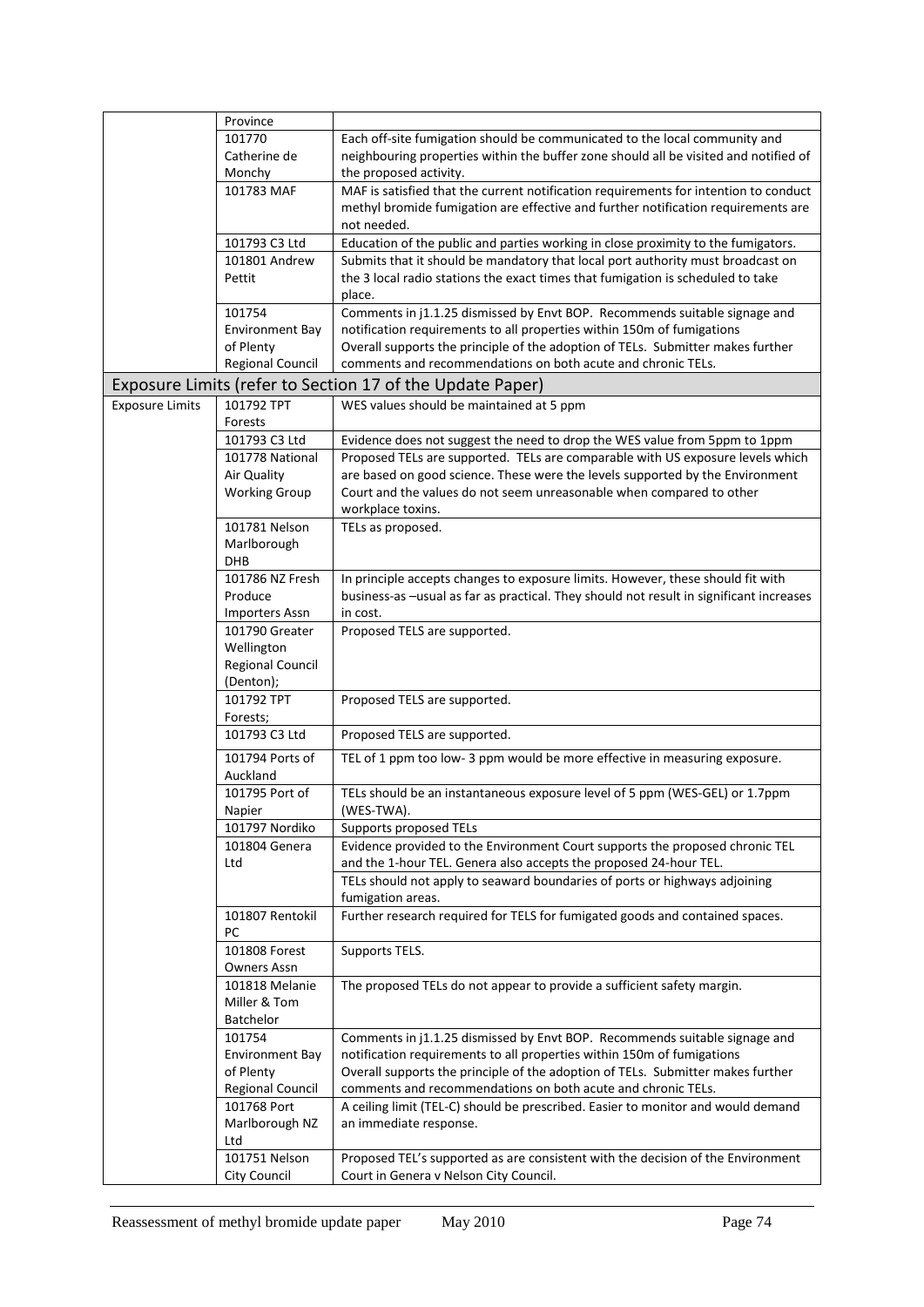| RPE (see section 18 of the Update Paper) |                              |                                                                                                                                                                      |  |  |
|------------------------------------------|------------------------------|----------------------------------------------------------------------------------------------------------------------------------------------------------------------|--|--|
|                                          | 101631 NZ                    | As encapsulated in Australian Fumigation Accreditation Scheme                                                                                                        |  |  |
|                                          | <b>Nurses</b>                |                                                                                                                                                                      |  |  |
|                                          | Organisation                 |                                                                                                                                                                      |  |  |
|                                          | 101781 Nelson<br>Marlborough | Supports adoption of best practice RPE                                                                                                                               |  |  |
|                                          | <b>DHB</b>                   |                                                                                                                                                                      |  |  |
|                                          | 101794 Ports of              | POAL supports the recommendation that best practice in relation to RPE be                                                                                            |  |  |
|                                          | Auckland                     | adopted.                                                                                                                                                             |  |  |
|                                          | 101809                       | Supports the increase in legislative requirements for the issue of best-practice PPE                                                                                 |  |  |
|                                          | Northland                    | to workers that use methyl bromide.                                                                                                                                  |  |  |
|                                          | Regional Council             |                                                                                                                                                                      |  |  |
|                                          | 101818 Melanie               | Traditional RPE does provide sufficient protection. But SCBA does not protect from                                                                                   |  |  |
|                                          | Miller & Tom                 | dermal exposure.                                                                                                                                                     |  |  |
|                                          | <b>Batchelor</b>             |                                                                                                                                                                      |  |  |
|                                          | 101762 Te                    | Would like to see a recommendation on best practice to ensure that the substance                                                                                     |  |  |
|                                          | Rūnanga o Ngāi<br>Tahu       | is used in a safe manner in order to mitigate any impact on human health                                                                                             |  |  |
|                                          | 101768 Port                  | Controls are needed on how fumigations are carried out. Both in terms of methods                                                                                     |  |  |
|                                          | Marlborough NZ               | used and notification of possible affected persons.                                                                                                                  |  |  |
|                                          | Ltd                          |                                                                                                                                                                      |  |  |
|                                          | 100089 ARPHS                 | Fumigators should acquire a thorough understanding of site characteristics<br>including:                                                                             |  |  |
|                                          |                              | Existence of pipes or tunnels connecting the fumigated building to other                                                                                             |  |  |
|                                          |                              | structures;                                                                                                                                                          |  |  |
|                                          |                              | Normal air movement in the area and around air intakes of adjacent buildings; and                                                                                    |  |  |
|                                          |                              | Factors in the site area that might increase risk during fumigation (e.g utility or                                                                                  |  |  |
|                                          |                              | construction work; proximity to schools, day care centers and portside                                                                                               |  |  |
|                                          |                              | residences/apartments and hotels).                                                                                                                                   |  |  |
|                                          | 101892 Colin                 | An effective COP must be adopted to minimize exposure to methyl bromide to                                                                                           |  |  |
| workers and the public.<br>Lowe          |                              |                                                                                                                                                                      |  |  |
|                                          |                              |                                                                                                                                                                      |  |  |
|                                          |                              | Stenching Agent (refer to Section 20 of the Update Paper)                                                                                                            |  |  |
| <b>Stenching Agent</b>                   | 100089 ARPHS                 | Should be considered                                                                                                                                                 |  |  |
|                                          | 101632 Pamela<br>Simpson     | Should be mandatory requirement in order to improve risk awareness.                                                                                                  |  |  |
|                                          | 101754                       | Supports use of stenching agent to protect public health if it is an imperfect one.                                                                                  |  |  |
|                                          | <b>Environment Bay</b>       | Recommends urgent investigation to more suitable stenching agent.                                                                                                    |  |  |
|                                          | of Plenty                    | Recommends within two years - no venting of methyl bromide to atmosphere                                                                                             |  |  |
|                                          | <b>Regional Council</b>      | may be performed without it first having stenching agent added                                                                                                       |  |  |
|                                          | 101777 Darryl                | Why was chloropicrin been removed from methyl bromide?                                                                                                               |  |  |
|                                          | Marriner                     |                                                                                                                                                                      |  |  |
|                                          | 101783 MAF                   | MAF agrees that the use of chloropicrin as a stenching agent is inappropriate for<br>QPS use. MAF is not aware of any other substance suitable as a stenching agent. |  |  |
|                                          | 101794 Ports of              | Recommends that the Authority considers requiring the use of a stenching agent.                                                                                      |  |  |
|                                          | Auckland                     |                                                                                                                                                                      |  |  |
|                                          | 101798 Friends               | Mandate use of a stenching agent.                                                                                                                                    |  |  |
|                                          | of the Earth                 |                                                                                                                                                                      |  |  |
|                                          | 101808 Forest                | Agrees that the use of chloropicrin as a stenching agent is not required.                                                                                            |  |  |
|                                          | <b>Owners Assn</b>           |                                                                                                                                                                      |  |  |
|                                          |                              | Soil use (refer to Section 21 of the Update Paper)                                                                                                                   |  |  |
| Soil use                                 | 101761 Green                 | Immediate halt to use in strawberry beds, with disposal of existing stocks within 1                                                                                  |  |  |
|                                          | Party, NZ;                   | year and to phase out all further use of methyl bromide within 5 years                                                                                               |  |  |
|                                          | 101752 Mark<br>Jones; 101753 |                                                                                                                                                                      |  |  |
|                                          | Jenny Lux;                   |                                                                                                                                                                      |  |  |
|                                          | 101755 Nigel                 |                                                                                                                                                                      |  |  |
|                                          | Bartlett; 101759             |                                                                                                                                                                      |  |  |
|                                          | Green Party NE               |                                                                                                                                                                      |  |  |
|                                          | Province                     |                                                                                                                                                                      |  |  |
|                                          | 101754<br>Environment        | Supports existing stocks to be used up for non-QPS use, but a date set when<br>existing approvals for non-QPS uses are revoked.                                      |  |  |